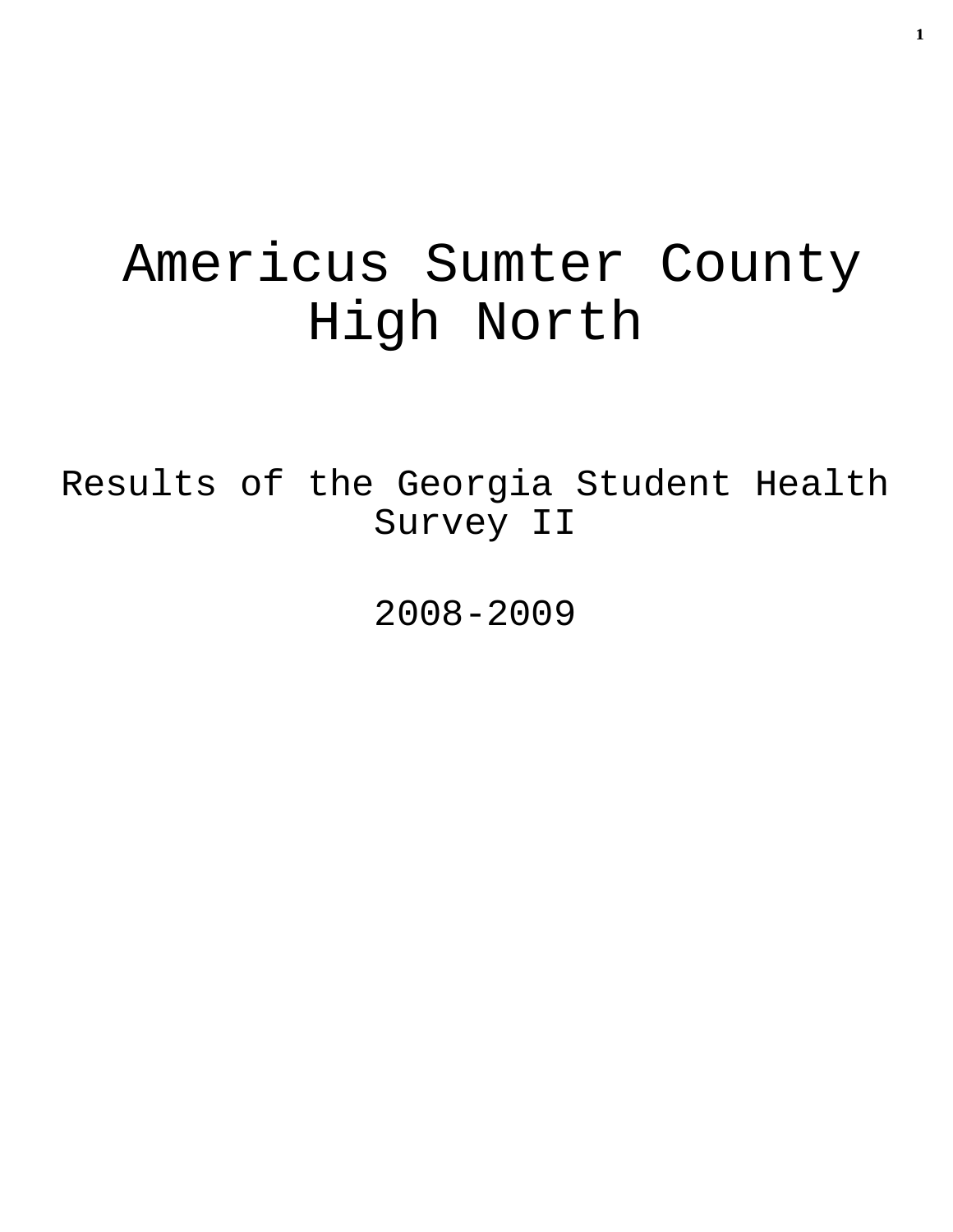# *Demographics* **2**

| Grade                    |  |  |
|--------------------------|--|--|
| <b>Grade   Frequency</b> |  |  |
| 10                       |  |  |
| 12                       |  |  |

| Frequency      | <b>Table of Gender by Grade</b> |              |                 |              |
|----------------|---------------------------------|--------------|-----------------|--------------|
| <b>Col Pct</b> |                                 | Grade(Grade) |                 |              |
|                | Gender(Gender)                  | 10           | 12 <sub>1</sub> | <b>Total</b> |
|                | <b>Male</b>                     | 100.00       | 100.00          | 3            |
|                | <b>Total</b>                    |              |                 |              |

| Frequency      | <b>Table of Ethnicity by Grade</b> |                |           |                |
|----------------|------------------------------------|----------------|-----------|----------------|
| <b>Col Pct</b> |                                    | Grade(Grade)   |           |                |
|                | <b>Ethnicity</b> (Ethnicity)       | <b>10</b>      | <b>12</b> | <b>Total</b>   |
|                | <b>Black</b>                       | 50.00          | 100.00    | $\overline{c}$ |
|                | <b>Asian</b>                       | 50.00          | 0.00      |                |
|                | <b>Total</b>                       | $\mathfrak{D}$ |           | 3              |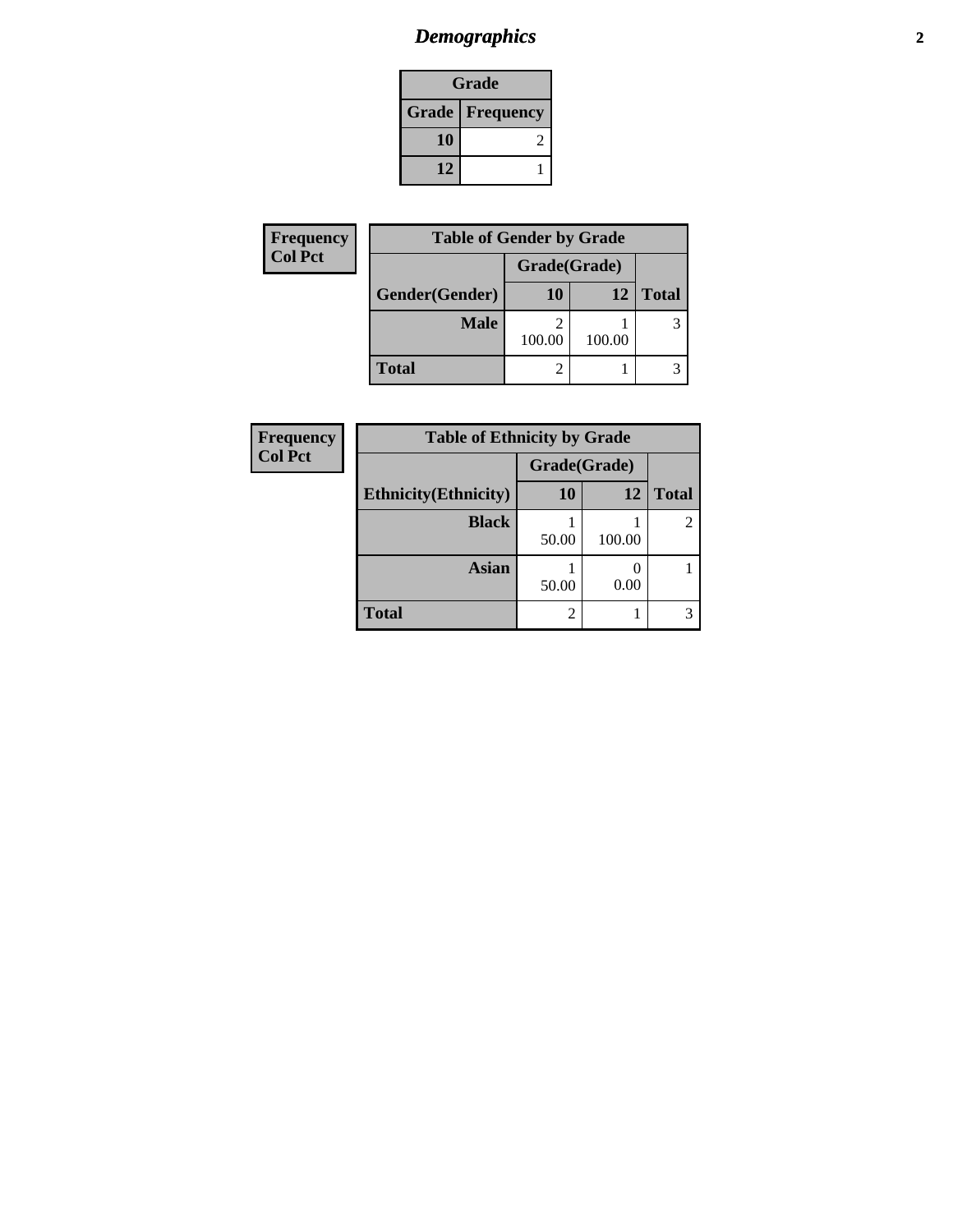#### *Title IV, Part A, Schedule A* **3** *Goal 1: Ensure that all schools are drug-free Baseline Data: Year 2008-2009 Prevalence of Drug Use*

| Frequency<br><b>Col Pct</b> | <b>Table of AlcoholAlt by Grade</b> |              |        |                |  |
|-----------------------------|-------------------------------------|--------------|--------|----------------|--|
|                             | AlcoholAlt(Alcohol                  | Grade(Grade) |        |                |  |
|                             | use, past 30 days)                  | 10           | 12     | <b>Total</b>   |  |
|                             | <b>Yes</b>                          | 2<br>100.00  | 0.00   | $\mathfrak{D}$ |  |
|                             | N <sub>0</sub>                      | 0.00         | 100.00 |                |  |
|                             | <b>Total</b>                        | 2            |        |                |  |

| Frequency<br><b>Col Pct</b> | <b>Table of TobaccoAny by Grade</b> |                |        |                |  |
|-----------------------------|-------------------------------------|----------------|--------|----------------|--|
|                             | TobaccoAny(Tobacco                  | Grade(Grade)   |        |                |  |
|                             | use, past 30 days)                  | 10             | 12     | <b>Total</b>   |  |
|                             | <b>Yes</b>                          | 2<br>100.00    | 0.00   | $\overline{c}$ |  |
|                             | N <sub>0</sub>                      | 0.00           | 100.00 |                |  |
|                             | <b>Total</b>                        | $\mathfrak{D}$ |        |                |  |

| Frequency      | <b>Table of MarijuanaAlt by Grade</b> |                          |        |                |
|----------------|---------------------------------------|--------------------------|--------|----------------|
| <b>Col Pct</b> | MarijuanaAlt(Marijuana                | Grade(Grade)             |        |                |
|                | use, past 30 days)                    | 10                       | 12     | <b>Total</b>   |
|                | <b>Yes</b>                            | $\mathfrak{D}$<br>100.00 | 0.00   | $\mathfrak{D}$ |
|                | N <sub>0</sub>                        | 0.00                     | 100.00 |                |
|                | <b>Total</b>                          | 2                        |        | 3              |

| Frequency      | <b>Table of OtherDrugAny by Grade</b>  |                |           |                |  |
|----------------|----------------------------------------|----------------|-----------|----------------|--|
| <b>Col Pct</b> | <b>OtherDrugAny(Other</b><br>drug use, | Grade(Grade)   |           |                |  |
|                | past 30 days)                          | <b>10</b>      | 12        | <b>Total</b>   |  |
|                | Yes                                    | 100.00         | 0<br>0.00 | $\overline{c}$ |  |
|                | N <sub>0</sub>                         | 0.00           | 100.00    |                |  |
|                | <b>Total</b>                           | $\mathfrak{D}$ |           | 3              |  |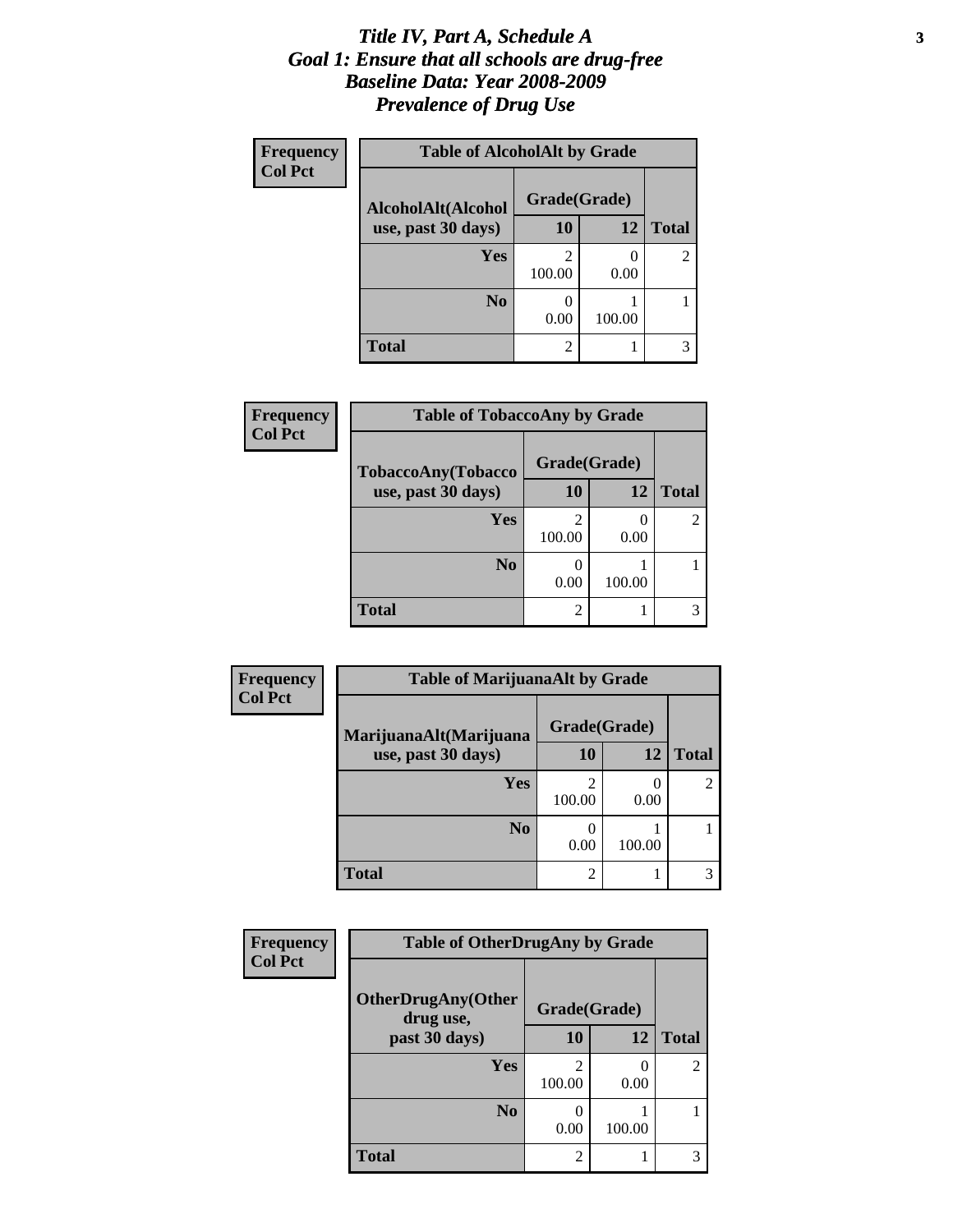#### *Average Age of Onset of Use* **4** *Results for "Average Age of Onset of Use" questions exclude students who said they did not use that substance*

| <b>Variable</b>    | Label                                                              | <b>Mean</b> |
|--------------------|--------------------------------------------------------------------|-------------|
| Alcoholinit2       | I started using alcohol when I was                                 | 8.00        |
| Cigarettesinit2    | I started smoking tobacco when I was                               | 9.50        |
| Smokelessinit2     | I started chewing tobacco when I was                               | 10.00       |
| Marijuanainit2     | I started using marijuana when I was                               | 9.00        |
| Cocaineinit2       | I started using cocaine when I was                                 | 8.50        |
| Inhalantsinit2     | I started using inhalants when I was                               | 11.50       |
| Steroidsinit2      | I started using steroids when I was                                | 12.00       |
| Ecstasyinit2       | I started using ecstasy when I was                                 | 12.00       |
| Methinit2          | I started using methamphetamines when I was                        | 11.50       |
| Hallucinogensinit2 | I started using hallucinogens when I was                           | 12.00       |
| Prescriptioninit2  | I started using prescription drugs not prescribed to me when I was | 11.00       |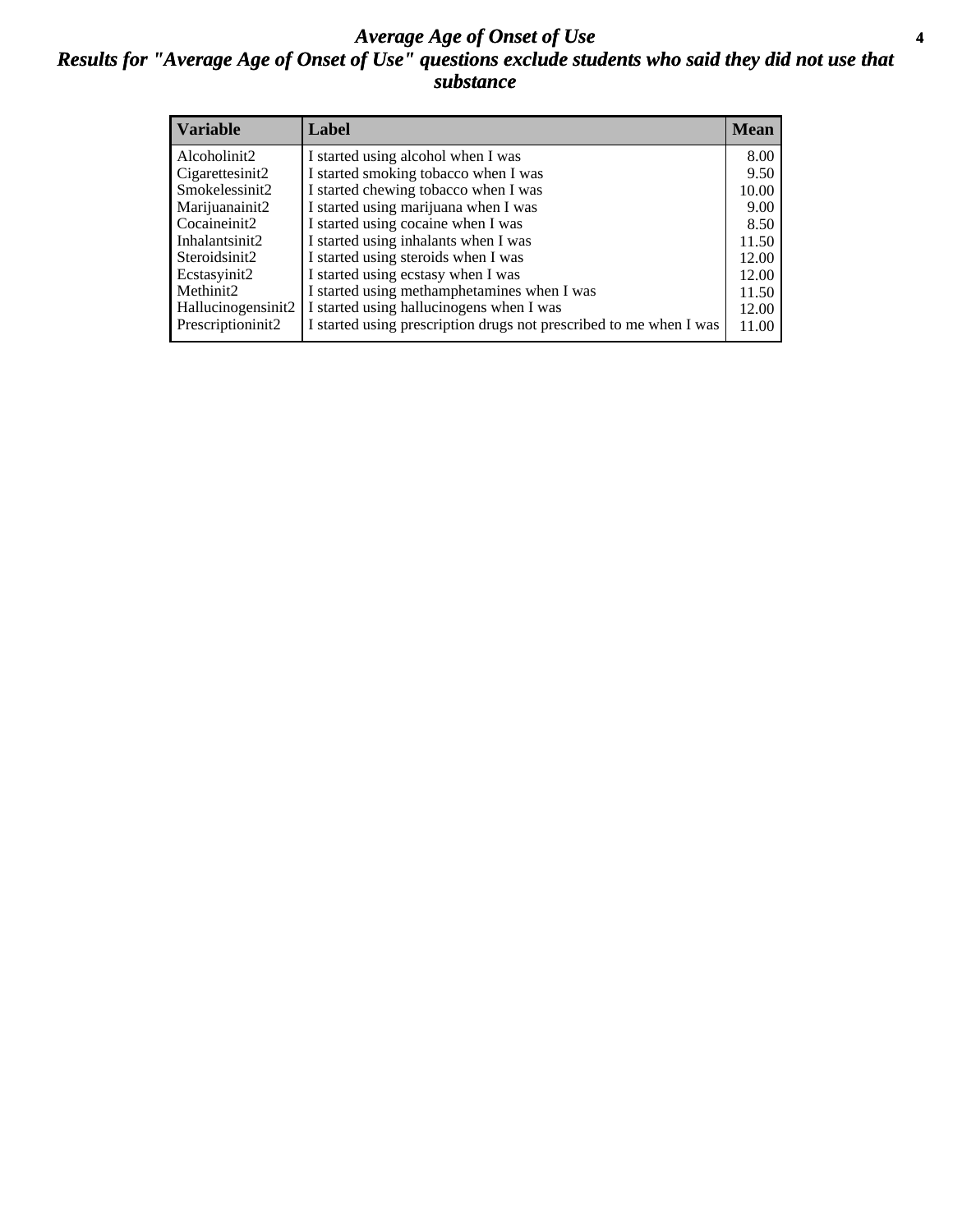# *Perception of Health Risk* **5**

| Frequency      | <b>Table of Alcoholharmdich by Grade</b> |              |        |                |
|----------------|------------------------------------------|--------------|--------|----------------|
| <b>Col Pct</b> | Alcoholharmdich(I<br>think alcohol is    | Grade(Grade) |        |                |
|                | harmful)                                 | <b>10</b>    | 12     | <b>Total</b>   |
|                | Yes                                      | 50.00        | 100.00 | $\overline{2}$ |
|                | N <sub>0</sub>                           | 50.00        | 0.00   |                |
|                | <b>Total</b>                             | 2            |        | 3              |

| Frequency      | <b>Table of Tobaccoharmdich by Grade</b> |                |        |               |
|----------------|------------------------------------------|----------------|--------|---------------|
| <b>Col Pct</b> | Tobaccoharmdich(I<br>think tobacco is    | Grade(Grade)   |        |               |
|                | harmful)                                 | 10             | 12     | <b>Total</b>  |
|                | Yes                                      | 50.00          | 100.00 | $\mathcal{L}$ |
|                | N <sub>0</sub>                           | 50.00          | 0.00   |               |
|                | <b>Total</b>                             | $\mathfrak{D}$ |        |               |

| Frequency      | <b>Table of Marijuanaharmdich by Grade</b> |                             |        |              |
|----------------|--------------------------------------------|-----------------------------|--------|--------------|
| <b>Col Pct</b> | Marijuanaharmdich(I<br>think marijuana is  | Grade(Grade)                |        |              |
|                | harmful)                                   | 10                          | 12     | <b>Total</b> |
|                | Yes                                        | 50.00                       | 100.00 | 2            |
|                | N <sub>0</sub>                             | 50.00                       | 0.00   |              |
|                | <b>Total</b>                               | $\mathcal{D}_{\mathcal{A}}$ |        | 3            |

| <b>Frequency</b> | <b>Table of Otherdrugharmdich by Grade</b>   |              |        |                |  |
|------------------|----------------------------------------------|--------------|--------|----------------|--|
| <b>Col Pct</b>   | Otherdrugharmdich(I<br>think other drugs are | Grade(Grade) |        |                |  |
|                  | harmful)                                     | 10           | 12     | <b>Total</b>   |  |
|                  | <b>Yes</b>                                   | 50.00        | 100.00 | $\overline{c}$ |  |
|                  | N <sub>0</sub>                               | 50.00        | 0.00   |                |  |
|                  | <b>Total</b>                                 |              |        | 3              |  |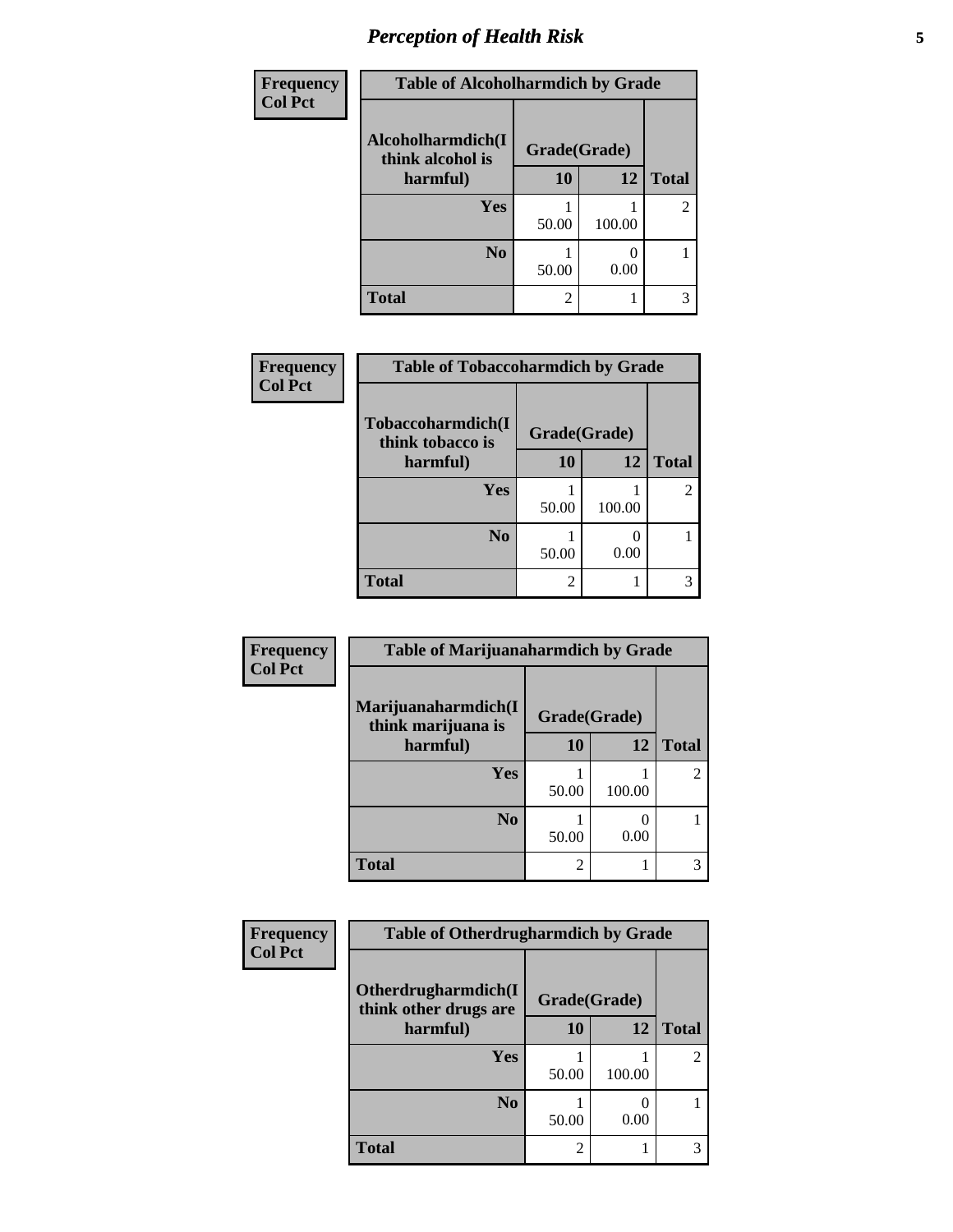### *Social Disapproval* **6**

| Frequency      | <b>Table of Alcoholpeerdich by Grade</b>                    |                |        |                |
|----------------|-------------------------------------------------------------|----------------|--------|----------------|
| <b>Col Pct</b> | Alcoholpeerdich(My<br>friends would<br>disapprove if I used | Grade(Grade)   |        |                |
|                | alcohol)                                                    | 10             | 12     | <b>Total</b>   |
|                | <b>Yes</b>                                                  | 50.00          | 100.00 | $\mathfrak{D}$ |
|                | N <sub>0</sub>                                              | 50.00          | 0.00   |                |
|                | <b>Total</b>                                                | $\mathfrak{D}$ |        | 3              |

| Frequency      | <b>Table of Tobaccopeerdich by Grade</b>                    |              |        |                |
|----------------|-------------------------------------------------------------|--------------|--------|----------------|
| <b>Col Pct</b> | Tobaccopeerdich(My<br>friends would<br>disapprove if I used | Grade(Grade) |        |                |
|                | tobacco)                                                    | 10           | 12     | <b>Total</b>   |
|                | Yes                                                         | 50.00        | 100.00 | $\mathfrak{D}$ |
|                | N <sub>0</sub>                                              | 50.00        | 0.00   |                |
|                | <b>Total</b>                                                | 2            |        | 3              |

| Frequency      | <b>Table of Marijuanapeerdich by Grade</b>                                  |                    |        |              |
|----------------|-----------------------------------------------------------------------------|--------------------|--------|--------------|
| <b>Col Pct</b> | Marijuanapeerdich(My<br>friends would<br>disapprove if I used<br>marijuana) | Grade(Grade)<br>10 | 12     | <b>Total</b> |
|                | <b>Yes</b>                                                                  | 100.00             | 100.00 |              |
|                | <b>Total</b>                                                                | $\overline{c}$     |        |              |

| Frequency      | <b>Table of Otherdrugpeerdich by Grade</b>                    |              |        |                |  |
|----------------|---------------------------------------------------------------|--------------|--------|----------------|--|
| <b>Col Pct</b> | Otherdrugpeerdich(My<br>friends would<br>disapprove if I used | Grade(Grade) |        |                |  |
|                | other drugs)                                                  | 10           | 12     | <b>Total</b>   |  |
|                | Yes                                                           | 0.00         | 100.00 |                |  |
|                | N <sub>o</sub>                                                | 100.00       | 0.00   | $\mathfrak{D}$ |  |
|                | <b>Total</b>                                                  | 2            |        | 3              |  |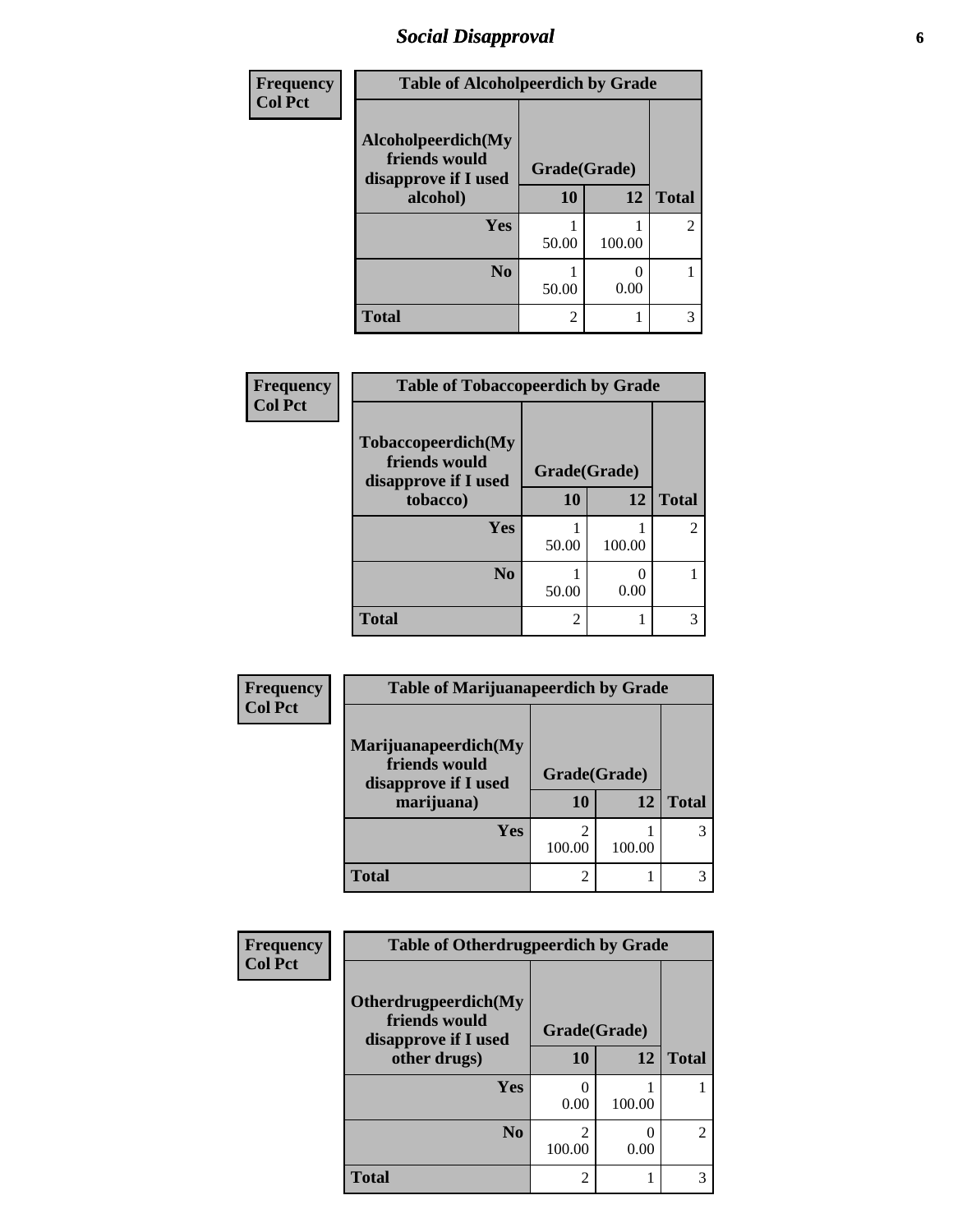#### *Title IV, Part A, Schedule A* **7** *Goal 2: To help ensure that all schools are safe and disciplined Baseline Data: Year 2008-2009 Student Involvement in Gang Activity*

| Frequency      | <b>Table of Gangself by Grade</b>                                                                 |                         |             |              |  |
|----------------|---------------------------------------------------------------------------------------------------|-------------------------|-------------|--------------|--|
| <b>Col Pct</b> | Gangself(I<br>have<br>participated<br>in illegal<br>gang<br>activities in<br>the past 30<br>days) | Grade(Grade)<br>10      | 12          | <b>Total</b> |  |
|                | Yes                                                                                               | $\mathcal{L}$<br>100.00 | 0<br>0.00   | 2            |  |
|                | N <sub>0</sub>                                                                                    | 0<br>0.00               | 1<br>100.00 | 1            |  |
|                | <b>Total</b>                                                                                      | 2                       | 1           | 3            |  |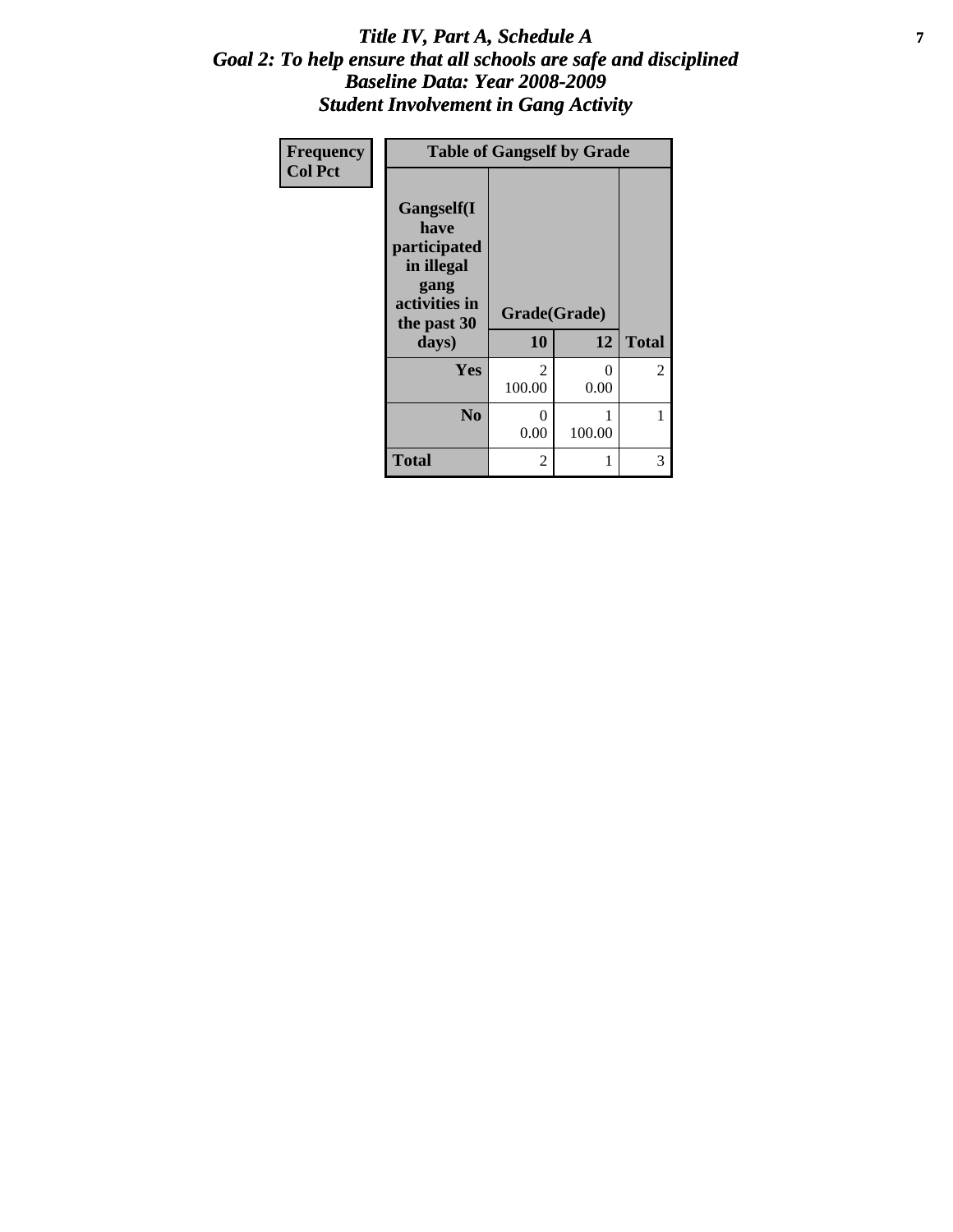# *Student Perception of School Safety* **8**

| Frequency      | <b>Table of Grade by Safeschool</b>                      |                          |                                    |                |
|----------------|----------------------------------------------------------|--------------------------|------------------------------------|----------------|
| <b>Row Pct</b> | Safeschool(School<br>is a place at which I<br>feel safe) |                          |                                    |                |
|                | Grade(Grade)                                             | <b>Strongly</b><br>Agree | <b>Strongly</b><br><b>Disagree</b> | <b>Total</b>   |
|                | 10                                                       | 50.00                    | 50.00                              | $\overline{2}$ |
|                | 12                                                       | 0.00                     | 100.00                             |                |
|                | <b>Total</b>                                             |                          | $\mathfrak{D}$                     | 3              |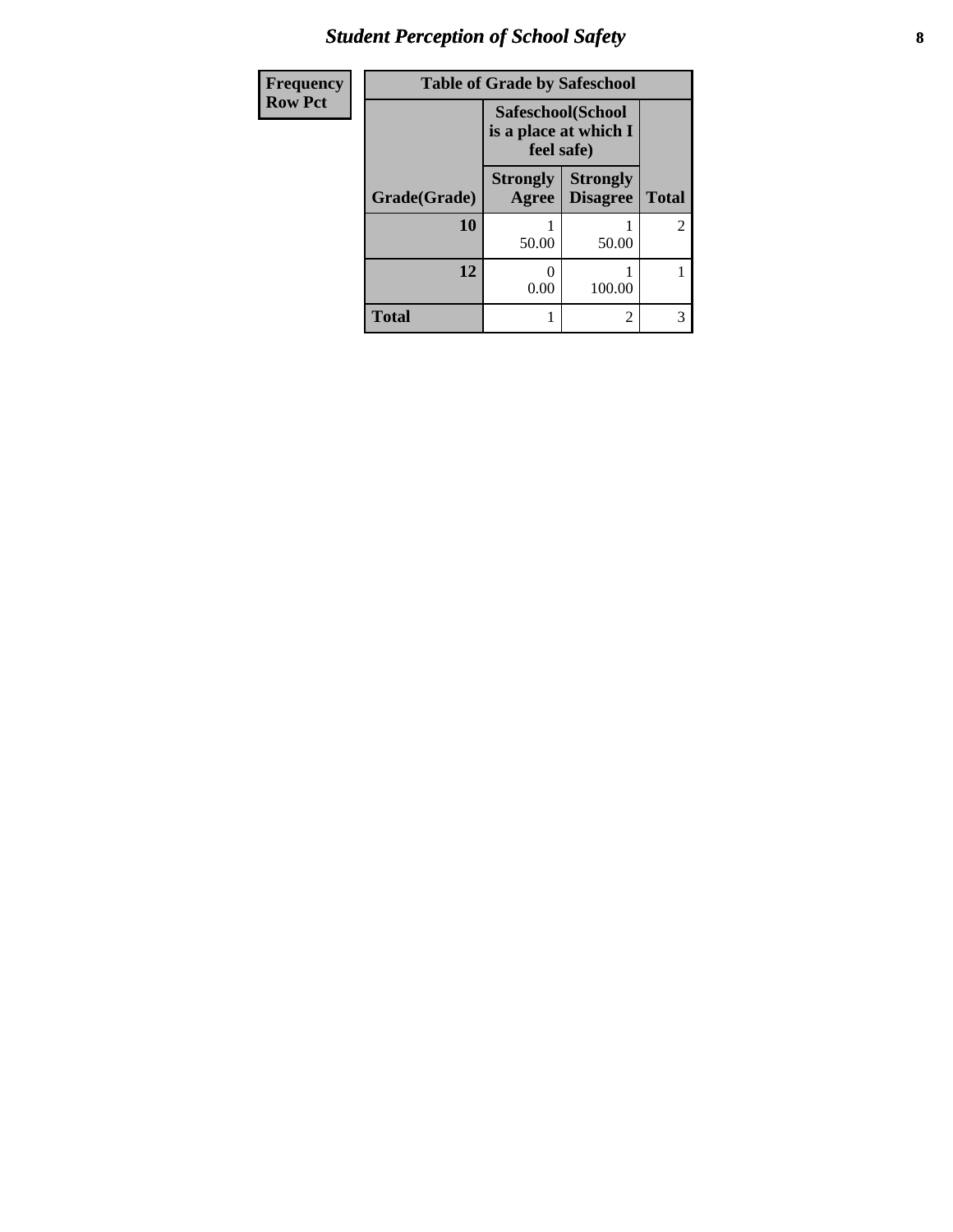#### *Students Who Have Been Bullied*

| Frequency      | <b>Table of Grade by Bullied</b> |                                                                                              |                        |                |
|----------------|----------------------------------|----------------------------------------------------------------------------------------------|------------------------|----------------|
| <b>Row Pct</b> |                                  | <b>Bullied(I)</b><br>have been<br>bullied by<br>other<br>students in<br>the past 30<br>days) |                        |                |
|                | Grade(Grade)                     | $\bf{0}$<br><b>Days</b>                                                                      | 20<br>to<br>29<br>days | <b>Total</b>   |
|                | 10                               | 1<br>50.00                                                                                   | 50.00                  | $\overline{c}$ |
|                | 12                               | 100.00                                                                                       | 0<br>0.00              | 1              |
|                | <b>Total</b>                     | 2                                                                                            | 1                      | 3              |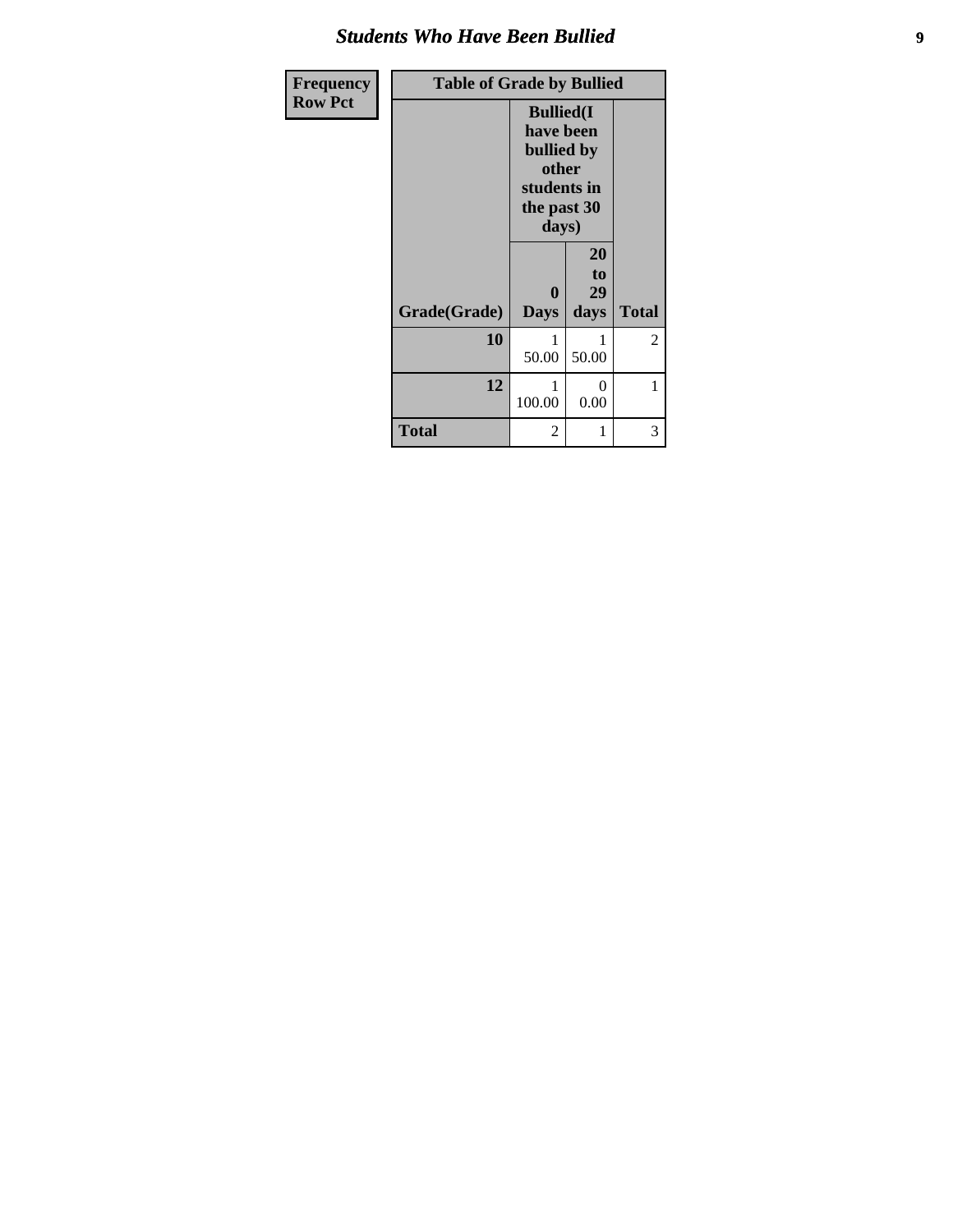#### *School Climate* **10**

| <b>Frequency</b> | <b>Table of SchoolClimate1 by Grade</b> |              |        |              |
|------------------|-----------------------------------------|--------------|--------|--------------|
| <b>Col Pct</b>   | SchoolClimate1(I                        | Grade(Grade) |        |              |
|                  | like school)                            | 10           | 12     | <b>Total</b> |
|                  | <b>Somewhat Agree</b>                   | 50.00        | 100.00 | 2            |
|                  | <b>Strongly Disagree</b>                | 50.00        | 0.00   |              |
|                  | <b>Total</b>                            | 2            |        | 3            |

| Frequency      | <b>Table of SchoolClimate2 by Grade</b> |              |        |              |
|----------------|-----------------------------------------|--------------|--------|--------------|
| <b>Col Pct</b> | SchoolClimate2(I<br>feel successful at  | Grade(Grade) |        |              |
|                | school)                                 | <b>10</b>    | 12     | <b>Total</b> |
|                | <b>Strongly Agree</b>                   |              |        |              |
|                |                                         | 50.00        | 0.00   |              |
|                | <b>Somewhat Agree</b>                   |              |        | 2            |
|                |                                         | 50.00        | 100.00 |              |
|                | <b>Total</b>                            | 2            |        | 3            |

| Frequency      | <b>Table of SchoolClimate3 by Grade</b>                      |       |                       |              |
|----------------|--------------------------------------------------------------|-------|-----------------------|--------------|
| <b>Col Pct</b> | <b>SchoolClimate3(My</b><br>school has high<br>standards for |       | Grade(Grade)          |              |
|                | achievement)                                                 | 10    | 12                    | <b>Total</b> |
|                | <b>Strongly Agree</b>                                        | 50.00 | $\mathcal{O}$<br>0.00 |              |
|                | <b>Somewhat Agree</b>                                        | 50.00 | 0<br>0.00             |              |
|                | <b>Somewhat Disagree</b>                                     | 0.00  | 100.00                |              |
|                | Total                                                        | 2     |                       | 3            |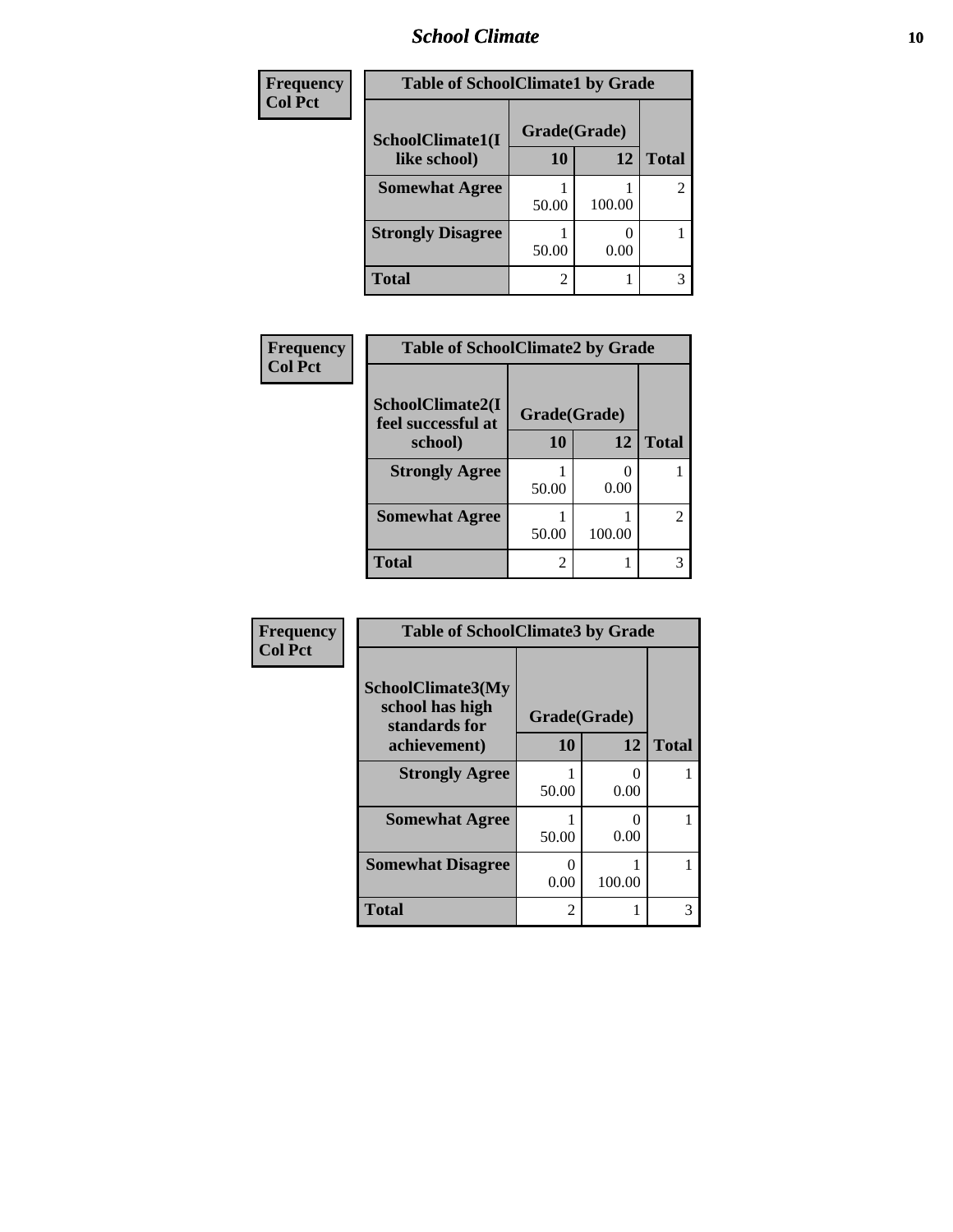### *School Climate* **11**

| Frequency      | <b>Table of SchoolClimate4 by Grade</b>       |              |        |              |
|----------------|-----------------------------------------------|--------------|--------|--------------|
| <b>Col Pct</b> | <b>SchoolClimate4(My</b><br>school sets clear | Grade(Grade) |        |              |
|                | rules for behavior)                           | 10           | 12     | <b>Total</b> |
|                | <b>Somewhat Disagree</b>                      | 50.00        | 100.00 | 2            |
|                | <b>Strongly Disagree</b>                      | 50.00        | 0.00   |              |
|                | Total                                         | 2            |        | 3            |

| Frequency      | <b>Table of SchoolClimate5 by Grade</b>                |              |                           |                |
|----------------|--------------------------------------------------------|--------------|---------------------------|----------------|
| <b>Col Pct</b> | SchoolClimate5(I<br>know what to do<br>in an emergency | Grade(Grade) |                           |                |
|                | at school)                                             | 10           | 12                        | <b>Total</b>   |
|                | <b>Strongly Agree</b>                                  | 50.00        | 100.00                    | $\mathfrak{D}$ |
|                | <b>Strongly Disagree</b>                               | 50.00        | $\mathbf{\Omega}$<br>0.00 |                |
|                | <b>Total</b>                                           | 2            |                           |                |

| Frequency      | <b>Table of SchoolClimate6 by Grade</b>                  |                    |           |              |  |
|----------------|----------------------------------------------------------|--------------------|-----------|--------------|--|
| <b>Col Pct</b> | <b>SchoolClimate6(Teachers</b><br>treat me with respect) | Grade(Grade)<br>10 | 12        | <b>Total</b> |  |
|                | <b>Strongly Agree</b>                                    | 50.00              | 0<br>0.00 |              |  |
|                | <b>Somewhat Agree</b>                                    | 0.00               | 100.00    |              |  |
|                | <b>Somewhat Disagree</b>                                 | 50.00              | 0.00      |              |  |
|                | <b>Total</b>                                             | $\overline{c}$     |           | 3            |  |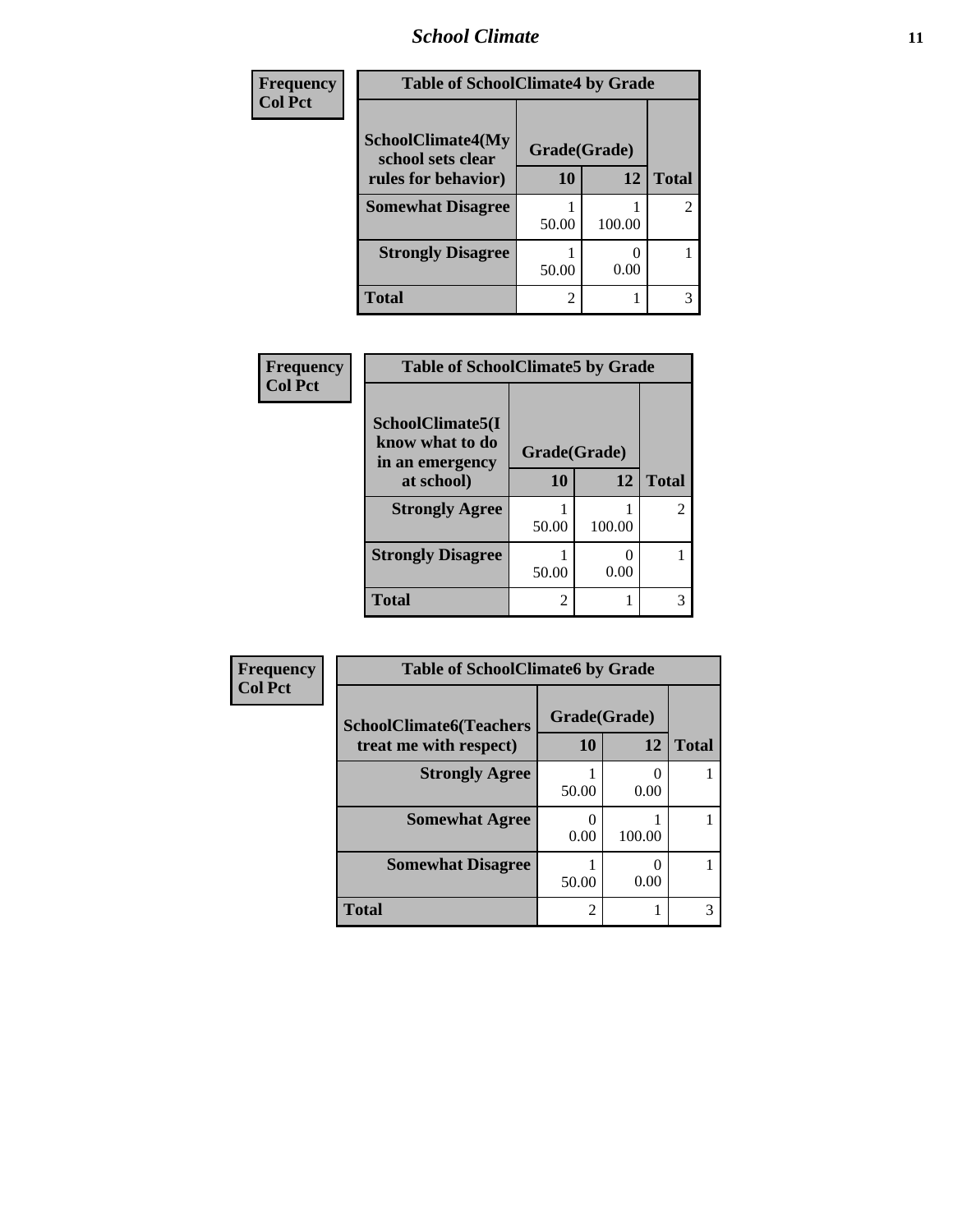### *School Climate* **12**

| Frequency      | <b>Table of SchoolClimate7 by Grade</b>                  |               |           |              |  |
|----------------|----------------------------------------------------------|---------------|-----------|--------------|--|
| <b>Col Pct</b> | <b>SchoolClimate7(Behaviors</b><br>in my class allow the | Grade(Grade)  |           |              |  |
|                | teacher to teach)                                        | 10            | <b>12</b> | <b>Total</b> |  |
|                | <b>Strongly Agree</b>                                    | 50.00         | 0.00      |              |  |
|                | <b>Somewhat Agree</b>                                    | 0.00          | 100.00    |              |  |
|                | <b>Strongly Disagree</b>                                 | 50.00         | 0.00      |              |  |
|                | <b>Total</b>                                             | $\mathcal{D}$ |           | 3            |  |

| Frequency                        | <b>Table of SchoolClimate8 by Grade</b>          |                          |              |                |  |
|----------------------------------|--------------------------------------------------|--------------------------|--------------|----------------|--|
| <b>Col Pct</b>                   | <b>SchoolClimate8(Students</b><br>are frequently |                          | Grade(Grade) |                |  |
| recognized for good<br>behavior) | 10                                               | 12                       | <b>Total</b> |                |  |
|                                  | <b>Somewhat Disagree</b>                         | 0.00                     | 100.00       |                |  |
|                                  | <b>Strongly Disagree</b>                         | $\mathfrak{D}$<br>100.00 | 0.00         | $\mathfrak{D}$ |  |
|                                  | <b>Total</b>                                     | $\mathfrak{D}$           |              | 3              |  |

| Frequency<br><b>Col Pct</b> | <b>Table of SchoolClimate9 by Grade</b>                            |              |        |                             |
|-----------------------------|--------------------------------------------------------------------|--------------|--------|-----------------------------|
|                             | SchoolClimate9(School<br>counselor would be<br>helpful if I needed | Grade(Grade) |        |                             |
|                             | assistance)                                                        | 10           | 12     | <b>Total</b>                |
|                             | <b>Strongly Agree</b>                                              | 0.00         | 100.00 |                             |
|                             | <b>Strongly Disagree</b>                                           | 100.00       | 0.00   | $\mathcal{D}_{\mathcal{L}}$ |
|                             | <b>Total</b>                                                       | 2            |        | 3                           |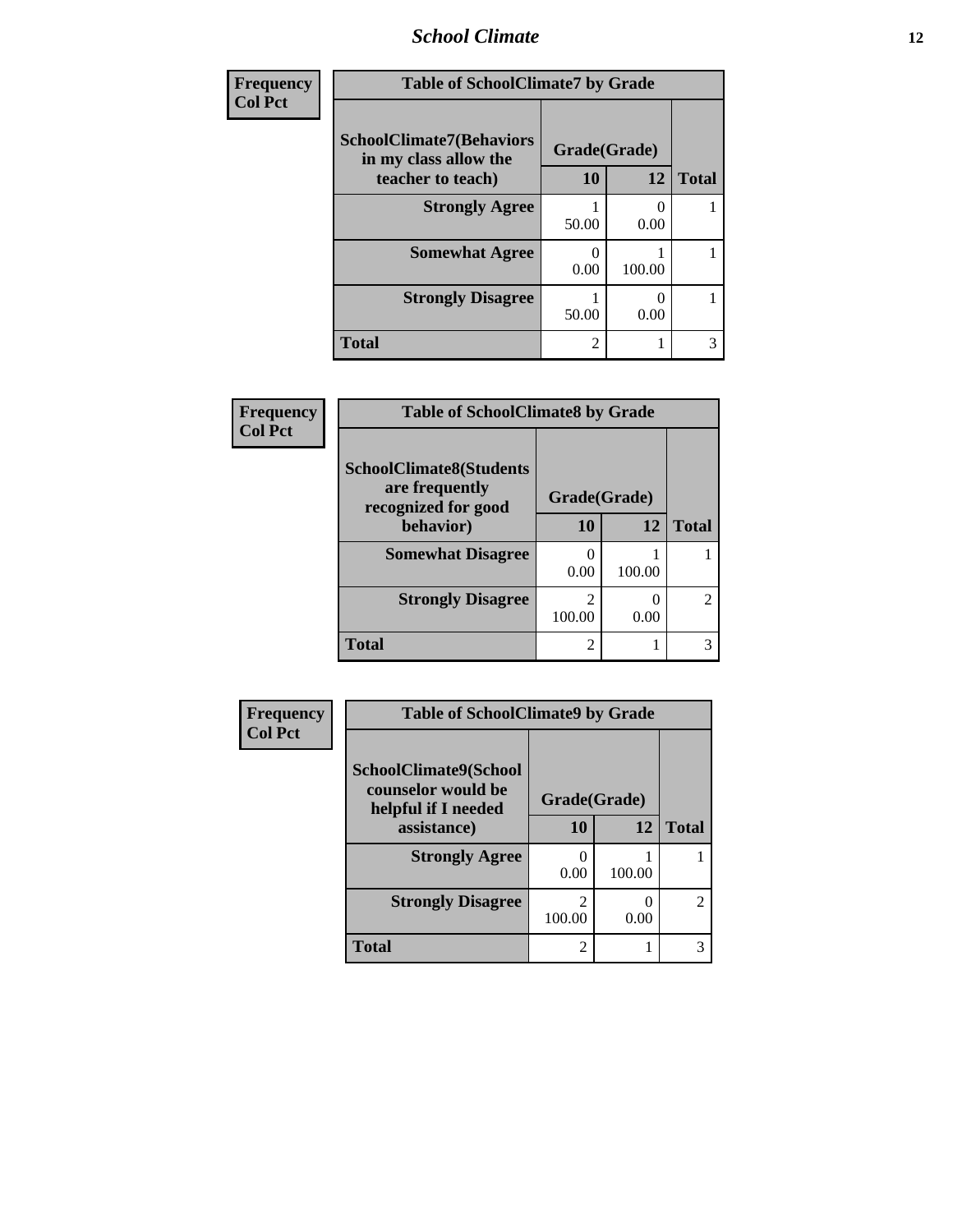### *Reasons for Dropping Out* **13**

| Frequency      | <b>Table of Dropoutreason by Grade</b> |              |        |              |
|----------------|----------------------------------------|--------------|--------|--------------|
| <b>Col Pct</b> | Dropoutreason(If<br>I dropped out the  | Grade(Grade) |        |              |
|                | reason would<br>most likely be)        | 10           | 12     | <b>Total</b> |
|                | <b>Family Reasons</b>                  | 50.00        | 0.00   |              |
|                | <b>Other</b>                           | 50.00        | 100.00 | 2            |
|                | <b>Total</b>                           | 2            |        | 3            |

| Frequency      |                                                                        | <b>Table of Dropout by Grade</b> |           |                |
|----------------|------------------------------------------------------------------------|----------------------------------|-----------|----------------|
| <b>Col Pct</b> | Dropout(I<br>have<br>thought<br>about<br>dropping<br>out of<br>school) | Grade(Grade)<br>10               | 12        | <b>Total</b>   |
|                | Yes                                                                    | 50.00                            | 100.00    | $\overline{2}$ |
|                | N <sub>0</sub>                                                         | 50.00                            | 0<br>0.00 |                |
|                | <b>Total</b>                                                           | 2                                |           | 3              |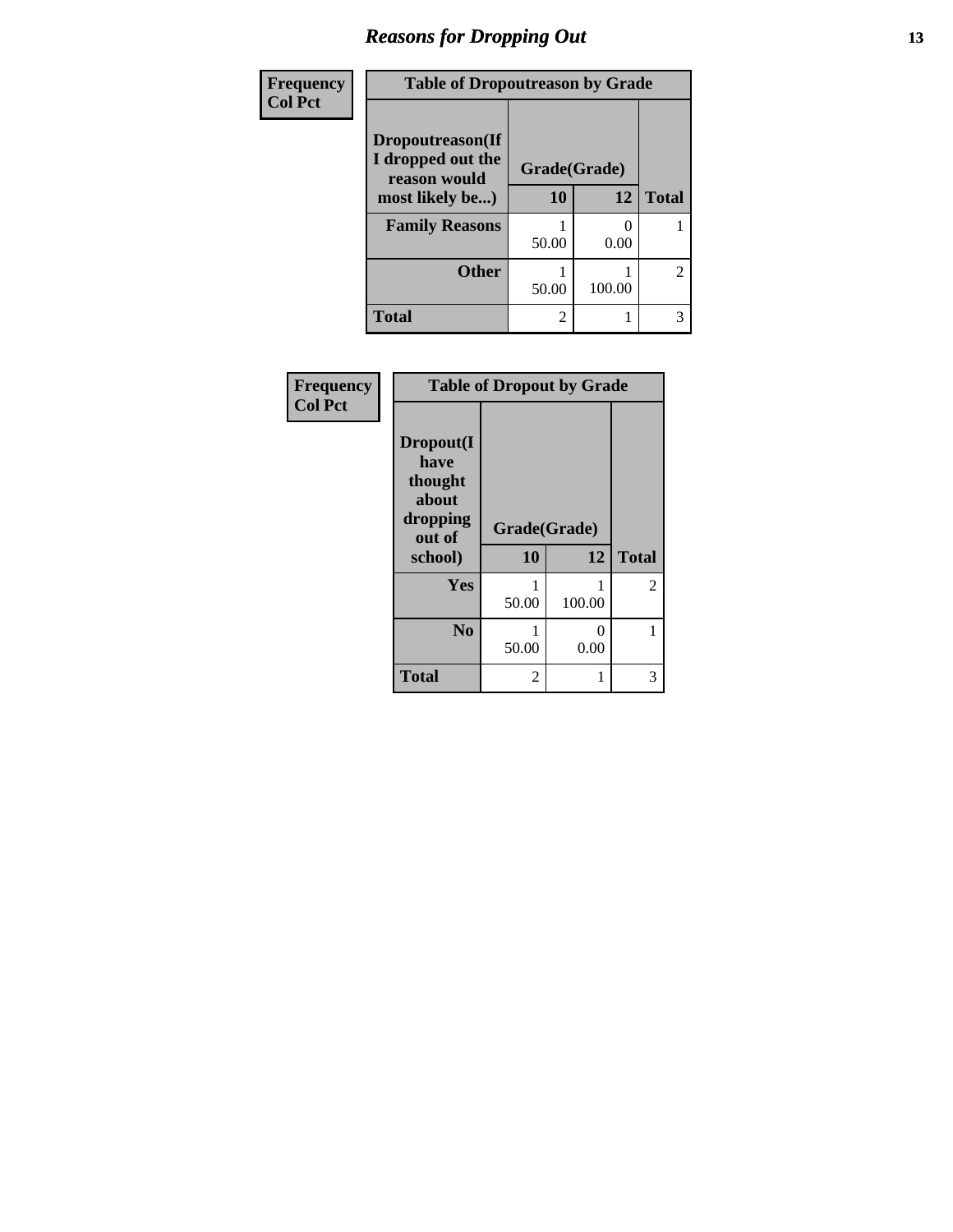*School Safety* **14**

| Frequency      | <b>Table of Gangself by Grade</b>                                                                 |                          |           |              |
|----------------|---------------------------------------------------------------------------------------------------|--------------------------|-----------|--------------|
| <b>Col Pct</b> | Gangself(I<br>have<br>participated<br>in illegal<br>gang<br>activities in<br>the past 30<br>days) | Grade(Grade)<br>10<br>12 |           | <b>Total</b> |
|                | Yes                                                                                               | $\mathcal{L}$<br>100.00  | 0<br>0.00 | 2            |
|                | N <sub>0</sub>                                                                                    | 0<br>0.00                | 100.00    | 1            |
|                | <b>Total</b>                                                                                      | 2                        | 1         | 3            |

| Frequency<br><b>Col Pct</b> | <b>Table of Gangpeers by Grade</b>                                                                                             |                    |           |              |  |
|-----------------------------|--------------------------------------------------------------------------------------------------------------------------------|--------------------|-----------|--------------|--|
|                             | <b>Gangpeers</b> (I<br>have friends<br>who have<br>participated<br>in illegal<br>gang<br>activities in<br>the past 30<br>days) | Grade(Grade)<br>10 | 12        | <b>Total</b> |  |
|                             | Yes                                                                                                                            | 50.00              | 0<br>0.00 | 1            |  |
|                             | N <sub>0</sub>                                                                                                                 | 50.00              | 100.00    | 2            |  |
|                             | <b>Total</b>                                                                                                                   | 2                  | 1         | 3            |  |

| Frequency<br><b>Col Pct</b> | <b>Table of Pickedon by Grade</b>                                                  |              |        |               |
|-----------------------------|------------------------------------------------------------------------------------|--------------|--------|---------------|
|                             | <b>Pickedon</b> (I have<br>been picked on or<br>teased at school<br>in the past 30 | Grade(Grade) |        |               |
|                             | days)                                                                              | 10           | 12     | <b>Total</b>  |
|                             | <b>Somewhat Agree</b>                                                              | 50.00        | 0.00   |               |
|                             | <b>Strongly Disagree</b>                                                           | 50.00        | 100.00 | $\mathcal{L}$ |
|                             | <b>Total</b>                                                                       | 2            |        |               |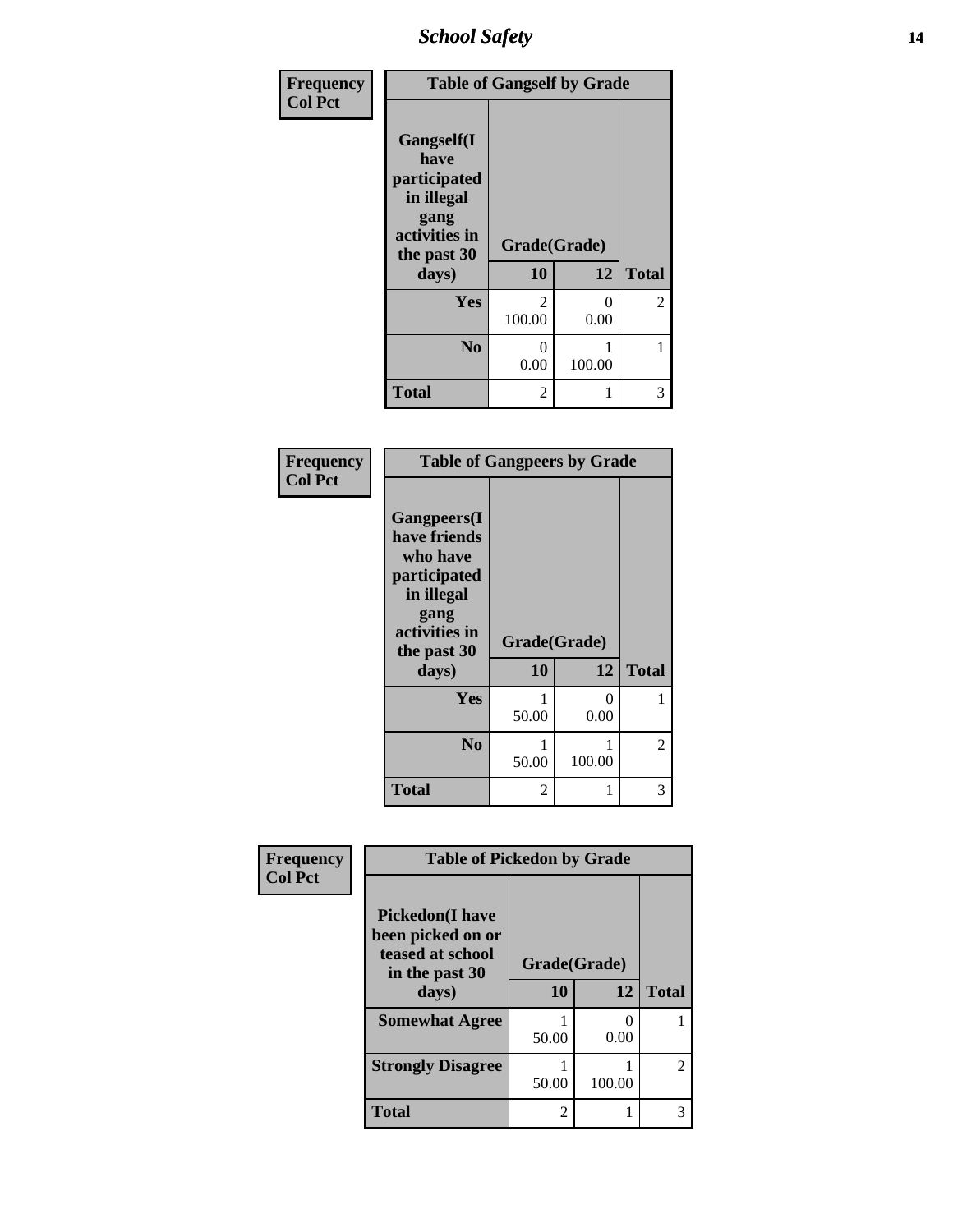*School Safety* **15**

| Frequency      | <b>Table of Safeschool by Grade</b> |              |        |              |
|----------------|-------------------------------------|--------------|--------|--------------|
| <b>Col Pct</b> | Safeschool(School                   | Grade(Grade) |        |              |
|                | is a place at<br>which I feel safe) | <b>10</b>    | 12     | <b>Total</b> |
|                | <b>Strongly Agree</b>               | 50.00        | 0.00   |              |
|                | <b>Strongly Disagree</b>            | 50.00        | 100.00 | 2            |
|                | <b>Total</b>                        | 2            |        | 3            |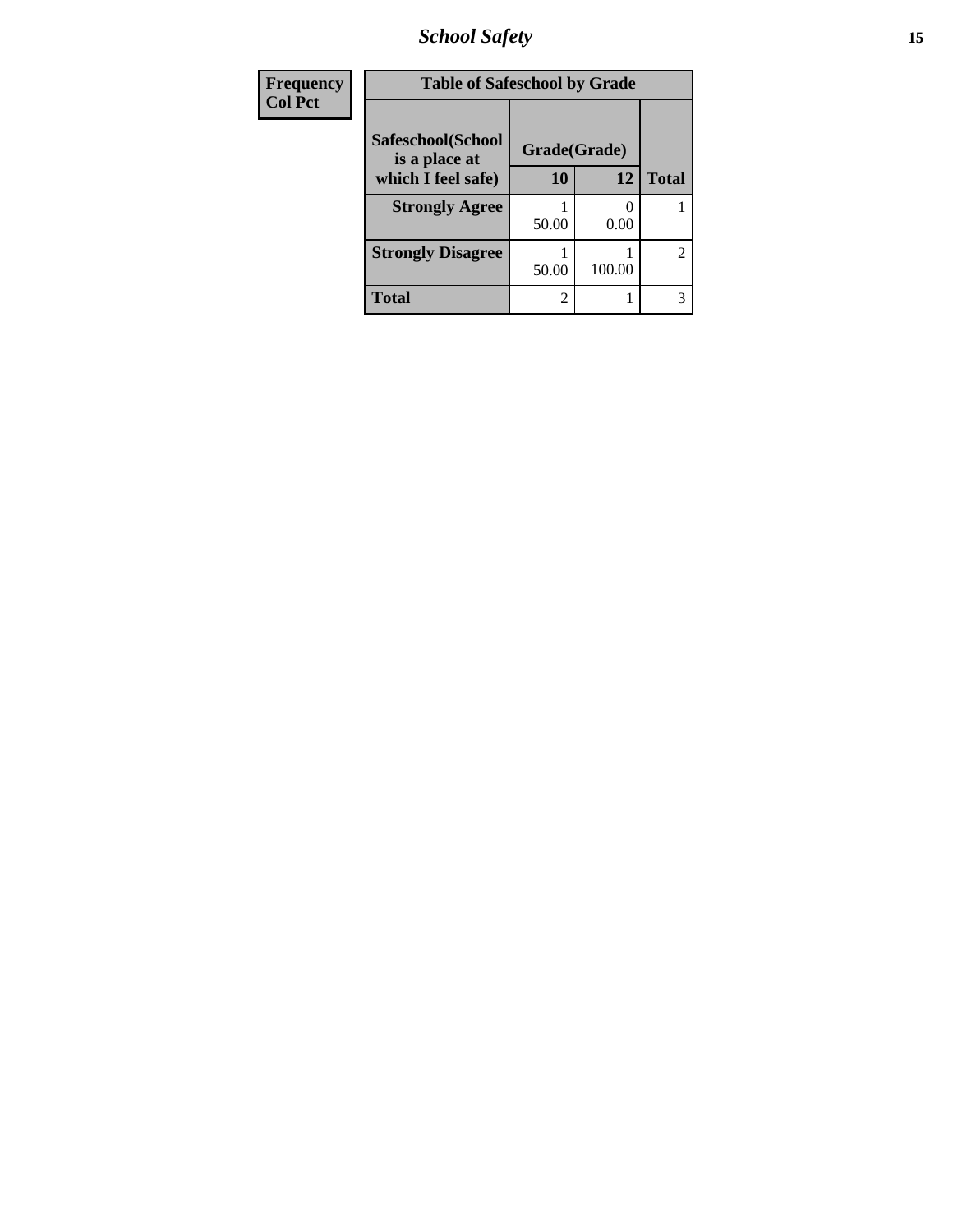*School Safety* **16**

| Frequency      | <b>Table of Grade by Bullied</b> |                                                                                             |                        |              |
|----------------|----------------------------------|---------------------------------------------------------------------------------------------|------------------------|--------------|
| <b>Row Pct</b> |                                  | <b>Bullied(I</b><br>have been<br>bullied by<br>other<br>students in<br>the past 30<br>days) |                        |              |
|                | Grade(Grade)                     | $\bf{0}$<br><b>Days</b>                                                                     | 20<br>to<br>29<br>days | <b>Total</b> |
|                | 10                               | 1<br>50.00                                                                                  | 1<br>50.00             | 2            |
|                | 12                               | 1<br>100.00                                                                                 | 0<br>0.00              | 1            |
|                | <b>Total</b>                     | 2                                                                                           | 1                      | 3            |

| Frequency      | <b>Table of Grade by Bulliedothers</b> |                                                                   |                     |                   |               |
|----------------|----------------------------------------|-------------------------------------------------------------------|---------------------|-------------------|---------------|
| <b>Row Pct</b> |                                        | <b>Bulliedothers</b> (I<br>bullied others in<br>the past 30 days) |                     |                   |               |
|                | Grade(Grade)                           | 0<br><b>Days</b>                                                  | 20 to<br>29<br>days | All<br>30<br>days | <b>Total</b>  |
|                | 10                                     | 0<br>0.00                                                         | 50.00               | 50.00             | $\mathcal{L}$ |
|                | 12                                     | 1<br>100.00                                                       | 0<br>0.00           | 0<br>0.00         |               |
|                | <b>Total</b>                           | 1                                                                 |                     |                   | 3             |

| Frequency      | <b>Table of Grade by Weaponschool</b> |                                                                                          |                     |                   |              |  |  |
|----------------|---------------------------------------|------------------------------------------------------------------------------------------|---------------------|-------------------|--------------|--|--|
| <b>Row Pct</b> |                                       | <b>Weaponschool</b> (I<br>brought a weapon<br>to school in the past<br>$30 \text{ days}$ |                     |                   |              |  |  |
|                | Grade(Grade)                          | 0<br><b>Days</b>                                                                         | 20 to<br>29<br>days | All<br>30<br>days | <b>Total</b> |  |  |
|                | 10                                    | 0<br>0.00                                                                                | 50.00               | 50.00             | 2            |  |  |
|                | 12                                    | 100.00                                                                                   | 0<br>0.00           | 0<br>0.00         |              |  |  |
|                | <b>Total</b>                          |                                                                                          |                     | 1                 | 3            |  |  |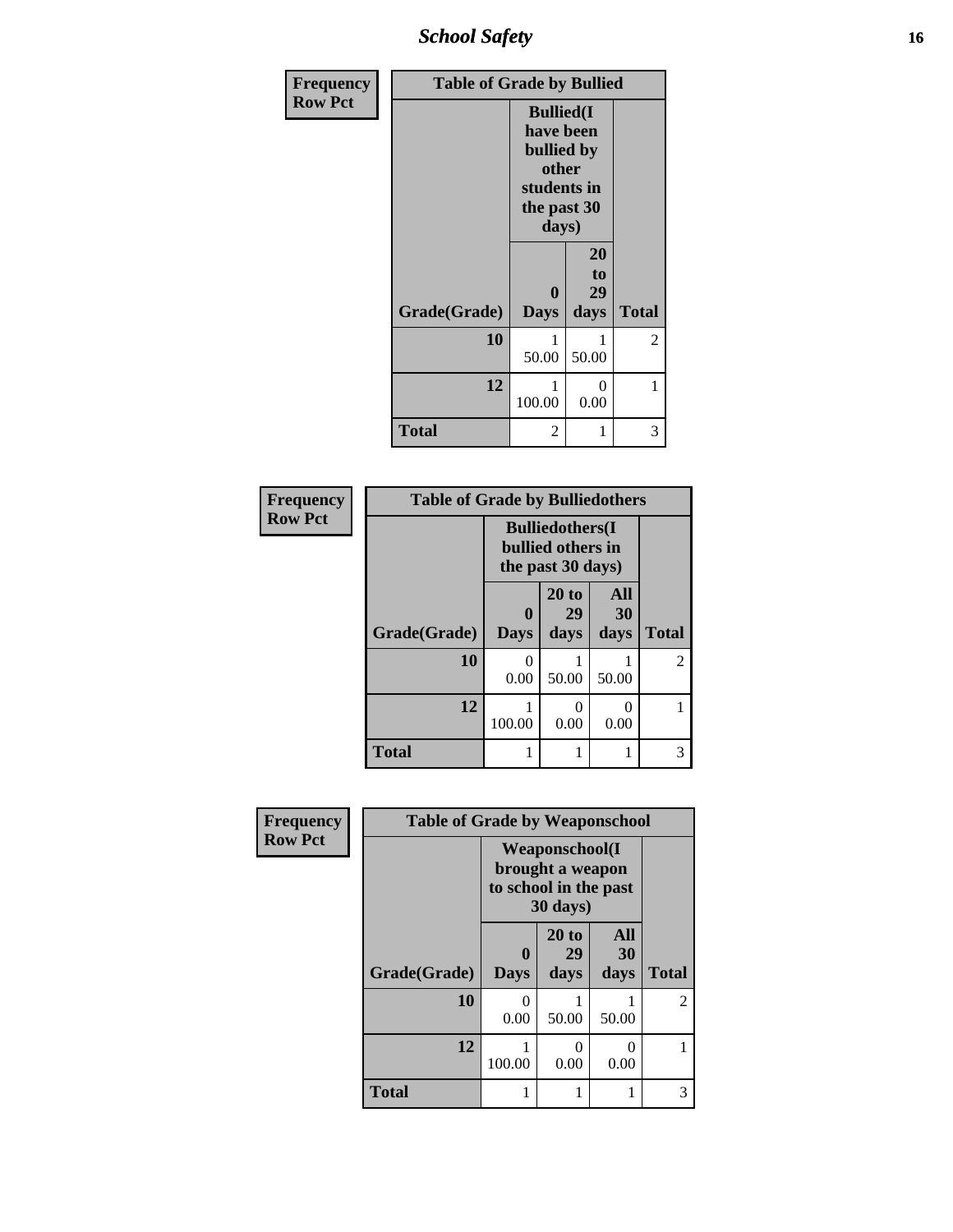*School Safety* **17**

| Frequency      | <b>Table of Grade by Absentunsafe</b> |                                                                       |                  |              |  |  |
|----------------|---------------------------------------|-----------------------------------------------------------------------|------------------|--------------|--|--|
| <b>Row Pct</b> |                                       | Absentunsafe(I)<br>have missed<br>felt unsafe in the<br>past 30 days) | school because I |              |  |  |
|                | Grade(Grade)                          | 0 Days                                                                | 20 to<br>29 days | <b>Total</b> |  |  |
|                | 10                                    | 50.00                                                                 | 50.00            | 2            |  |  |
|                | 12                                    | 100.00                                                                | 0<br>0.00        | 1            |  |  |
|                | <b>Total</b>                          | 2                                                                     | 1                | 3            |  |  |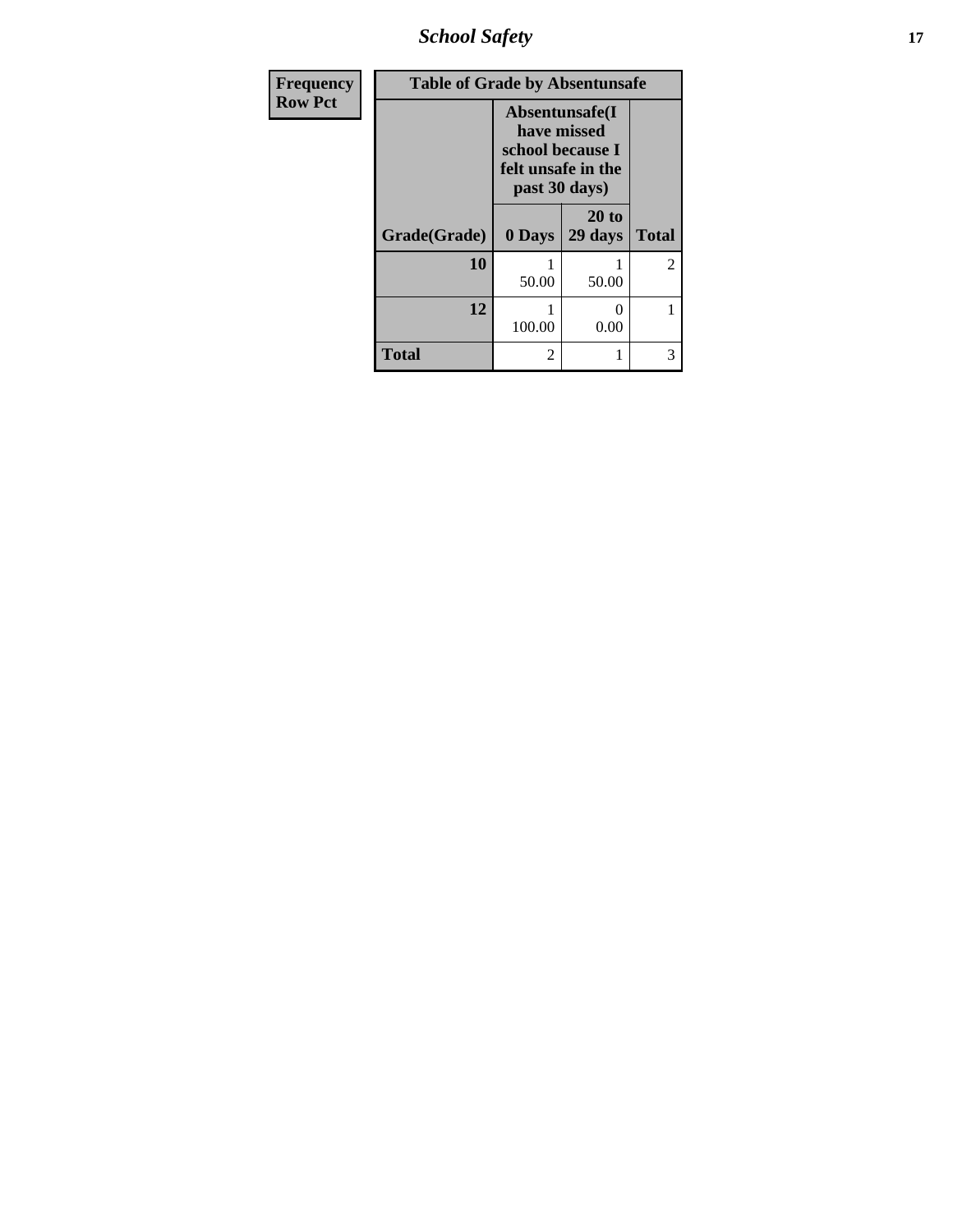### *Drug Use During Last 30 Days* **18**

| <b>Frequency</b> | <b>Table of Grade by Alcohol</b> |                                       |                   |              |                |
|------------------|----------------------------------|---------------------------------------|-------------------|--------------|----------------|
| <b>Row Pct</b>   |                                  | Alcohol(Alcohol use,<br>past 30 days) |                   |              |                |
|                  | Grade(Grade)                     | <b>Did</b><br>not<br><b>use</b>       | $20 - 29$<br>days | Every<br>day | <b>Total</b>   |
|                  | 10                               | 0<br>0.00                             | 50.00             | 50.00        | $\overline{2}$ |
|                  | 12                               | 100.00                                | ∩<br>0.00         | 0.00         |                |
|                  | <b>Total</b>                     |                                       |                   |              | 3              |

| Frequency      | <b>Table of Grade by Cigarettes</b> |                                                             |               |                     |                |  |
|----------------|-------------------------------------|-------------------------------------------------------------|---------------|---------------------|----------------|--|
| <b>Row Pct</b> |                                     | <b>Cigarettes</b> (Smoking<br>tobacco use,<br>past 30 days) |               |                     |                |  |
|                | Grade(Grade)                        | <b>Did</b><br>not<br><b>use</b>                             | 20-29<br>days | <b>Every</b><br>day | <b>Total</b>   |  |
|                | 10                                  | 0<br>0.00                                                   | 50.00         | 50.00               | $\overline{2}$ |  |
|                | 12                                  | 100.00                                                      | 0<br>0.00     | 0<br>0.00           |                |  |
|                | <b>Total</b>                        |                                                             |               |                     | 3              |  |

| Frequency      | <b>Table of Grade by Smokeless</b> |                                                            |                  |                       |                |  |  |
|----------------|------------------------------------|------------------------------------------------------------|------------------|-----------------------|----------------|--|--|
| <b>Row Pct</b> |                                    | <b>Smokeless</b> (Chewing<br>tobacco use,<br>past 30 days) |                  |                       |                |  |  |
|                | Grade(Grade)                       | <b>Did</b><br>not<br><b>use</b>                            | 20-29<br>days    | <b>Every</b><br>day   | <b>Total</b>   |  |  |
|                | 10                                 | $\mathbf{\Omega}$<br>0.00                                  | 50.00            | 50.00                 | $\mathfrak{D}$ |  |  |
|                | 12                                 | 100.00                                                     | $\theta$<br>0.00 | $\mathcal{O}$<br>0.00 |                |  |  |
|                | <b>Total</b>                       |                                                            |                  |                       | 3              |  |  |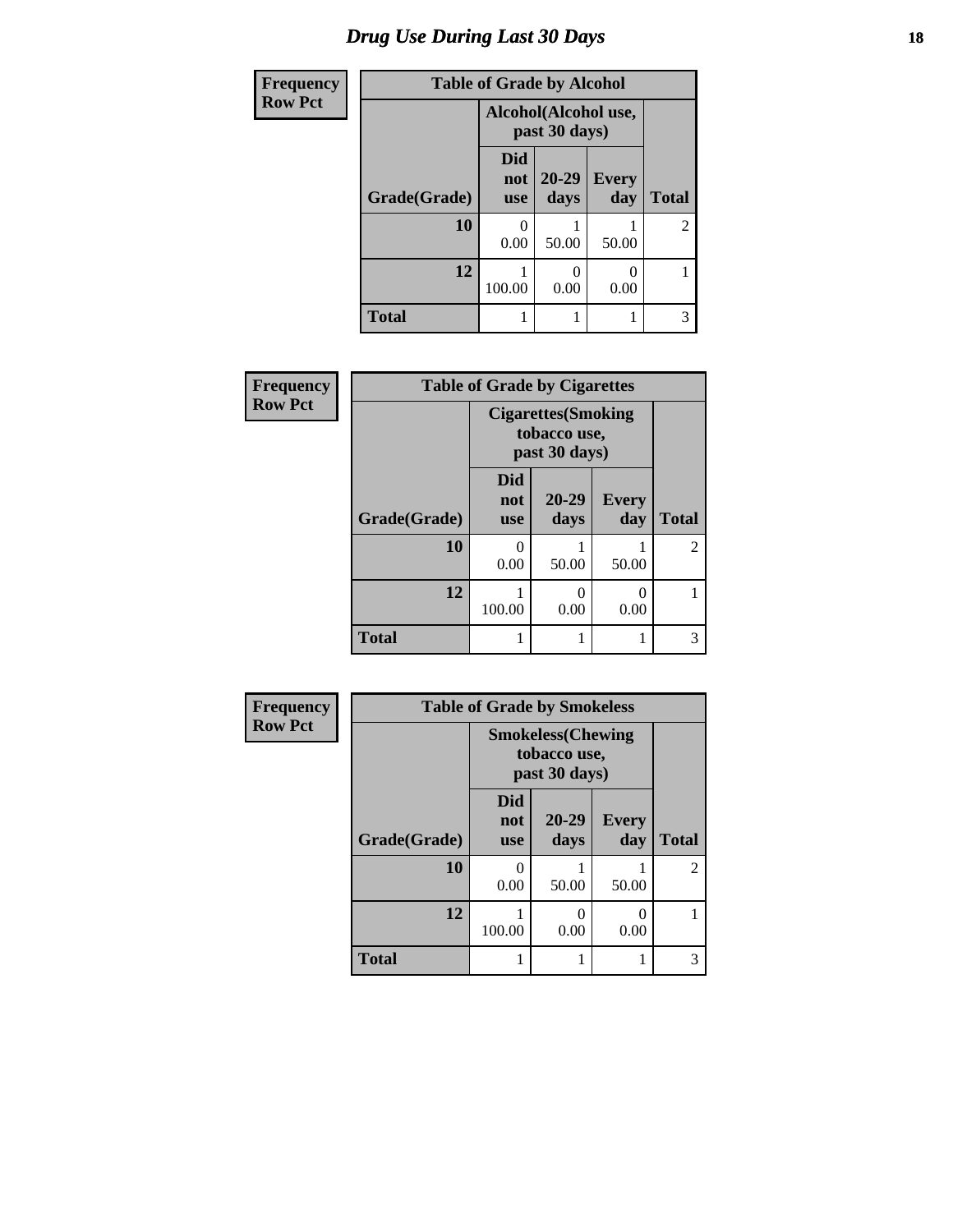# *Drug Use During Last 30 Days* **19**

| <b>Frequency</b> | <b>Table of Grade by Marijuana</b> |                                            |                   |                     |                |
|------------------|------------------------------------|--------------------------------------------|-------------------|---------------------|----------------|
| <b>Row Pct</b>   |                                    | Marijuana (Marijuana<br>use, past 30 days) |                   |                     |                |
|                  | Grade(Grade)                       | <b>Did</b><br>not use                      | $20 - 29$<br>days | <b>Every</b><br>day | <b>Total</b>   |
|                  | <b>10</b>                          | 0.00                                       | 50.00             | 50.00               | $\mathfrak{D}$ |
|                  | 12                                 | 100.00                                     | 0.00              | 0<br>0.00           |                |
|                  | <b>Total</b>                       |                                            |                   |                     | 3              |

| Frequency      |              | <b>Table of Grade by Cocaine</b> |                                               |                     |              |  |
|----------------|--------------|----------------------------------|-----------------------------------------------|---------------------|--------------|--|
| <b>Row Pct</b> |              |                                  | <b>Cocaine</b> (Cocaine<br>use, past 30 days) |                     |              |  |
|                | Grade(Grade) | <b>Did</b><br>not<br><b>use</b>  | $20 - 29$<br>days                             | <b>Every</b><br>day | <b>Total</b> |  |
|                | 10           | $\Omega$<br>0.00                 | 50.00                                         | 50.00               | 2            |  |
|                | 12           | 100.00                           | 0.00                                          | 0<br>0.00           |              |  |
|                | <b>Total</b> |                                  |                                               |                     | 3            |  |

| Frequency      | <b>Table of Grade by Inhalants</b> |                                 |                                                  |                     |                |  |
|----------------|------------------------------------|---------------------------------|--------------------------------------------------|---------------------|----------------|--|
| <b>Row Pct</b> |                                    |                                 | <b>Inhalants</b> (Inhalant<br>use, past 30 days) |                     |                |  |
|                | Grade(Grade)                       | <b>Did</b><br>not<br><b>use</b> | 20-29<br>days                                    | <b>Every</b><br>day | <b>Total</b>   |  |
|                | 10                                 | 0.00                            | 50.00                                            | 50.00               | $\overline{2}$ |  |
|                | 12                                 | 100.00                          | $\mathbf{\Omega}$<br>0.00                        | 0<br>0.00           |                |  |
|                | <b>Total</b>                       |                                 |                                                  |                     | 3              |  |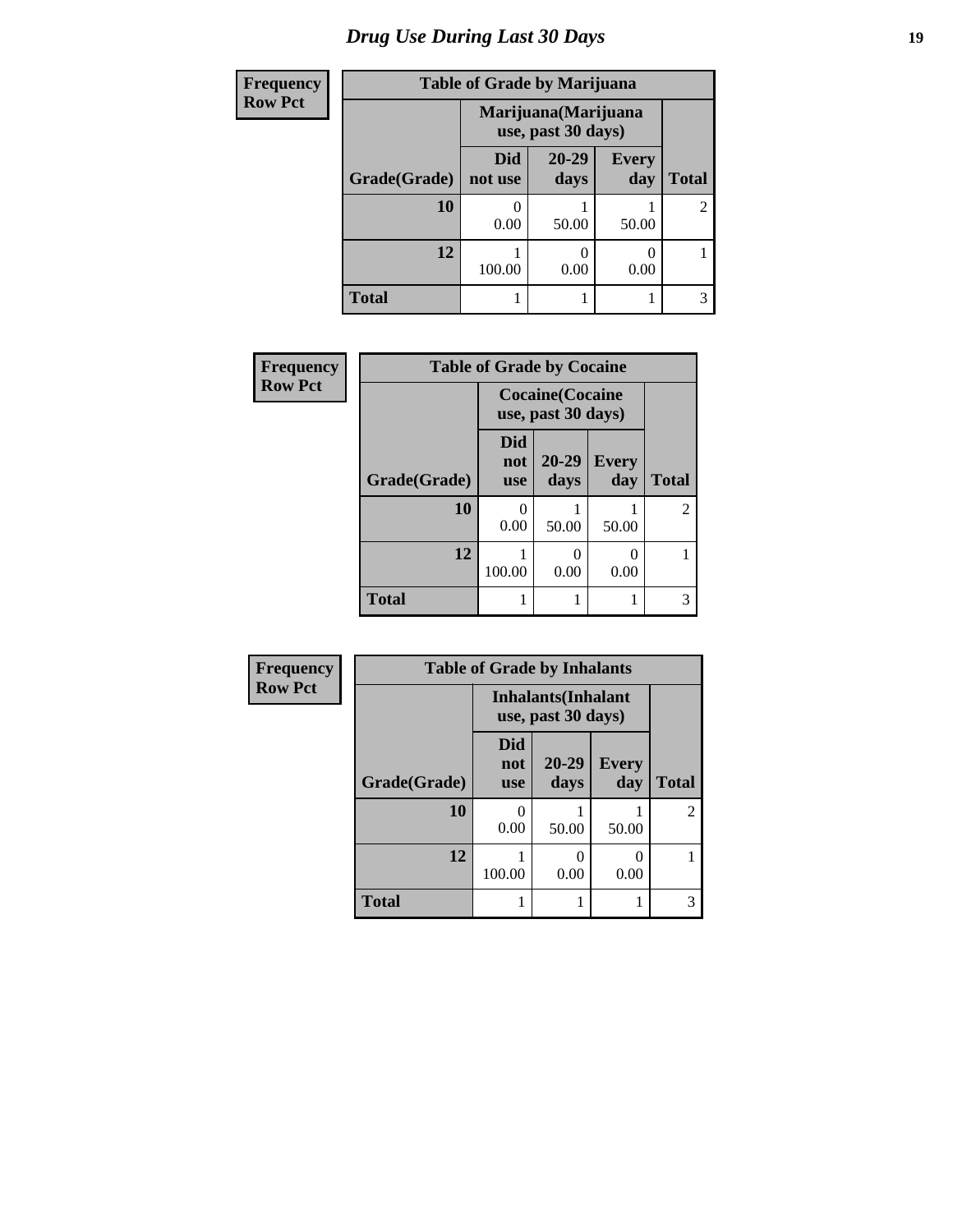| <b>Frequency</b> | <b>Table of Grade by Steroids</b> |                                                |                     |                |
|------------------|-----------------------------------|------------------------------------------------|---------------------|----------------|
| <b>Row Pct</b>   |                                   | <b>Steroids</b> (Steroid<br>use, past 30 days) |                     |                |
|                  | Grade(Grade)                      | Did not<br><b>use</b>                          | <b>Every</b><br>day | <b>Total</b>   |
|                  | 10                                | 0<br>0.00                                      | 2<br>100.00         | $\overline{2}$ |
|                  | 12                                | 100.00                                         | 0.00                |                |
|                  | <b>Total</b>                      | 1                                              | 2                   | 3              |

| Frequency      | <b>Table of Grade by Ecstasy</b> |                          |                                        |                     |              |  |
|----------------|----------------------------------|--------------------------|----------------------------------------|---------------------|--------------|--|
| <b>Row Pct</b> |                                  |                          | Ecstasy (Ecstasy use,<br>past 30 days) |                     |              |  |
|                | Grade(Grade)                     | Did<br>not<br><b>use</b> | 20-29<br>days                          | <b>Every</b><br>day | <b>Total</b> |  |
|                | 10                               | $\mathbf{0}$<br>0.00     | 50.00                                  | 50.00               | 2            |  |
|                | 12                               | 100.00                   | 0<br>0.00                              | O<br>0.00           |              |  |
|                | <b>Total</b>                     |                          |                                        | 1                   | 3            |  |

| <b>Frequency</b> | <b>Table of Grade by Meth</b> |                       |                                                    |                     |                |  |
|------------------|-------------------------------|-----------------------|----------------------------------------------------|---------------------|----------------|--|
| <b>Row Pct</b>   |                               |                       | <b>Meth</b> (Methamphetamine<br>use, past 30 days) |                     |                |  |
|                  | Grade(Grade)                  | Did not<br><b>use</b> | $20 - 29$<br>days                                  | <b>Every</b><br>day | <b>Total</b>   |  |
|                  | 10                            | 0.00                  | 50.00                                              | 50.00               | $\overline{2}$ |  |
|                  | 12                            | 100.00                | 0.00                                               | 0.00                |                |  |
|                  | <b>Total</b>                  |                       |                                                    |                     | 3              |  |

| Frequency      | <b>Table of Grade by Hallucinogens</b> |                                                   |                   |                     |       |
|----------------|----------------------------------------|---------------------------------------------------|-------------------|---------------------|-------|
| <b>Row Pct</b> |                                        | Hallucinogens (Hallucinogen<br>use, past 30 days) |                   |                     |       |
|                | Grade(Grade)                           | Did not<br><b>use</b>                             | $20 - 29$<br>days | <b>Every</b><br>day | Total |
|                | 10                                     | 0.00                                              | 50.00             | 50.00               |       |
|                | 12                                     | 100.00                                            | 0.00              | 0.00                |       |
|                | <b>Total</b>                           |                                                   |                   |                     |       |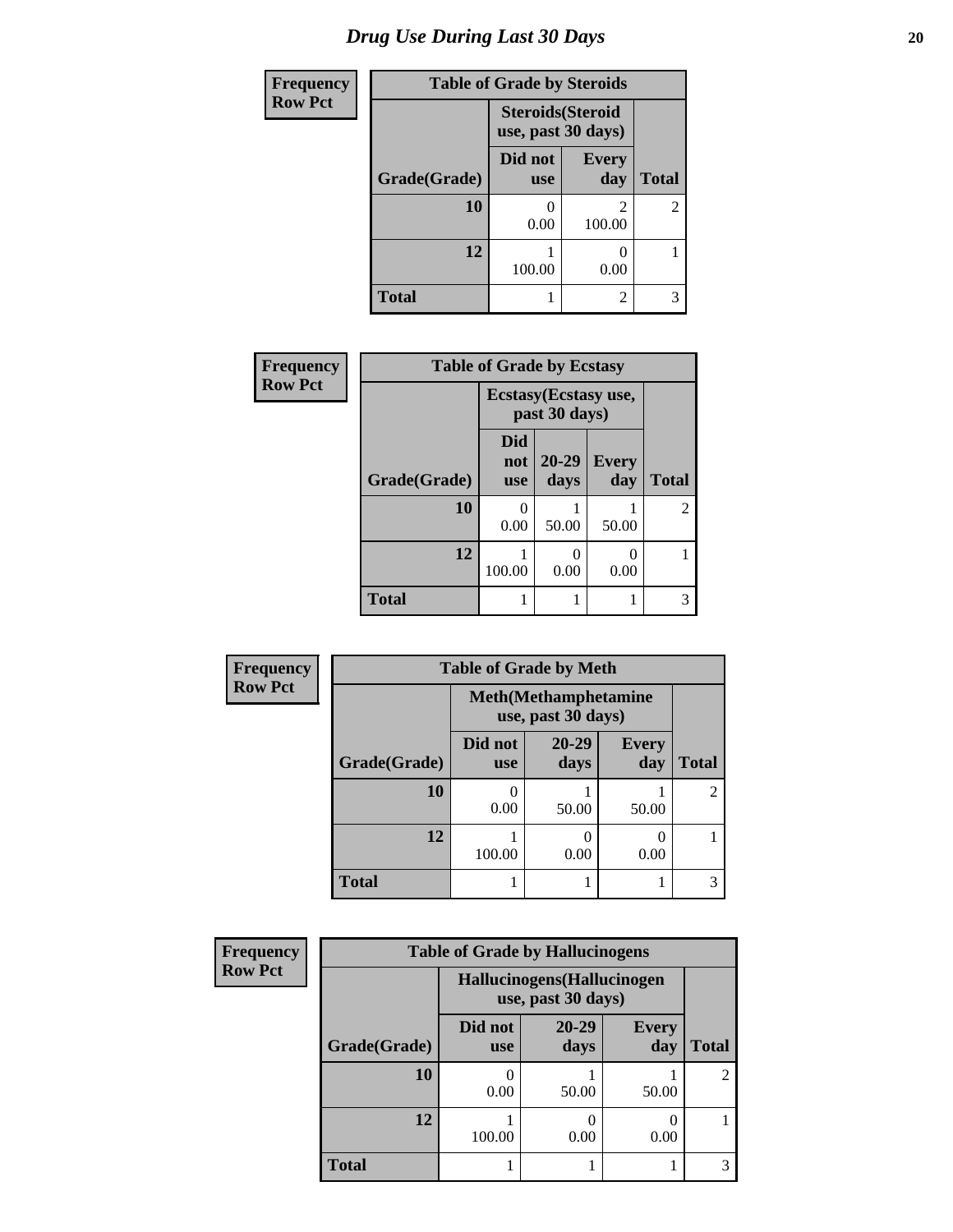# *Drug Use During Last 30 Days* **21**

| Frequency      | <b>Table of Grade by Prescription</b> |                                                                                   |               |                     |                |
|----------------|---------------------------------------|-----------------------------------------------------------------------------------|---------------|---------------------|----------------|
| <b>Row Pct</b> |                                       | <b>Prescription</b> (Prescription<br>drugs not prescribed to me,<br>past 30 days) |               |                     |                |
|                | Grade(Grade)                          | Did not<br><b>use</b>                                                             | 20-29<br>days | <b>Every</b><br>day | <b>Total</b>   |
|                | 10                                    | 0.00                                                                              | 50.00         | 50.00               | $\mathfrak{D}$ |
|                | 12                                    | 100.00                                                                            | 0.00          | 0<br>0.00           |                |
|                | <b>Total</b>                          |                                                                                   |               |                     | 3              |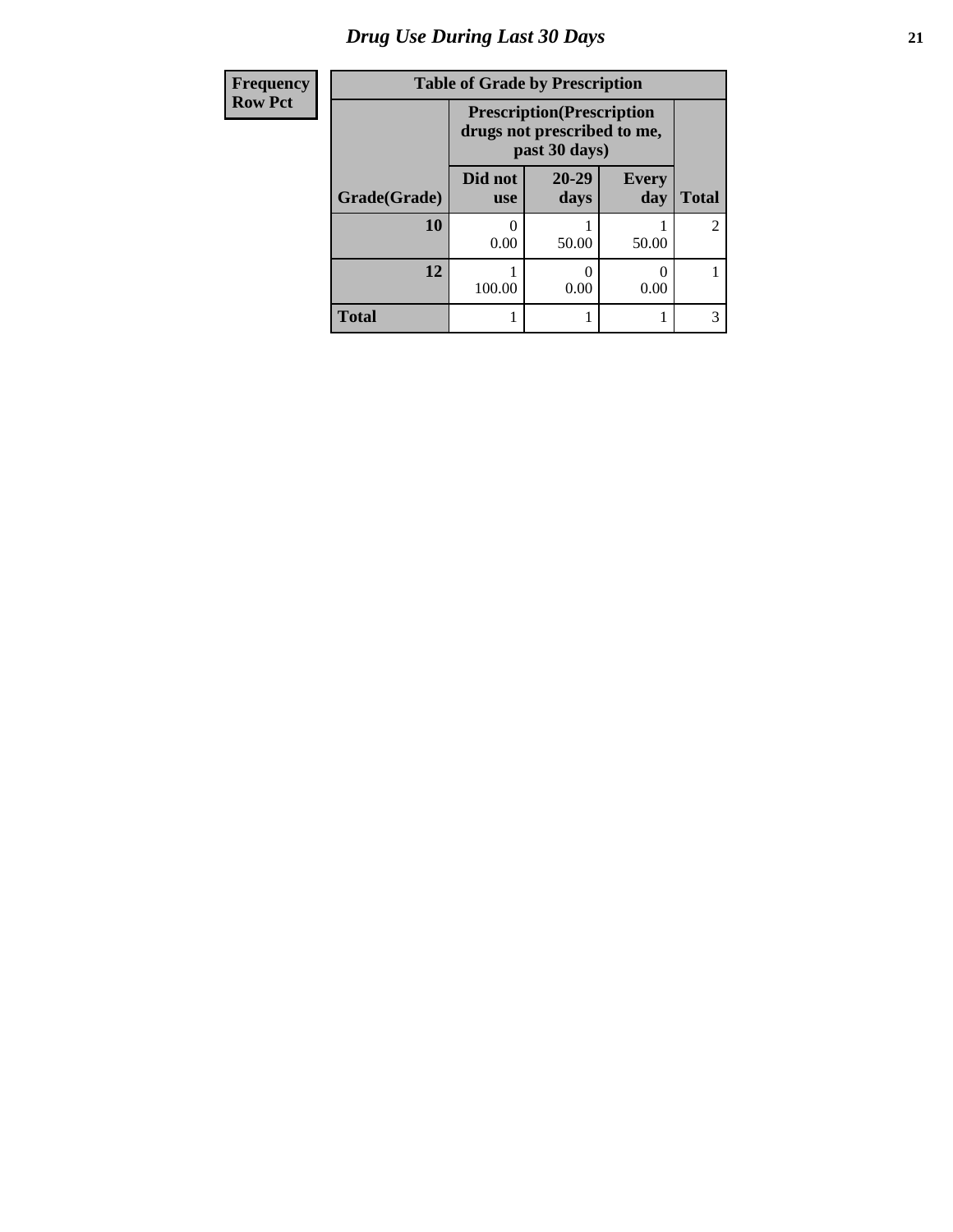### *How Easy Is It to Get the Following* **22**

| Frequency      | <b>Table of Alcoholease by Grade</b> |              |        |                |
|----------------|--------------------------------------|--------------|--------|----------------|
| <b>Col Pct</b> | Alcoholease(It is<br>easy to get     | Grade(Grade) |        |                |
|                | alcohol)                             | 10           | 12     | <b>Total</b>   |
|                | <b>Strongly Agree</b>                | 50.00        | 0.00   |                |
|                | <b>Strongly Disagree</b>             | 50.00        | 100.00 | $\overline{2}$ |
|                | <b>Total</b>                         | 2            |        | 3              |

| Frequency      | <b>Table of Cigarettesease by Grade</b> |              |           |              |
|----------------|-----------------------------------------|--------------|-----------|--------------|
| <b>Col Pct</b> | Cigarettesease(It)<br>is easy to get    | Grade(Grade) |           |              |
|                | smoking tobacco)                        | 10           | 12        | <b>Total</b> |
|                | <b>Strongly Agree</b>                   | 50.00        | 0<br>0.00 |              |
|                | <b>Somewhat Agree</b>                   | 50.00        | 0.00      |              |
|                | <b>Strongly Disagree</b>                | 0.00         | 100.00    |              |
|                | <b>Total</b>                            | 2            |           | 3            |

| Frequency      | <b>Table of Smokelessease by Grade</b>             |              |        |                |
|----------------|----------------------------------------------------|--------------|--------|----------------|
| <b>Col Pct</b> | <b>Smokelessease</b> (It is<br>easy to get chewing | Grade(Grade) |        |                |
| tobacco)       |                                                    | 10           | 12     | <b>Total</b>   |
|                | <b>Somewhat Disagree</b>                           | 50.00        | 0.00   |                |
|                | <b>Strongly Disagree</b>                           | 50.00        | 100.00 | $\overline{2}$ |
|                | <b>Total</b>                                       | 2            |        | 3              |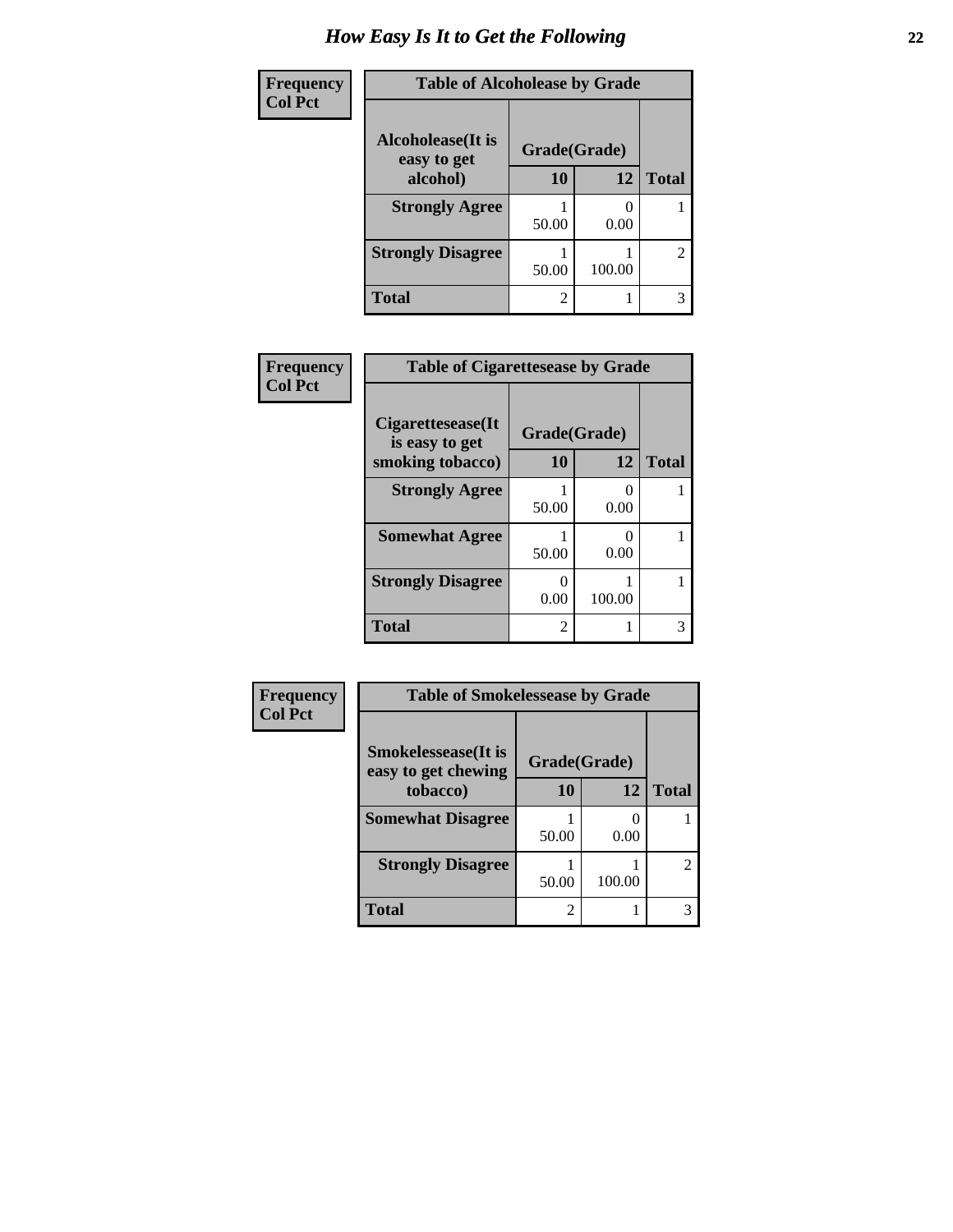### *How Easy Is It to Get the Following* **23**

| <b>Frequency</b> | <b>Table of Marijuanaease by Grade</b> |                |        |                |
|------------------|----------------------------------------|----------------|--------|----------------|
| <b>Col Pct</b>   | Marijuanaease(It<br>is easy to get     | Grade(Grade)   |        |                |
|                  | marijuana)                             | 10             | 12     | <b>Total</b>   |
|                  | <b>Strongly Agree</b>                  | 50.00          | 0.00   |                |
|                  | <b>Strongly Disagree</b>               | 50.00          | 100.00 | $\overline{2}$ |
|                  | <b>Total</b>                           | $\overline{c}$ |        | 3              |

| Frequency      | <b>Table of Cocaineease by Grade</b>              |                |        |              |
|----------------|---------------------------------------------------|----------------|--------|--------------|
| <b>Col Pct</b> | <b>Cocaineease</b> (It is<br>easy to get cocaine) | Grade(Grade)   |        |              |
|                |                                                   | 10             | 12     | <b>Total</b> |
|                | <b>Somewhat Disagree</b>                          | 50.00          | 0.00   |              |
|                | <b>Strongly Disagree</b>                          | 50.00          | 100.00 | 2            |
|                | <b>Total</b>                                      | $\mathfrak{D}$ |        | 3            |

| Frequency      | <b>Table of Inhalantsease by Grade</b> |                |        |              |
|----------------|----------------------------------------|----------------|--------|--------------|
| <b>Col Pct</b> | Inhalantsease(It)<br>is easy to get    | Grade(Grade)   |        |              |
|                | inhalants)                             | 10             | 12     | <b>Total</b> |
|                | <b>Strongly Agree</b>                  | 50.00          | 0.00   |              |
|                | <b>Strongly Disagree</b>               | 50.00          | 100.00 |              |
|                | <b>Total</b>                           | $\mathfrak{D}$ |        |              |

| Frequency      | <b>Table of Steroidsease by Grade</b> |                |        |              |
|----------------|---------------------------------------|----------------|--------|--------------|
| <b>Col Pct</b> | <b>Steroidsease</b> (It is            | Grade(Grade)   |        |              |
|                | easy to get steroids)                 | 10             | 12     | <b>Total</b> |
|                | <b>Somewhat Disagree</b>              | 50.00          | 0.00   |              |
|                | <b>Strongly Disagree</b>              | 50.00          | 100.00 | 2            |
|                | <b>Total</b>                          | $\overline{2}$ |        | 3            |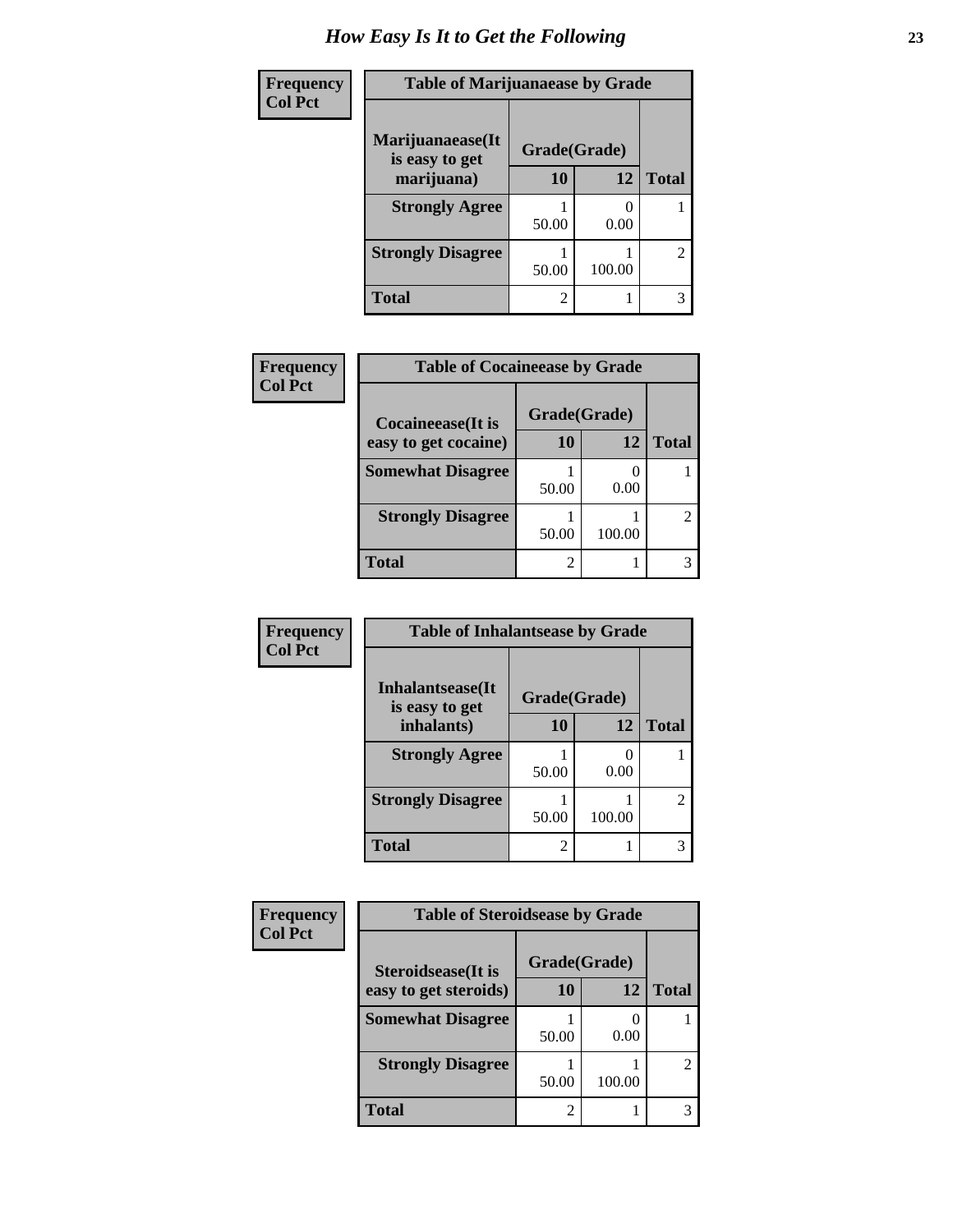### *How Easy Is It to Get the Following* **24**

| <b>Frequency</b> | <b>Table of Ecstasyease by Grade</b>     |              |        |              |
|------------------|------------------------------------------|--------------|--------|--------------|
| <b>Col Pct</b>   | <b>Ecstasyease</b> (It is<br>easy to get | Grade(Grade) |        |              |
|                  | ecstasy)                                 | 10           | 12     | <b>Total</b> |
|                  | <b>Strongly Disagree</b>                 | 100.00       | 100.00 | 3            |
|                  | <b>Total</b>                             |              |        |              |

| Frequency      | <b>Table of Methease by Grade</b>     |                |        |              |
|----------------|---------------------------------------|----------------|--------|--------------|
| <b>Col Pct</b> | <b>Methease</b> (It is easy<br>to get | Grade(Grade)   |        |              |
|                | methamphetamines)                     | 10             | 12     | <b>Total</b> |
|                | <b>Somewhat Disagree</b>              | 50.00          | 0.00   |              |
|                | <b>Strongly Disagree</b>              | 50.00          | 100.00 |              |
|                | <b>Total</b>                          | $\mathfrak{D}$ |        |              |

| Frequency      | <b>Table of Hallucinogensease by Grade</b> |                |                       |               |  |
|----------------|--------------------------------------------|----------------|-----------------------|---------------|--|
| <b>Col Pct</b> | Hallucinogensease(It<br>is easy to get     | Grade(Grade)   |                       |               |  |
|                | hallucinogens)                             | <b>10</b>      | 12                    | <b>Total</b>  |  |
|                | <b>Somewhat Agree</b>                      | 50.00          | $\mathcal{O}$<br>0.00 |               |  |
|                | <b>Strongly Disagree</b>                   | 50.00          | 100.00                | $\mathcal{L}$ |  |
|                | <b>Total</b>                               | $\mathfrak{D}$ |                       |               |  |

| Frequency      | <b>Table of Prescriptionease by Grade</b>      |                |        |                |  |
|----------------|------------------------------------------------|----------------|--------|----------------|--|
| <b>Col Pct</b> |                                                |                |        |                |  |
|                | <b>Prescriptionease</b> (It<br>is easy to get  |                |        |                |  |
|                | prescription drugs<br>not prescribed to<br>me) | Grade(Grade)   |        |                |  |
|                |                                                | 10             | 12     | <b>Total</b>   |  |
|                | <b>Somewhat Agree</b>                          | 50.00          | 0.00   |                |  |
|                | <b>Strongly Disagree</b>                       | 50.00          | 100.00 | $\mathfrak{D}$ |  |
|                | <b>Total</b>                                   | $\mathfrak{D}$ |        |                |  |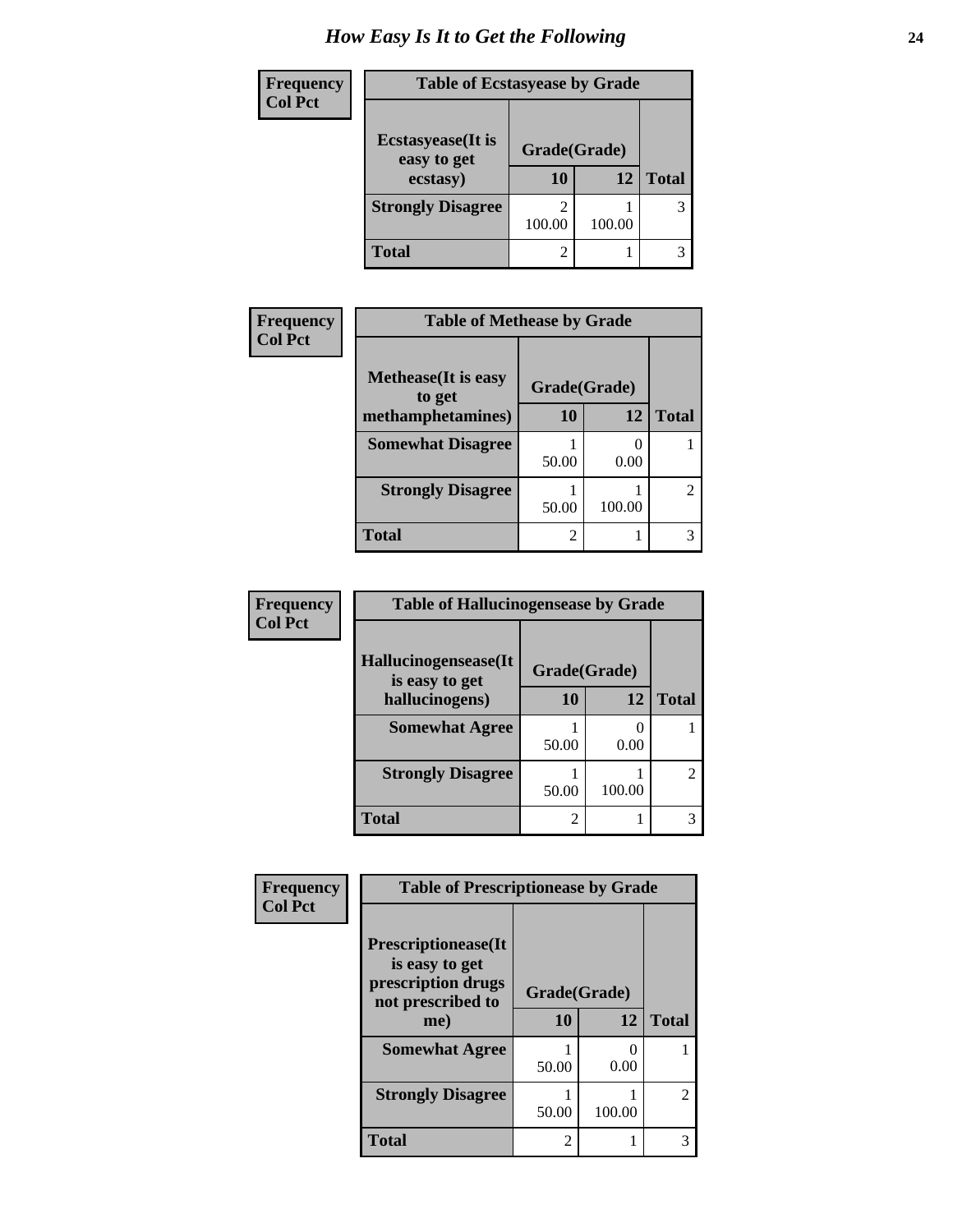#### *Age at Onset of Use* **25** *Results for "Age at Onset of Use" questions exclude students who said they did not use that substance*

| Frequency      | <b>Table of Grade by Alcoholinit</b> |                                                             |              |  |
|----------------|--------------------------------------|-------------------------------------------------------------|--------------|--|
| <b>Row Pct</b> |                                      | Alcoholinit(I<br>started<br>using<br>alcohol<br>when I was) |              |  |
|                | Grade(Grade)                         | 8 or younger                                                | <b>Total</b> |  |
|                | 10                                   | 2<br>100.00                                                 | 2            |  |
|                | 12                                   | $\mathcal{O}$                                               | 0            |  |
|                | <b>Total</b>                         | 2                                                           | 2            |  |
|                |                                      | <b>Frequency Missing = 1</b>                                |              |  |

| Frequency      | <b>Table of Grade by Cigarettesinit</b> |                                                               |           |                             |
|----------------|-----------------------------------------|---------------------------------------------------------------|-----------|-----------------------------|
| <b>Row Pct</b> |                                         | Cigarettesinit(I<br>started smoking<br>tobacco when I<br>was) |           |                             |
|                | Grade(Grade)                            | 8 or<br>younger                                               | <b>11</b> | <b>Total</b>                |
|                | 10                                      | 50.00                                                         | 50.00     | $\mathcal{D}_{\mathcal{L}}$ |
|                | 12                                      | 0                                                             | 0         |                             |
|                | <b>Total</b>                            | 1                                                             |           | $\mathcal{L}$               |
|                |                                         | <b>Frequency Missing = 1</b>                                  |           |                             |

| <b>Frequency</b> | <b>Table of Grade by Smokelessinit</b> |                                                                 |              |  |
|------------------|----------------------------------------|-----------------------------------------------------------------|--------------|--|
| <b>Row Pct</b>   |                                        | Smokelessinit(I<br>started<br>chewing<br>tobacco when I<br>was) |              |  |
|                  | Grade(Grade)                           | 10                                                              | <b>Total</b> |  |
|                  | 10                                     | 100.00                                                          |              |  |
|                  | 12                                     | 0                                                               | 0            |  |
|                  | <b>Total</b>                           | 1                                                               |              |  |
|                  |                                        | <b>Frequency Missing = 2</b>                                    |              |  |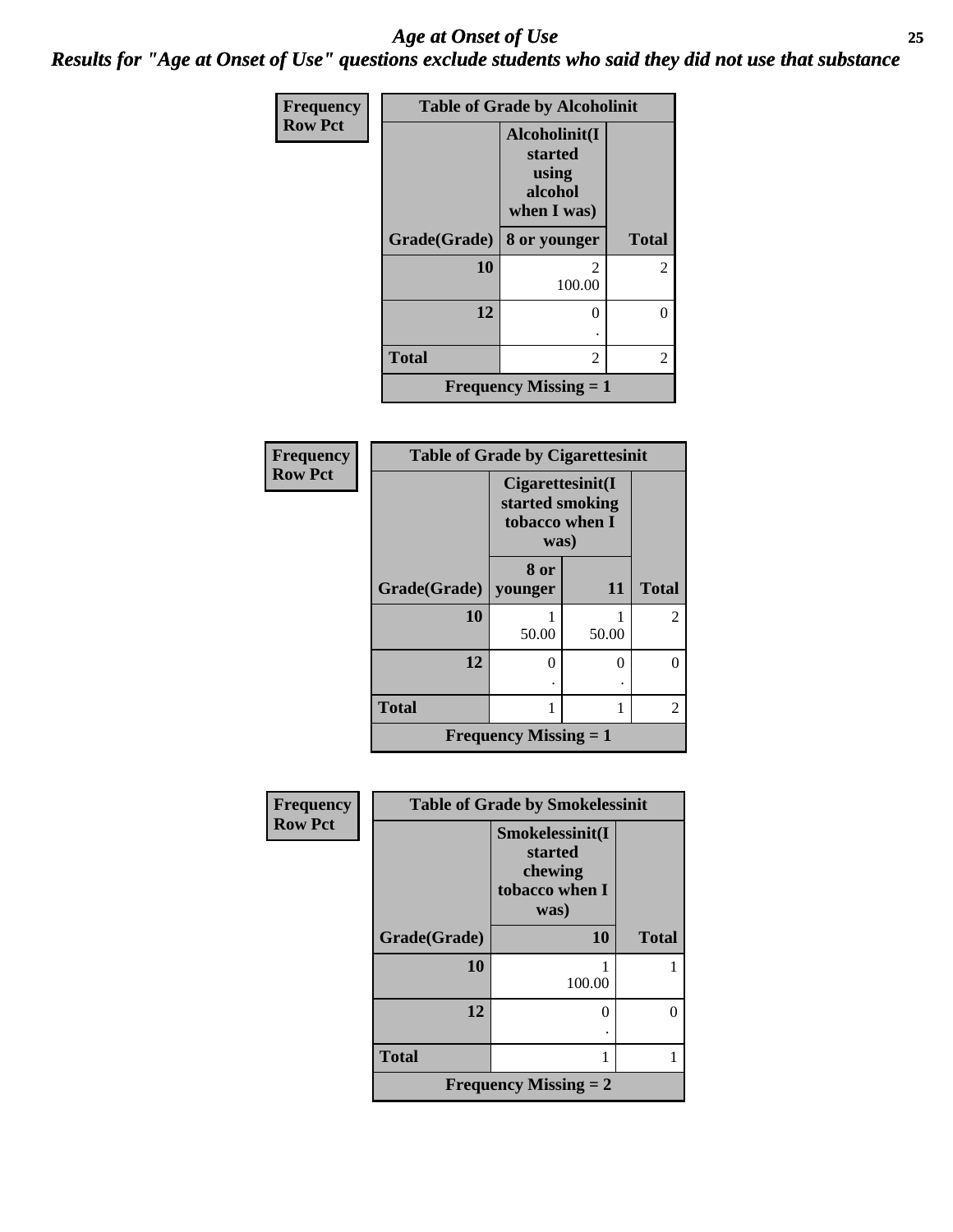#### *Age at Onset of Use* **26**

*Results for "Age at Onset of Use" questions exclude students who said they did not use that substance*

| <b>Frequency</b> | <b>Table of Grade by Marijuanainit</b> |                                                              |           |                |
|------------------|----------------------------------------|--------------------------------------------------------------|-----------|----------------|
| <b>Row Pct</b>   |                                        | Marijuanainit(I<br>started using<br>marijuana when<br>I was) |           |                |
|                  | Grade(Grade)   younger                 | 8 or                                                         | <b>10</b> | <b>Total</b>   |
|                  | 10                                     | 50.00                                                        | 50.00     | 2              |
|                  | 12                                     | 0                                                            | 0         | 0              |
|                  | <b>Total</b>                           | 1                                                            |           | $\mathfrak{D}$ |
|                  |                                        | <b>Frequency Missing = 1</b>                                 |           |                |

| Frequency      | <b>Table of Grade by Cocaineinit</b> |                                                          |       |               |
|----------------|--------------------------------------|----------------------------------------------------------|-------|---------------|
| <b>Row Pct</b> |                                      | Cocaineinit(I<br>started using<br>cocaine when I<br>was) |       |               |
|                | Grade(Grade)                         | 8 or<br>younger                                          | 9     | <b>Total</b>  |
|                | 10                                   | 50.00                                                    | 50.00 | 2             |
|                | 12                                   | 0                                                        | 0     |               |
|                | <b>Total</b>                         |                                                          |       | $\mathcal{L}$ |
|                |                                      | <b>Frequency Missing = 1</b>                             |       |               |

| Frequency      | <b>Table of Grade by Inhalantsinit</b> |                                                              |                   |                             |
|----------------|----------------------------------------|--------------------------------------------------------------|-------------------|-----------------------------|
| <b>Row Pct</b> |                                        | Inhalantsinit(I<br>started using<br>inhalants when I<br>was) |                   |                             |
|                | Grade(Grade)                           | 8 or<br>younger                                              | 15                | <b>Total</b>                |
|                | 10                                     | 50.00                                                        | 50.00             | 2                           |
|                | 12                                     | 0                                                            | $\mathbf{\Omega}$ |                             |
|                | <b>Total</b>                           |                                                              |                   | $\mathcal{D}_{\mathcal{L}}$ |
|                |                                        | <b>Frequency Missing = 1</b>                                 |                   |                             |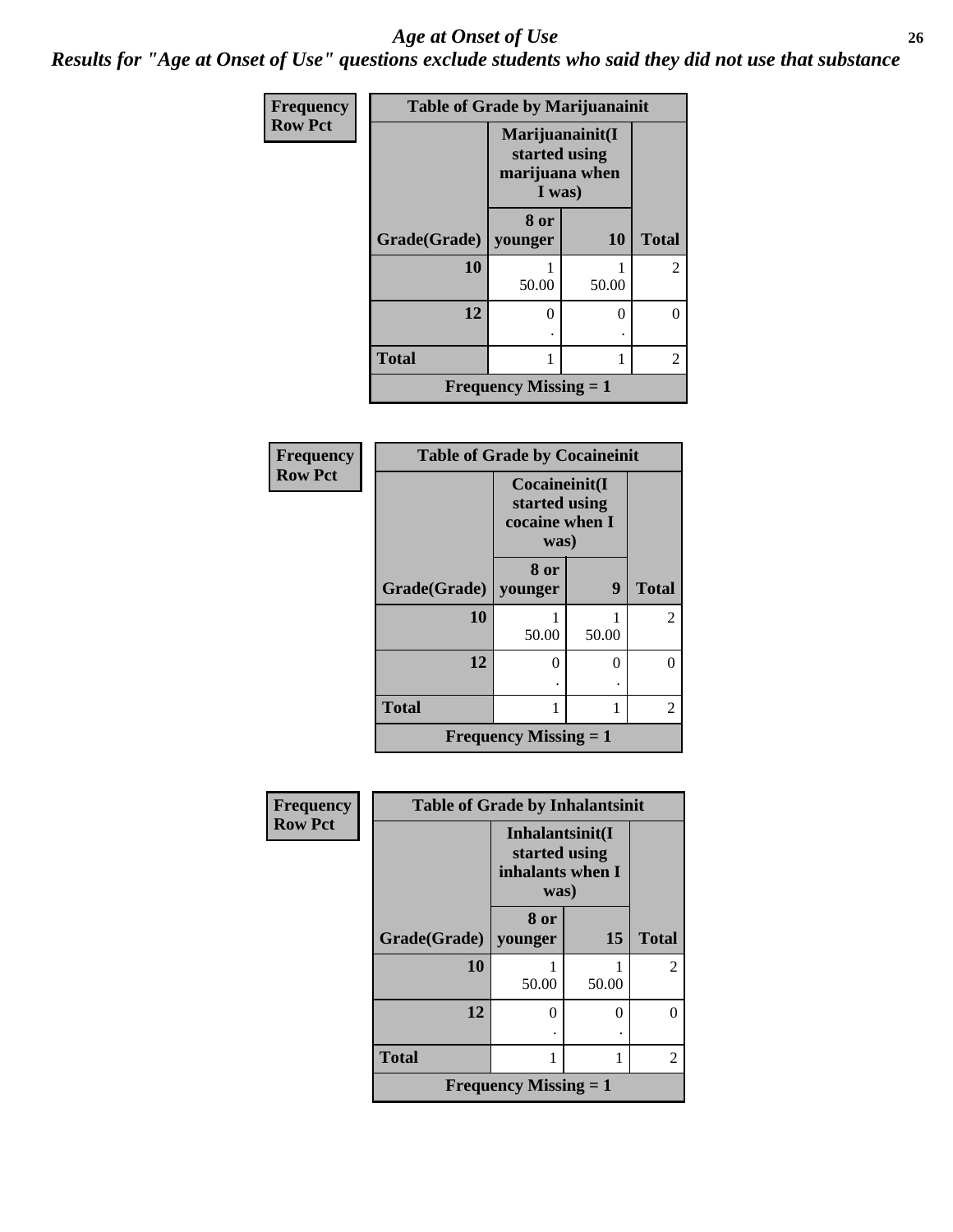#### *Age at Onset of Use* **27**

*Results for "Age at Onset of Use" questions exclude students who said they did not use that substance*

| Frequency      | <b>Table of Grade by Steroidsinit</b> |                                                            |           |                |
|----------------|---------------------------------------|------------------------------------------------------------|-----------|----------------|
| <b>Row Pct</b> |                                       | Steroidsinit(I<br>started using<br>steroids when I<br>was) |           |                |
|                | Grade(Grade)                          | 8 or<br>younger                                            | <b>16</b> | <b>Total</b>   |
|                | 10                                    | 50.00                                                      | 50.00     | $\overline{2}$ |
|                | 12                                    | 0                                                          | 0         | 0              |
|                | <b>Total</b>                          |                                                            |           | $\overline{2}$ |
|                |                                       | <b>Frequency Missing = 1</b>                               |           |                |

| Frequency      | <b>Table of Grade by Ecstasyinit</b> |                                                          |           |                |
|----------------|--------------------------------------|----------------------------------------------------------|-----------|----------------|
| <b>Row Pct</b> |                                      | Ecstasyinit(I<br>started using<br>ecstasy when I<br>was) |           |                |
|                | Grade(Grade)                         | 8 or<br>younger                                          | <b>16</b> | <b>Total</b>   |
|                | 10                                   | 50.00                                                    | 50.00     | 2              |
|                | 12                                   | 0                                                        | 0         |                |
|                | <b>Total</b>                         |                                                          |           | $\mathfrak{D}$ |
|                |                                      | <b>Frequency Missing = 1</b>                             |           |                |

| Frequency      |                              | <b>Table of Grade by Methinit</b>                                     |       |                |  |
|----------------|------------------------------|-----------------------------------------------------------------------|-------|----------------|--|
| <b>Row Pct</b> |                              | <b>Methinit(I started</b><br>using<br>methamphetamines<br>when I was) |       |                |  |
|                | Grade(Grade)                 | 8 or<br>younger                                                       | 15    | <b>Total</b>   |  |
|                | 10                           | 50.00                                                                 | 50.00 | $\mathfrak{D}$ |  |
|                | 12                           | 0                                                                     | 0     | 0              |  |
|                | <b>Total</b>                 |                                                                       | 1     | $\mathfrak{D}$ |  |
|                | <b>Frequency Missing = 1</b> |                                                                       |       |                |  |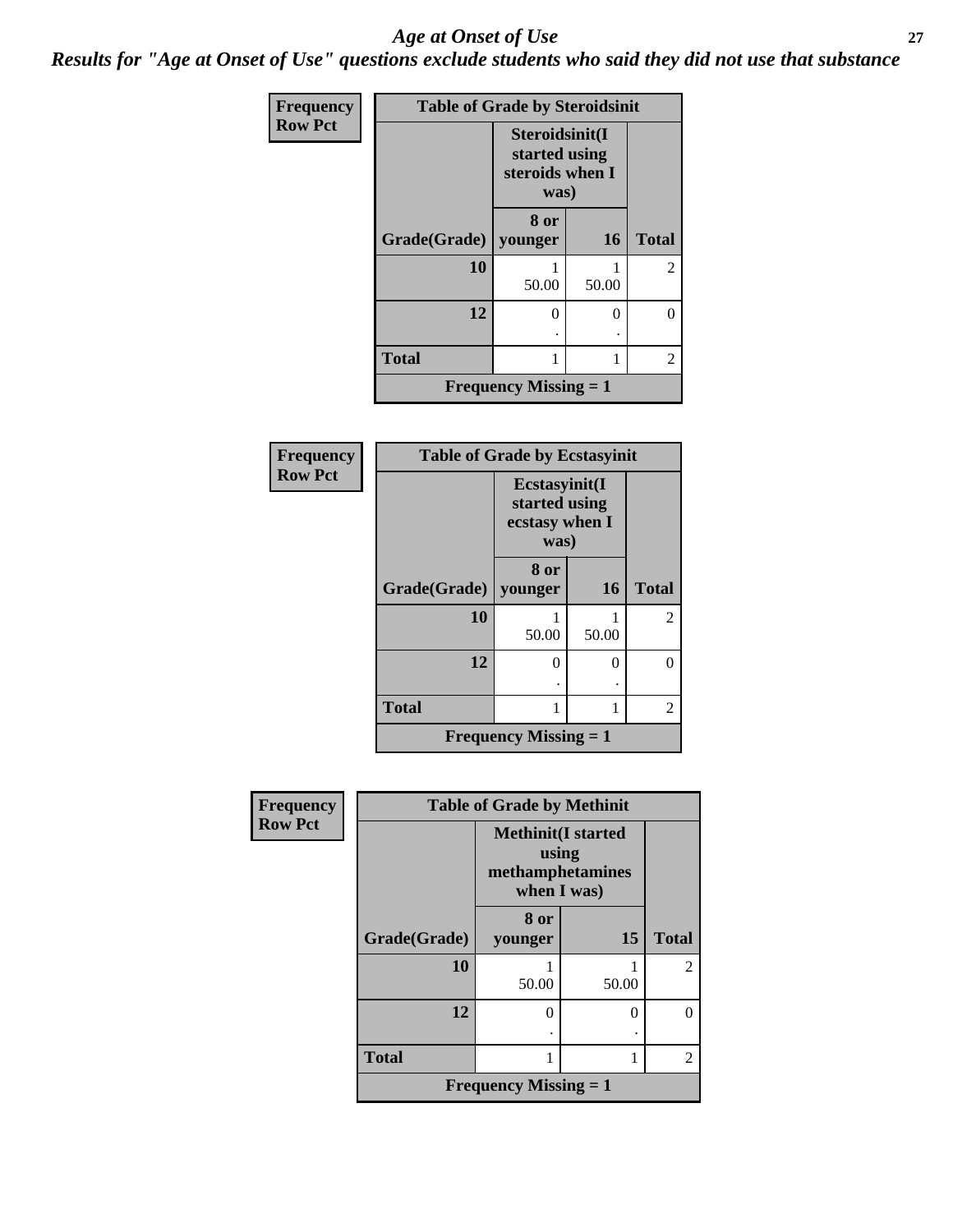#### *Age at Onset of Use* **28**

*Results for "Age at Onset of Use" questions exclude students who said they did not use that substance*

| Frequency      | <b>Table of Grade by Hallucinogensinit</b> |                                                                      |           |                |
|----------------|--------------------------------------------|----------------------------------------------------------------------|-----------|----------------|
| <b>Row Pct</b> |                                            | Hallucinogensinit(I<br>started using<br>hallucinogens when<br>I was) |           |                |
|                | Grade(Grade)                               | 8 or<br>younger                                                      | <b>16</b> | <b>Total</b>   |
|                | 10                                         | 50.00                                                                | 50.00     | $\overline{2}$ |
|                | 12                                         | ∩                                                                    | 0         | 0              |
|                | <b>Total</b>                               |                                                                      |           | 2              |
|                |                                            | <b>Frequency Missing = 1</b>                                         |           |                |

| Frequency      | <b>Table of Grade by Prescriptioninit</b> |                                                                                                  |       |                |
|----------------|-------------------------------------------|--------------------------------------------------------------------------------------------------|-------|----------------|
| <b>Row Pct</b> |                                           | Prescriptioninit(I<br>started using<br>prescription drugs<br>not prescribed to<br>me when I was) |       |                |
|                | Grade(Grade)                              | 8 or                                                                                             | 14    | <b>Total</b>   |
|                |                                           | younger                                                                                          |       |                |
|                | 10                                        |                                                                                                  |       | $\overline{2}$ |
|                |                                           | 50.00                                                                                            | 50.00 |                |
|                | 12                                        | 0                                                                                                | ∩     | 0              |
|                |                                           |                                                                                                  |       |                |
|                | <b>Total</b>                              | 1                                                                                                |       | $\overline{c}$ |
|                |                                           | <b>Frequency Missing = 1</b>                                                                     |       |                |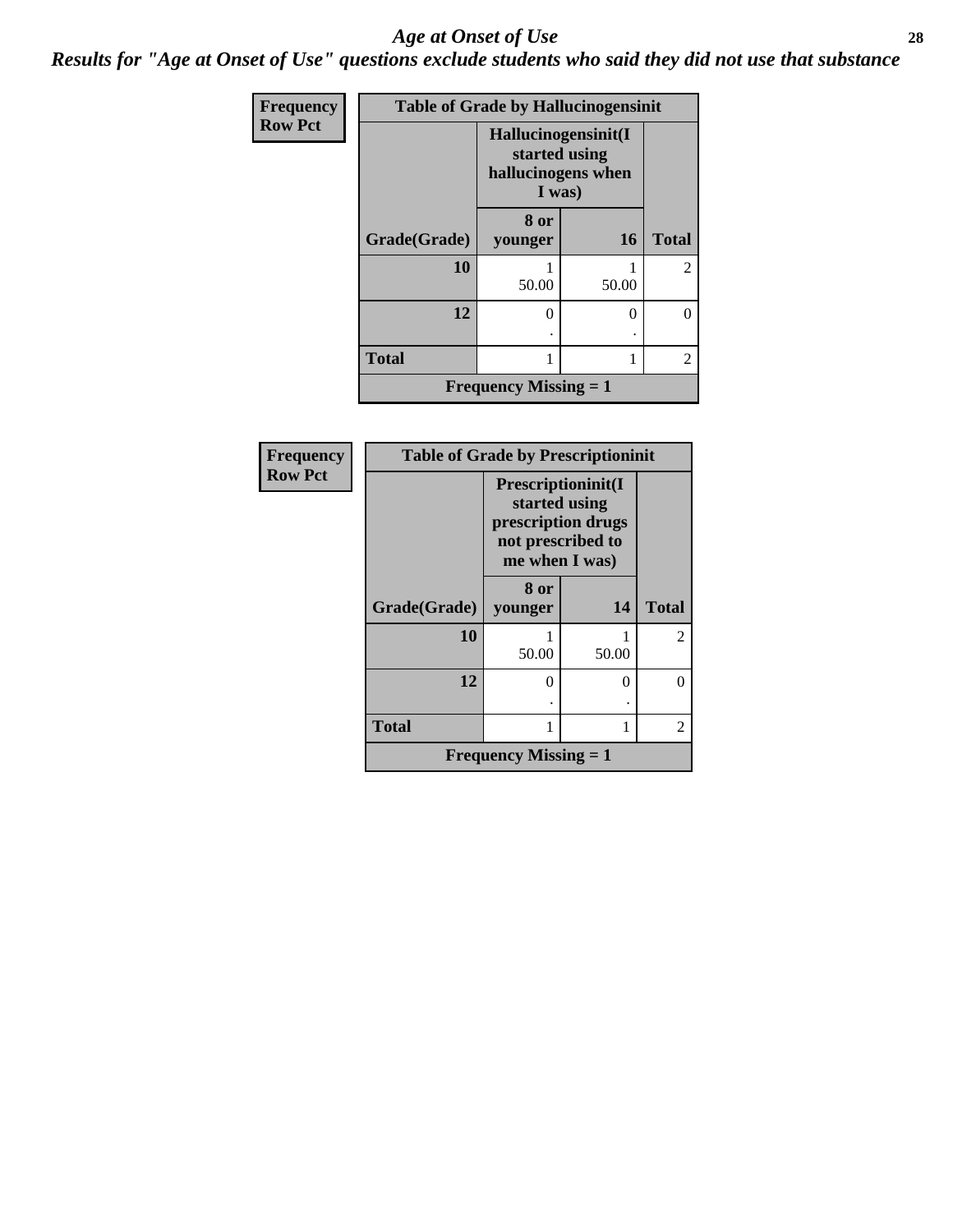| Frequency      | <b>Table of Alcoholharm by Grade</b> |              |        |                |
|----------------|--------------------------------------|--------------|--------|----------------|
| <b>Col Pct</b> |                                      |              |        |                |
|                | Alcoholharm(I<br>think alcohol is    | Grade(Grade) |        |                |
|                | harmful)                             | 10           | 12     | <b>Total</b>   |
|                | <b>Strongly Agree</b>                | 50.00        | 100.00 | $\overline{2}$ |
|                | <b>Somewhat Disagree</b>             | 50.00        | 0.00   |                |
|                | <b>Total</b>                         | 2            |        | 3              |

| Frequency      | <b>Table of Cigarettesharm by Grade</b> |                |        |               |
|----------------|-----------------------------------------|----------------|--------|---------------|
| <b>Col Pct</b> |                                         |                |        |               |
|                | Cigarettesharm(I<br>think smoking       | Grade(Grade)   |        |               |
|                | tobacco is harmful)                     | 10             | 12     | <b>Total</b>  |
|                | <b>Strongly Agree</b>                   |                |        | $\mathcal{L}$ |
|                |                                         | 50.00          | 100.00 |               |
|                | <b>Somewhat Disagree</b>                |                |        |               |
|                |                                         | 50.00          | 0.00   |               |
|                | <b>Total</b>                            | $\mathfrak{D}$ |        |               |
|                |                                         |                |        |               |

| Frequency      | <b>Table of Smokelessharm by Grade</b> |                |           |              |
|----------------|----------------------------------------|----------------|-----------|--------------|
| <b>Col Pct</b> | Smokelessharm(I                        | Grade(Grade)   |           |              |
|                | think chewing<br>tobacco is harmful)   | 10             | 12        | <b>Total</b> |
|                | <b>Strongly Agree</b>                  | 0<br>0.00      | 100.00    |              |
|                | <b>Somewhat Disagree</b>               | 50.00          | 0.00      |              |
|                | <b>Strongly Disagree</b>               | 50.00          | 0<br>0.00 |              |
|                | <b>Total</b>                           | $\overline{c}$ |           | 3            |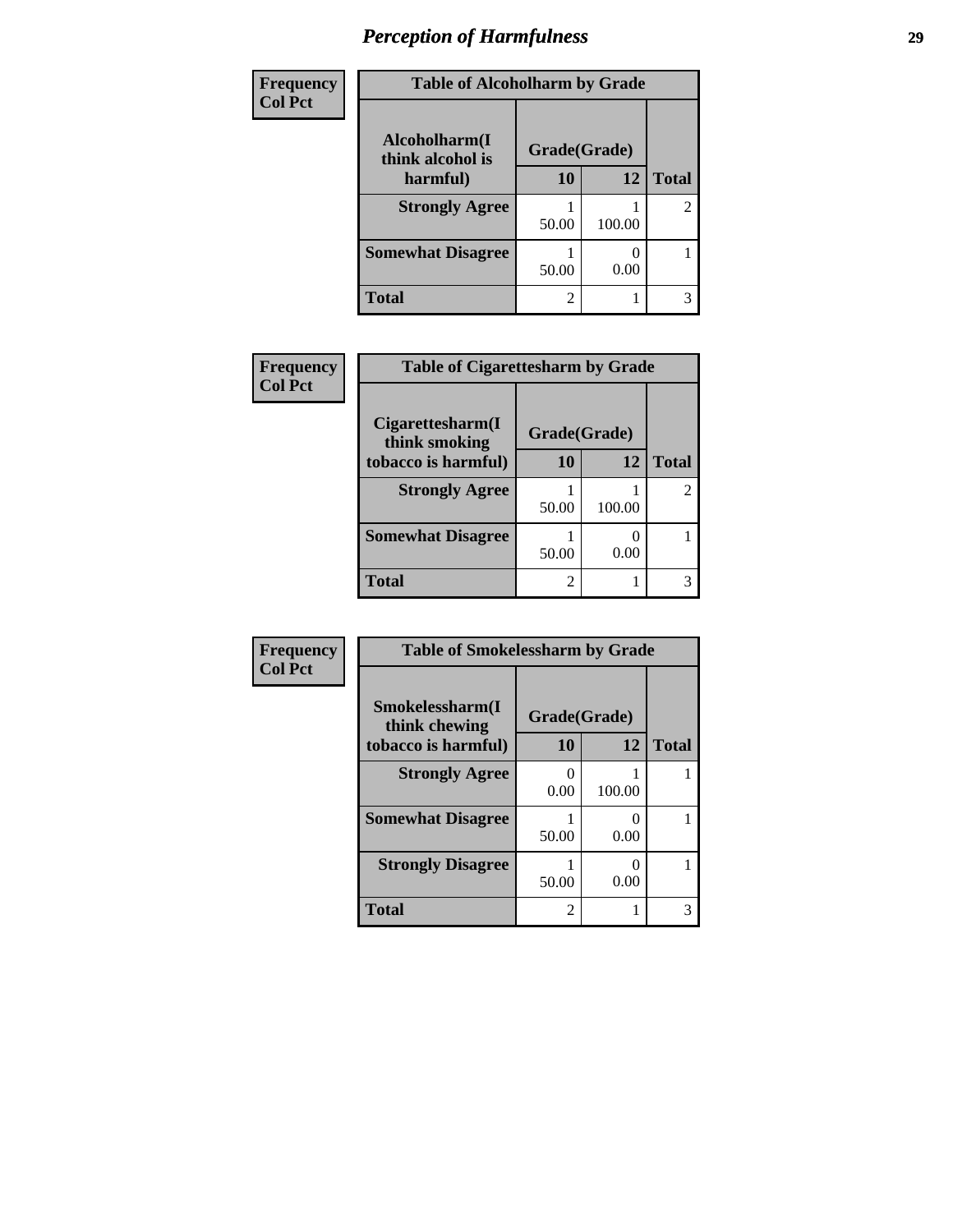| Frequency      | <b>Table of Marijuanaharm by Grade</b> |              |        |                |
|----------------|----------------------------------------|--------------|--------|----------------|
| <b>Col Pct</b> | Marijuanaharm(I<br>think marijuana is  | Grade(Grade) |        |                |
|                | harmful)                               | 10           | 12     | <b>Total</b>   |
|                | <b>Strongly Agree</b>                  | 50.00        | 100.00 | $\overline{2}$ |
|                | <b>Somewhat Disagree</b>               | 50.00        | 0.00   |                |
|                | <b>Total</b>                           | 2            |        | 3              |

| <b>Frequency</b> | <b>Table of Cocaineharm by Grade</b> |                  |           |              |  |
|------------------|--------------------------------------|------------------|-----------|--------------|--|
| <b>Col Pct</b>   | Cocaineharm(I<br>think cocaine is    | Grade(Grade)     |           |              |  |
|                  | harmful)                             | 10               | 12        | <b>Total</b> |  |
|                  | <b>Strongly Agree</b>                | $\Omega$<br>0.00 | 100.00    |              |  |
|                  | <b>Somewhat Agree</b>                | 50.00            | 0<br>0.00 |              |  |
|                  | <b>Strongly Disagree</b>             | 50.00            | 0<br>0.00 |              |  |
|                  | <b>Total</b>                         | $\mathfrak{D}$   |           | 3            |  |

| Frequency      | <b>Table of Inhalantsharm by Grade</b> |              |        |                |
|----------------|----------------------------------------|--------------|--------|----------------|
| <b>Col Pct</b> | Inhalantsharm(I<br>think inhalants     | Grade(Grade) |        |                |
|                | are harmful)                           | 10           | 12     | <b>Total</b>   |
|                | <b>Strongly Agree</b>                  | 0.00         | 100.00 |                |
|                | <b>Strongly Disagree</b>               | 100.00       | 0.00   | $\overline{c}$ |
|                | <b>Total</b>                           | 2            |        | 3              |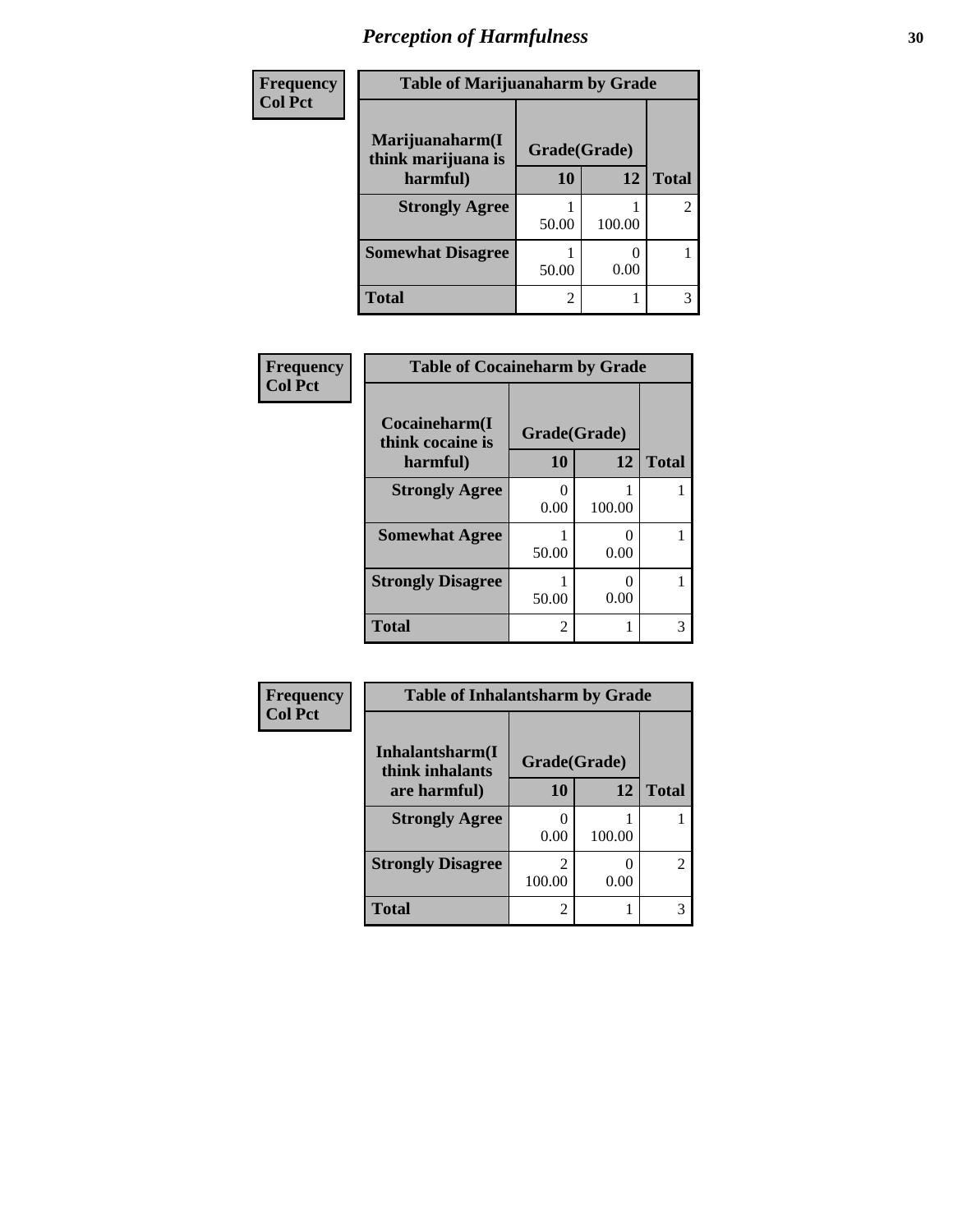| Frequency      | <b>Table of Steroidsharm by Grade</b> |              |        |                |
|----------------|---------------------------------------|--------------|--------|----------------|
| <b>Col Pct</b> | Steroidsharm(I<br>think steroids are  | Grade(Grade) |        |                |
|                | harmful)                              | 10           | 12     | <b>Total</b>   |
|                | <b>Strongly Agree</b>                 | 0.00         | 100.00 |                |
|                | <b>Strongly Disagree</b>              | 100.00       | 0.00   | $\overline{c}$ |
|                | <b>Total</b>                          | 2            |        | 3              |

| Frequency      | <b>Table of Ecstasyharm by Grade</b> |                |           |              |
|----------------|--------------------------------------|----------------|-----------|--------------|
| <b>Col Pct</b> | Ecstasyharm(I<br>think ecstasy is    | Grade(Grade)   |           |              |
|                | harmful)                             | 10             | 12        | <b>Total</b> |
|                | <b>Strongly Agree</b>                | 0.00           | 100.00    |              |
|                | <b>Somewhat Disagree</b>             | 50.00          | 0.00      |              |
|                | <b>Strongly Disagree</b>             | 50.00          | 0<br>0.00 |              |
|                | <b>Total</b>                         | $\mathfrak{D}$ |           | 3            |

| Frequency      |                                                              | <b>Table of Methharm by Grade</b> |           |              |  |
|----------------|--------------------------------------------------------------|-----------------------------------|-----------|--------------|--|
| <b>Col Pct</b> | <b>Methharm</b> (I think<br>methamphetamines<br>are harmful) | Grade(Grade)<br>10                | 12        | <b>Total</b> |  |
|                | <b>Strongly Agree</b>                                        | 0<br>0.00                         | 100.00    |              |  |
|                | <b>Somewhat Agree</b>                                        | 50.00                             | 0.00      |              |  |
|                | <b>Strongly Disagree</b>                                     | 50.00                             | 0<br>0.00 |              |  |
|                | <b>Total</b>                                                 | $\mathfrak{D}$                    |           | 3            |  |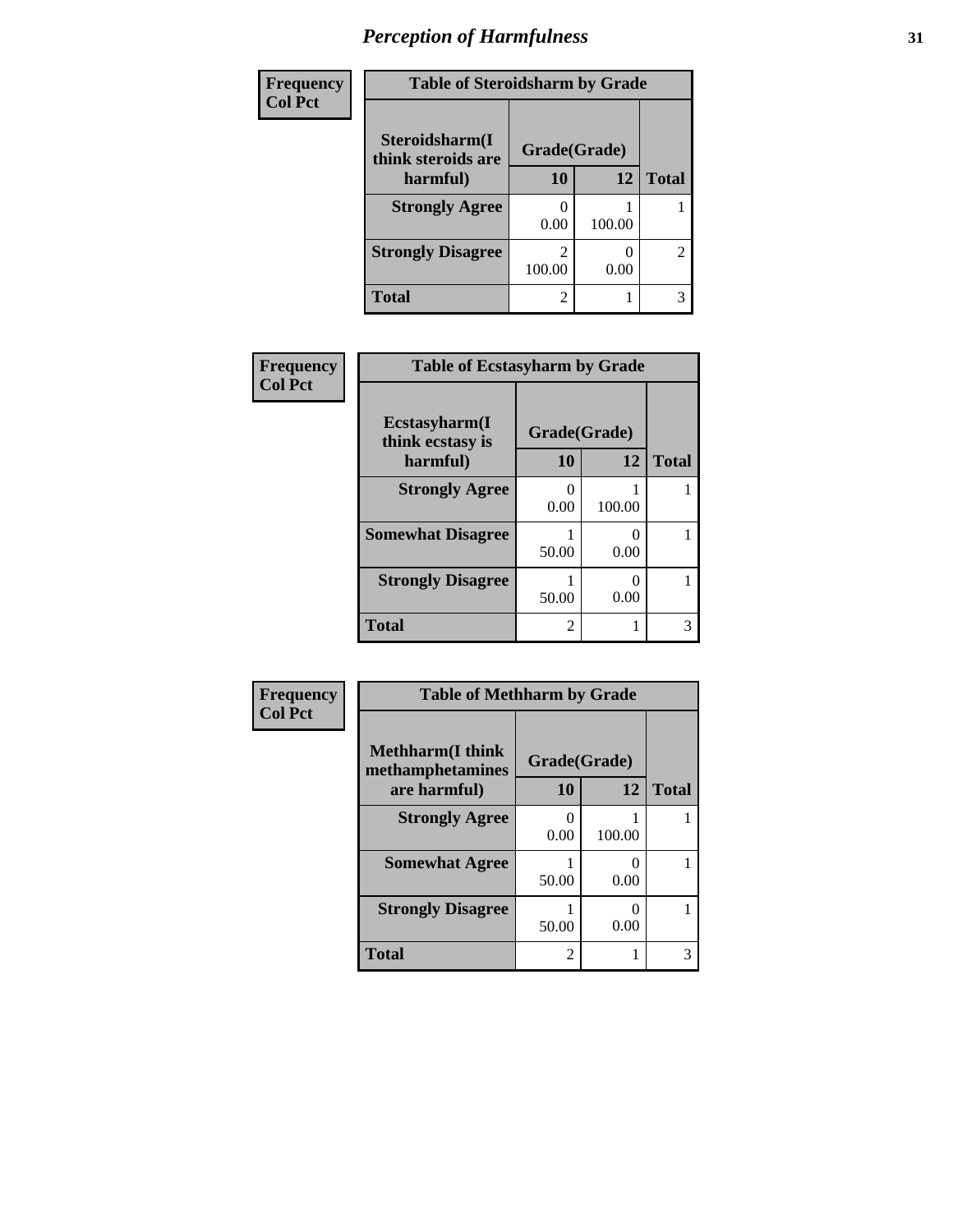| Frequency      | <b>Table of Hallucinogensharm by Grade</b> |                |        |                |
|----------------|--------------------------------------------|----------------|--------|----------------|
| <b>Col Pct</b> | Hallucinogensharm(I<br>think hallucinogens | Grade(Grade)   |        |                |
|                | are harmful)                               | 10             | 12     | <b>Total</b>   |
|                | <b>Strongly Agree</b>                      | 0.00           | 100.00 |                |
|                | <b>Strongly Disagree</b>                   | 100.00         | 0.00   | $\mathfrak{D}$ |
|                | Total                                      | $\overline{c}$ |        | 3              |

| Frequency      | <b>Table of Prescriptionharm by Grade</b>                     |                |        |               |  |
|----------------|---------------------------------------------------------------|----------------|--------|---------------|--|
| <b>Col Pct</b> | <b>Prescriptionharm</b> (I<br>think prescription<br>drugs not |                |        |               |  |
|                | prescribed to me                                              | Grade(Grade)   |        |               |  |
|                | are harmful)                                                  | 10             | 12     | <b>Total</b>  |  |
|                | <b>Strongly Agree</b>                                         | 50.00          | 100.00 | $\mathcal{L}$ |  |
|                | <b>Strongly Disagree</b>                                      | 50.00          | 0.00   |               |  |
|                | <b>Total</b>                                                  | $\mathfrak{D}$ |        |               |  |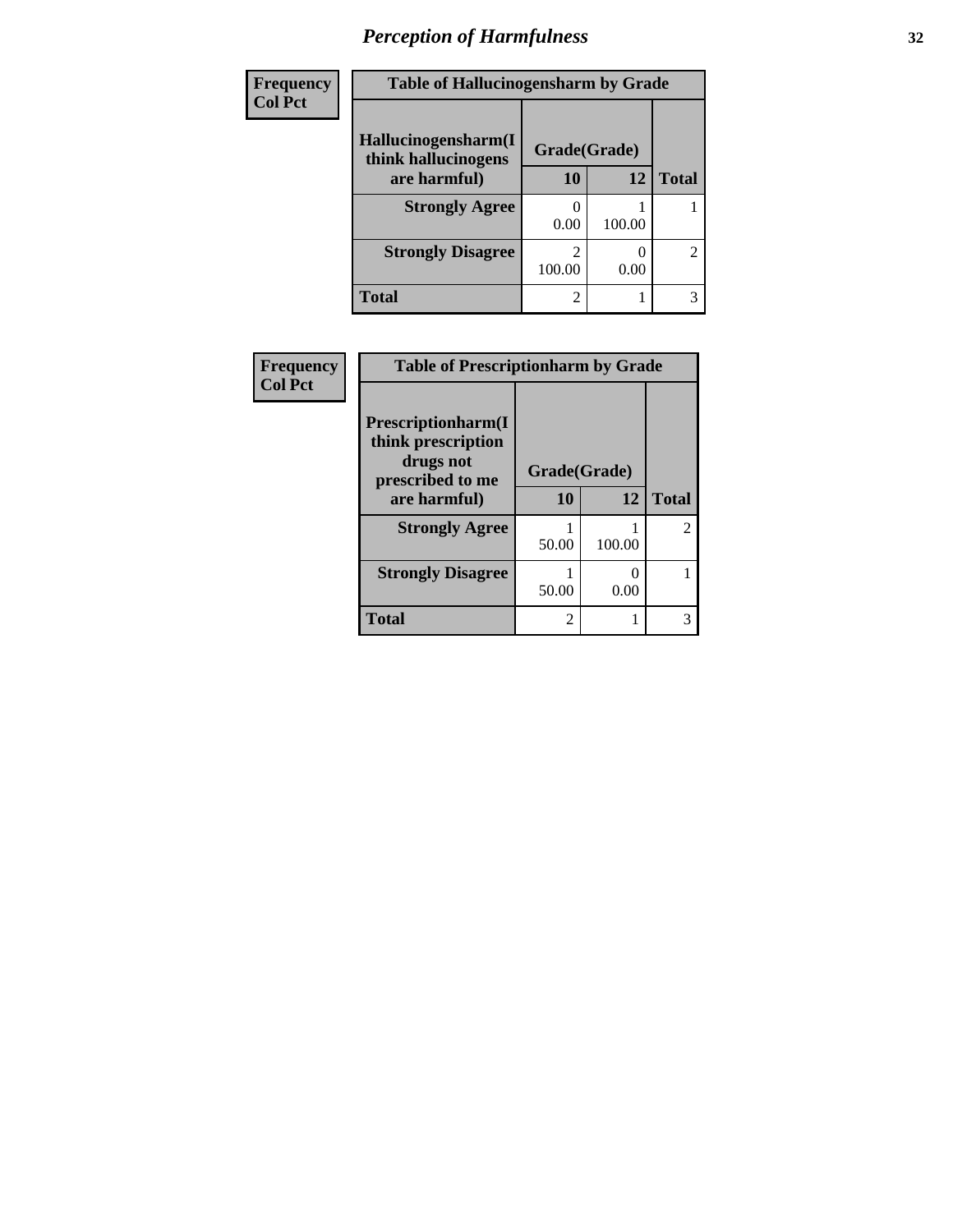### *Disapproval by Adults* **33**

| Frequency      | <b>Table of Alcoholadult by Grade</b>                              |                |        |              |
|----------------|--------------------------------------------------------------------|----------------|--------|--------------|
| <b>Col Pct</b> | <b>Alcoholadult</b> (Adults<br>Grade(Grade)<br>would disapprove if |                |        |              |
|                | I used alcohol)                                                    | 10             | 12     | <b>Total</b> |
|                | <b>Strongly Agree</b>                                              | 50.00          | 0.00   |              |
|                | <b>Somewhat Agree</b>                                              | 0.00           | 100.00 |              |
|                | <b>Strongly Disagree</b>                                           | 50.00          | 0.00   |              |
|                | <b>Total</b>                                                       | $\overline{c}$ |        | 3            |

| Frequency      | <b>Table of Tobaccoadult by Grade</b>             |                |                           |              |
|----------------|---------------------------------------------------|----------------|---------------------------|--------------|
| <b>Col Pct</b> | <b>Tobaccoadult(Adults</b><br>would disapprove if | Grade(Grade)   |                           |              |
|                | I used tobacco)                                   | 10             | 12                        | <b>Total</b> |
|                | <b>Strongly Agree</b>                             | 50.00          | $\mathbf{\Omega}$<br>0.00 |              |
|                | <b>Somewhat Agree</b>                             | 0.00           | 100.00                    |              |
|                | <b>Somewhat Disagree</b>                          | 50.00          | 0<br>0.00                 |              |
|                | <b>Total</b>                                      | $\mathfrak{D}$ |                           | 3            |

| Frequency      | <b>Table of Marijuanaadult by Grade</b>        |                |           |              |
|----------------|------------------------------------------------|----------------|-----------|--------------|
| <b>Col Pct</b> | Marijuanaadult(Adults<br>would disapprove if I | Grade(Grade)   |           |              |
|                | used marijuana)                                | 10             | 12        | <b>Total</b> |
|                | <b>Strongly Agree</b>                          | 50.00          | 0<br>0.00 |              |
|                | <b>Somewhat Agree</b>                          | 0.00           | 100.00    |              |
|                | <b>Strongly Disagree</b>                       | 50.00          | O<br>0.00 |              |
|                | <b>Total</b>                                   | $\overline{c}$ |           | 3            |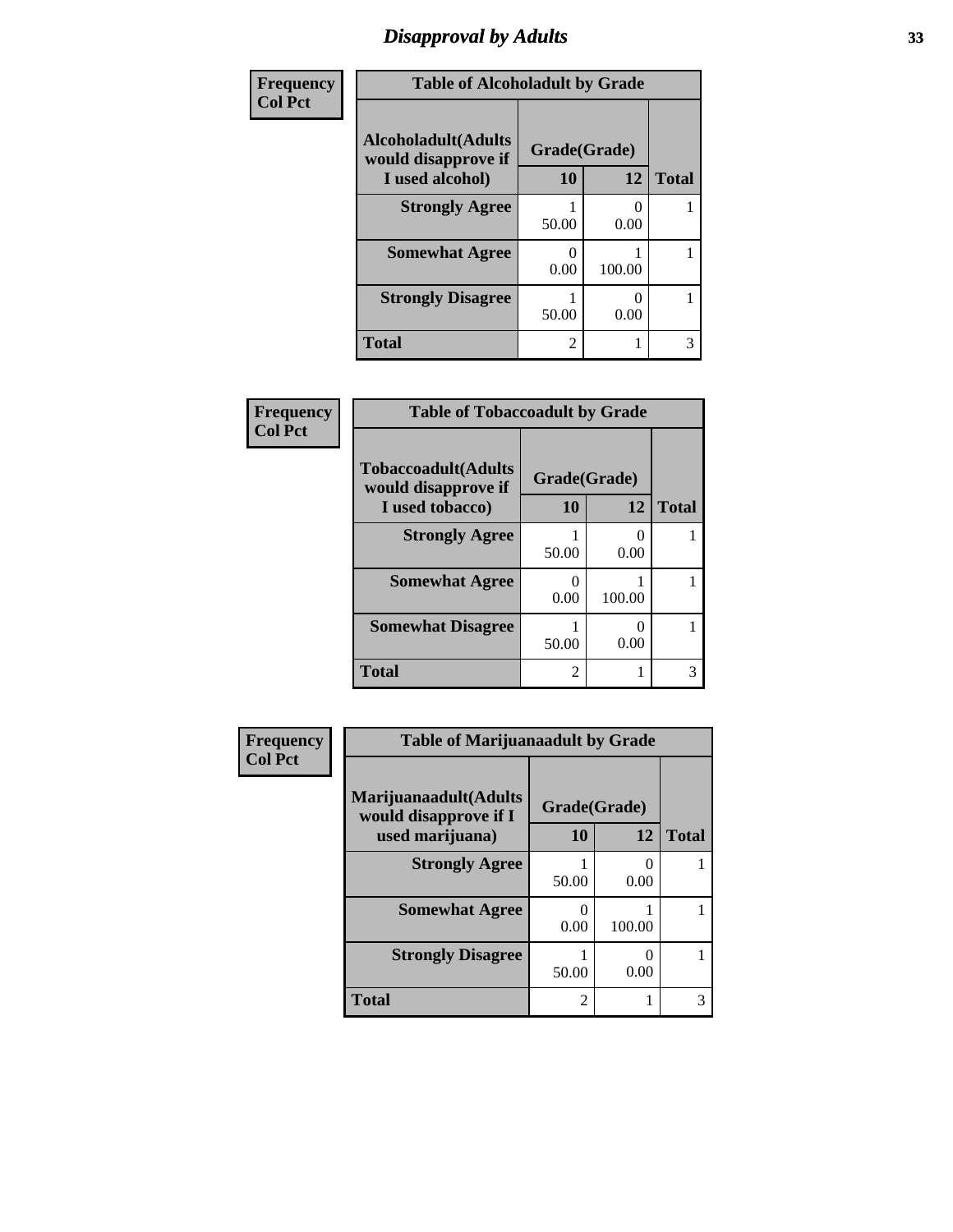#### *Disapproval by Adults* **34**

| <b>Frequency</b> | <b>Table of Otherdrugadult by Grade</b>                |              |        |                |
|------------------|--------------------------------------------------------|--------------|--------|----------------|
| <b>Col Pct</b>   | <b>Otherdrugadult</b> (Adults<br>would disapprove if I | Grade(Grade) |        |                |
|                  | used other drugs)                                      | 10           | 12     | <b>Total</b>   |
|                  | <b>Somewhat Agree</b>                                  |              |        | $\overline{2}$ |
|                  |                                                        | 50.00        | 100.00 |                |
|                  | <b>Strongly Disagree</b>                               |              |        |                |
|                  |                                                        | 50.00        | 0.00   |                |
|                  | Total                                                  | റ            |        | 3              |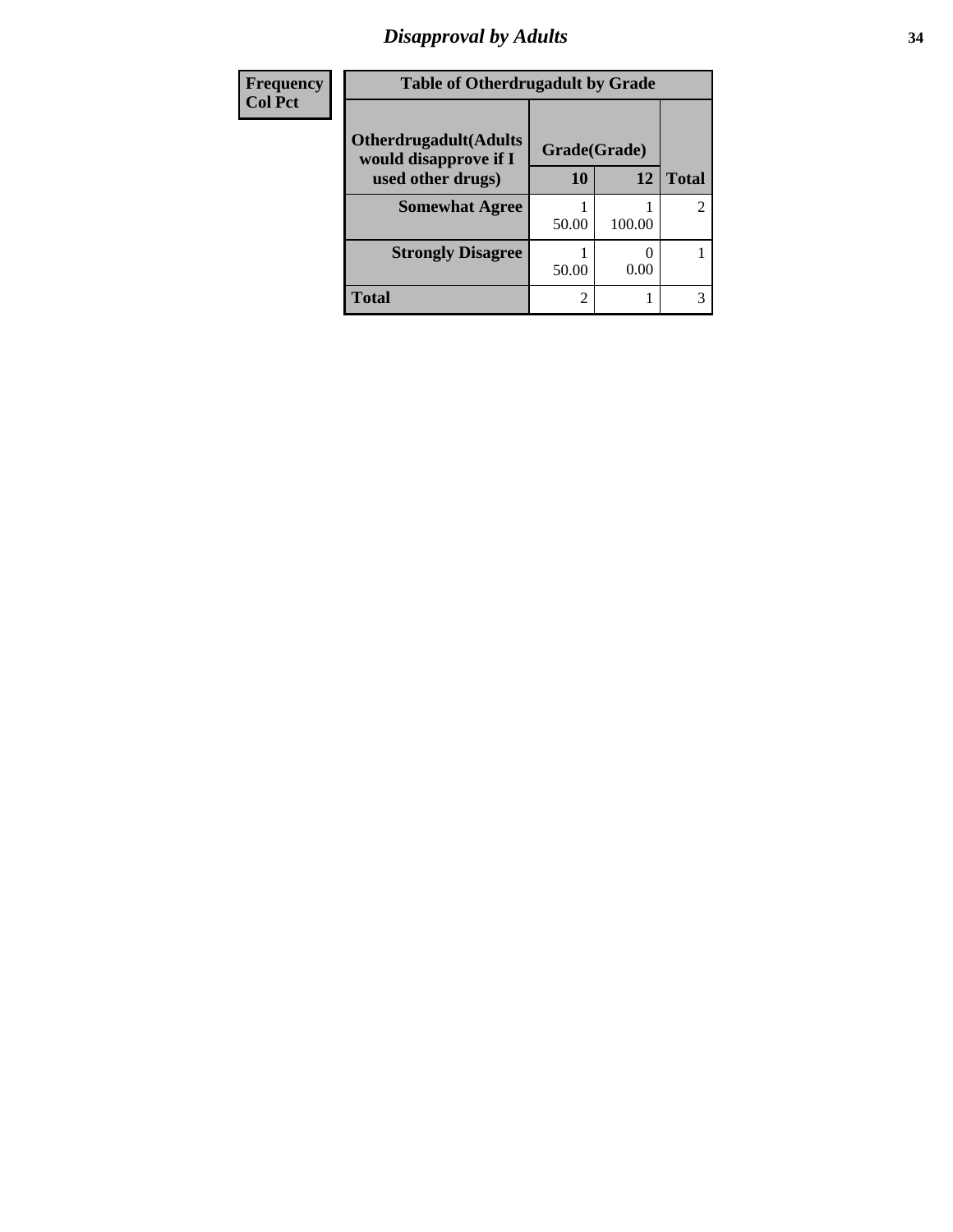### *Disapproval by Peers* **35**

| Frequency      | <b>Table of Alcoholpeer by Grade</b>               |                           |           |              |
|----------------|----------------------------------------------------|---------------------------|-----------|--------------|
| <b>Col Pct</b> | Alcoholpeer(My<br>friends would<br>disapprove if I | Grade(Grade)<br>10        | 12        |              |
|                | used alcohol)                                      |                           |           | <b>Total</b> |
|                | <b>Strongly Agree</b>                              | 50.00                     | 0<br>0.00 |              |
|                | <b>Somewhat Agree</b>                              | $\mathbf{\Omega}$<br>0.00 | 100.00    |              |
|                | <b>Strongly Disagree</b>                           | 50.00                     | 0<br>0.00 |              |
|                | <b>Total</b>                                       | $\overline{c}$            |           | 3            |

| Frequency      | <b>Table of Tobaccopeer by Grade</b>                    |                |           |              |
|----------------|---------------------------------------------------------|----------------|-----------|--------------|
| <b>Col Pct</b> | Tobaccopeer(My<br>friends would<br>disapprove if I used | Grade(Grade)   |           |              |
|                | tobacco)                                                | <b>10</b>      | <b>12</b> | <b>Total</b> |
|                | <b>Strongly Agree</b>                                   | 50.00          | 0.00      |              |
|                | <b>Somewhat Agree</b>                                   | 0<br>0.00      | 100.00    |              |
|                | <b>Somewhat Disagree</b>                                | 50.00          | 0<br>0.00 |              |
|                | <b>Total</b>                                            | $\mathfrak{D}$ |           | 3            |

| Frequency      | <b>Table of Marijuanapeer by Grade</b>               |              |        |                             |
|----------------|------------------------------------------------------|--------------|--------|-----------------------------|
| <b>Col Pct</b> | Marijuanapeer(My<br>friends would<br>disapprove if I | Grade(Grade) |        |                             |
|                | used marijuana)                                      | <b>10</b>    | 12     | <b>Total</b>                |
|                | <b>Strongly Agree</b>                                | 50.00        | 0.00   |                             |
|                | <b>Somewhat Agree</b>                                | 50.00        | 100.00 | $\mathcal{D}_{\mathcal{L}}$ |
|                | <b>Total</b>                                         | 2            |        |                             |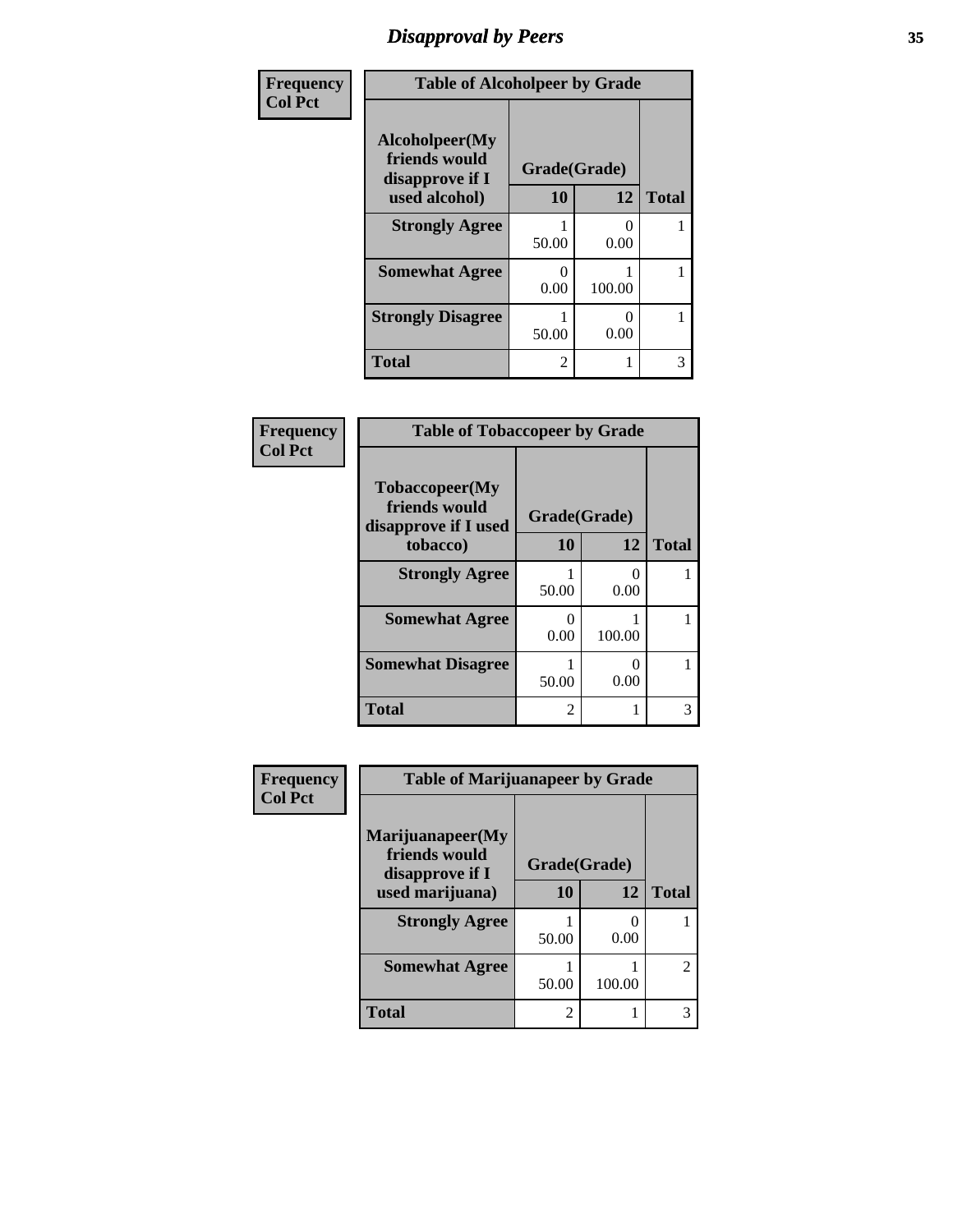# *Disapproval by Peers* **36**

| Frequency      | <b>Table of Otherdrugpeer by Grade</b>               |              |           |                |
|----------------|------------------------------------------------------|--------------|-----------|----------------|
| <b>Col Pct</b> | Otherdrugpeer(My<br>friends would<br>disapprove if I | Grade(Grade) |           |                |
|                | used other drugs)                                    | 10           | 12        | <b>Total</b>   |
|                | <b>Somewhat Agree</b>                                | 0.00         | 100.00    |                |
|                | <b>Strongly Disagree</b>                             | 100.00       | 0<br>0.00 | $\overline{2}$ |
|                | <b>Total</b>                                         | 2            |           |                |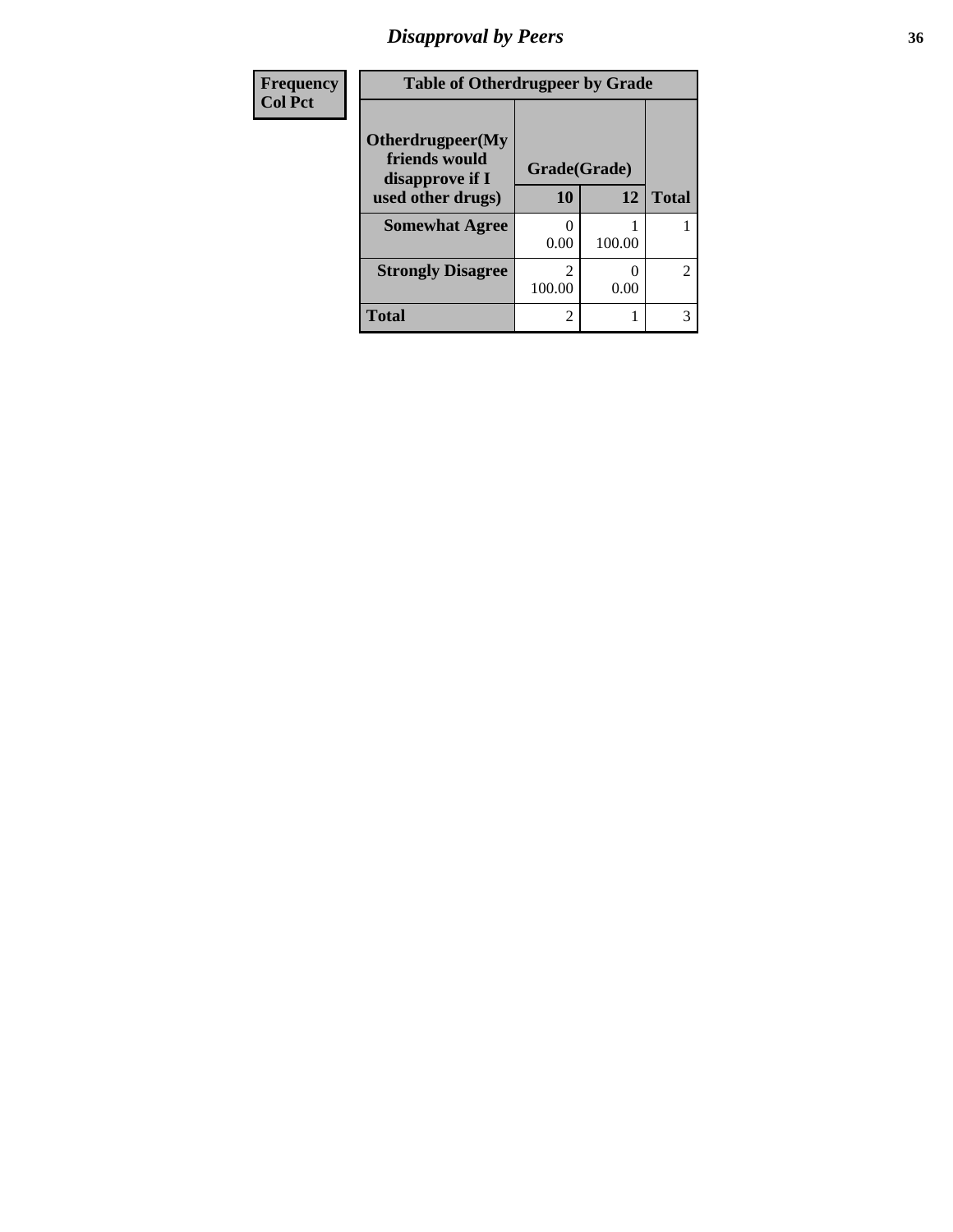| Frequency      | <b>Table of Alcohollocation1 by Grade</b> |              |        |                |  |
|----------------|-------------------------------------------|--------------|--------|----------------|--|
| <b>Col Pct</b> | <b>Alcohollocation1(Places</b>            | Grade(Grade) |        |                |  |
|                | <b>Friends Use Alcohol)</b>               | 10           | 12     | <b>Total</b>   |  |
|                |                                           | 100.00       | 0.00   | $\mathfrak{D}$ |  |
|                | Do Not Use                                | 0.00         | 100.00 |                |  |
|                | <b>Total</b>                              | 2            |        |                |  |

| <b>Frequency</b> | <b>Table of Alcohollocation2 by Grade</b> |              |        |              |
|------------------|-------------------------------------------|--------------|--------|--------------|
| <b>Col Pct</b>   | <b>Alcohollocation2(Places</b>            | Grade(Grade) |        |              |
|                  | <b>Friends Use Alcohol)</b>               | 10           | 12     | <b>Total</b> |
|                  |                                           | 100.00       | 100.00 |              |
|                  | <b>Total</b>                              |              |        |              |

| Frequency      | <b>Table of Alcohollocation3 by Grade</b> |              |        |              |
|----------------|-------------------------------------------|--------------|--------|--------------|
| <b>Col Pct</b> | <b>Alcohollocation3(Places</b>            | Grade(Grade) |        |              |
|                | <b>Friends Use Alcohol)</b>               | 10           | 12     | <b>Total</b> |
|                |                                           |              |        |              |
|                |                                           | 50.00        | 100.00 |              |
|                | <b>School</b>                             | 50.00        | 0.00   |              |
|                |                                           |              |        |              |
|                | <b>Total</b>                              | っ            |        |              |

| <b>Frequency</b> | <b>Table of Alcohollocation4 by Grade</b> |              |        |              |  |
|------------------|-------------------------------------------|--------------|--------|--------------|--|
| <b>Col Pct</b>   | <b>Alcohollocation4(Places</b>            | Grade(Grade) |        |              |  |
|                  | <b>Friends Use Alcohol)</b>               | 10           | 12     | <b>Total</b> |  |
|                  |                                           | 100.00       | 100.00 | 3            |  |
|                  | <b>Total</b>                              | 2            |        |              |  |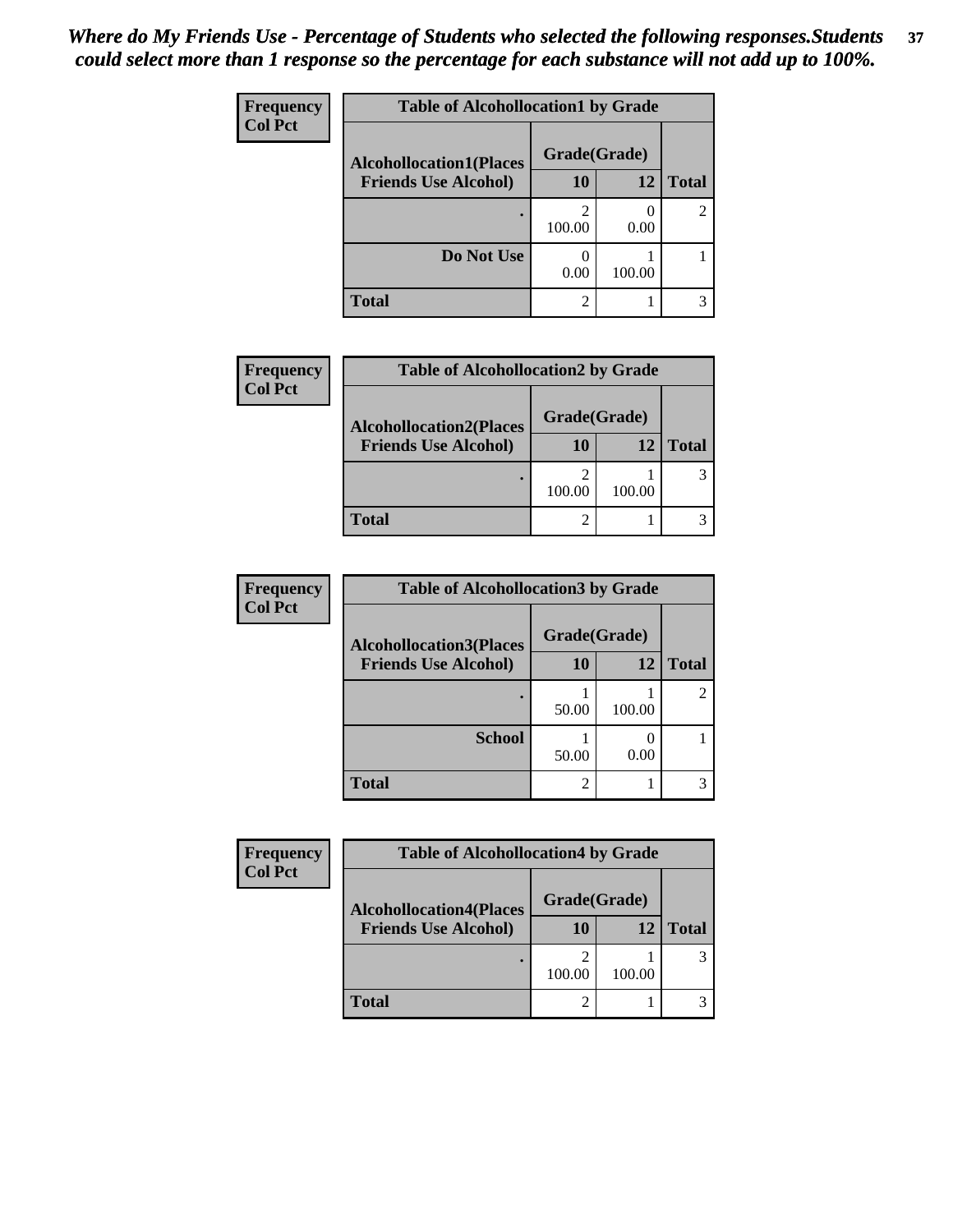| Frequency      | <b>Table of Alcohollocation5 by Grade</b> |              |        |                |  |
|----------------|-------------------------------------------|--------------|--------|----------------|--|
| <b>Col Pct</b> | <b>Alcohollocation5(Places</b>            | Grade(Grade) |        |                |  |
|                | <b>Friends Use Alcohol)</b>               | 10           | 12     | <b>Total</b>   |  |
|                |                                           | 50.00        | 100.00 | $\mathfrak{D}$ |  |
|                | <b>Friend's House</b>                     | 50.00        | 0.00   |                |  |
|                | <b>Total</b>                              | 2            |        |                |  |

| <b>Frequency</b> |                                | <b>Table of Alcohollocation6 by Grade</b> |        |              |
|------------------|--------------------------------|-------------------------------------------|--------|--------------|
| <b>Col Pct</b>   | <b>Alcohollocation6(Places</b> | Grade(Grade)                              |        |              |
|                  | <b>Friends Use Alcohol)</b>    | 10                                        | 12     | <b>Total</b> |
|                  |                                | 100.00                                    | 100.00 |              |
|                  | <b>Total</b>                   |                                           |        |              |

| <b>Frequency</b> | <b>Table of Tobaccolocation1 by Grade</b> |                |        |              |
|------------------|-------------------------------------------|----------------|--------|--------------|
| <b>Col Pct</b>   | <b>Tobaccolocation1(Places</b>            | Grade(Grade)   |        |              |
|                  | <b>Friends Use Tobacco)</b>               | 10             | 12     | <b>Total</b> |
|                  |                                           | 100.00         | 0.00   |              |
|                  | Do Not Use                                | 0.00           | 100.00 |              |
|                  | <b>Total</b>                              | $\overline{2}$ |        |              |

| Frequency      | <b>Table of Tobaccolocation2 by Grade</b> |              |        |              |
|----------------|-------------------------------------------|--------------|--------|--------------|
| <b>Col Pct</b> | <b>Tobaccolocation2(Places</b>            | Grade(Grade) |        |              |
|                | <b>Friends Use Tobacco)</b>               | 10           | 12     | <b>Total</b> |
|                |                                           | 0.00         | 100.00 |              |
|                | Home                                      | ി<br>100.00  | 0.00   | 2            |
|                | <b>Total</b>                              | ◠            |        |              |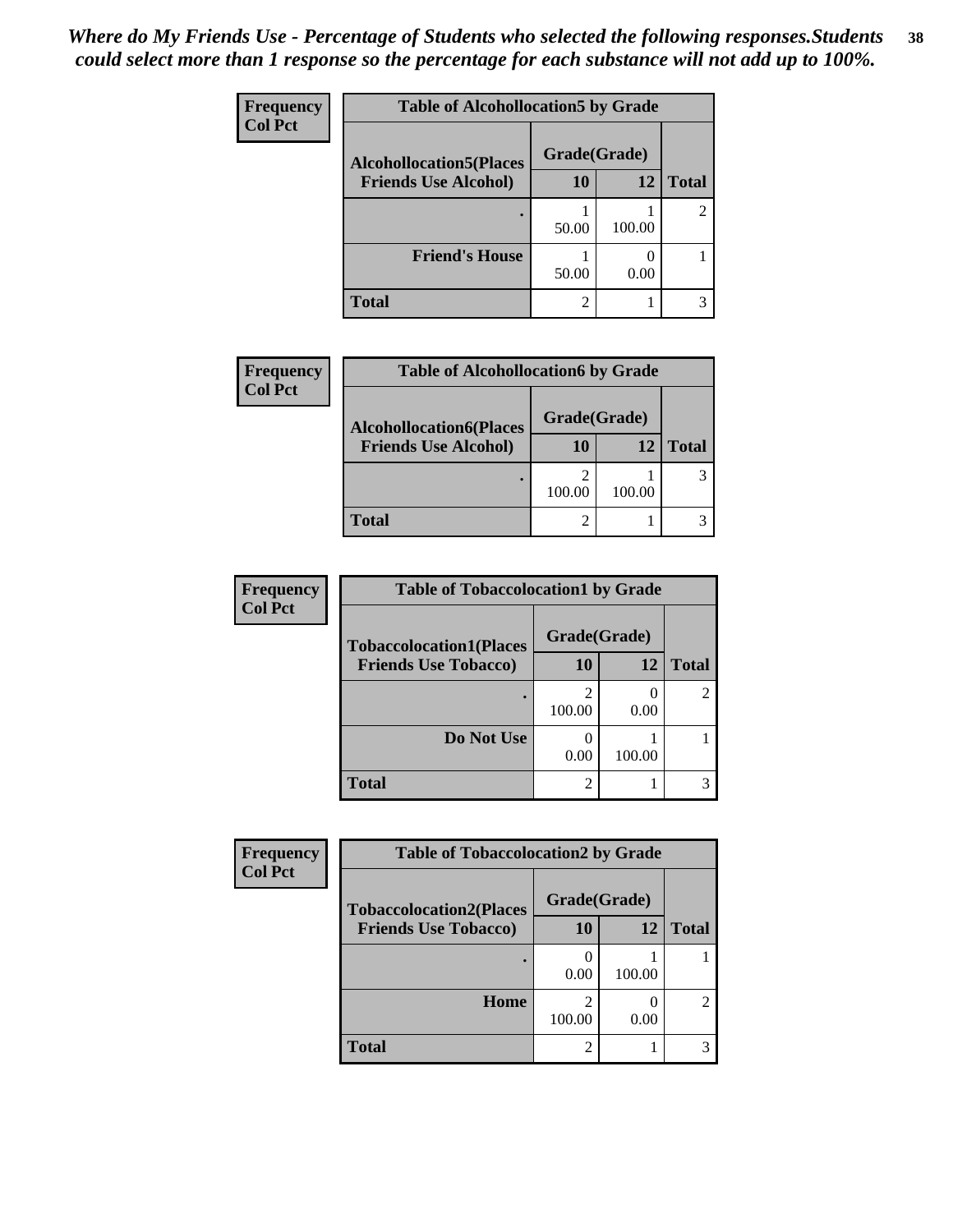| Frequency      | <b>Table of Tobaccolocation3 by Grade</b> |              |        |              |
|----------------|-------------------------------------------|--------------|--------|--------------|
| <b>Col Pct</b> | <b>Tobaccolocation3(Places</b>            | Grade(Grade) |        |              |
|                | <b>Friends Use Tobacco)</b>               | 10           | 12     | <b>Total</b> |
|                |                                           | 100.00       | 100.00 |              |
|                | <b>Total</b>                              |              |        |              |

| <b>Frequency</b> | <b>Table of Tobaccolocation4 by Grade</b> |              |        |              |  |
|------------------|-------------------------------------------|--------------|--------|--------------|--|
| <b>Col Pct</b>   | <b>Tobaccolocation4(Places</b>            | Grade(Grade) |        |              |  |
|                  | <b>Friends Use Tobacco)</b>               | 10           | 12     | <b>Total</b> |  |
|                  |                                           | 100.00       | 100.00 |              |  |
|                  | <b>Total</b>                              |              |        |              |  |

| <b>Frequency</b> | <b>Table of Tobaccolocation5 by Grade</b> |              |        |              |
|------------------|-------------------------------------------|--------------|--------|--------------|
| <b>Col Pct</b>   | <b>Tobaccolocation5(Places</b>            | Grade(Grade) |        |              |
|                  | <b>Friends Use Tobacco)</b>               | 10           | 12     | <b>Total</b> |
|                  |                                           | 100.00       | 100.00 |              |
|                  | <b>Total</b>                              |              |        |              |

| <b>Frequency</b> | <b>Table of Tobaccolocation6 by Grade</b> |              |        |              |
|------------------|-------------------------------------------|--------------|--------|--------------|
| Col Pct          | <b>Tobaccolocation6(Places</b>            | Grade(Grade) |        |              |
|                  | <b>Friends Use Tobacco)</b>               | 10           | 12     | <b>Total</b> |
|                  |                                           | 100.00       | 100.00 |              |
|                  | <b>Total</b>                              |              |        |              |

| Frequency      | <b>Table of Marijuanalocation1 by Grade</b> |              |        |               |
|----------------|---------------------------------------------|--------------|--------|---------------|
| <b>Col Pct</b> | <b>Marijuanalocation1(Places</b>            | Grade(Grade) |        |               |
|                | <b>Friends Use Marijuana</b> )              | 10           | 12     | <b>Total</b>  |
|                |                                             | 100.00       | 0.00   | $\mathcal{L}$ |
|                | Do Not Use                                  | 0.00         | 100.00 |               |
|                | <b>Total</b>                                | 2            |        | 3             |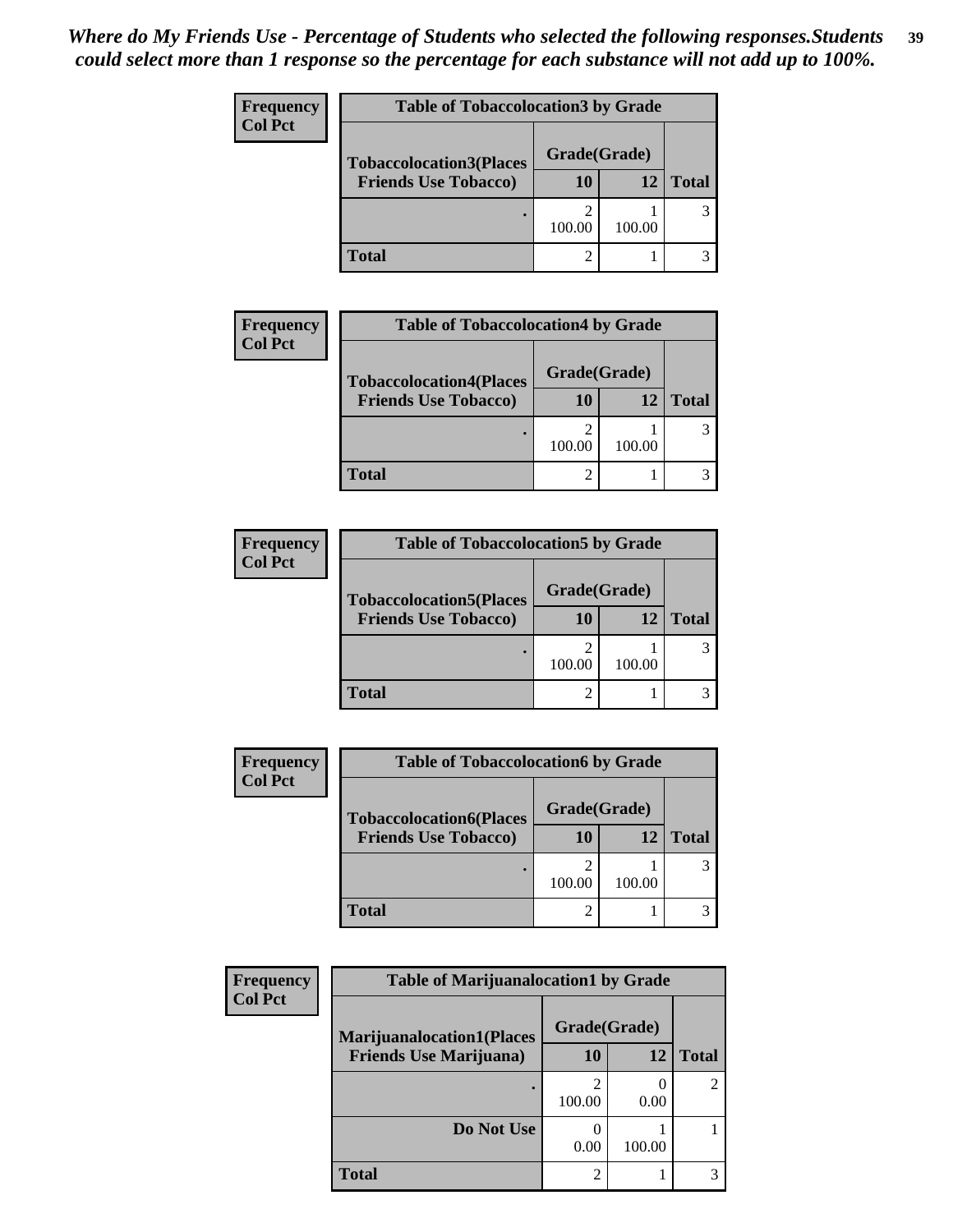| Frequency<br><b>Col Pct</b> | <b>Table of Marijuanalocation2 by Grade</b> |              |        |              |
|-----------------------------|---------------------------------------------|--------------|--------|--------------|
|                             | <b>Marijuanalocation2(Places</b>            | Grade(Grade) |        |              |
|                             | <b>Friends Use Marijuana</b> )              | 10           | 12     | <b>Total</b> |
|                             |                                             | 100.00       | 100.00 |              |
|                             | <b>Total</b>                                |              |        |              |

| <b>Frequency</b> | <b>Table of Marijuanalocation3 by Grade</b> |              |        |              |
|------------------|---------------------------------------------|--------------|--------|--------------|
| <b>Col Pct</b>   | <b>Marijuanalocation3(Places</b>            | Grade(Grade) |        |              |
|                  | <b>Friends Use Marijuana</b> )              | 10           | 12     | <b>Total</b> |
|                  |                                             | 50.00        | 100.00 |              |
|                  | <b>School</b>                               | 50.00        | 0.00   |              |
|                  | <b>Total</b>                                | ◠            |        |              |

| <b>Frequency</b> | <b>Table of Marijuanalocation4 by Grade</b> |              |        |              |
|------------------|---------------------------------------------|--------------|--------|--------------|
| <b>Col Pct</b>   | <b>Marijuanalocation4(Places</b>            | Grade(Grade) |        |              |
|                  | <b>Friends Use Marijuana</b> )              | 10           | 12     | <b>Total</b> |
|                  |                                             | 100.00       | 100.00 |              |
|                  | <b>Total</b>                                |              |        |              |

| Frequency      | <b>Table of Marijuanalocation5 by Grade</b> |              |        |               |
|----------------|---------------------------------------------|--------------|--------|---------------|
| <b>Col Pct</b> | <b>Marijuanalocation5</b> (Places           | Grade(Grade) |        |               |
|                | <b>Friends Use Marijuana</b> )              | 10           | 12     | <b>Total</b>  |
|                |                                             | 50.00        | 100.00 | $\mathcal{L}$ |
|                | <b>Friend's House</b>                       | 50.00        | 0.00   |               |
|                | <b>Total</b>                                |              |        |               |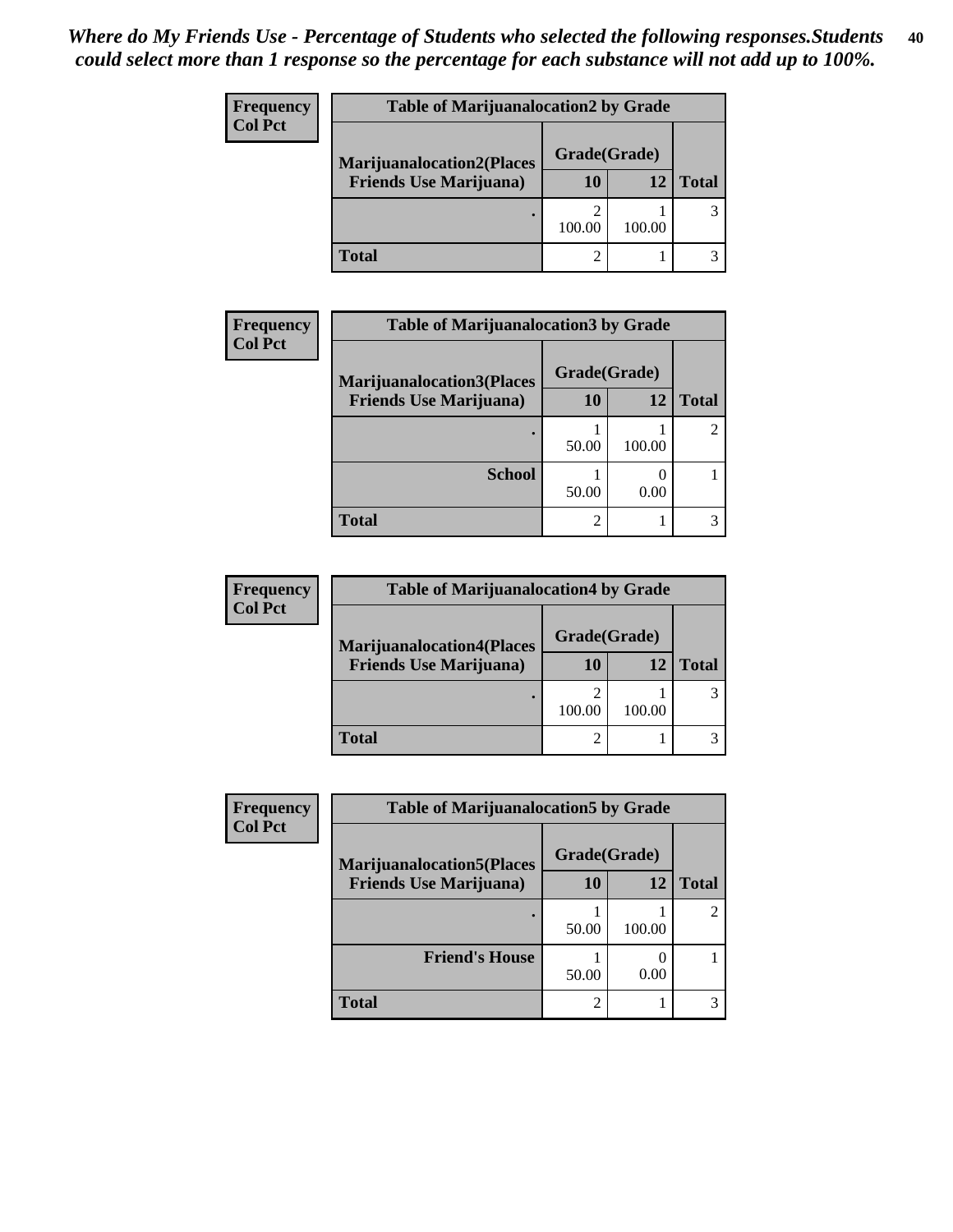| <b>Frequency</b> | <b>Table of Marijuanalocation6 by Grade</b> |              |        |              |
|------------------|---------------------------------------------|--------------|--------|--------------|
| <b>Col Pct</b>   | <b>Marijuanalocation6(Places</b>            | Grade(Grade) |        |              |
|                  | <b>Friends Use Marijuana</b> )              | 10           | 12     | <b>Total</b> |
|                  |                                             | 100.00       | 100.00 |              |
|                  | Total                                       |              |        |              |

| <b>Frequency</b> | <b>Table of Otherdruglocation1 by Grade</b>                          |              |        |              |
|------------------|----------------------------------------------------------------------|--------------|--------|--------------|
| <b>Col Pct</b>   | <b>Otherdruglocation1(Places</b><br><b>Friends Use Other Illegal</b> | Grade(Grade) |        |              |
|                  | Drugs)                                                               | 10           | 12     | <b>Total</b> |
|                  |                                                                      | 50.00        | 0.00   |              |
|                  | Do Not Use                                                           | 50.00        | 100.00 | C            |
|                  | <b>Total</b>                                                         |              |        |              |

| <b>Frequency</b> | <b>Table of Otherdruglocation2 by Grade</b>                          |              |              |  |
|------------------|----------------------------------------------------------------------|--------------|--------------|--|
| <b>Col Pct</b>   | <b>Otherdruglocation2(Places</b><br><b>Friends Use Other Illegal</b> | Grade(Grade) |              |  |
| Drugs)           | 10                                                                   | 12           | <b>Total</b> |  |
|                  |                                                                      | 100.00       | 100.00       |  |
|                  | <b>Total</b>                                                         |              |              |  |

| <b>Frequency</b> | <b>Table of Otherdruglocation 3 by Grade</b>                         |              |        |              |  |
|------------------|----------------------------------------------------------------------|--------------|--------|--------------|--|
| <b>Col Pct</b>   | <b>Otherdruglocation3(Places</b><br><b>Friends Use Other Illegal</b> | Grade(Grade) |        |              |  |
|                  | Drugs)                                                               | 10           | 12     | <b>Total</b> |  |
|                  |                                                                      | 100.00       | 100.00 | 3            |  |
|                  | Total                                                                |              |        |              |  |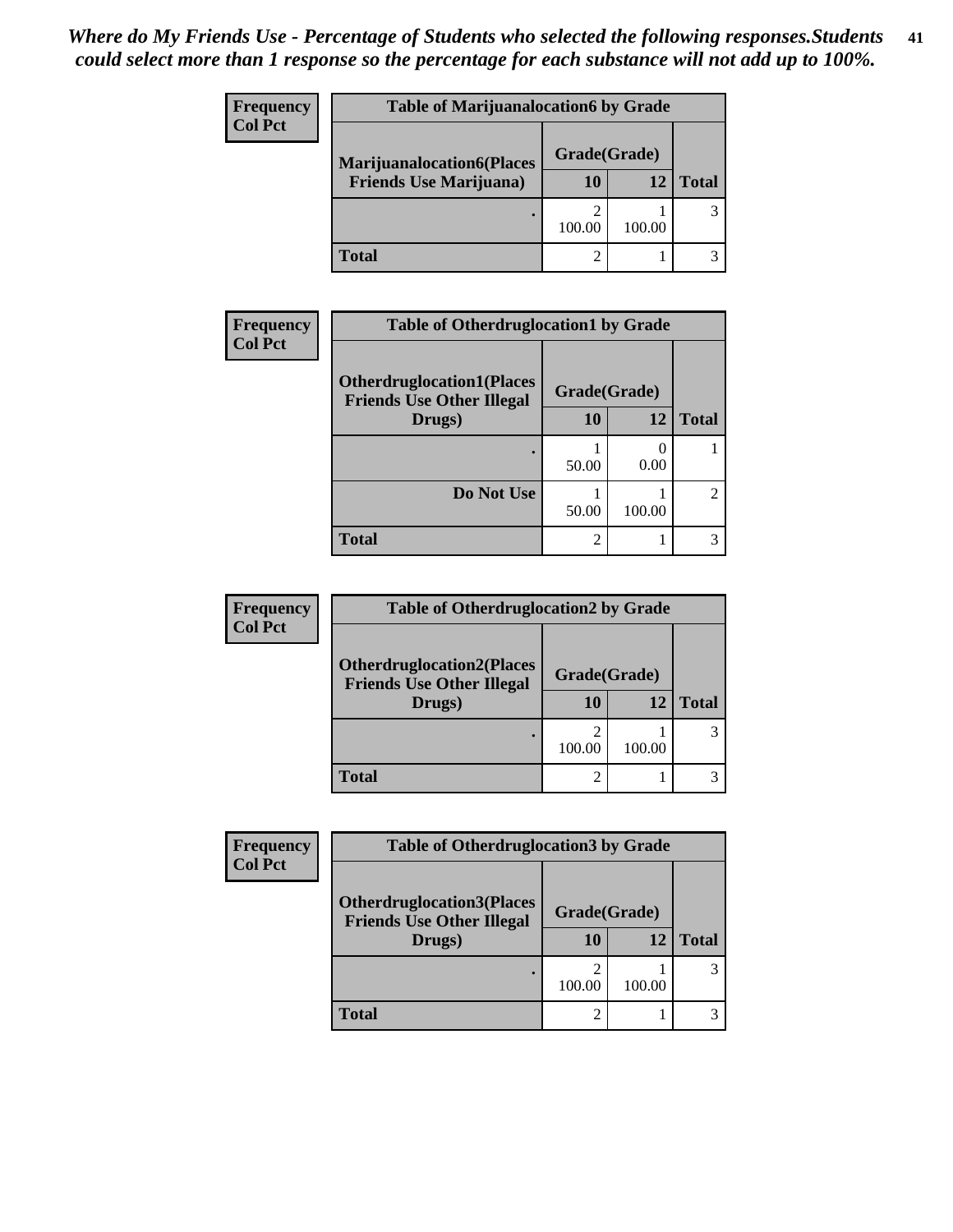| <b>Frequency</b><br><b>Col Pct</b> | <b>Table of Otherdruglocation4 by Grade</b>                          |              |        |              |
|------------------------------------|----------------------------------------------------------------------|--------------|--------|--------------|
|                                    | <b>Otherdruglocation4(Places</b><br><b>Friends Use Other Illegal</b> | Grade(Grade) |        |              |
|                                    | Drugs)                                                               | 10           | 12     | <b>Total</b> |
|                                    |                                                                      | 100.00       | 100.00 | 3            |
|                                    | Total                                                                |              |        |              |

| Frequency      | <b>Table of Otherdruglocation5 by Grade</b>                          |              |        |               |
|----------------|----------------------------------------------------------------------|--------------|--------|---------------|
| <b>Col Pct</b> | <b>Otherdruglocation5(Places</b><br><b>Friends Use Other Illegal</b> | Grade(Grade) |        |               |
|                | Drugs)                                                               | 10           | 12     | <b>Total</b>  |
|                |                                                                      | 50.00        | 100.00 | $\mathcal{L}$ |
|                | <b>Friend's House</b>                                                | 50.00        | 0.00   |               |
|                | <b>Total</b>                                                         | 2            |        |               |

| <b>Frequency</b> | <b>Table of Otherdruglocation6 by Grade</b>                          |              |        |              |
|------------------|----------------------------------------------------------------------|--------------|--------|--------------|
| <b>Col Pct</b>   | <b>Otherdruglocation6(Places</b><br><b>Friends Use Other Illegal</b> | Grade(Grade) |        |              |
|                  | Drugs)                                                               | 10           | 12     | <b>Total</b> |
|                  |                                                                      | 100.00       | 100.00 |              |
|                  | <b>Total</b>                                                         |              |        |              |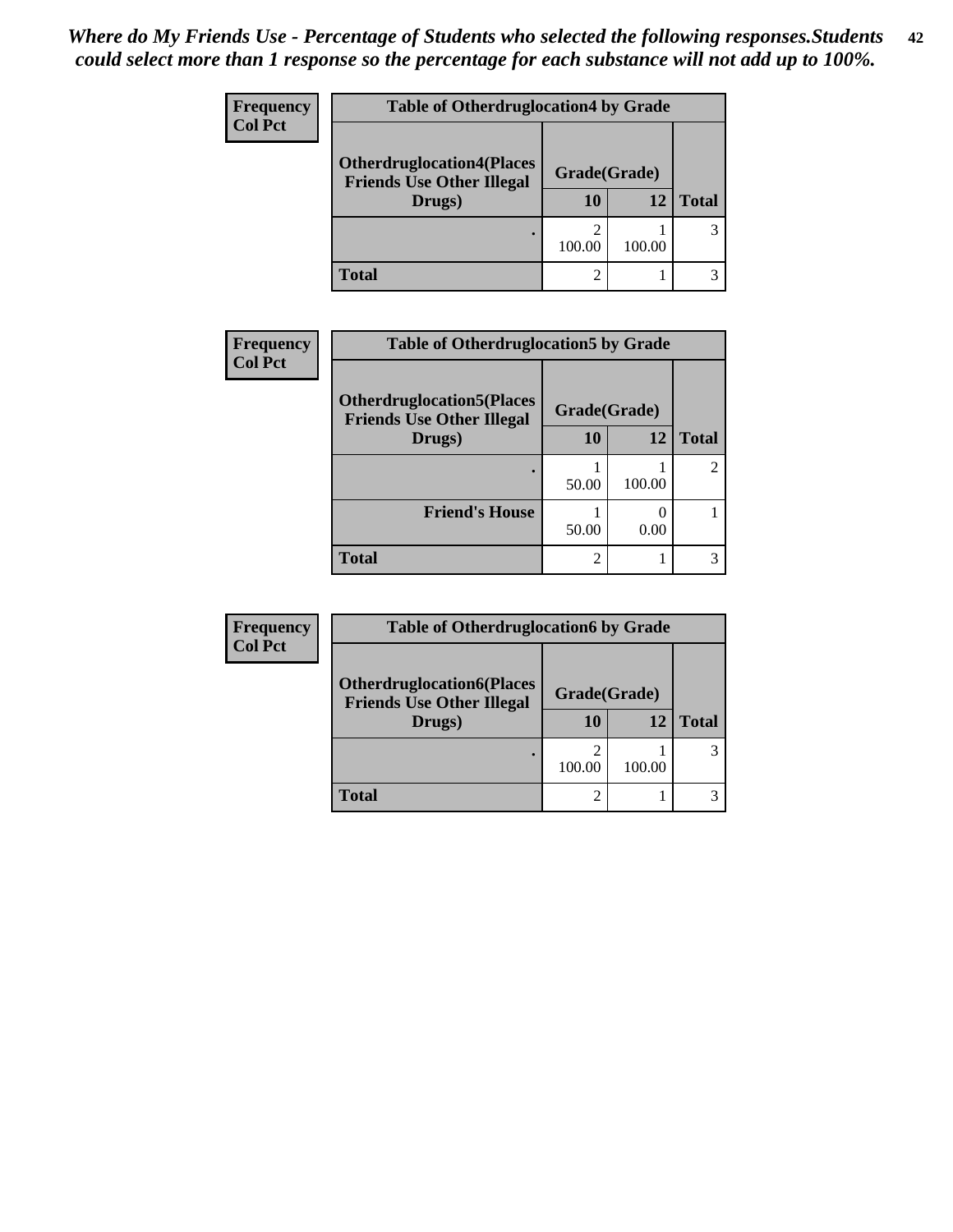| Frequency      | <b>Table of Alcoholtime1 by Grade</b>           |                                       |        |              |
|----------------|-------------------------------------------------|---------------------------------------|--------|--------------|
| <b>Col Pct</b> | <b>Alcoholtime1(Times</b><br><b>Friends Use</b> | Grade(Grade)                          |        |              |
|                | Alcohol)                                        | 10                                    | 12     | <b>Total</b> |
|                |                                                 | $\mathcal{D}_{\mathcal{A}}$<br>100.00 | 0.00   | 2            |
|                | Do Not Use                                      | 0.00                                  | 100.00 |              |
|                | <b>Total</b>                                    | $\mathfrak{D}$                        |        |              |

| Frequency      | <b>Table of Alcoholtime2 by Grade</b>           |                |        |              |
|----------------|-------------------------------------------------|----------------|--------|--------------|
| <b>Col Pct</b> | <b>Alcoholtime2(Times</b><br><b>Friends Use</b> | Grade(Grade)   |        |              |
|                | Alcohol)                                        | 10             | 12     | <b>Total</b> |
|                |                                                 | 50.00          | 100.00 |              |
|                | <b>On Way to School</b>                         | 50.00          | 0.00   |              |
|                | <b>Total</b>                                    | $\mathfrak{D}$ |        |              |

| Frequency      | <b>Table of Alcoholtime3 by Grade</b> |                 |              |   |  |
|----------------|---------------------------------------|-----------------|--------------|---|--|
| <b>Col Pct</b> | <b>Alcoholtime3(Times</b>             | Grade(Grade)    |              |   |  |
|                | <b>Friends Use</b><br>Alcohol)        | <b>10</b><br>12 | <b>Total</b> |   |  |
|                |                                       | 100.00          | 100.00       | 3 |  |
|                | <b>Total</b>                          |                 |              |   |  |

| Frequency      | <b>Table of Alcoholtime4 by Grade</b>           |              |           |              |  |
|----------------|-------------------------------------------------|--------------|-----------|--------------|--|
| <b>Col Pct</b> |                                                 |              |           |              |  |
|                | <b>Alcoholtime4(Times</b><br><b>Friends Use</b> | Grade(Grade) |           |              |  |
|                | Alcohol)                                        | 10           | <b>12</b> | <b>Total</b> |  |
|                |                                                 | 100.00       | 100.00    | 3            |  |
|                | <b>Total</b>                                    |              |           |              |  |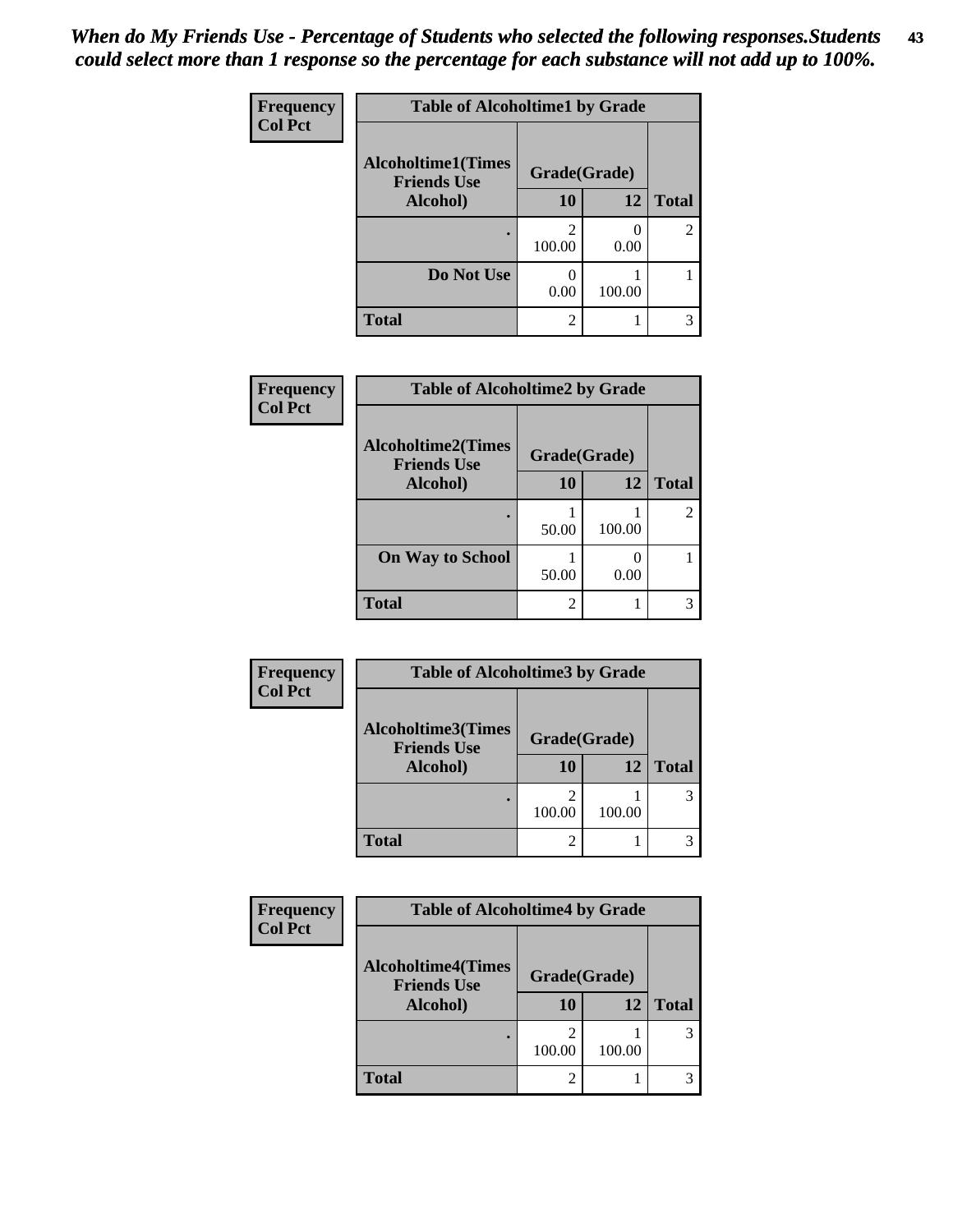| Frequency      | <b>Table of Alcoholtime5 by Grade</b>           |                |           |                |
|----------------|-------------------------------------------------|----------------|-----------|----------------|
| <b>Col Pct</b> | <b>Alcoholtime5(Times</b><br><b>Friends Use</b> | Grade(Grade)   |           |                |
|                | Alcohol)                                        | 10             | <b>12</b> | <b>Total</b>   |
|                |                                                 | 50.00          | 100.00    | $\mathfrak{D}$ |
|                | <b>Weeknights</b>                               | 50.00          | 0.00      |                |
|                | <b>Total</b>                                    | $\mathfrak{D}$ |           | 3              |

| Frequency      | <b>Table of Alcoholtime6 by Grade</b>           |              |        |              |
|----------------|-------------------------------------------------|--------------|--------|--------------|
| <b>Col Pct</b> | <b>Alcoholtime6(Times</b><br><b>Friends Use</b> | Grade(Grade) |        |              |
|                | Alcohol)                                        | 10           | 12     | <b>Total</b> |
|                |                                                 | 100.00       | 100.00 |              |
|                | <b>Total</b>                                    |              |        |              |

| Frequency      | <b>Table of Tobaccotime1 by Grade</b>           |                             |        |                |  |
|----------------|-------------------------------------------------|-----------------------------|--------|----------------|--|
| <b>Col Pct</b> | <b>Tobaccotime1(Times</b><br><b>Friends Use</b> | Grade(Grade)                |        |                |  |
|                | <b>Tobacco</b> )                                | 10                          | 12     | <b>Total</b>   |  |
|                |                                                 | 100.00                      | 0.00   | $\mathfrak{D}$ |  |
|                | Do Not Use                                      | 0.00                        | 100.00 |                |  |
|                | <b>Total</b>                                    | $\mathcal{D}_{\mathcal{A}}$ |        |                |  |

| Frequency      | <b>Table of Tobaccotime2 by Grade</b>           |                             |        |                |
|----------------|-------------------------------------------------|-----------------------------|--------|----------------|
| <b>Col Pct</b> | <b>Tobaccotime2(Times</b><br><b>Friends Use</b> | Grade(Grade)                |        |                |
|                | <b>Tobacco</b> )                                | 10                          | 12     | <b>Total</b>   |
|                |                                                 | 50.00                       | 100.00 | $\overline{2}$ |
|                | <b>On Way to School</b>                         | 50.00                       | 0.00   |                |
|                | <b>Total</b>                                    | $\mathcal{D}_{\mathcal{A}}$ |        | 3              |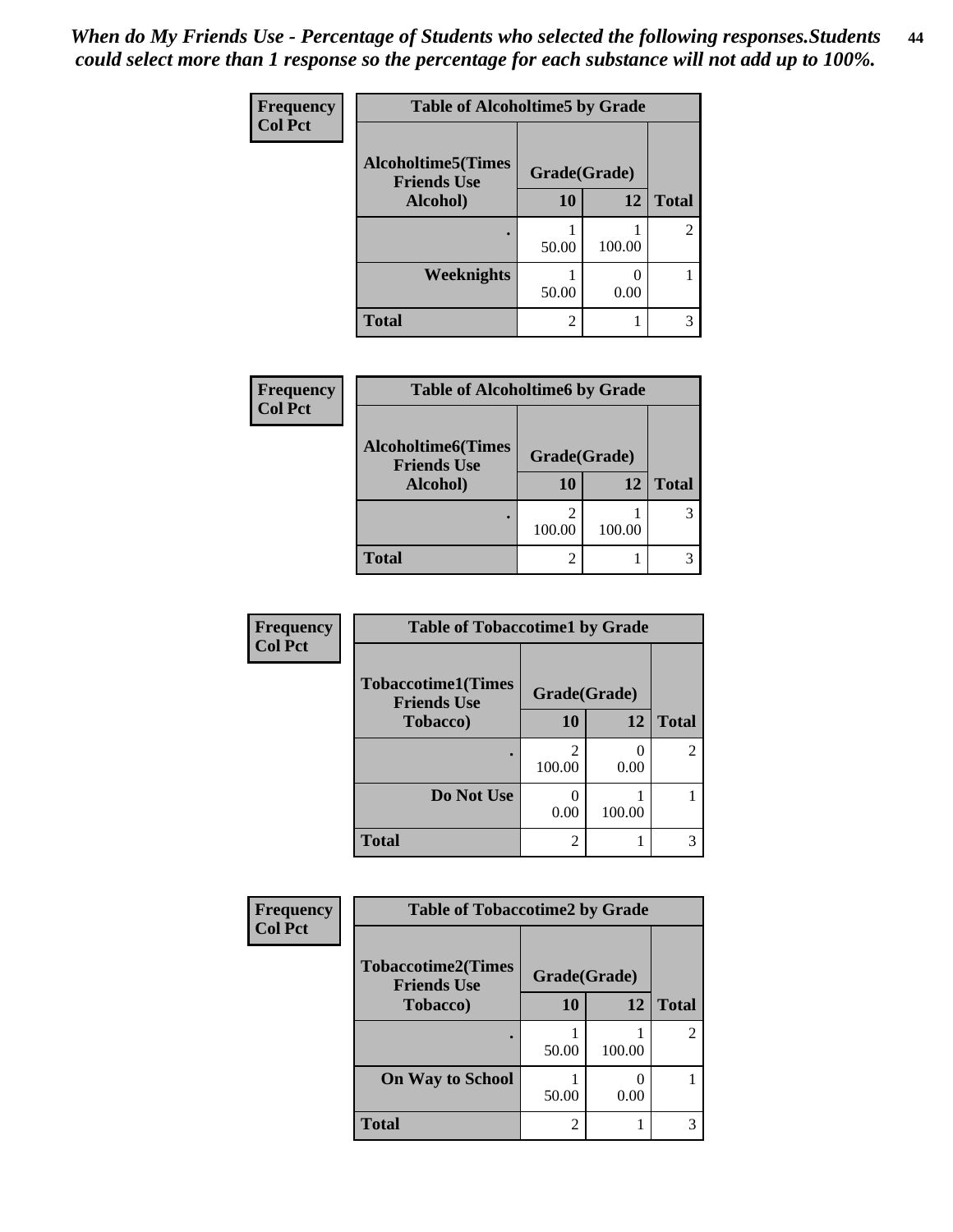| <b>Frequency</b> | <b>Table of Tobaccotime3 by Grade</b>           |              |        |              |
|------------------|-------------------------------------------------|--------------|--------|--------------|
| <b>Col Pct</b>   | <b>Tobaccotime3(Times</b><br><b>Friends Use</b> | Grade(Grade) |        |              |
|                  | <b>Tobacco</b> )                                | 10           | 12     | <b>Total</b> |
|                  |                                                 | 100.00       | 100.00 | 3            |
|                  | <b>Total</b>                                    |              |        |              |

| <b>Frequency</b> | <b>Table of Tobaccotime4 by Grade</b>                               |                          |        |              |
|------------------|---------------------------------------------------------------------|--------------------------|--------|--------------|
| <b>Col Pct</b>   | <b>Tobaccotime4(Times</b><br><b>Friends Use</b><br><b>Tobacco</b> ) | Grade(Grade)<br>12<br>10 |        | <b>Total</b> |
|                  |                                                                     | 100.00                   | 100.00 |              |
|                  | <b>Total</b>                                                        |                          |        |              |

| Frequency      | <b>Table of Tobaccotime5 by Grade</b>           |              |        |              |
|----------------|-------------------------------------------------|--------------|--------|--------------|
| <b>Col Pct</b> | <b>Tobaccotime5(Times</b><br><b>Friends Use</b> | Grade(Grade) |        |              |
|                | <b>Tobacco</b> )                                | <b>10</b>    | 12     | <b>Total</b> |
|                |                                                 | 50.00        | 100.00 | 2            |
|                | Weeknights                                      | 50.00        | 0.00   |              |
|                | <b>Total</b>                                    | 2            |        | 3            |

| Frequency      | <b>Table of Tobaccotime6 by Grade</b>           |              |           |              |
|----------------|-------------------------------------------------|--------------|-----------|--------------|
| <b>Col Pct</b> | <b>Tobaccotime6(Times</b><br><b>Friends Use</b> | Grade(Grade) |           |              |
|                | <b>Tobacco</b> )                                | 10           | <b>12</b> | <b>Total</b> |
|                |                                                 | 100.00       | 100.00    | 3            |
|                | <b>Total</b>                                    |              |           | 3            |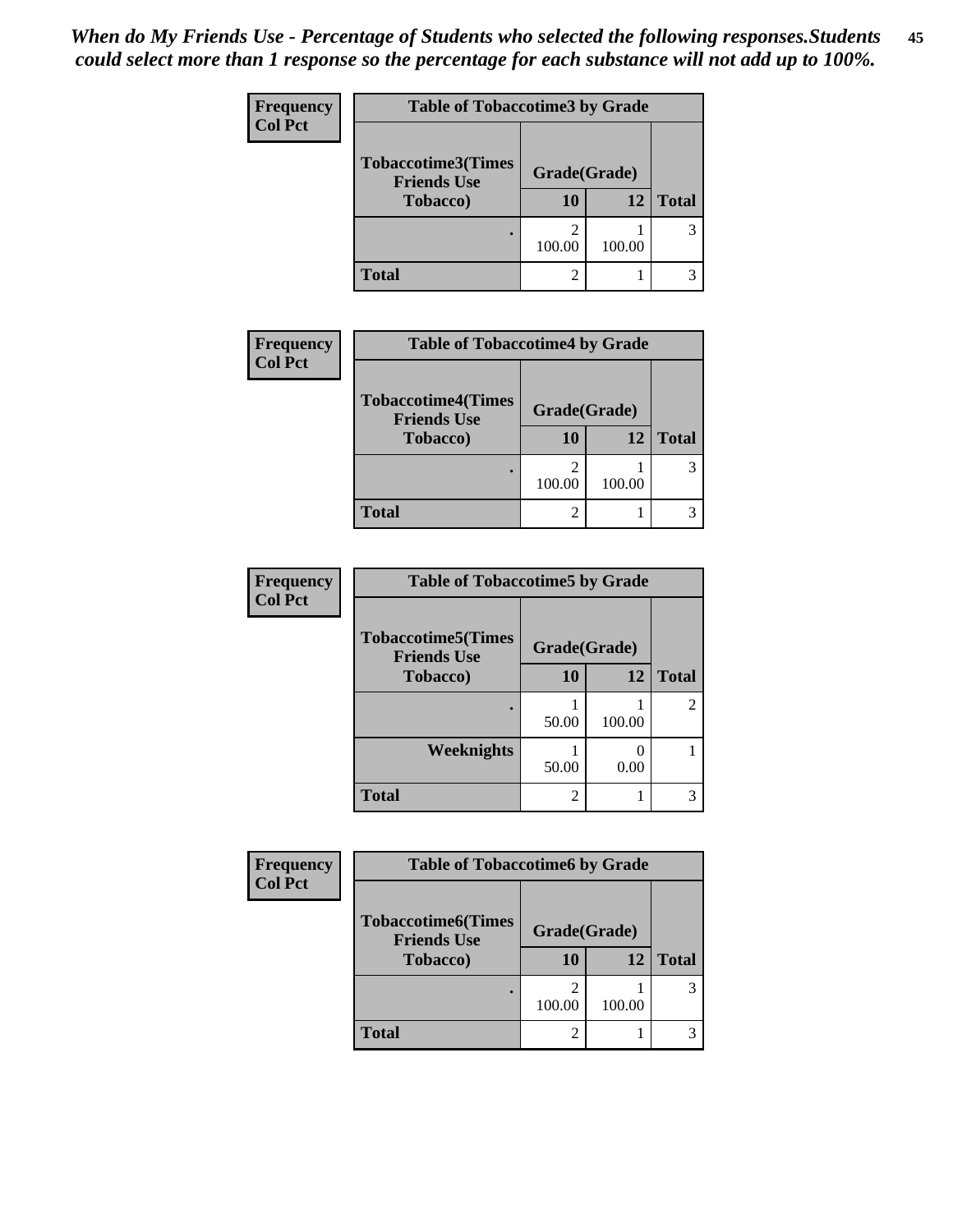| <b>Frequency</b><br><b>Col Pct</b> | <b>Table of Marijuanatime1 by Grade</b>           |              |        |              |  |
|------------------------------------|---------------------------------------------------|--------------|--------|--------------|--|
|                                    | <b>Marijuanatime1(Times</b><br><b>Friends Use</b> | Grade(Grade) |        |              |  |
|                                    | Marijuana)                                        | 10           | 12     | <b>Total</b> |  |
|                                    |                                                   | 2<br>100.00  | 0.00   | 2            |  |
|                                    | Do Not Use                                        | 0.00         | 100.00 |              |  |
|                                    | <b>Total</b>                                      | 2            |        |              |  |

| Frequency      | <b>Table of Marijuanatime2 by Grade</b>           |              |        |                |
|----------------|---------------------------------------------------|--------------|--------|----------------|
| <b>Col Pct</b> | <b>Marijuanatime2(Times</b><br><b>Friends Use</b> | Grade(Grade) |        |                |
|                | Marijuana)                                        | 10           | 12     | <b>Total</b>   |
|                |                                                   | 50.00        | 100.00 | $\overline{2}$ |
|                | <b>On Way to School</b>                           | 50.00        | 0.00   |                |
|                | <b>Total</b>                                      | 2            |        | 3              |

| Frequency      | <b>Table of Marijuanatime3 by Grade</b>    |              |        |              |
|----------------|--------------------------------------------|--------------|--------|--------------|
| <b>Col Pct</b> | Marijuanatime3(Times<br><b>Friends Use</b> | Grade(Grade) |        |              |
|                | Marijuana)                                 | 10           | 12     | <b>Total</b> |
|                |                                            | 100.00       | 100.00 |              |
|                | <b>Total</b>                               | 2            |        |              |

| <b>Frequency</b> | <b>Table of Marijuanatime4 by Grade</b>           |                |        |              |
|------------------|---------------------------------------------------|----------------|--------|--------------|
| <b>Col Pct</b>   | <b>Marijuanatime4(Times</b><br><b>Friends Use</b> | Grade(Grade)   |        |              |
|                  | Marijuana)                                        | 10             | 12     | <b>Total</b> |
|                  |                                                   | 100.00         | 100.00 |              |
|                  | <b>Total</b>                                      | $\overline{2}$ |        |              |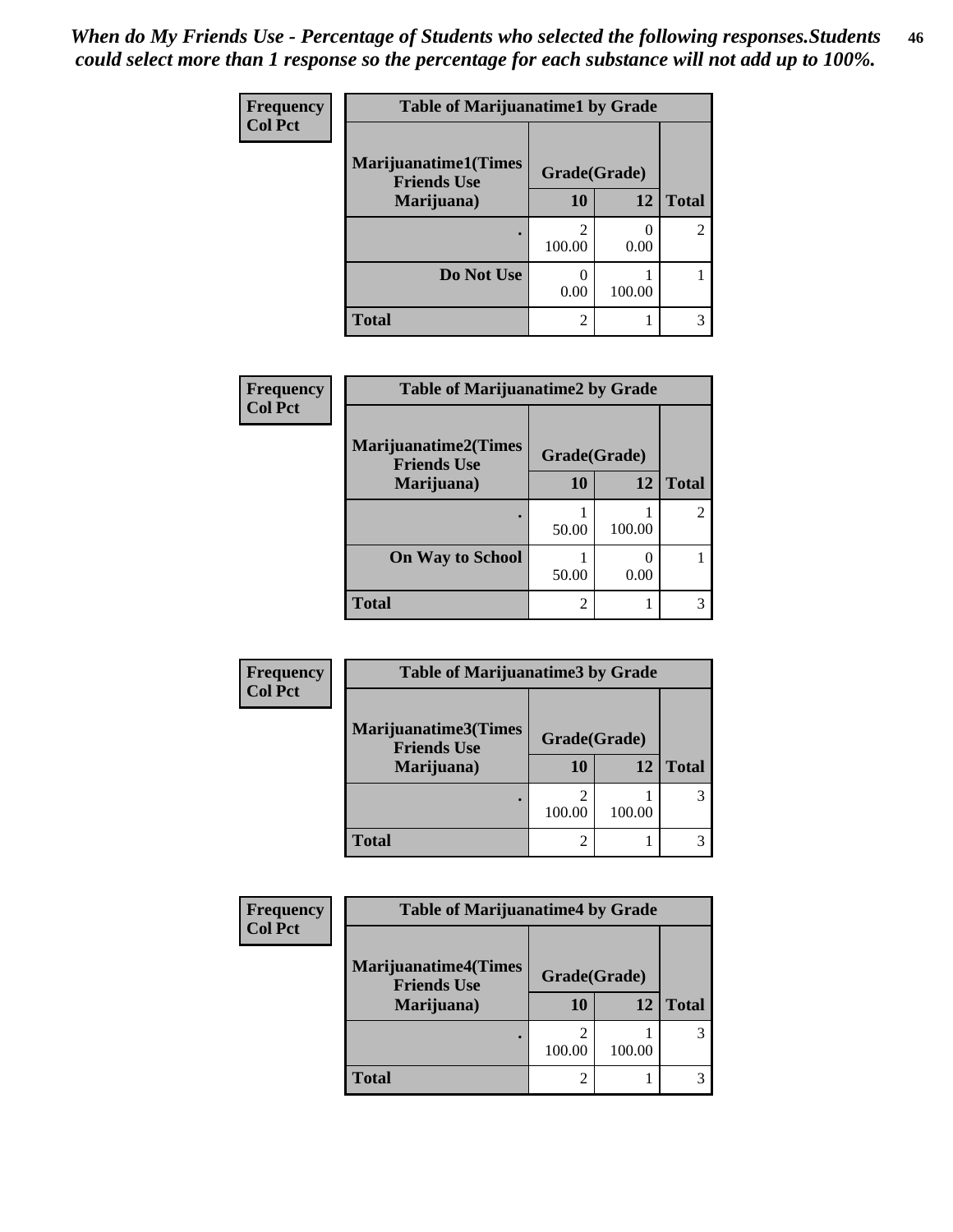| Frequency<br><b>Col Pct</b> | <b>Table of Marijuanatime5 by Grade</b>            |              |        |              |
|-----------------------------|----------------------------------------------------|--------------|--------|--------------|
|                             | <b>Marijuanatime5</b> (Times<br><b>Friends Use</b> | Grade(Grade) |        |              |
|                             | Marijuana)                                         | 10           | 12     | <b>Total</b> |
|                             |                                                    | 50.00        | 100.00 | 2            |
|                             | Weeknights                                         | 50.00        | 0.00   |              |
|                             | <b>Total</b>                                       | 2            |        |              |

| <b>Frequency</b> | <b>Table of Marijuanatime6 by Grade</b>           |                |        |              |
|------------------|---------------------------------------------------|----------------|--------|--------------|
| <b>Col Pct</b>   | <b>Marijuanatime6(Times</b><br><b>Friends Use</b> | Grade(Grade)   |        |              |
|                  | Marijuana)                                        | 10             | 12     | <b>Total</b> |
|                  | ٠                                                 | っ<br>100.00    | 100.00 | 3            |
|                  | <b>Total</b>                                      | $\overline{c}$ |        | 3            |

| <b>Frequency</b> | <b>Table of Otherdrugtime1 by Grade</b>                 |                |        |              |
|------------------|---------------------------------------------------------|----------------|--------|--------------|
| <b>Col Pct</b>   | <b>Otherdrugtime1(Times</b><br><b>Friends Use Other</b> | Grade(Grade)   |        |              |
|                  | <b>Illegal Drugs</b> )                                  | 10             | 12     | <b>Total</b> |
|                  | Do Not Use                                              | 100.00         | 100.00 |              |
|                  | Total                                                   | $\mathfrak{D}$ |        |              |

| <b>Frequency</b> | <b>Table of Otherdrugtime2 by Grade</b>                 |              |        |              |
|------------------|---------------------------------------------------------|--------------|--------|--------------|
| <b>Col Pct</b>   | <b>Otherdrugtime2(Times</b><br><b>Friends Use Other</b> | Grade(Grade) |        |              |
|                  | <b>Illegal Drugs)</b>                                   | 10           | 12     | <b>Total</b> |
|                  |                                                         | 100.00       | 100.00 | 3            |
|                  | Total                                                   |              |        | 3            |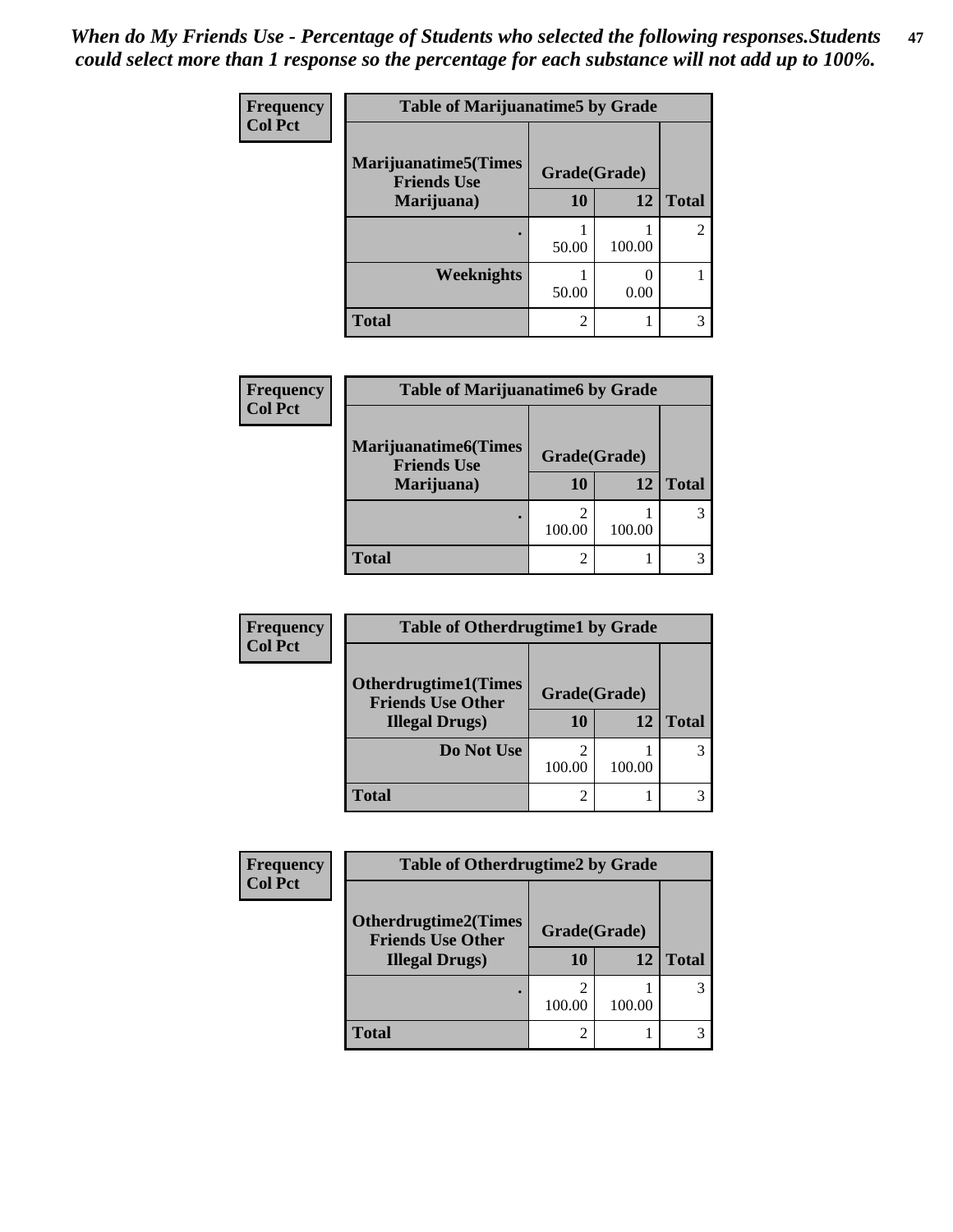| <b>Frequency</b> | <b>Table of Otherdrugtime3 by Grade</b>          |              |        |              |
|------------------|--------------------------------------------------|--------------|--------|--------------|
| <b>Col Pct</b>   | Otherdrugtime3(Times<br><b>Friends Use Other</b> | Grade(Grade) |        |              |
|                  | <b>Illegal Drugs</b> )                           | 10           | 12     | <b>Total</b> |
|                  |                                                  | 100.00       | 100.00 | 3            |
|                  | <b>Total</b>                                     | 2            |        |              |

| <b>Frequency</b> | <b>Table of Otherdrugtime4 by Grade</b>                 |                    |        |              |
|------------------|---------------------------------------------------------|--------------------|--------|--------------|
| <b>Col Pct</b>   | <b>Otherdrugtime4(Times</b><br><b>Friends Use Other</b> | Grade(Grade)<br>10 | 12     | <b>Total</b> |
|                  | <b>Illegal Drugs)</b>                                   |                    |        |              |
|                  | ٠                                                       | 2<br>100.00        | 100.00 | 3            |
|                  | Total                                                   | $\mathfrak{D}$     |        |              |

| <b>Frequency</b> | <b>Table of Otherdrugtime5 by Grade</b>                  |                |        |              |
|------------------|----------------------------------------------------------|----------------|--------|--------------|
| <b>Col Pct</b>   | <b>Otherdrugtime5</b> (Times<br><b>Friends Use Other</b> | Grade(Grade)   |        |              |
|                  | <b>Illegal Drugs</b> )                                   | 10             | 12     | <b>Total</b> |
|                  | ٠                                                        | ∍<br>100.00    | 100.00 | 3            |
|                  | Total                                                    | $\mathfrak{D}$ |        | 3            |

| Frequency      | <b>Table of Otherdrugtime6 by Grade</b>                  |              |        |              |
|----------------|----------------------------------------------------------|--------------|--------|--------------|
| <b>Col Pct</b> | <b>Otherdrugtime6</b> (Times<br><b>Friends Use Other</b> | Grade(Grade) |        |              |
|                | <b>Illegal Drugs</b> )                                   | 10           | 12     | <b>Total</b> |
|                |                                                          | 100.00       | 100.00 |              |
|                | <b>Total</b>                                             | 2            |        |              |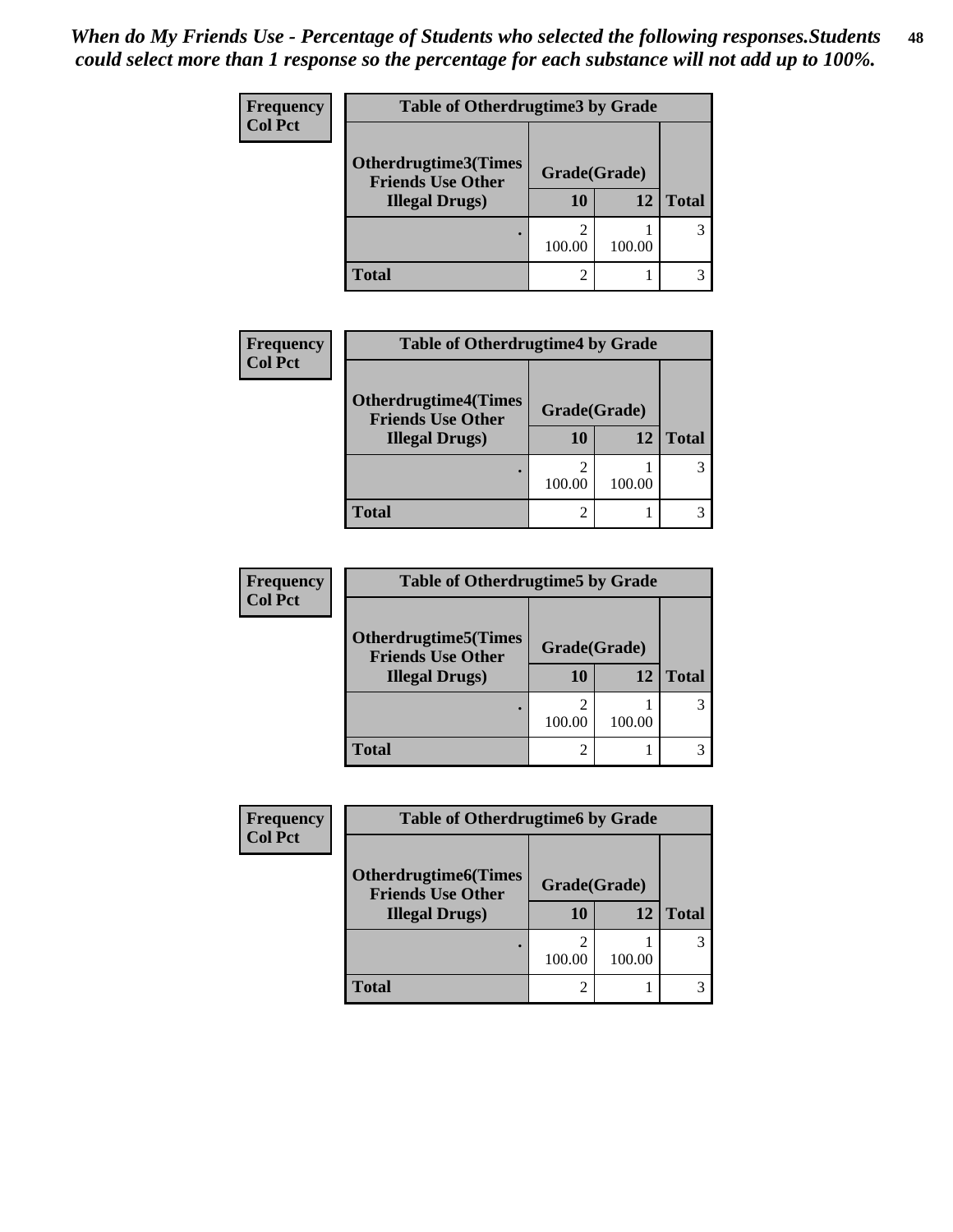| Frequency<br><b>Col Pct</b> | <b>Table of Educationalcohol by Grade</b>                                                                  |                          |           |                |
|-----------------------------|------------------------------------------------------------------------------------------------------------|--------------------------|-----------|----------------|
|                             | Educationalcohol(I<br>have been taught<br>about alcohol,<br>tobacco,<br>and other drugs<br>within the last | Grade(Grade)             |           |                |
|                             | year at school)                                                                                            | 10                       | 12        | <b>Total</b>   |
|                             | Yes                                                                                                        | 0<br>0.00                | 100.00    |                |
|                             | N <sub>0</sub>                                                                                             | $\mathfrak{D}$<br>100.00 | 0<br>0.00 | $\overline{2}$ |
|                             | <b>Total</b>                                                                                               | 2                        |           | 3              |

| Frequency      | <b>Table of Eversmoked by Grade</b>         |                |        |                |
|----------------|---------------------------------------------|----------------|--------|----------------|
| <b>Col Pct</b> | Eversmoked(I<br>Grade(Grade)<br>have smoked |                |        |                |
|                | a cigarette)                                | <b>10</b>      | 12     | <b>Total</b>   |
|                | Yes                                         | 50.00          | 0.00   |                |
|                | N <sub>0</sub>                              | 50.00          | 100.00 | $\overline{2}$ |
|                | <b>Total</b>                                | $\overline{c}$ |        | 3              |

| Frequency      | <b>Table of Drovedrinking by Grade</b>                                                                              |                    |           |                |
|----------------|---------------------------------------------------------------------------------------------------------------------|--------------------|-----------|----------------|
| <b>Col Pct</b> | Drovedrinking(In<br>the past 30 days I<br>have driven a car<br>or other vehicle<br>while I was<br>drinking alcohol) | Grade(Grade)<br>10 | 12        | <b>Total</b>   |
|                | <b>Yes</b>                                                                                                          | 50.00              | 0<br>0.00 |                |
|                | N <sub>0</sub>                                                                                                      | 50.00              | 100.00    | $\mathfrak{D}$ |
|                | <b>Total</b>                                                                                                        | $\overline{2}$     |           | 3              |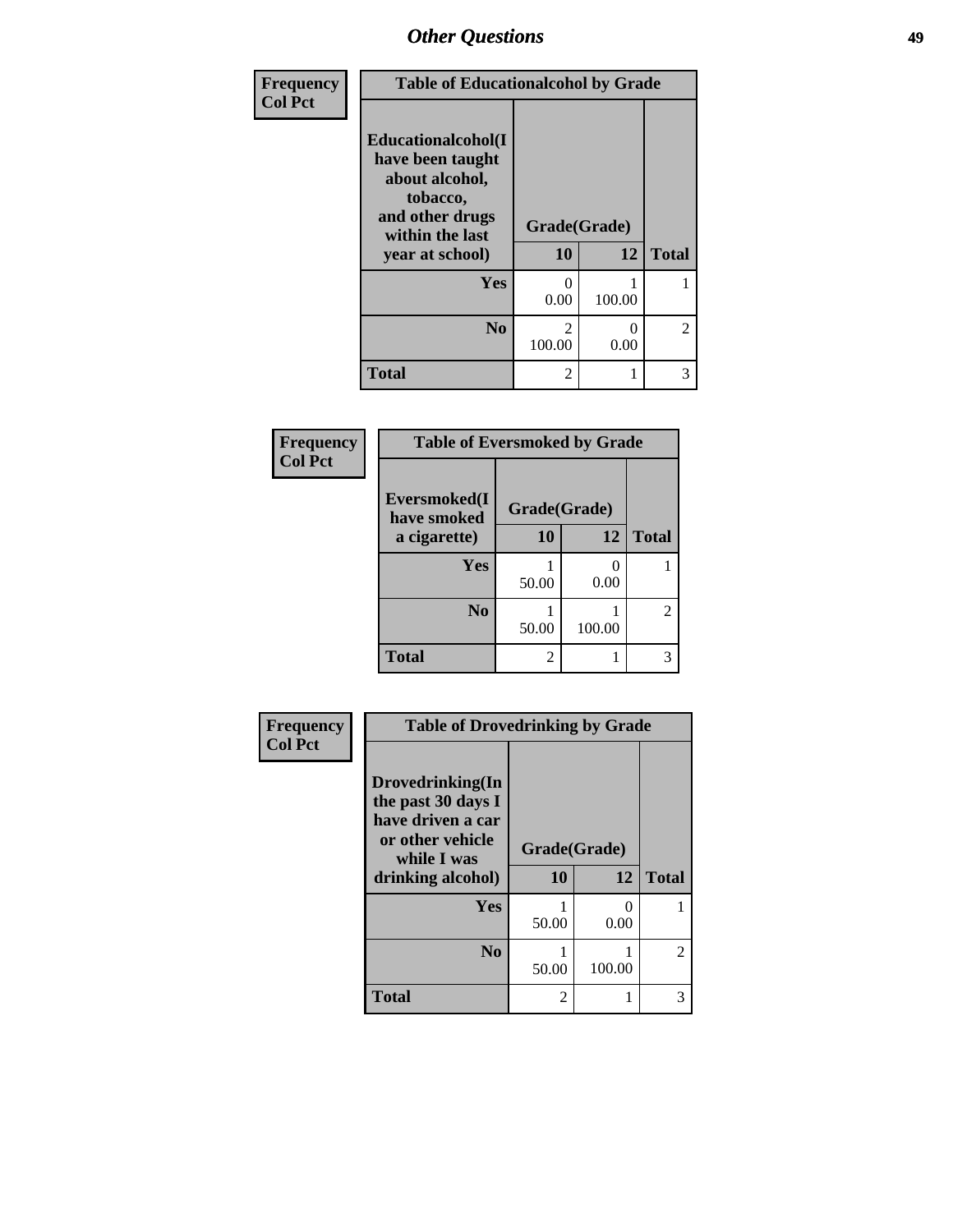| Frequency      | <b>Table of Rodedrinking by Grade</b>                                                                                  |                    |                           |                |  |
|----------------|------------------------------------------------------------------------------------------------------------------------|--------------------|---------------------------|----------------|--|
| <b>Col Pct</b> | Rodedrinking(In<br>the past 30 days<br>I have ridden in<br>a car with a<br>driver who had<br>been drinking<br>alcohol) | Grade(Grade)<br>10 | 12                        | <b>Total</b>   |  |
|                | <b>Yes</b>                                                                                                             | 50.00              | $\mathbf{\Omega}$<br>0.00 |                |  |
|                | N <sub>0</sub>                                                                                                         | 50.00              | 100.00                    | $\overline{2}$ |  |
|                | <b>Total</b>                                                                                                           | $\mathfrak{D}$     |                           | 3              |  |

## **Frequency Col Pct**

| <b>Table of Drugsschool by Grade</b>                                                                                      |              |        |              |
|---------------------------------------------------------------------------------------------------------------------------|--------------|--------|--------------|
| <b>Drugsschool</b> (During<br>the past 12 months,<br>I have been offered,<br>sold,<br>or given illegal<br>drugs on school | Grade(Grade) |        |              |
| property)                                                                                                                 | 10           | 12     | <b>Total</b> |
| N <sub>0</sub>                                                                                                            | 2<br>100.00  | 100.00 |              |
| Total                                                                                                                     | 2            |        |              |

| Frequency      | <b>Table of Helpbullied by Grade</b>                 |              |                           |                             |
|----------------|------------------------------------------------------|--------------|---------------------------|-----------------------------|
| <b>Col Pct</b> | $Helpb$ ullied $(I$<br>would help<br>someone who was | Grade(Grade) |                           |                             |
|                | being bullied)                                       | 10           | 12                        | <b>Total</b>                |
|                | <b>Strongly Agree</b>                                | 50.00        | 100.00                    | $\mathcal{D}_{\mathcal{L}}$ |
|                | <b>Strongly Disagree</b>                             | 50.00        | $\mathbf{\Omega}$<br>0.00 |                             |
|                | <b>Total</b>                                         | 2            |                           |                             |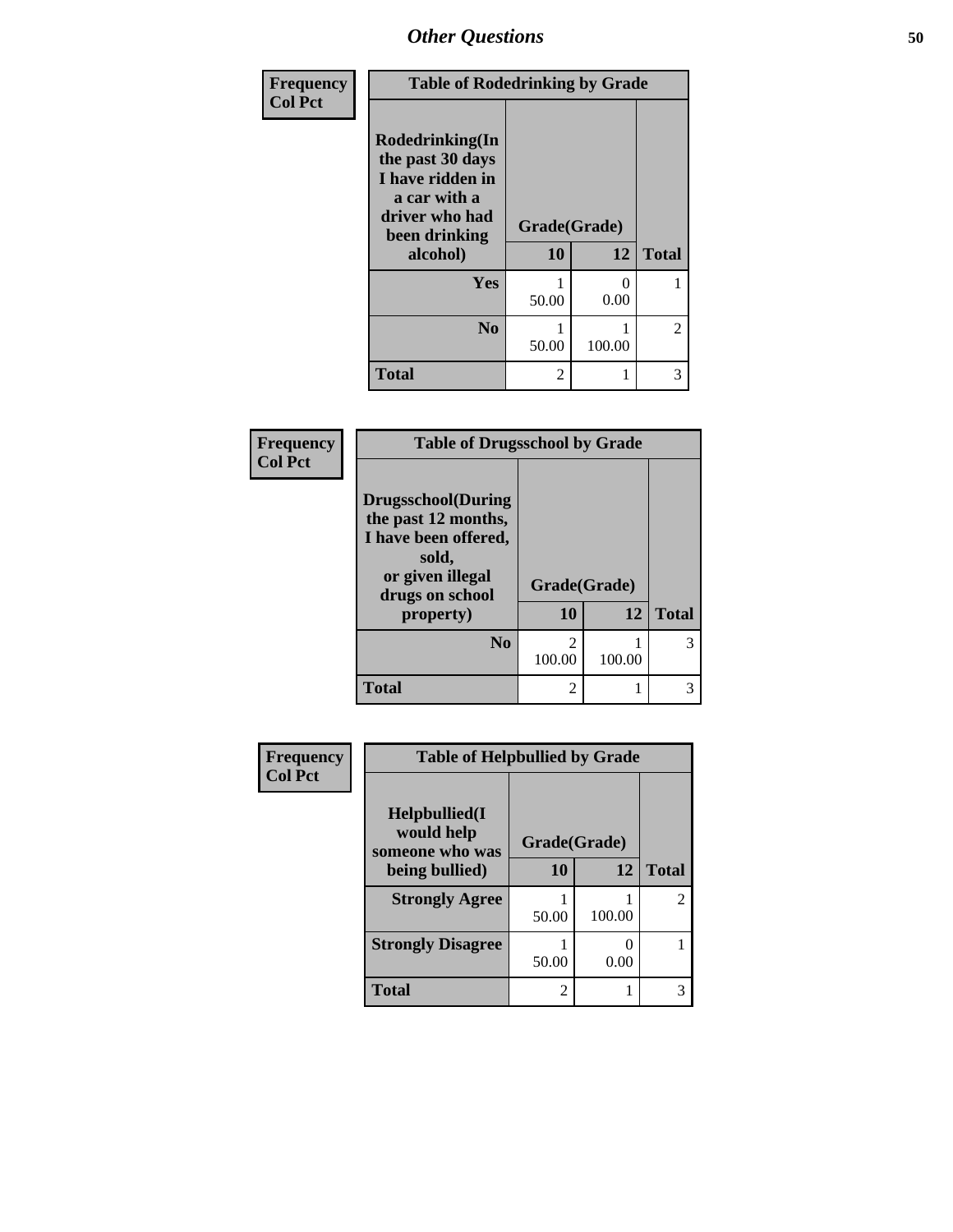*Other Questions* **51**

| <b>Frequency</b> | <b>Table of Grade by Bingedrinking</b> |                                                                                                                          |                     |                          |                |
|------------------|----------------------------------------|--------------------------------------------------------------------------------------------------------------------------|---------------------|--------------------------|----------------|
| <b>Row Pct</b>   |                                        | <b>Bingedrinking</b> (I<br>have drunk five or<br>more drinks of<br>alcohol at one<br>sitting during the<br>last 30 days) |                     |                          |                |
|                  | Grade(Grade)                           | 0<br><b>Days</b>                                                                                                         | 10 to<br>19<br>days | <b>All</b><br>30<br>days | <b>Total</b>   |
|                  | 10                                     | $\Omega$<br>0.00                                                                                                         | 50.00               | 50.00                    | $\overline{2}$ |
|                  | 12                                     | 100.00                                                                                                                   | 0<br>0.00           | ∩<br>0.00                | 1              |
|                  | <b>Total</b>                           |                                                                                                                          | 1                   |                          | 3              |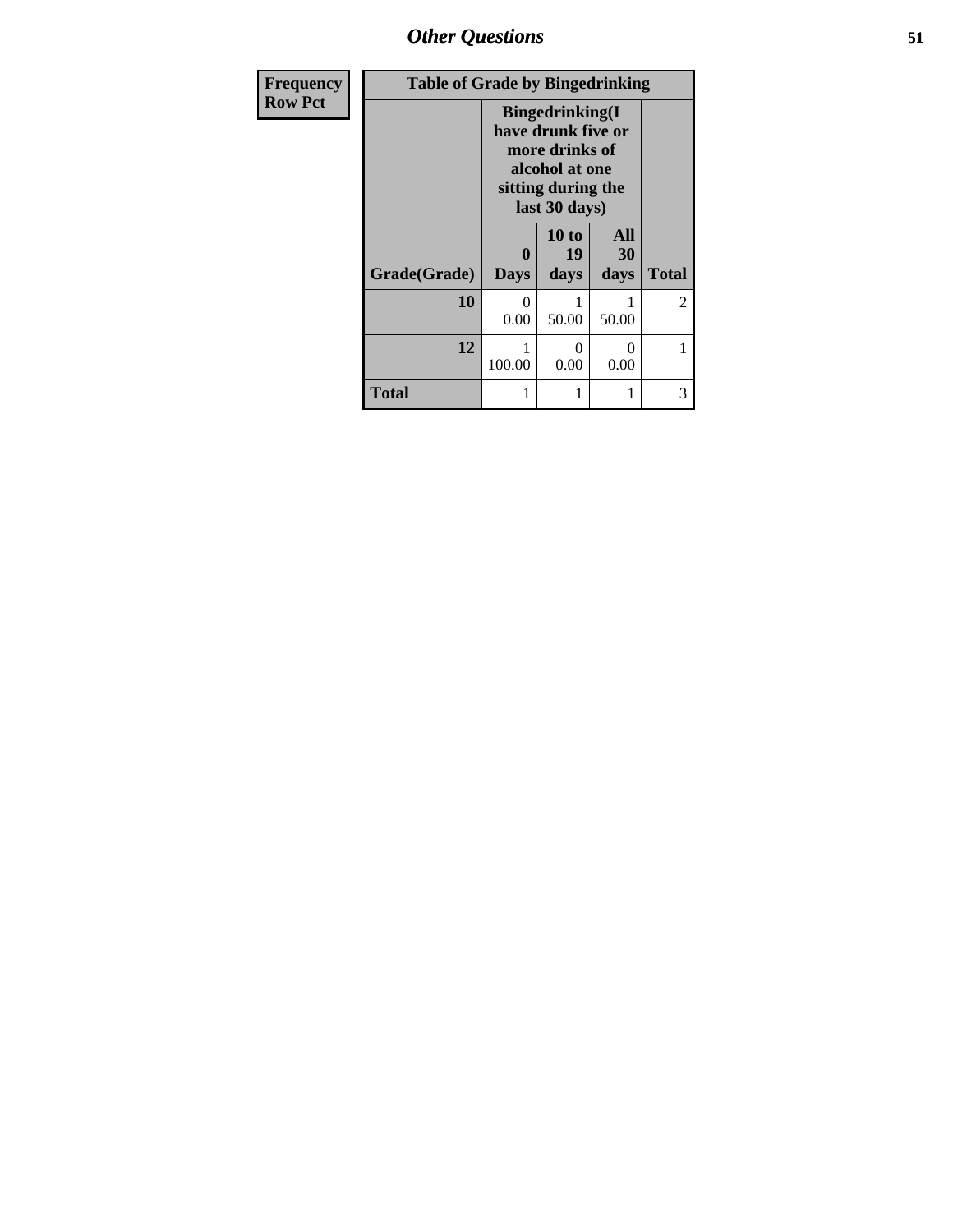# *Nutrition* **52**

| Frequency      | <b>Table of Grade by Dairy</b> |                          |                                                                    |                |
|----------------|--------------------------------|--------------------------|--------------------------------------------------------------------|----------------|
| <b>Row Pct</b> |                                |                          | Dairy (I eat at least<br>3 servings of dairy<br>products each day) |                |
|                | Grade(Grade)                   | <b>Strongly</b><br>Agree | <b>Strongly</b><br><b>Disagree</b>                                 | <b>Total</b>   |
|                | 10                             | 50.00                    | 50.00                                                              | $\overline{2}$ |
|                | 12                             | 100.00                   | 0.00                                                               |                |
|                | <b>Total</b>                   | $\mathcal{L}$            |                                                                    | 3              |

| Frequency      | <b>Table of Grade by Fruitveg</b> |                          |                                                             |              |
|----------------|-----------------------------------|--------------------------|-------------------------------------------------------------|--------------|
| <b>Row Pct</b> |                                   | fruits and<br>day)       | Fruitveg(I eat at<br>least 5 servings of<br>vegetables each |              |
|                | Grade(Grade)                      | <b>Strongly</b><br>Agree | <b>Strongly</b><br><b>Disagree</b>                          | <b>Total</b> |
|                | 10                                | 50.00                    | 50.00                                                       | 2            |
|                | 12                                | 100.00                   | $\mathbf{\Omega}$<br>0.00                                   |              |
|                | <b>Total</b>                      | 2                        |                                                             | 3            |

| <b>Frequency</b> | <b>Table of Grade by Cafeteriahealthy</b> |                                                                                 |                             |  |
|------------------|-------------------------------------------|---------------------------------------------------------------------------------|-----------------------------|--|
| <b>Row Pct</b>   |                                           | <b>Cafeteriahealthy</b> (School<br>meals in my school<br>cafeteria are healthy) |                             |  |
|                  | Grade(Grade)                              | <b>Strongly Disagree</b>                                                        | <b>Total</b>                |  |
|                  | 10                                        | 2<br>100.00                                                                     | $\mathcal{D}_{\mathcal{A}}$ |  |
|                  | 12                                        | 100.00                                                                          |                             |  |
|                  | <b>Total</b>                              | 3                                                                               |                             |  |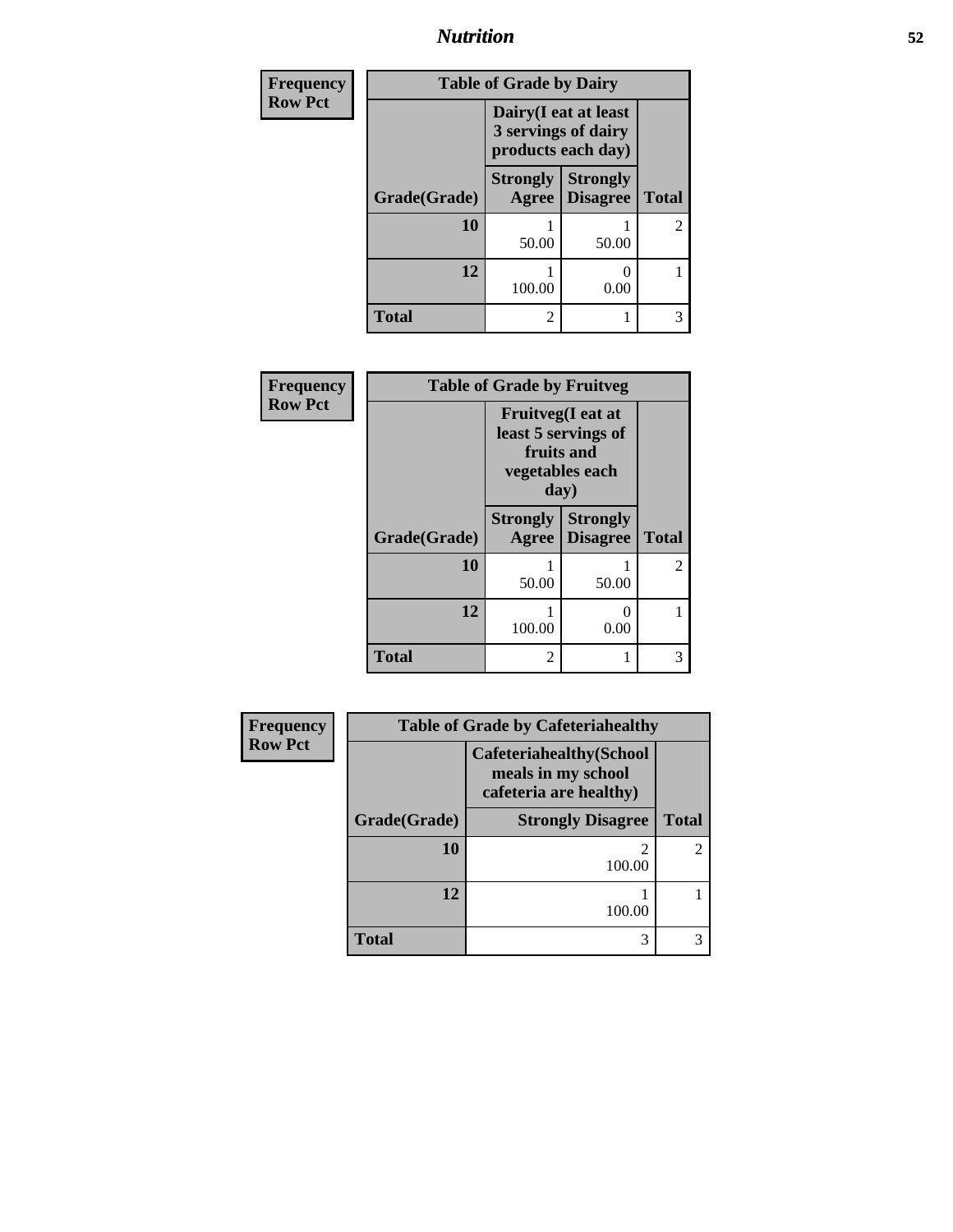*Nutrition* **53**

| <b>Frequency</b> |              |                                                                                                 | <b>Table of Grade by Cafeterianutrition</b> |                |
|------------------|--------------|-------------------------------------------------------------------------------------------------|---------------------------------------------|----------------|
| <b>Row Pct</b>   |              | <b>Cafeterianutrition</b> (Facts<br>about nutrition are<br>available in my school<br>cafeteria) |                                             |                |
|                  | Grade(Grade) | <b>Somewhat</b><br>Agree                                                                        | <b>Strongly</b><br><b>Disagree</b>          | <b>Total</b>   |
|                  | 10           | 50.00                                                                                           | 50.00                                       | $\mathfrak{D}$ |
|                  | 12           | 0<br>0.00                                                                                       | 100.00                                      |                |
|                  | <b>Total</b> |                                                                                                 | $\overline{c}$                              | 3              |

| Frequency      | <b>Table of Grade by Schoollunch</b> |                             |                                                |                |
|----------------|--------------------------------------|-----------------------------|------------------------------------------------|----------------|
| <b>Row Pct</b> |                                      | school lunch three<br>week) | <b>Schoollunch</b> (I eat<br>or more times per |                |
|                | Grade(Grade)                         | <b>Strongly</b>             | <b>Strongly</b><br><b>Agree</b>   Disagree     | <b>Total</b>   |
|                | 10                                   | 0<br>0.00                   | $\mathfrak{D}$<br>100.00                       | $\mathfrak{D}$ |
|                | 12                                   | 100.00                      | 0<br>0.00                                      |                |
|                | Total                                |                             | $\mathfrak{D}$                                 | 3              |

| Frequency      | <b>Table of Grade by Foodchoices</b> |                                                                                  |                                    |                |
|----------------|--------------------------------------|----------------------------------------------------------------------------------|------------------------------------|----------------|
| <b>Row Pct</b> |                                      | <b>Foodchoices</b> (I make<br>healthy food choices<br>in my school<br>cafeteria) |                                    |                |
|                | Grade(Grade)                         | <b>Strongly</b><br>Agree                                                         | <b>Somewhat</b><br><b>Disagree</b> | <b>Total</b>   |
|                | 10                                   | 50.00                                                                            | 50.00                              | $\overline{2}$ |
|                | 12                                   | 100.00                                                                           | $\mathbf{\Omega}$<br>0.00          |                |
|                | <b>Total</b>                         | 2                                                                                | 1                                  | 3              |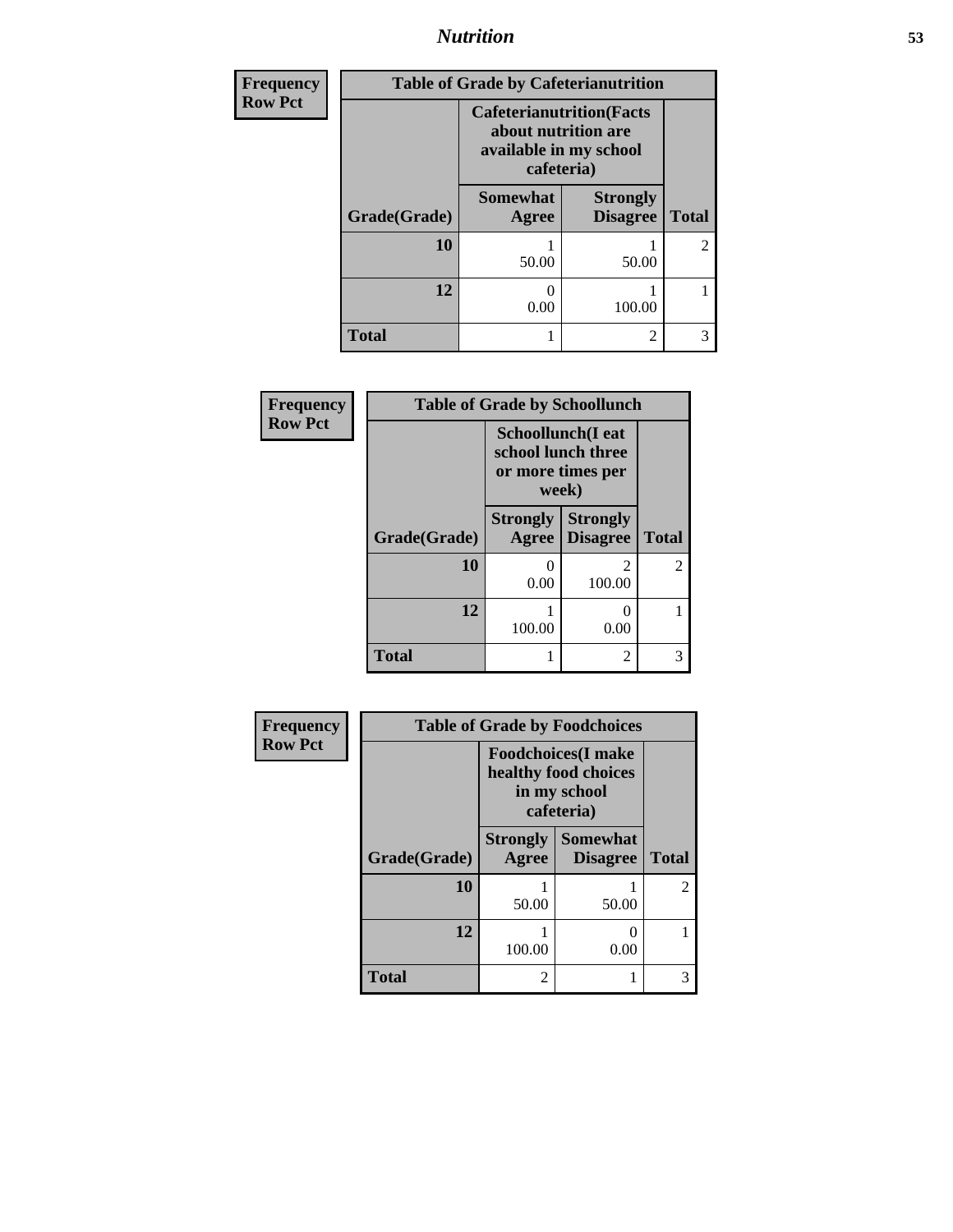*Nutrition* **54**

| <b>Frequency</b> | <b>Table of Grade by Wholewheat</b> |                                                                                                                |                                 |                 |                |
|------------------|-------------------------------------|----------------------------------------------------------------------------------------------------------------|---------------------------------|-----------------|----------------|
| <b>Row Pct</b>   |                                     | Wholewheat (There are whole<br>wheat and multigrain breads<br>and cereals available in my<br>school cafeteria) |                                 |                 |                |
|                  | Grade(Grade)                        | <b>Strongly</b><br><b>Agree</b>                                                                                | Somewhat<br>Disagree   Disagree | <b>Strongly</b> | <b>Total</b>   |
|                  | 10                                  | 50.00                                                                                                          | 0.00                            | 50.00           | $\overline{2}$ |
|                  | 12                                  | 0.00                                                                                                           | 100.00                          | 0.00            |                |
|                  | <b>Total</b>                        |                                                                                                                |                                 |                 | 3              |

| <b>Frequency</b> | <b>Table of Grade by Healthyvending</b> |                                                                                                                                                         |                                        |                                    |              |
|------------------|-----------------------------------------|---------------------------------------------------------------------------------------------------------------------------------------------------------|----------------------------------------|------------------------------------|--------------|
| <b>Row Pct</b>   |                                         | <b>Healthyvending</b> (If only healthy<br>snacks and beverages were<br>available in the vending<br>machines during the school day,<br>I would buy them) |                                        |                                    |              |
|                  | Grade(Grade)                            | Agree                                                                                                                                                   | Somewhat   Somewhat<br><b>Disagree</b> | <b>Strongly</b><br><b>Disagree</b> | <b>Total</b> |
|                  | 10                                      | 0.00                                                                                                                                                    | 50.00                                  | 50.00                              | $2^{\circ}$  |
|                  | 12                                      | 100.00                                                                                                                                                  | $\mathcal{O}$<br>0.00                  | 0<br>0.00                          |              |
|                  | <b>Total</b>                            |                                                                                                                                                         |                                        |                                    | 3            |

| Frequency      |              | <b>Table of Grade by Schoolbreakfast</b>                                                                                                                     |              |  |
|----------------|--------------|--------------------------------------------------------------------------------------------------------------------------------------------------------------|--------------|--|
| <b>Row Pct</b> |              | Schoolbreakfast(If<br><b>breakfast</b> were<br>available at<br>school,<br>but outside the<br>cafeteria,<br>I would eat<br>breakfast at<br>school more often) |              |  |
|                | Grade(Grade) | <b>Strongly Disagree</b>                                                                                                                                     | <b>Total</b> |  |
|                | 10           | $\mathcal{D}_{\mathcal{L}}$<br>100.00                                                                                                                        | 2            |  |
|                | 12           | 100.00                                                                                                                                                       | 1            |  |
|                | Total        | 3                                                                                                                                                            | 3            |  |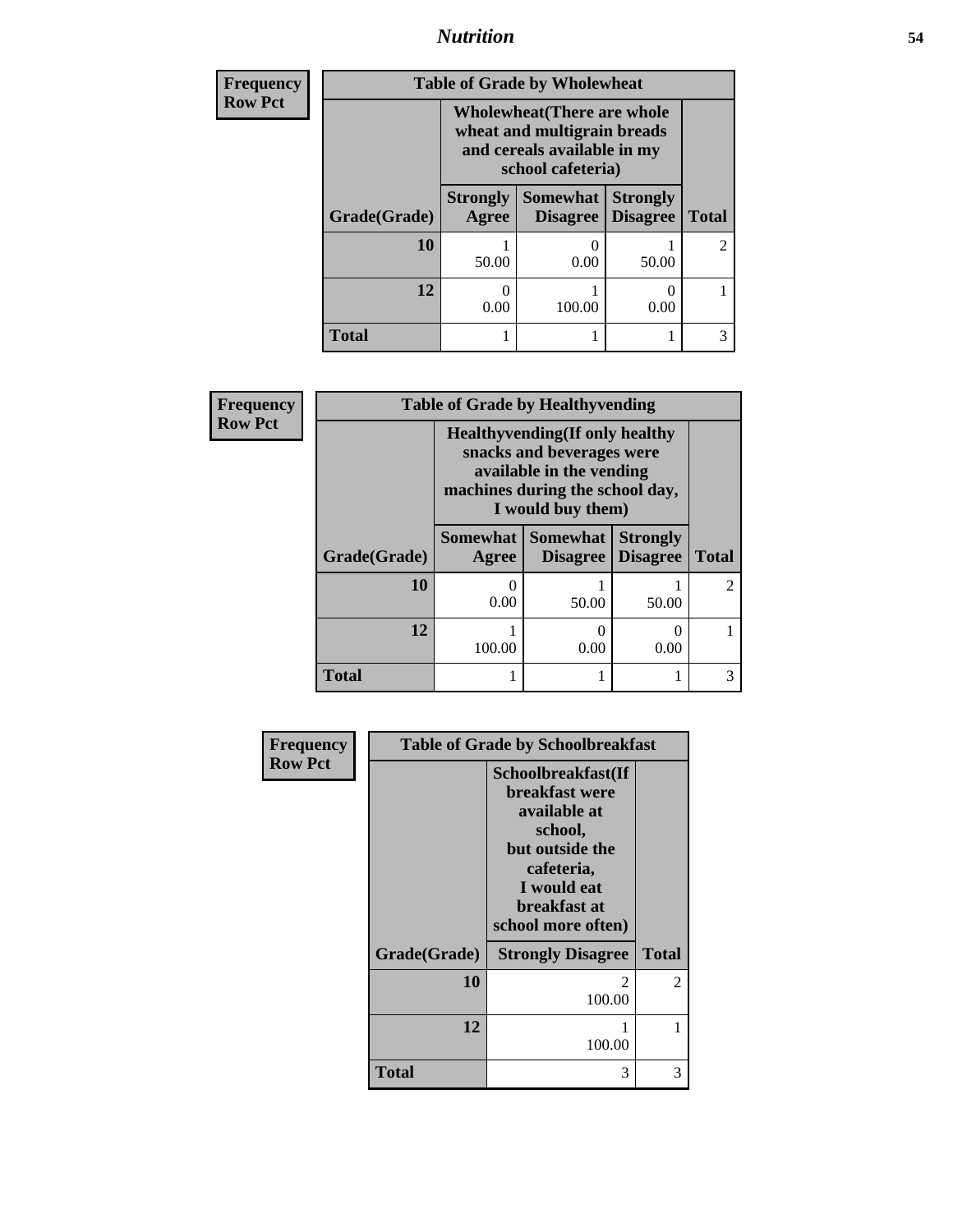| Frequency<br><b>Col Pct</b> | <b>Table of Educationaids by Grade</b>                                                                    |                          |           |                |  |
|-----------------------------|-----------------------------------------------------------------------------------------------------------|--------------------------|-----------|----------------|--|
|                             | <b>Educationaids</b> (I<br>have been<br>taught about<br><b>HIV/AIDS</b> at<br>school in the<br>past year) | Grade(Grade)<br>10<br>12 |           | <b>Total</b>   |  |
|                             | Yes                                                                                                       | 50.00                    | 100.00    | $\overline{2}$ |  |
|                             | N <sub>0</sub>                                                                                            | 50.00                    | 0<br>0.00 |                |  |
|                             | <b>Total</b>                                                                                              | 2                        |           | 3              |  |

| Frequency | <b>Table of Educationcharacter by Grade</b>                                                             |                    |        |              |  |
|-----------|---------------------------------------------------------------------------------------------------------|--------------------|--------|--------------|--|
| Col Pct   | Educationcharacter(I<br>have been taught<br>about character<br>education in the past<br>year at school) | Grade(Grade)<br>10 | 12     | <b>Total</b> |  |
|           | <b>Yes</b>                                                                                              | 100.00             | 100.00 |              |  |
|           | <b>Total</b>                                                                                            | 2                  |        |              |  |

| <b>Frequency</b> | <b>Table of Gradcoach1 by Grade</b> |                          |        |                |  |
|------------------|-------------------------------------|--------------------------|--------|----------------|--|
| <b>Col Pct</b>   | Gradcoach1(I<br>know who my         |                          |        |                |  |
|                  | <b>Graduation</b><br>Coach is)      | Grade(Grade)<br>10       | 12     | <b>Total</b>   |  |
|                  | Yes                                 | 0.00                     | 100.00 |                |  |
|                  | N <sub>0</sub>                      | $\mathfrak{D}$<br>100.00 | 0.00   | $\overline{2}$ |  |
|                  | <b>Total</b>                        | 2                        |        | 3              |  |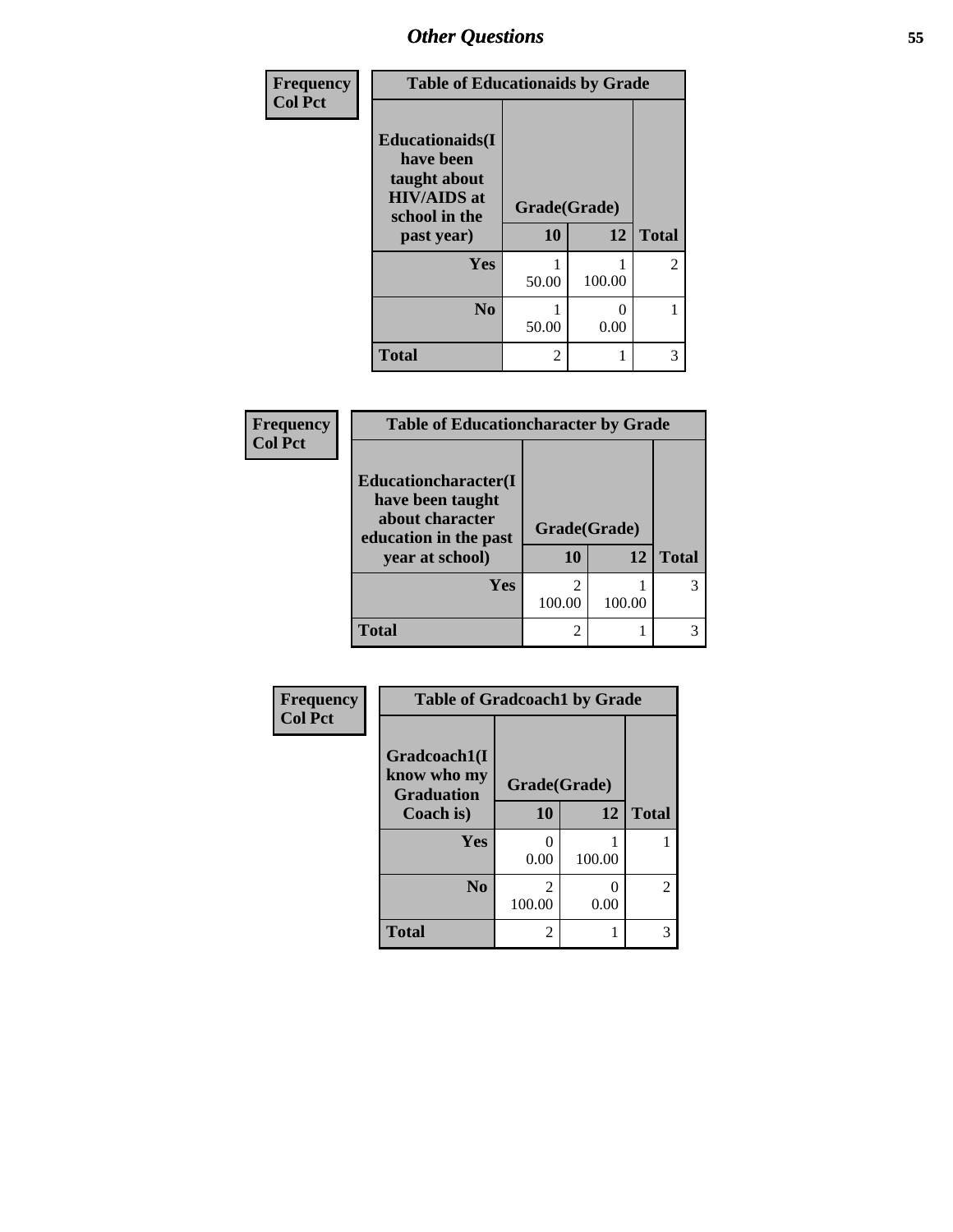| <b>Frequency</b> | <b>Table of Gradcoach2 by Grade</b> |              |        |              |
|------------------|-------------------------------------|--------------|--------|--------------|
| <b>Col Pct</b>   |                                     |              |        |              |
|                  | Gradcoach2(I<br>have                |              |        |              |
|                  | contacted my<br><b>Graduation</b>   | Grade(Grade) |        |              |
|                  | Coach)                              | 10           | 12     | <b>Total</b> |
|                  | Yes                                 | 50.00        | 100.00 | 2            |
|                  | N <sub>0</sub>                      | 50.00        | 0.00   |              |
|                  | <b>Total</b>                        | 2            |        | 3            |

| Frequency      | <b>Table of Gradcoach3 by Grade</b>                                                   |                    |           |              |
|----------------|---------------------------------------------------------------------------------------|--------------------|-----------|--------------|
| <b>Col Pct</b> | Gradcoach3(I<br>have received<br>assistance<br>from my<br><b>Graduation</b><br>Coach) | Grade(Grade)<br>10 | 12        | <b>Total</b> |
|                | Yes                                                                                   | O<br>0.00          | 100.00    |              |
|                | N <sub>0</sub>                                                                        | 2<br>100.00        | 0<br>0.00 | 2            |
|                | <b>Total</b>                                                                          | 2                  | 1         | 3            |

| Frequency      | <b>Table of Selfharm by Grade</b>                                                                                                                                          |              |        |              |
|----------------|----------------------------------------------------------------------------------------------------------------------------------------------------------------------------|--------------|--------|--------------|
| <b>Col Pct</b> | <b>Selfharm</b> (During<br>the past 12<br>months,<br>I harmed myself<br>on purpose<br><b>Suicideconsider</b><br>During the past<br>12 months,<br>I seriously<br>considered | Grade(Grade) |        |              |
|                | suicide)                                                                                                                                                                   | 10           | 12     | <b>Total</b> |
|                | N <sub>0</sub>                                                                                                                                                             | 2<br>100.00  | 100.00 | 3            |
|                | Total                                                                                                                                                                      | 2            |        | 3            |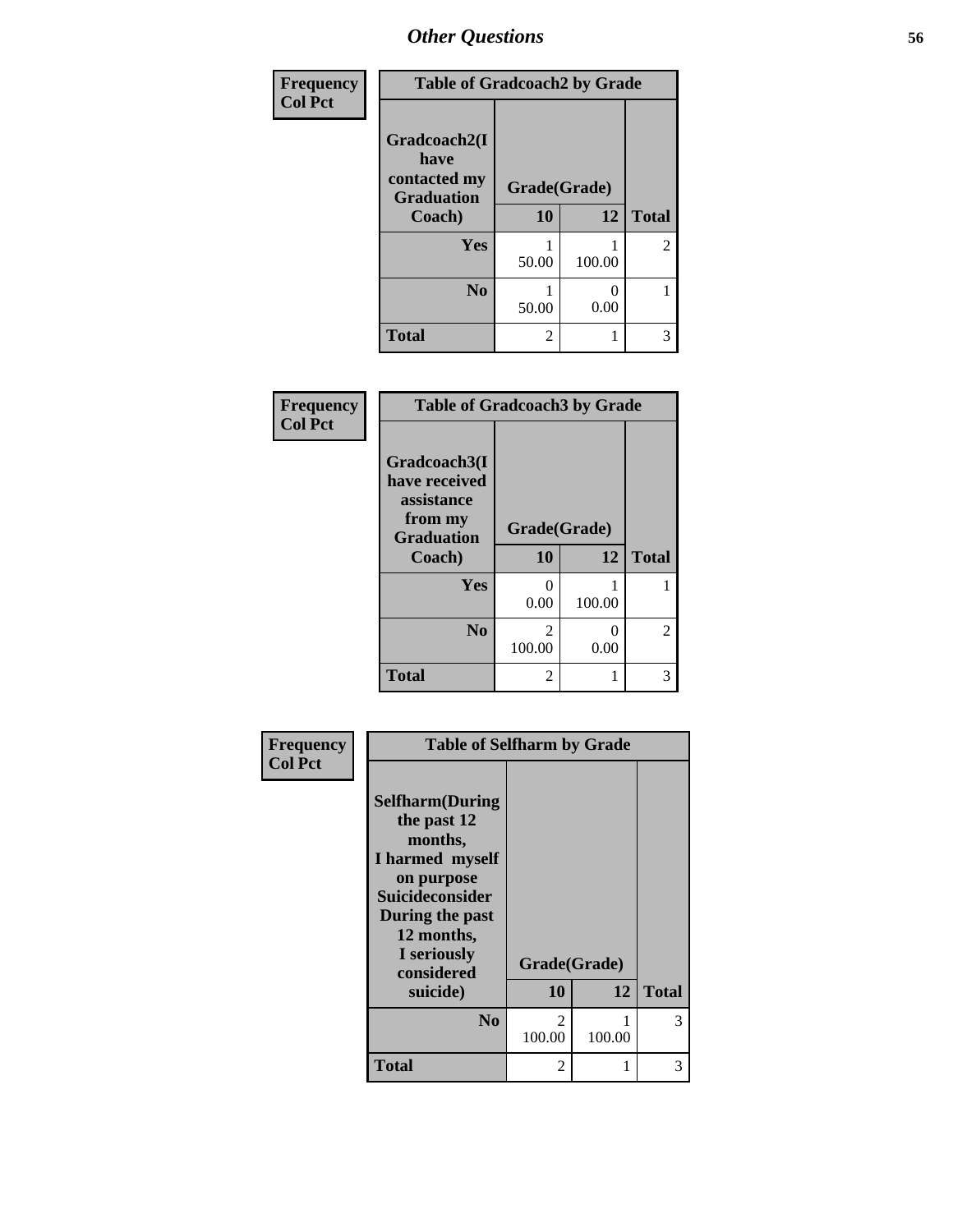| <b>Frequency</b> | <b>Table of Suicideconsider by Grade</b> |              |        |              |
|------------------|------------------------------------------|--------------|--------|--------------|
| <b>Col Pct</b>   |                                          | Grade(Grade) |        |              |
|                  | Suicideconsider                          | <b>10</b>    | 12     | <b>Total</b> |
|                  | Yes                                      | 50.00        | 0.00   |              |
|                  | N <sub>0</sub>                           | 50.00        | 100.00 | 2            |
|                  | <b>Total</b>                             | 2            |        | 3            |

| Frequency      | <b>Table of Suicideattempt by Grade</b>              |                |        |                |
|----------------|------------------------------------------------------|----------------|--------|----------------|
| <b>Col Pct</b> | Suicideattempt(I<br>have attempted<br>suicide in the | Grade(Grade)   |        |                |
|                | last year)                                           | 10             | 12     | <b>Total</b>   |
|                | Yes                                                  | 50.00          | 0.00   |                |
|                | N <sub>0</sub>                                       | 50.00          | 100.00 | $\overline{2}$ |
|                | <b>Total</b>                                         | $\mathfrak{D}$ |        | 3              |

| Frequency      | <b>Table of Instantmessaged by Grade</b>                                    |                    |              |                |  |  |
|----------------|-----------------------------------------------------------------------------|--------------------|--------------|----------------|--|--|
| <b>Col Pct</b> | Instantmessaged(I<br>have instant<br>messaged people I<br>do not even know) | Grade(Grade)<br>10 | <b>Total</b> |                |  |  |
|                | Yes                                                                         | 50.00              | 0.00         |                |  |  |
|                | N <sub>0</sub>                                                              | 50.00              | 100.00       | $\mathfrak{D}$ |  |  |
|                | <b>Total</b>                                                                | $\overline{2}$     |              |                |  |  |

| Frequency      | <b>Table of Getsalong by Grade</b>                  |              |        |                |
|----------------|-----------------------------------------------------|--------------|--------|----------------|
| <b>Col Pct</b> | Getsalong(I get<br>along with other<br>students and | Grade(Grade) |        |                |
|                | adults)                                             | 10           | 12     | <b>Total</b>   |
|                | <b>Strongly Agree</b>                               | 50.00        | 100.00 | $\overline{2}$ |
|                | <b>Strongly Disagree</b>                            | 50.00        | 0.00   |                |
|                | <b>Total</b>                                        | 2            |        | 3              |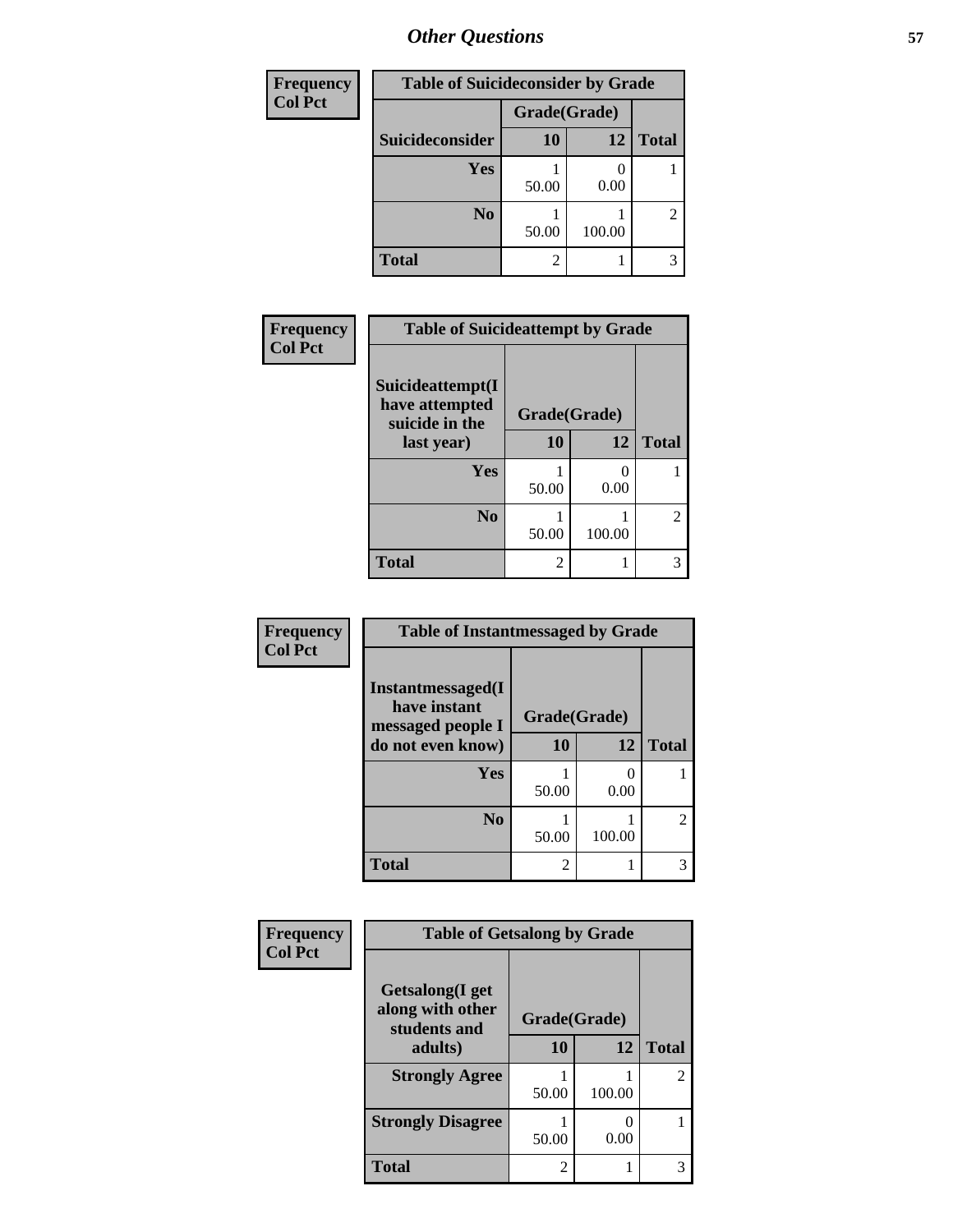| Frequency      | <b>Table of Safehome by Grade</b> |                          |        |              |
|----------------|-----------------------------------|--------------------------|--------|--------------|
| <b>Col Pct</b> | Safehome(I                        | Grade(Grade)             |        |              |
|                | feel safe at<br>home)             | <b>10</b>                | 12     | <b>Total</b> |
|                | <b>Strongly Agree</b>             | $\mathfrak{D}$<br>100.00 | 100.00 | 3            |
|                | <b>Total</b>                      | 2                        |        |              |

| Frequency      | <b>Table of Adulttalk by Grade</b>                                                                 |                                       |        |              |  |
|----------------|----------------------------------------------------------------------------------------------------|---------------------------------------|--------|--------------|--|
| <b>Col Pct</b> | <b>Adulttalk</b> (I<br>know an<br>adult at<br>school that<br>I can talk<br>with if I<br>need help) | Grade(Grade)<br>10                    | 12     | <b>Total</b> |  |
|                |                                                                                                    |                                       |        |              |  |
|                | N <sub>0</sub>                                                                                     | $\mathcal{D}_{\mathcal{L}}$<br>100.00 | 100.00 | 3            |  |
|                | <b>Total</b>                                                                                       | 2                                     |        | 3            |  |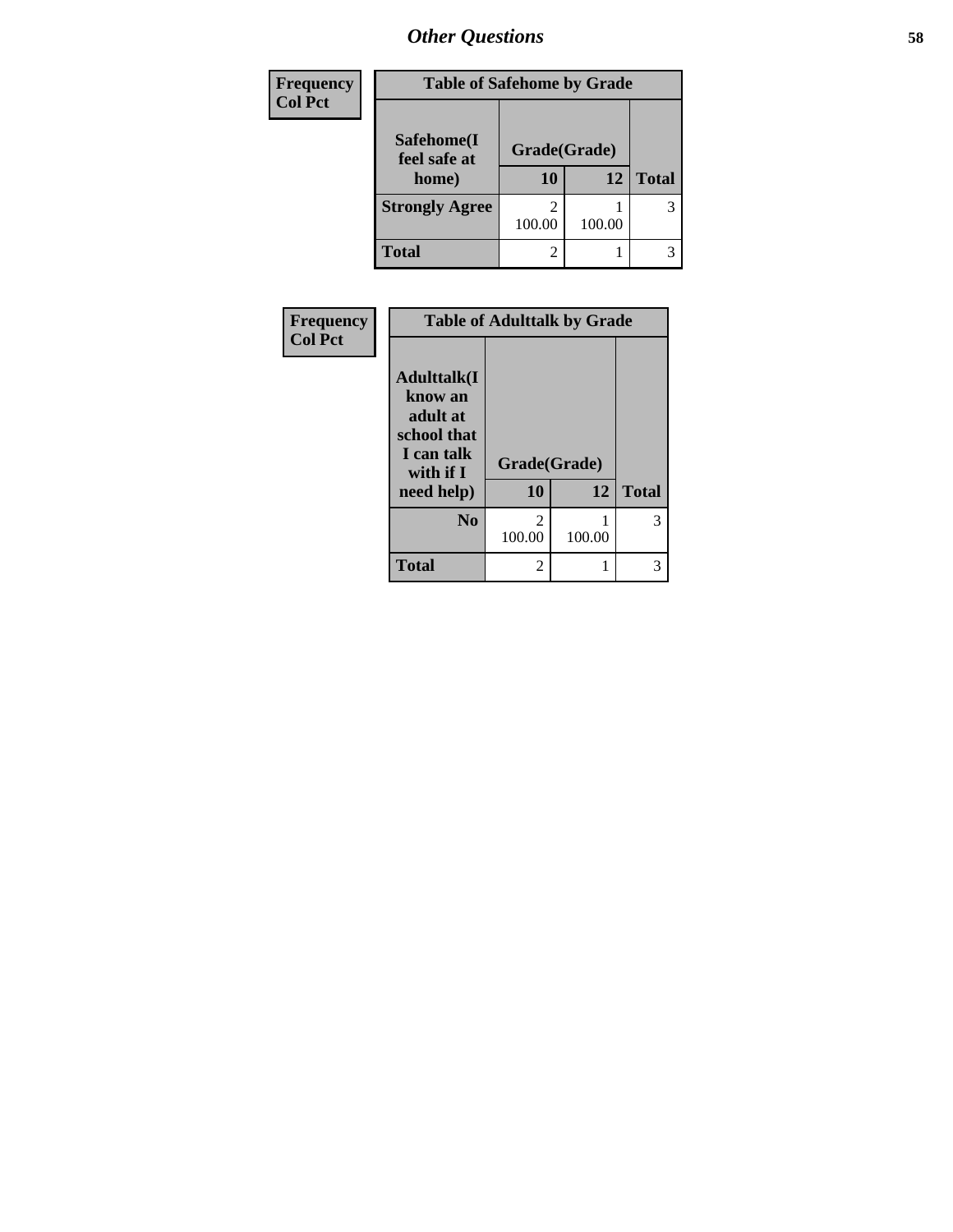| <b>Frequency</b> | <b>Table of Grade by Tytime</b>      |                                                                                                        |                |                |  |
|------------------|--------------------------------------|--------------------------------------------------------------------------------------------------------|----------------|----------------|--|
| <b>Row Pct</b>   |                                      | <b>Tvtime(On an</b><br>average school day,<br>how much<br>unsupervised time do<br>I spend watching TV) |                |                |  |
|                  | Grade(Grade)   hours/day   hours/day | $2 - 3$                                                                                                | $6+$           | <b>Total</b>   |  |
|                  | 10                                   | 0.00                                                                                                   | っ<br>100.00    | $\overline{2}$ |  |
|                  | 12                                   | 100.00                                                                                                 | 0.00           |                |  |
|                  | <b>Total</b>                         |                                                                                                        | $\mathfrak{D}$ | 3              |  |

| Frequency      |              | <b>Table of Grade by Computertime</b>                                                                  |                      |                      |              |
|----------------|--------------|--------------------------------------------------------------------------------------------------------|----------------------|----------------------|--------------|
| <b>Row Pct</b> |              | Computertime(On an<br>average school day,<br>how much unsupervised time<br>do I spend on the computer) |                      |                      |              |
|                | Grade(Grade) | None $ $                                                                                               | $2 - 3$<br>hours/day | $4 - 5$<br>hours/day | <b>Total</b> |
|                | 10           | 50.00                                                                                                  | 0<br>0.00            | 50.00                |              |
|                | 12           | 0.00                                                                                                   | 100.00               | 0.00                 |              |
|                | <b>Total</b> |                                                                                                        |                      |                      |              |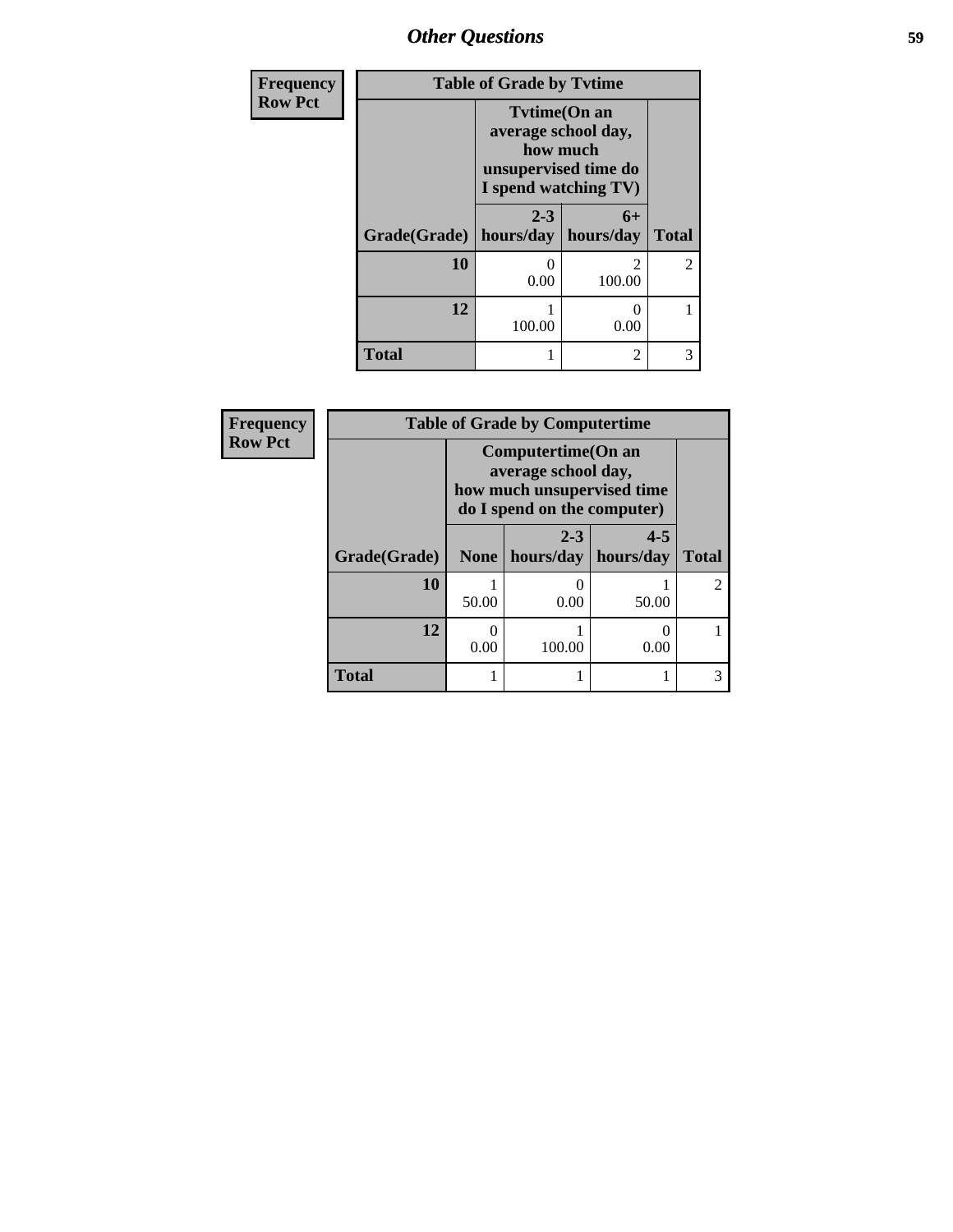## *Questions about Driving Laws* **60** *Driving Questions were asked only of high school students.*

| Frequency<br><b>Row Pct</b> |                        | <b>Table of Grade by License1</b><br>License1(During the first<br>6 months of driving with a<br>provisional license,<br>the only passengers who<br>can ride with the driver<br>are:) |                           |                      |                |
|-----------------------------|------------------------|--------------------------------------------------------------------------------------------------------------------------------------------------------------------------------------|---------------------------|----------------------|----------------|
|                             | Grade(Grade)   Members | Family                                                                                                                                                                               | <b>Anyone</b>             | Don't<br><b>Know</b> | <b>Total</b>   |
|                             | 10                     | 50.00                                                                                                                                                                                | $\mathbf{\Omega}$<br>0.00 | 50.00                | $\overline{c}$ |
|                             | 12                     | ∩<br>0.00                                                                                                                                                                            | 100.00                    | 0.00                 |                |
|                             | <b>Total</b>           |                                                                                                                                                                                      |                           |                      | 3              |

| Frequency      | <b>Table of Grade by License2</b> |                                                                                                                            |                      |              |
|----------------|-----------------------------------|----------------------------------------------------------------------------------------------------------------------------|----------------------|--------------|
| <b>Row Pct</b> |                                   | License2(17<br>yr old drivers<br>with a<br>provisional<br>driver's<br>license<br>cannot drive<br>between the<br>hours of:) |                      |              |
|                | Grade(Grade)                      | 1am<br>to<br>5am                                                                                                           | Don't<br><b>Know</b> | <b>Total</b> |
|                | 10                                | $\mathcal{L}$<br>100.00                                                                                                    | 0<br>0.00            | 2            |
|                | 12                                | 0<br>0.00                                                                                                                  | 1<br>100.00          | 1            |
|                | <b>Total</b>                      | 2                                                                                                                          | 1                    | 3            |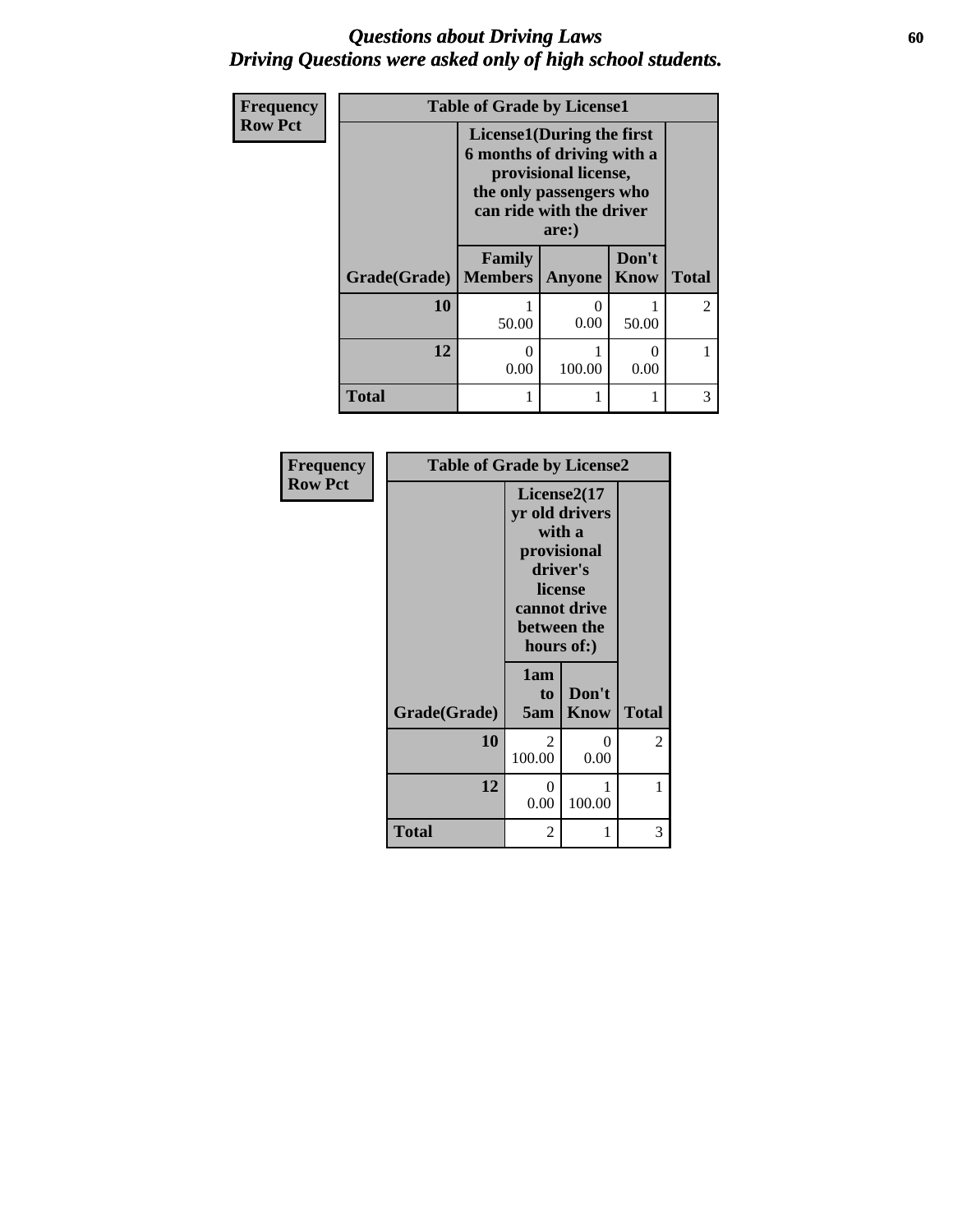## *Questions about Driving Laws* **61** *Driving Questions were asked only of high school students.*

| Frequency      | <b>Table of Grade by License3</b> |                                                                                                    |           |               |                |
|----------------|-----------------------------------|----------------------------------------------------------------------------------------------------|-----------|---------------|----------------|
| <b>Row Pct</b> |                                   | License3(For<br>drivers under the<br>age of 21,<br>what level of<br>alcohol is<br>considered DUI?) |           |               |                |
|                | Grade(Grade)                      | 0.06                                                                                               | 0.08      | Don't<br>know | <b>Total</b>   |
|                | 10                                | 50.00                                                                                              | 50.00     | 0.00          | $\overline{2}$ |
|                | 12                                | 0<br>0.00                                                                                          | 0<br>0.00 | 100.00        |                |
|                | <b>Total</b>                      |                                                                                                    |           | 1             | 3              |

| Frequency      | <b>Table of Grade by License4</b> |                                                                                                                               |                                             |               |                |
|----------------|-----------------------------------|-------------------------------------------------------------------------------------------------------------------------------|---------------------------------------------|---------------|----------------|
| <b>Row Pct</b> |                                   | License4(A driver<br>under 21<br>automatically loses<br>his/her license if<br>caught exceeding the<br>posted speet limit by:) |                                             |               |                |
|                | Grade(Grade)                      | $15+$<br>mph                                                                                                                  | Can't<br>lose<br>license<br>for<br>speeding | Don't<br>know | <b>Total</b>   |
|                | 10                                | 50.00                                                                                                                         | 1<br>50.00                                  | 0<br>0.00     | $\mathfrak{D}$ |
|                | 12                                | 0<br>0.00                                                                                                                     | 0<br>0.00                                   | 100.00        | 1              |
|                | <b>Total</b>                      |                                                                                                                               | 1                                           | 1             | 3              |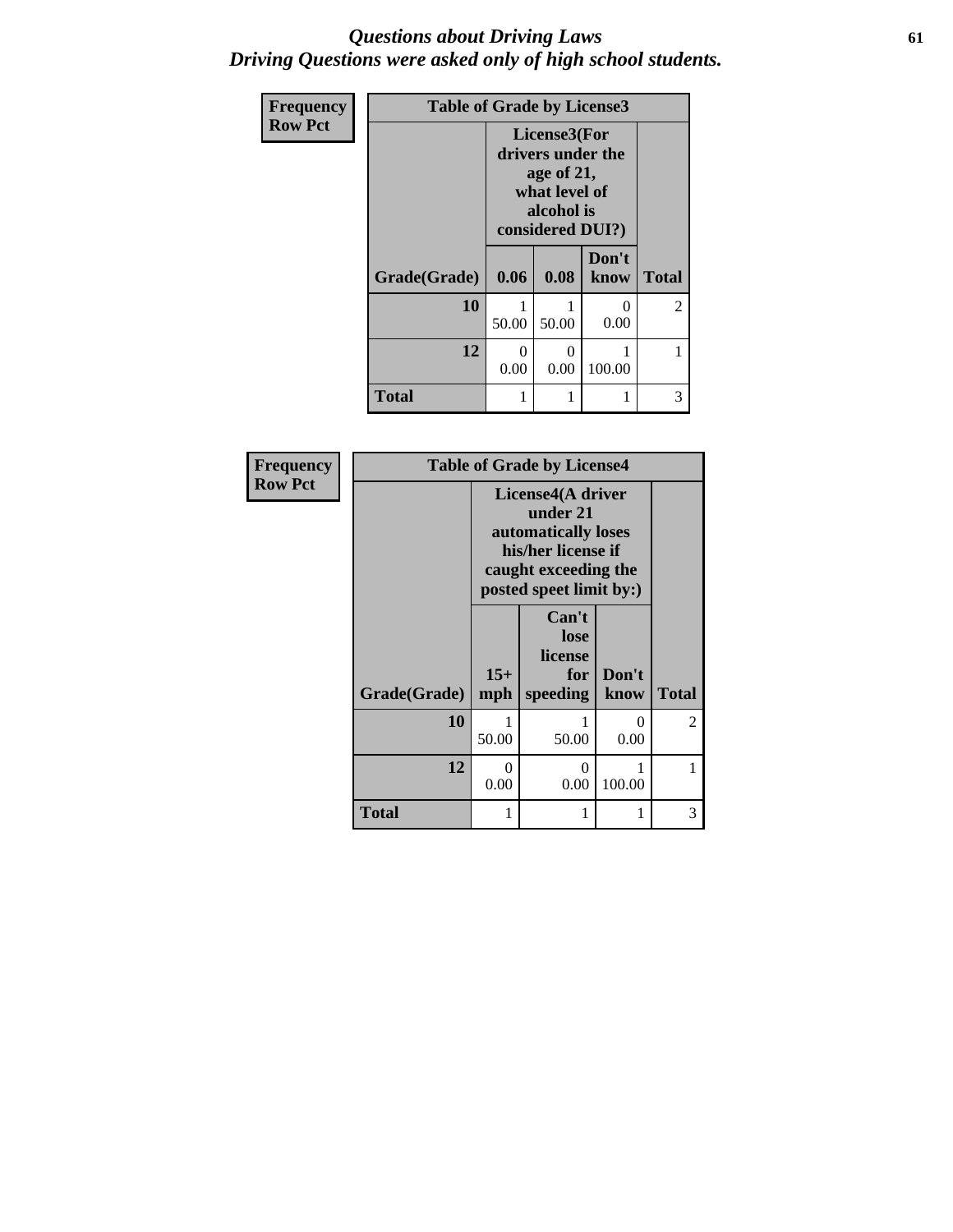## *Questions about Driving Laws* **62** *Driving Questions were asked only of high school students.*

| <b>Frequency</b> | <b>Table of Grade by License5</b> |                                                                                                                                                                      |               |               |
|------------------|-----------------------------------|----------------------------------------------------------------------------------------------------------------------------------------------------------------------|---------------|---------------|
| <b>Row Pct</b>   |                                   | License5(A)<br>Georgia<br>teenager<br>with family<br>connections<br>or a good<br>lawyer can<br>break a teen<br>driving law<br>and keep<br>their driver's<br>license) |               |               |
|                  | Grade(Grade)                      | N <sub>0</sub>                                                                                                                                                       | Don't<br>know | <b>Total</b>  |
|                  | 10                                | 1<br>50.00                                                                                                                                                           | 1<br>50.00    | $\mathcal{L}$ |
|                  | 12                                | $\theta$<br>0.00                                                                                                                                                     | 1<br>100.00   | 1             |
|                  | <b>Total</b>                      | 1                                                                                                                                                                    | 2             | 3             |

| <b>Frequency</b> | <b>Table of Grade by License6</b> |                                                                                                                                                          |               |              |
|------------------|-----------------------------------|----------------------------------------------------------------------------------------------------------------------------------------------------------|---------------|--------------|
| <b>Row Pct</b>   |                                   | License <sub>6</sub> (I<br>know a<br>friend or<br>classmate<br>that broke a<br>teen driving<br>law,<br>but was<br>allowed to<br>keep his/her<br>license) |               |              |
|                  | Grade(Grade)                      | N <sub>0</sub>                                                                                                                                           | Don't<br>know | <b>Total</b> |
|                  | 10                                | 1<br>50.00                                                                                                                                               | 1<br>50.00    | 2            |
|                  | 12                                | 0<br>0.00                                                                                                                                                | 1<br>100.00   | 1            |
|                  | Total                             | 1                                                                                                                                                        | 2             | 3            |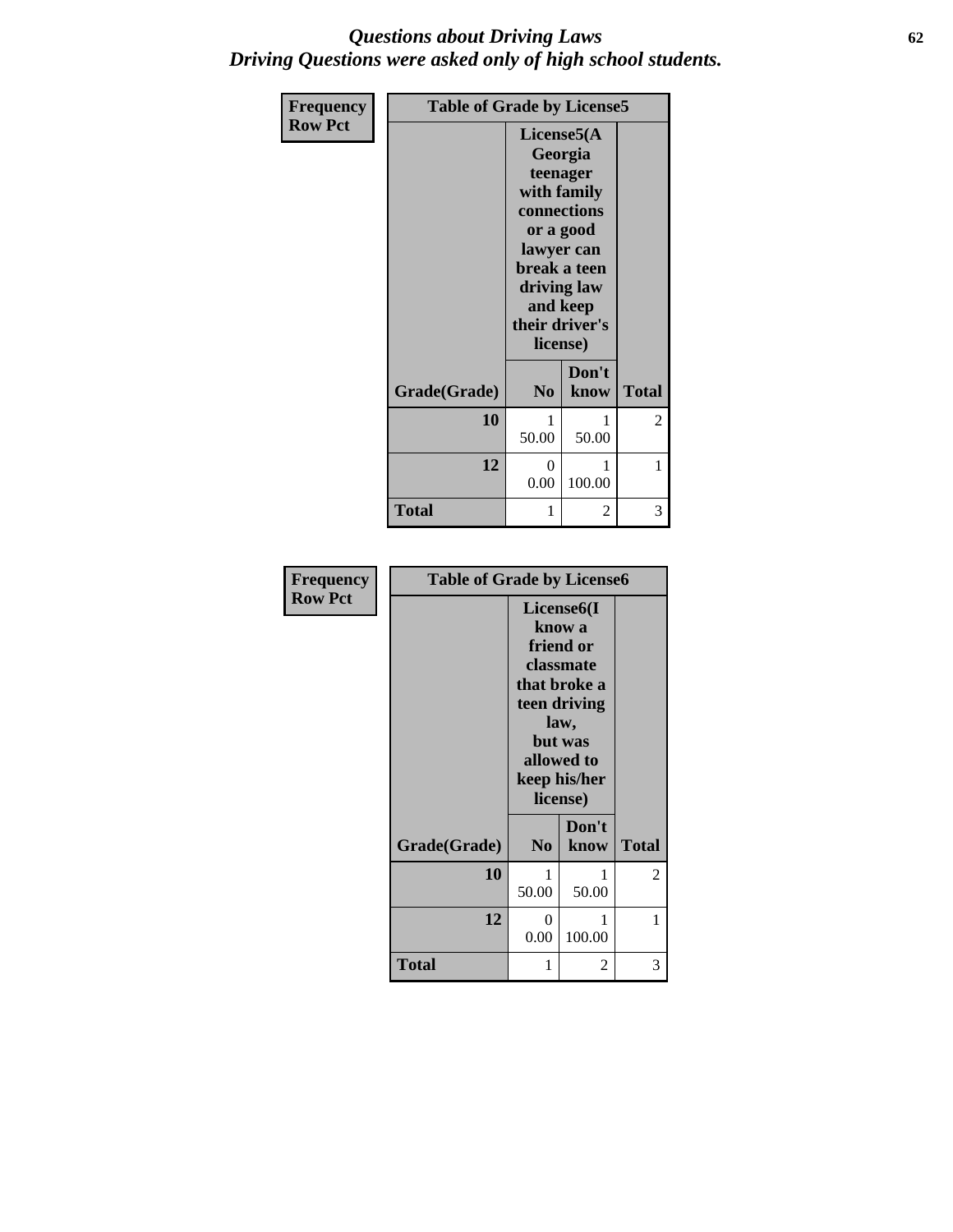## *Questions about Driving Laws* **63** *Driving Questions were asked only of high school students.*

| <b>Frequency</b> |              | <b>Table of Grade by License7</b>                                                       |                                      |               |                |  |
|------------------|--------------|-----------------------------------------------------------------------------------------|--------------------------------------|---------------|----------------|--|
| <b>Row Pct</b>   |              | License $7(A$ student under the age of 18<br>cam loser his/her driving privileges if he |                                      |               |                |  |
|                  |              | Drop out<br>without                                                                     | <b>Bring</b><br>alcohol/drugs/weapon | All of<br>the |                |  |
|                  | Grade(Grade) | graduating                                                                              | to school                            | above         | <b>Total</b>   |  |
|                  | 10           | 50.00                                                                                   | 50.00                                | 0.00          | $\mathfrak{D}$ |  |
|                  | 12           | $\left( \right)$<br>0.00                                                                | 0.00                                 | 100.00        |                |  |
|                  | <b>Total</b> |                                                                                         |                                      |               | 3              |  |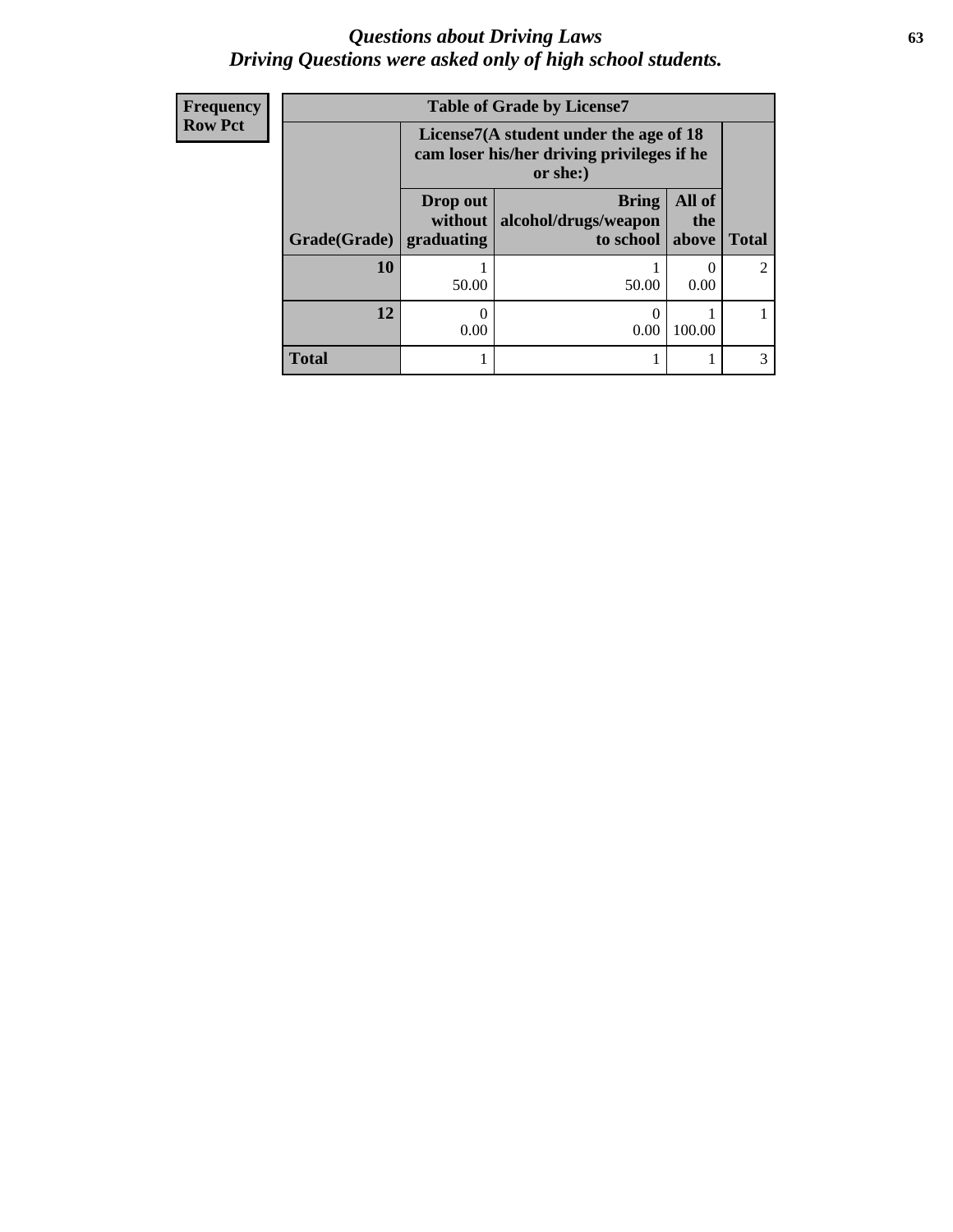# *Select Results by Gender* **64**

| <b>Frequency</b> | <b>Table of SchoolClimate2 by Gender</b>          |                               |                |  |
|------------------|---------------------------------------------------|-------------------------------|----------------|--|
| <b>Col Pct</b>   | SchoolClimate2(I<br>feel successful at<br>school) | Gender(Gender)<br><b>Male</b> | <b>Total</b>   |  |
|                  | <b>Strongly Agree</b>                             | 33.33                         |                |  |
|                  | <b>Somewhat Agree</b>                             | 66.67                         | $\overline{2}$ |  |
|                  | <b>Total</b>                                      | 3                             | 3              |  |

| Frequency      | <b>Table of SchoolClimate6 by Gender</b>                 |                               |              |  |
|----------------|----------------------------------------------------------|-------------------------------|--------------|--|
| <b>Col Pct</b> | <b>SchoolClimate6(Teachers</b><br>treat me with respect) | Gender(Gender)<br><b>Male</b> | <b>Total</b> |  |
|                | <b>Strongly Agree</b>                                    | 33.33                         |              |  |
|                | <b>Somewhat Agree</b>                                    | 33.33                         |              |  |
|                | <b>Somewhat Disagree</b>                                 | 33.33                         |              |  |
|                | <b>Total</b>                                             | 3                             |              |  |

| Frequency      | <b>Table of SchoolClimate8 by Gender</b>                                |                |                |  |  |
|----------------|-------------------------------------------------------------------------|----------------|----------------|--|--|
| <b>Col Pct</b> | <b>SchoolClimate8(Students</b><br>are frequently<br>recognized for good | Gender(Gender) |                |  |  |
|                | behavior)                                                               | <b>Male</b>    | <b>Total</b>   |  |  |
|                | <b>Somewhat Disagree</b>                                                | 33.33          |                |  |  |
|                | <b>Strongly Disagree</b>                                                | 2<br>66.67     | $\mathfrak{D}$ |  |  |
|                | <b>Total</b>                                                            | 3              | 3              |  |  |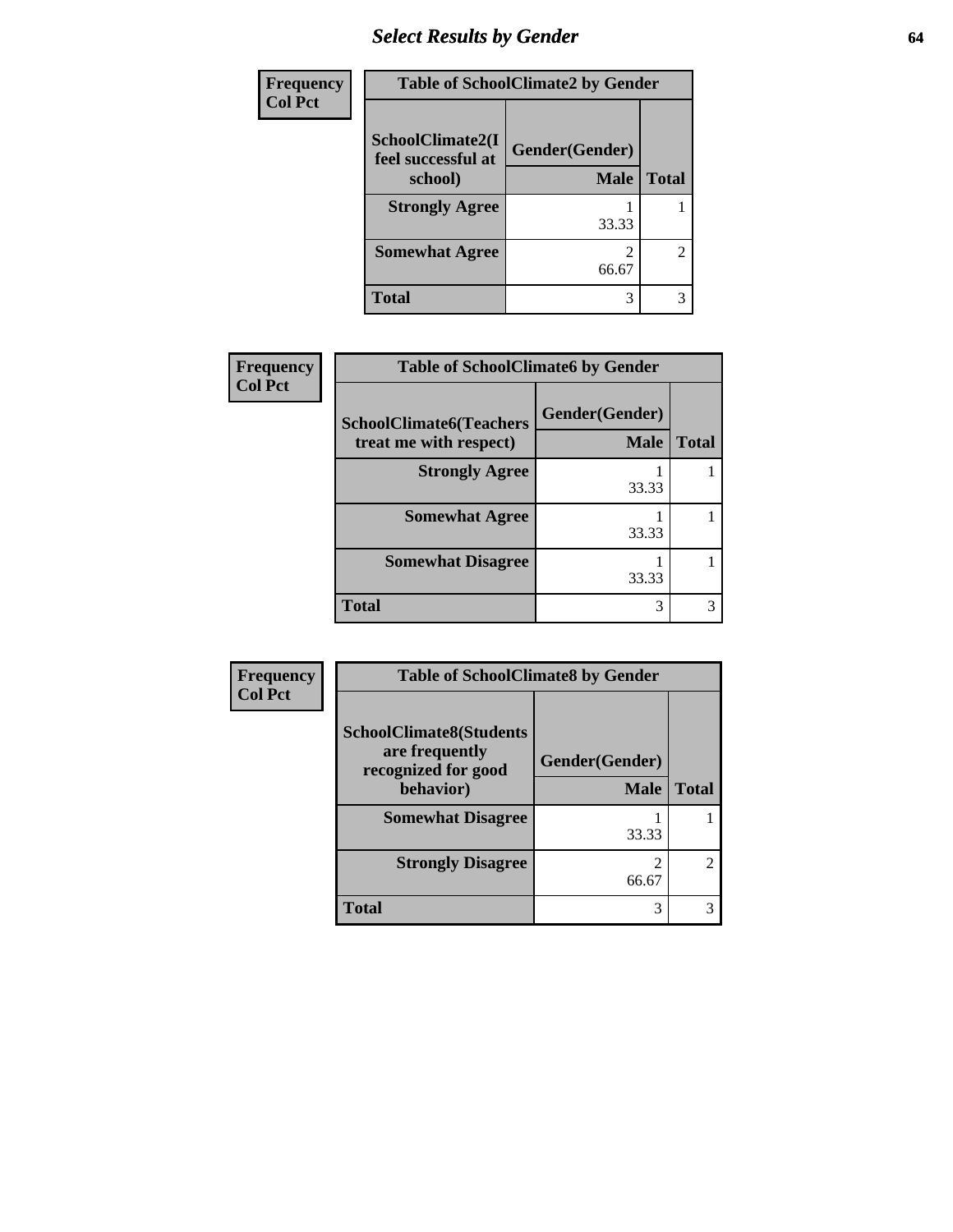# *Select Results by Gender* **65**

| <b>Frequency</b> |                | <b>Table of Gender by Dropout</b> |                                                     |              |
|------------------|----------------|-----------------------------------|-----------------------------------------------------|--------------|
| <b>Row Pct</b>   |                | have<br>school)                   | Dropout(I<br>thought<br>about<br>dropping<br>out of |              |
|                  | Gender(Gender) | Yes                               | N <sub>0</sub>                                      | <b>Total</b> |
|                  | <b>Male</b>    | $\mathfrak{D}$<br>66.67           | 33.33                                               | 3            |
|                  | <b>Total</b>   | $\overline{c}$                    |                                                     |              |

| Frequency      | <b>Table of Gender by Dropoutreason</b> |                                                                                  |              |              |
|----------------|-----------------------------------------|----------------------------------------------------------------------------------|--------------|--------------|
| <b>Row Pct</b> |                                         | <b>Dropoutreason</b> (If I<br>dropped out the<br>reason would most<br>likely be) |              |              |
|                | Gender(Gender)                          | Family<br><b>Reasons</b>                                                         | <b>Other</b> | <b>Total</b> |
|                | <b>Male</b>                             | 33.33                                                                            | 2<br>66.67   | 3            |
|                | <b>Total</b>                            |                                                                                  | 2            |              |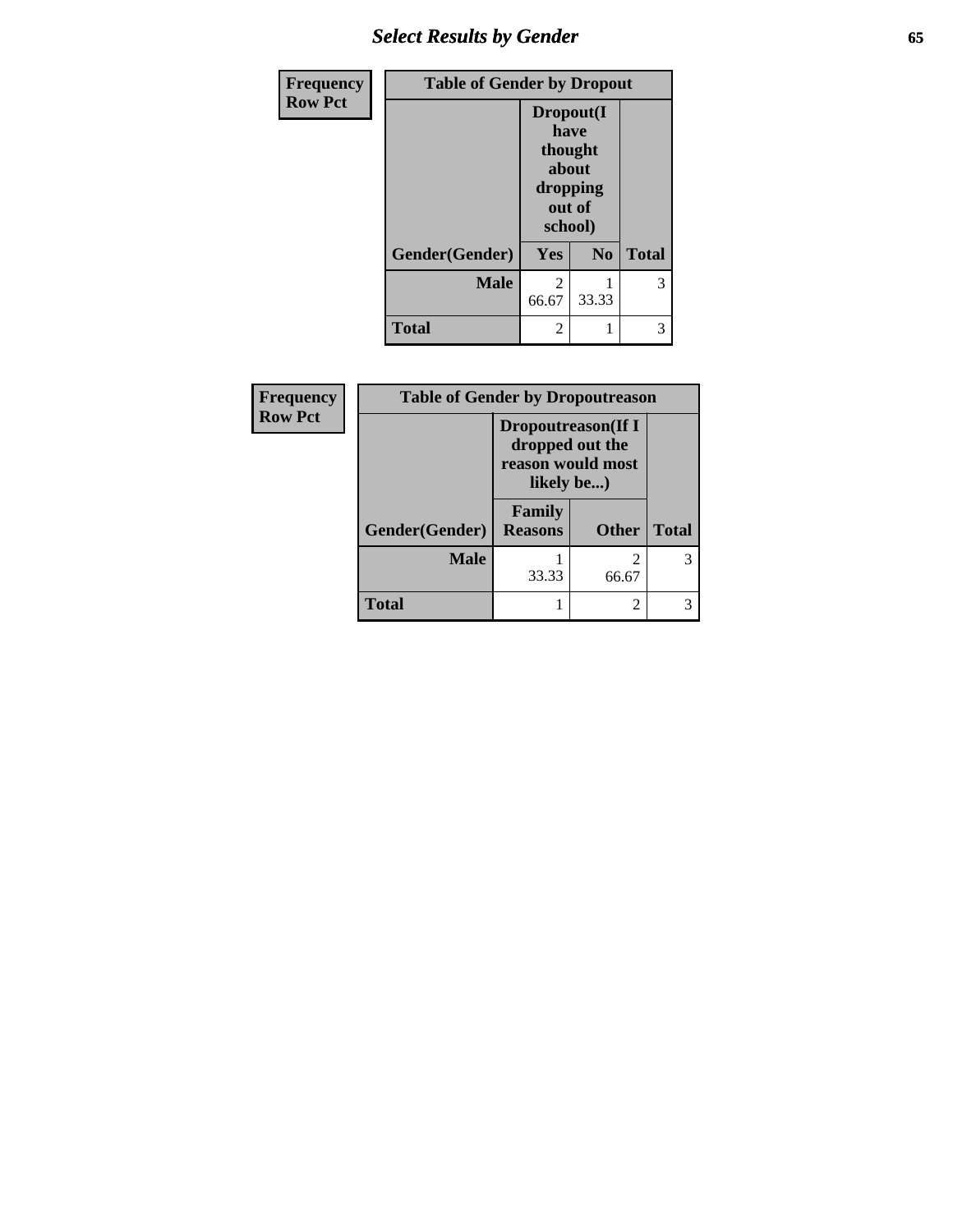*School Safety* **66**

| <b>Frequency</b> | <b>Table of Gender by Bullied2</b> |                 |                |              |
|------------------|------------------------------------|-----------------|----------------|--------------|
| <b>Row Pct</b>   |                                    | <b>Bullied2</b> |                |              |
|                  | Gender(Gender)                     | Yes             | N <sub>0</sub> | <b>Total</b> |
|                  | <b>Male</b>                        | 33.33           | 66.67          |              |
|                  | <b>Total</b>                       |                 |                |              |

| Frequency      | <b>Table of Gender by Bulliedothers2</b> |                       |                |              |
|----------------|------------------------------------------|-----------------------|----------------|--------------|
| <b>Row Pct</b> |                                          | <b>Bulliedothers2</b> |                |              |
|                | Gender(Gender)                           | Yes                   | N <sub>0</sub> | <b>Total</b> |
|                | <b>Male</b>                              | 66.67                 | 33.33          |              |
|                | <b>Total</b>                             |                       |                |              |

| <b>Frequency</b> | <b>Table of Gender by Weaponschool2</b> |               |                |              |
|------------------|-----------------------------------------|---------------|----------------|--------------|
| <b>Row Pct</b>   |                                         | Weaponschool2 |                |              |
|                  | Gender(Gender)                          | <b>Yes</b>    | N <sub>0</sub> | <b>Total</b> |
|                  | <b>Male</b>                             | 66.67         | 33.33          |              |
|                  | <b>Total</b>                            |               |                |              |

| Frequency      | <b>Table of Gender by Absentunsafe2</b> |               |                |              |
|----------------|-----------------------------------------|---------------|----------------|--------------|
| <b>Row Pct</b> |                                         | Absentunsafe2 |                |              |
|                | Gender(Gender)                          | <b>Yes</b>    | N <sub>0</sub> | <b>Total</b> |
|                | <b>Male</b>                             | 33.33         | 66.67          |              |
|                | <b>Total</b>                            |               |                |              |

| Frequency      | <b>Table of Gender by Gangself</b> |                                                                                                        |          |              |
|----------------|------------------------------------|--------------------------------------------------------------------------------------------------------|----------|--------------|
| <b>Row Pct</b> |                                    | <b>Gangself</b> (I<br>have<br>participated<br>in illegal gang<br>activities in<br>the past 30<br>days) |          |              |
|                | Gender(Gender)                     | Yes                                                                                                    | $\bf No$ | <b>Total</b> |
|                | <b>Male</b>                        | 2<br>66.67                                                                                             | 33.33    | 3            |
|                | <b>Total</b>                       | 2                                                                                                      |          |              |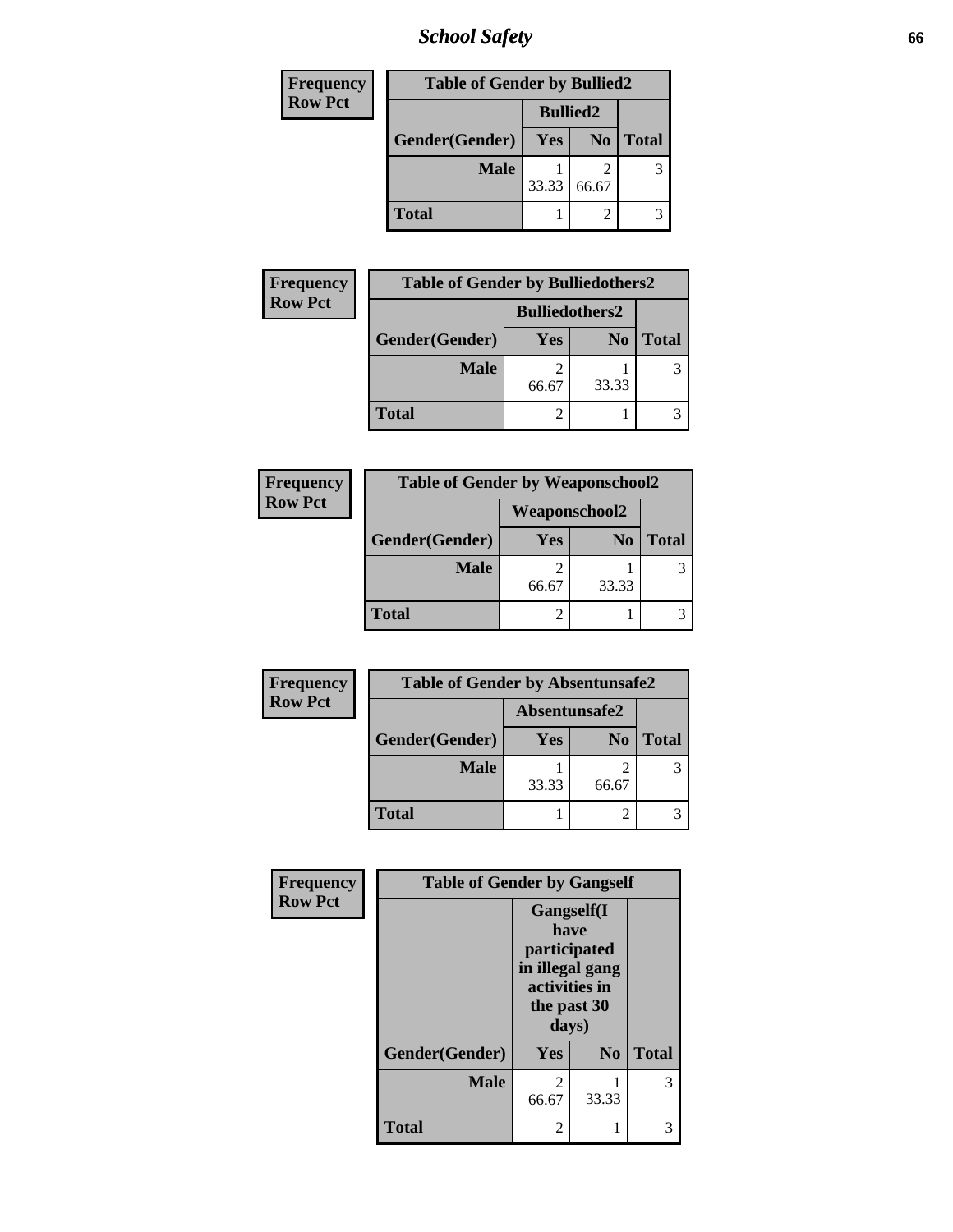*School Safety* **67**

| Frequency      | <b>Table of Gender by Gangpeers</b> |                                                                                                                             |                                   |              |
|----------------|-------------------------------------|-----------------------------------------------------------------------------------------------------------------------------|-----------------------------------|--------------|
| <b>Row Pct</b> |                                     | <b>Gangpeers</b> (I<br>have friends<br>who have<br>participated<br>in illegal gang<br>activities in<br>the past 30<br>days) |                                   |              |
|                | Gender(Gender)                      | Yes                                                                                                                         | N <sub>0</sub>                    | <b>Total</b> |
|                | <b>Male</b>                         | 33.33                                                                                                                       | $\overline{\mathcal{L}}$<br>66.67 | 3            |
|                | <b>Total</b>                        | 1                                                                                                                           | 2                                 | 3            |

| Frequency      | <b>Table of Gender by Pickedon2</b> |            |                |              |  |
|----------------|-------------------------------------|------------|----------------|--------------|--|
| <b>Row Pct</b> | Pickedon2                           |            |                |              |  |
|                | Gender(Gender)                      | <b>Yes</b> | N <sub>0</sub> | <b>Total</b> |  |
|                | <b>Male</b>                         | 33.33      | 66.67          |              |  |
|                | <b>Total</b>                        |            |                |              |  |

| Frequency                     | <b>Table of Gender by Safeschool2</b> |       |                |              |
|-------------------------------|---------------------------------------|-------|----------------|--------------|
| <b>Row Pct</b><br>Safeschool2 |                                       |       |                |              |
|                               | Gender(Gender)                        | Yes   | N <sub>0</sub> | <b>Total</b> |
|                               | <b>Male</b>                           | 33.33 | 66.67          |              |
|                               | <b>Total</b>                          |       |                |              |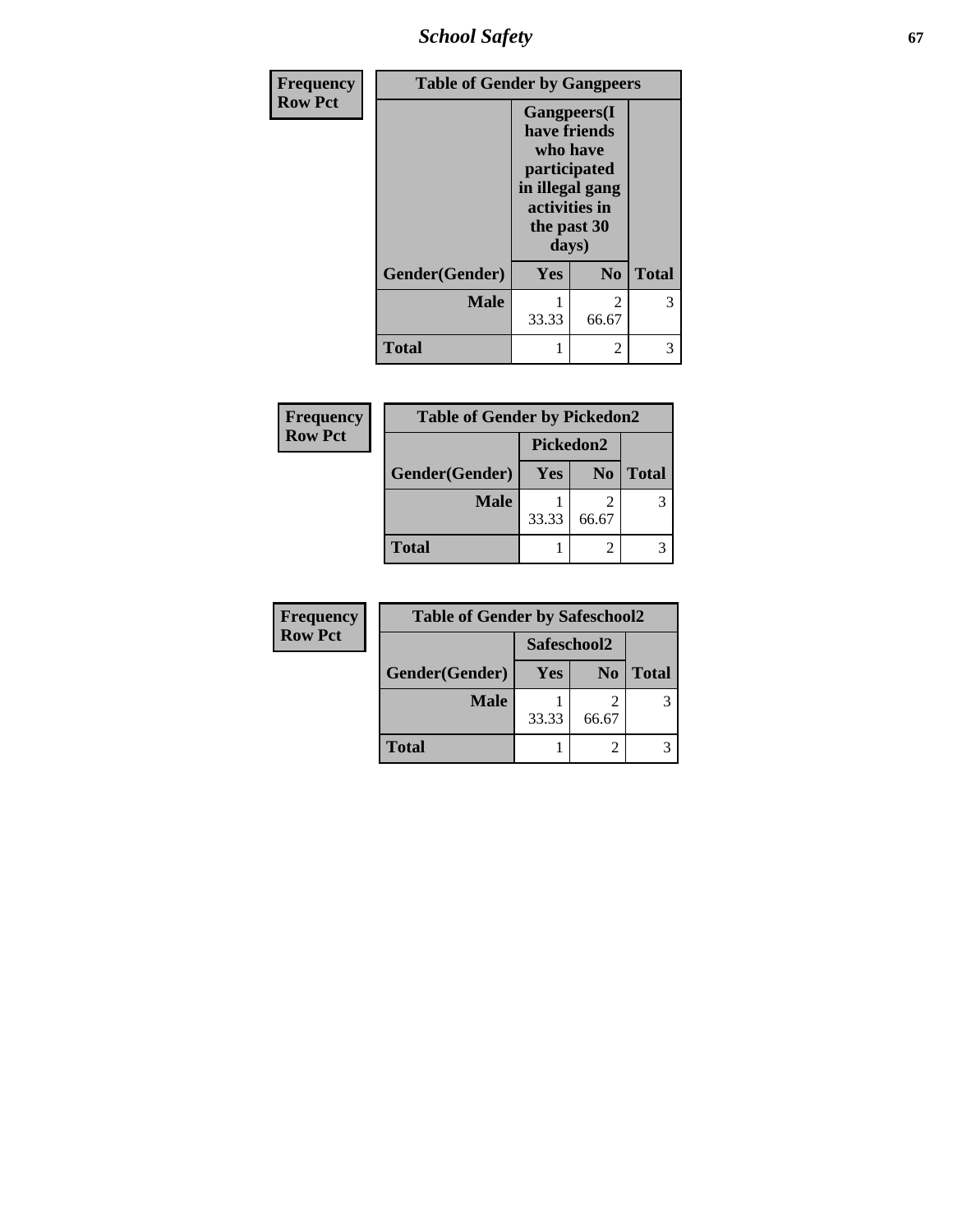# *Incidence of Drug Use* 68

| <b>Frequency</b> | <b>Table of Gender by AlcoholAlt</b> |                                          |                |              |
|------------------|--------------------------------------|------------------------------------------|----------------|--------------|
| <b>Row Pct</b>   |                                      | AlcoholAlt(Alcohol<br>use, past 30 days) |                |              |
|                  | Gender(Gender)                       | <b>Yes</b>                               | N <sub>0</sub> | <b>Total</b> |
|                  | <b>Male</b>                          | 2<br>66.67                               | 33.33          | 3            |
|                  | <b>Total</b>                         | 2                                        |                |              |

| <b>Frequency</b> | <b>Table of Gender by TobaccoAny</b> |                                          |                |              |
|------------------|--------------------------------------|------------------------------------------|----------------|--------------|
| <b>Row Pct</b>   |                                      | TobaccoAny(Tobacco<br>use, past 30 days) |                |              |
|                  | Gender(Gender)                       | <b>Yes</b>                               | N <sub>0</sub> | <b>Total</b> |
|                  | <b>Male</b>                          | 66.67                                    | 33.33          |              |
|                  | <b>Total</b>                         | 2                                        |                |              |

| <b>Frequency</b> | <b>Table of Gender by MarijuanaAlt</b> |                                              |                |              |
|------------------|----------------------------------------|----------------------------------------------|----------------|--------------|
| <b>Row Pct</b>   |                                        | MarijuanaAlt(Marijuana<br>use, past 30 days) |                |              |
|                  | Gender(Gender)                         | <b>Yes</b>                                   | N <sub>0</sub> | <b>Total</b> |
|                  | <b>Male</b>                            | 66.67                                        | 33.33          |              |
|                  | <b>Total</b>                           |                                              |                |              |

| Frequency      |                | <b>Table of Gender by OtherDrugAny</b>               |                |              |
|----------------|----------------|------------------------------------------------------|----------------|--------------|
| <b>Row Pct</b> |                | <b>OtherDrugAny(Other</b><br>drug use, past 30 days) |                |              |
|                | Gender(Gender) | <b>Yes</b>                                           | N <sub>0</sub> | <b>Total</b> |
|                | <b>Male</b>    | 66.67                                                | 33.33          |              |
|                | <b>Total</b>   |                                                      |                |              |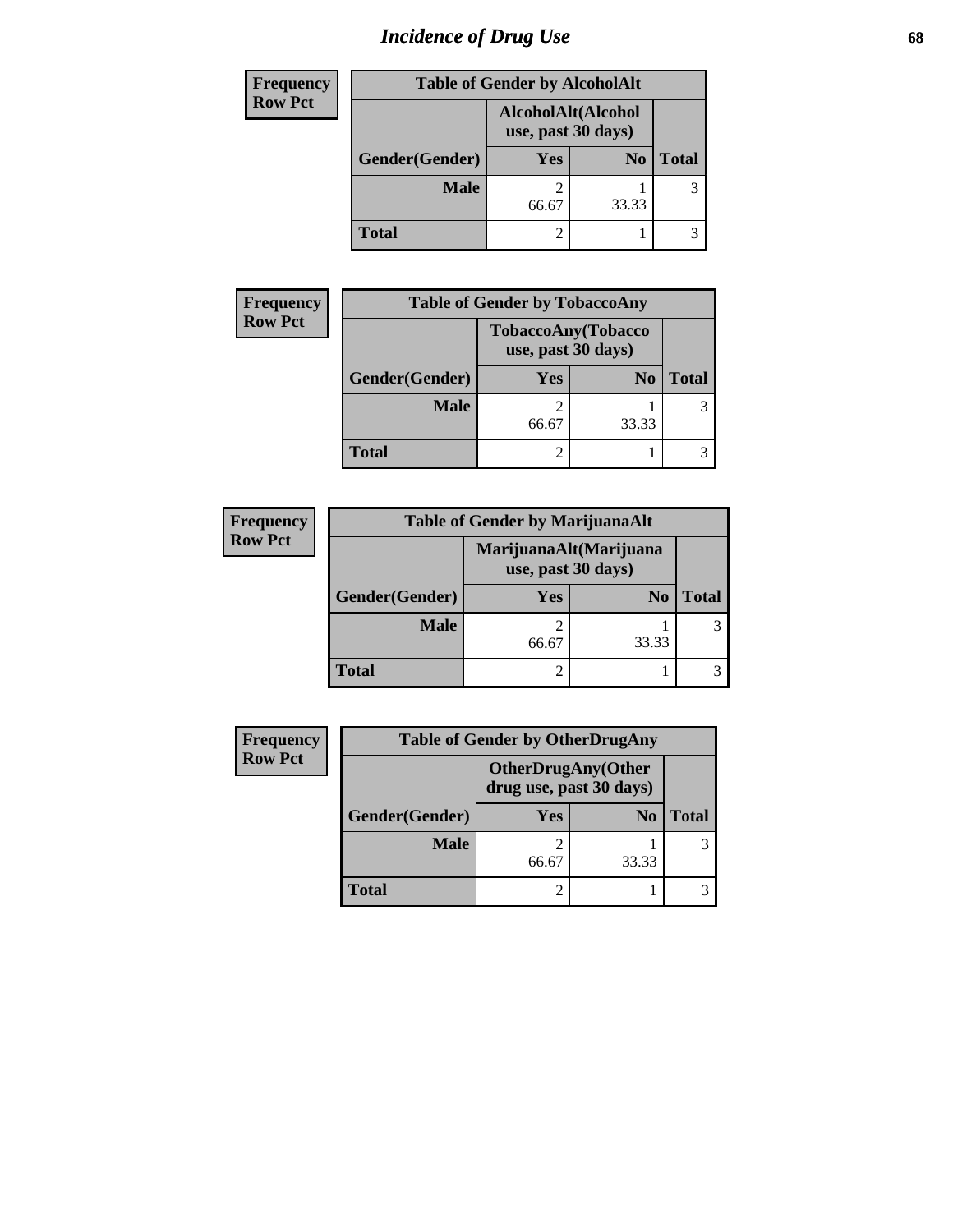# *Average Age at Onset of Use* **69** *Results for "Average Age at Onset of Use" questions exclude students who said they did not use that substance*

## **Gender=Male**

| <b>Variable</b>                 | <b>Label</b>                                                       | <b>Mean</b> |
|---------------------------------|--------------------------------------------------------------------|-------------|
| Alcoholinit2                    | I started using alcohol when I was                                 | 8.00        |
| Cigarettesinit2                 | I started smoking tobacco when I was                               | 9.50        |
| Smokelessinit2                  | I started chewing tobacco when I was                               | 10.00       |
| Marijuanainit2                  | I started using marijuana when I was                               | 9.00        |
| Cocaineinit2                    | I started using cocaine when I was                                 | 8.50        |
| Inhalantsinit2                  | I started using inhalants when I was                               | 11.50       |
| Steroidsinit2                   | I started using steroids when I was                                | 12.00       |
| Ecstasyinit2                    | I started using ecstasy when I was                                 | 12.00       |
| Methinit2                       | I started using methamphetamines when I was                        | 11.50       |
| Hallucinogensinit2              | I started using hallucinogens when I was                           | 12.00       |
| Prescription in it <sub>2</sub> | I started using prescription drugs not prescribed to me when I was | 11.00       |
|                                 |                                                                    |             |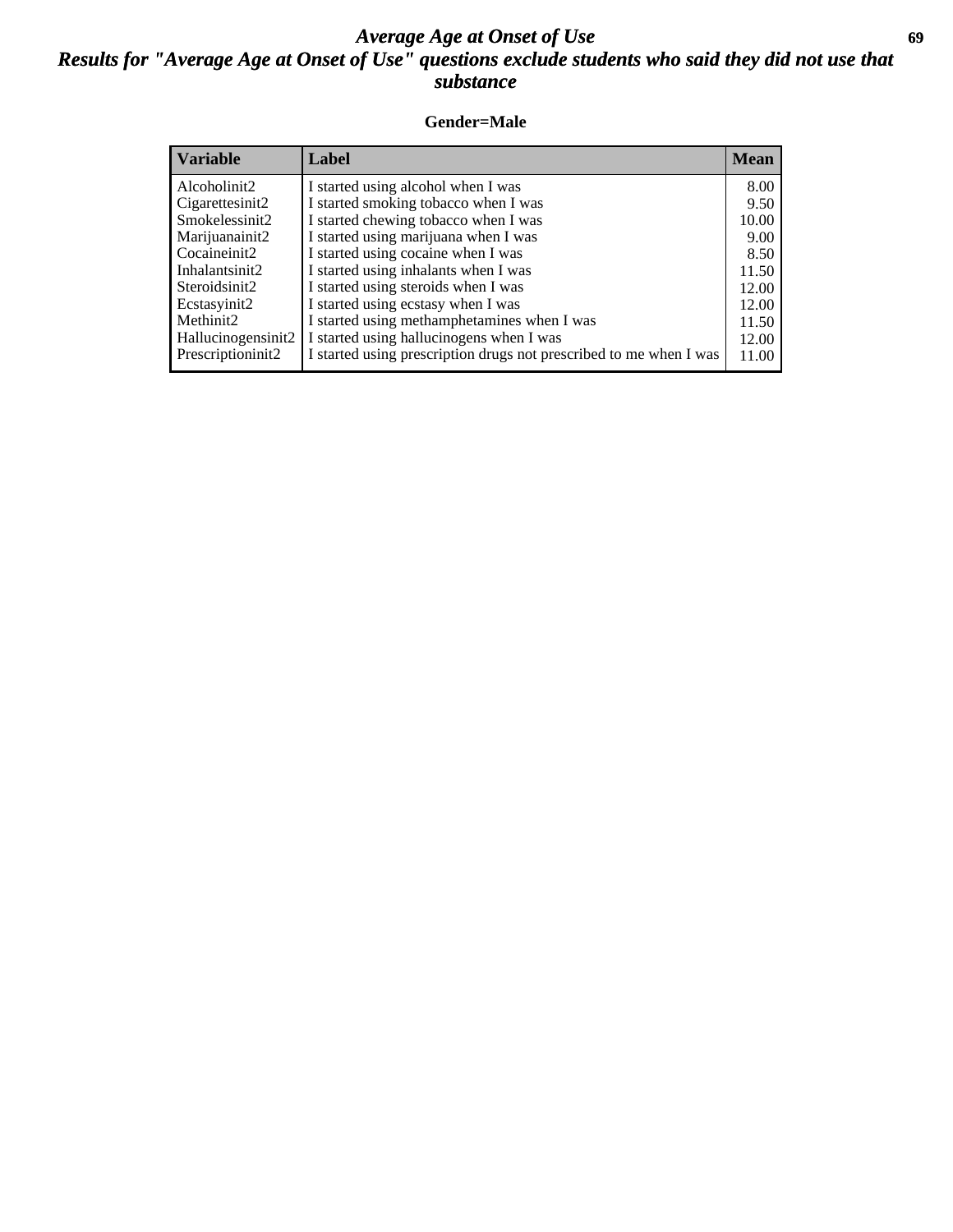# *I Think These Drugs are Harmful* **70**

| <b>Frequency</b> | <b>Table of Gender by Alcoholharmdich</b> |                                                   |                |              |
|------------------|-------------------------------------------|---------------------------------------------------|----------------|--------------|
| <b>Row Pct</b>   |                                           | Alcoholharmdich(I<br>think alcohol is<br>harmful) |                |              |
|                  | Gender(Gender)                            | <b>Yes</b>                                        | N <sub>0</sub> | <b>Total</b> |
|                  | <b>Male</b>                               | 66.67                                             | 33.33          |              |
|                  | <b>Total</b>                              |                                                   |                |              |

| <b>Frequency</b> | <b>Table of Gender by Tobaccoharmdich</b> |                                                   |                |              |
|------------------|-------------------------------------------|---------------------------------------------------|----------------|--------------|
| <b>Row Pct</b>   |                                           | Tobaccoharmdich(I<br>think tobacco is<br>harmful) |                |              |
|                  | Gender(Gender)                            | Yes                                               | N <sub>0</sub> | <b>Total</b> |
|                  | <b>Male</b>                               | 66.67                                             | 33.33          |              |
|                  | <b>Total</b>                              |                                                   |                |              |

| <b>Frequency</b> | <b>Table of Gender by Marijuanaharmdich</b> |                                                       |                |               |
|------------------|---------------------------------------------|-------------------------------------------------------|----------------|---------------|
| <b>Row Pct</b>   |                                             | Marijuanaharmdich(I<br>think marijuana is<br>harmful) |                |               |
|                  | Gender(Gender)                              | <b>Yes</b>                                            | N <sub>0</sub> | <b>Total</b>  |
|                  | <b>Male</b>                                 | ി<br>66.67                                            | 33.33          | $\mathcal{F}$ |
|                  | <b>Total</b>                                | 2                                                     |                |               |

| <b>Frequency</b> | <b>Table of Gender by Otherdrugharmdich</b> |                                                          |                |              |
|------------------|---------------------------------------------|----------------------------------------------------------|----------------|--------------|
| <b>Row Pct</b>   |                                             | Otherdrugharmdich(I<br>think other drugs are<br>harmful) |                |              |
|                  | Gender(Gender)                              | <b>Yes</b>                                               | N <sub>0</sub> | <b>Total</b> |
|                  | <b>Male</b>                                 | 66.67                                                    | 33.33          |              |
|                  | <b>Total</b>                                |                                                          |                |              |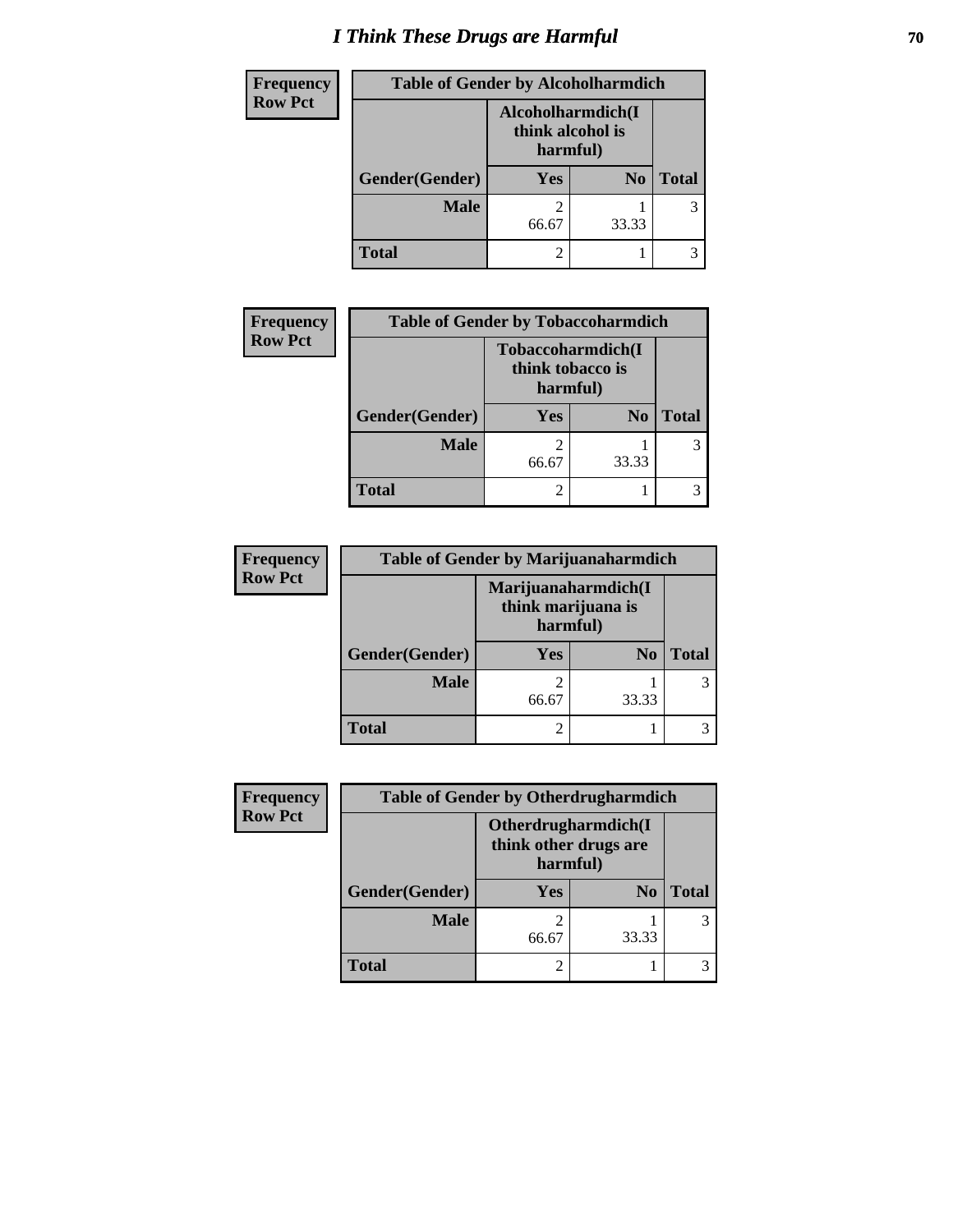| <b>Frequency</b> | <b>Table of Gender by Alcohollocation1</b> |                                                               |                    |  |
|------------------|--------------------------------------------|---------------------------------------------------------------|--------------------|--|
| <b>Row Pct</b>   |                                            | <b>Alcohollocation1(Places</b><br><b>Friends Use Alcohol)</b> |                    |  |
|                  | Gender(Gender)                             |                                                               | Do Not Use   Total |  |
|                  | <b>Male</b>                                | 66.67                                                         | 33.33              |  |
|                  | <b>Total</b>                               |                                                               |                    |  |

| <b>Frequency</b> |                | <b>Table of Gender by Alcohollocation2</b>                    |              |
|------------------|----------------|---------------------------------------------------------------|--------------|
| <b>Row Pct</b>   |                | <b>Alcohollocation2(Places</b><br><b>Friends Use Alcohol)</b> |              |
|                  | Gender(Gender) |                                                               | <b>Total</b> |
|                  | <b>Male</b>    | 100.00                                                        |              |
|                  | <b>Total</b>   |                                                               |              |

| <b>Frequency</b> | <b>Table of Gender by Alcohollocation3</b> |                                                               |               |              |
|------------------|--------------------------------------------|---------------------------------------------------------------|---------------|--------------|
| <b>Row Pct</b>   |                                            | <b>Alcohollocation3(Places</b><br><b>Friends Use Alcohol)</b> |               |              |
|                  | Gender(Gender)                             |                                                               | <b>School</b> | <b>Total</b> |
|                  | <b>Male</b>                                | 66.67                                                         | 33.33         |              |
|                  | <b>Total</b>                               |                                                               |               |              |

| <b>Frequency</b> | <b>Table of Gender by Alcohollocation4</b> |                                                               |  |
|------------------|--------------------------------------------|---------------------------------------------------------------|--|
| <b>Row Pct</b>   |                                            | <b>Alcohollocation4(Places</b><br><b>Friends Use Alcohol)</b> |  |
|                  | Gender(Gender)                             |                                                               |  |
|                  | <b>Male</b>                                | 100.00                                                        |  |
|                  | <b>Total</b>                               |                                                               |  |

| Frequency      | <b>Table of Gender by Alcohollocation5</b> |                                                               |                                 |              |
|----------------|--------------------------------------------|---------------------------------------------------------------|---------------------------------|--------------|
| <b>Row Pct</b> |                                            | <b>Alcohollocation5(Places</b><br><b>Friends Use Alcohol)</b> |                                 |              |
|                | <b>Gender(Gender)</b>                      |                                                               | <b>Friend's</b><br><b>House</b> | <b>Total</b> |
|                | <b>Male</b>                                | 66.67                                                         | 33.33                           |              |
|                | <b>Total</b>                               |                                                               |                                 |              |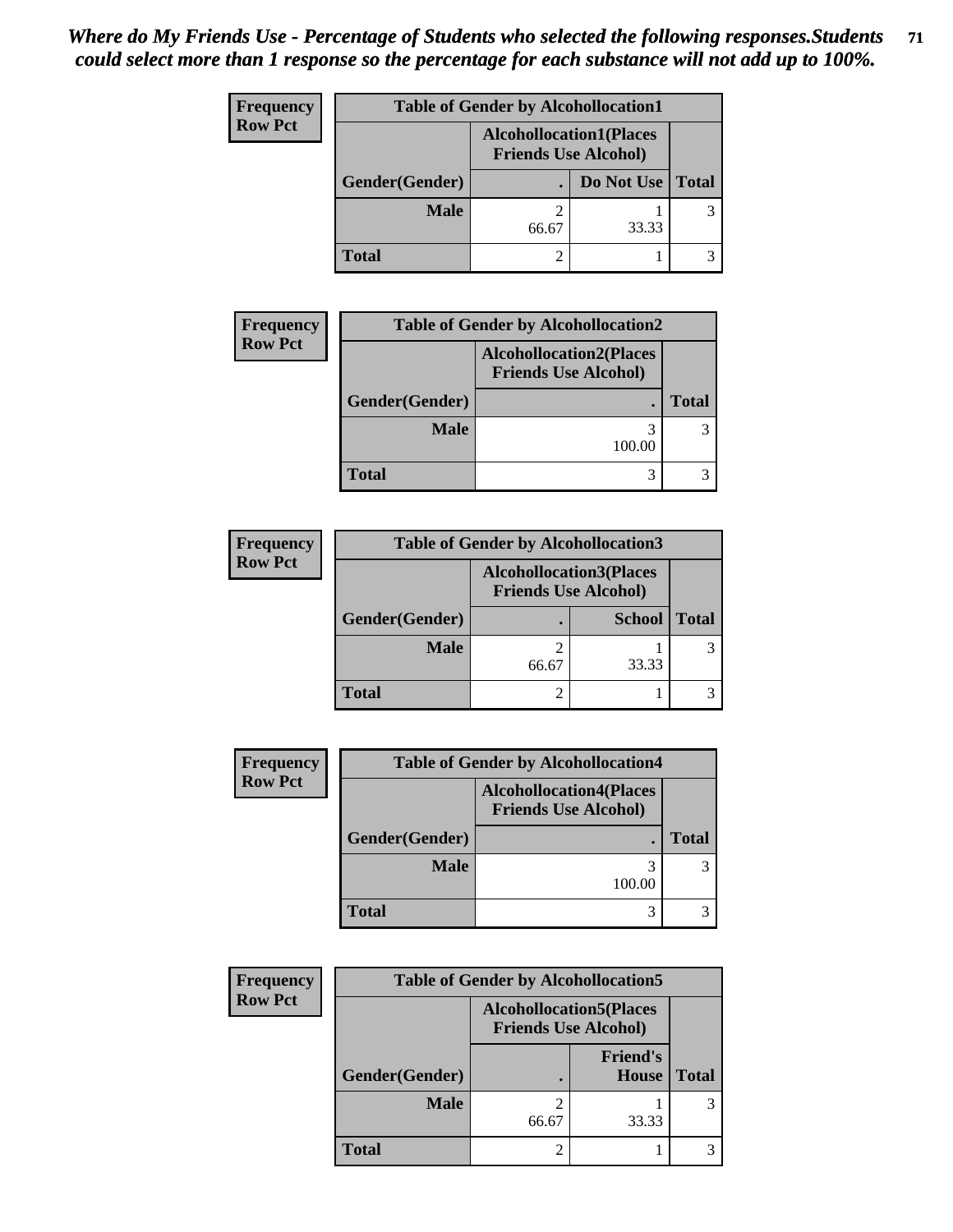| Frequency      | <b>Table of Gender by Alcohollocation6</b> |                                                               |              |
|----------------|--------------------------------------------|---------------------------------------------------------------|--------------|
| <b>Row Pct</b> |                                            | <b>Alcohollocation6(Places</b><br><b>Friends Use Alcohol)</b> |              |
| Gender(Gender) |                                            |                                                               | <b>Total</b> |
|                | <b>Male</b>                                | 100.00                                                        | 3            |
|                | <b>Total</b>                               | 3                                                             |              |

| <b>Frequency</b> | <b>Table of Gender by Tobaccolocation1</b> |                                                               |            |              |
|------------------|--------------------------------------------|---------------------------------------------------------------|------------|--------------|
| <b>Row Pct</b>   |                                            | <b>Tobaccolocation1(Places</b><br><b>Friends Use Tobacco)</b> |            |              |
|                  | Gender(Gender)                             |                                                               | Do Not Use | <b>Total</b> |
|                  | <b>Male</b>                                | 66.67                                                         | 33.33      |              |
|                  | Total                                      |                                                               |            |              |

| <b>Frequency</b> | <b>Table of Gender by Tobaccolocation2</b> |                                                               |       |              |
|------------------|--------------------------------------------|---------------------------------------------------------------|-------|--------------|
| <b>Row Pct</b>   |                                            | <b>Tobaccolocation2(Places</b><br><b>Friends Use Tobacco)</b> |       |              |
|                  | Gender(Gender)                             |                                                               | Home  | <b>Total</b> |
|                  | <b>Male</b>                                | 33.33                                                         | 66.67 |              |
|                  | <b>Total</b>                               |                                                               |       |              |

| <b>Frequency</b> | <b>Table of Gender by Tobaccolocation3</b> |                                                               |              |
|------------------|--------------------------------------------|---------------------------------------------------------------|--------------|
| <b>Row Pct</b>   |                                            | <b>Tobaccolocation3(Places</b><br><b>Friends Use Tobacco)</b> |              |
|                  | Gender(Gender)                             |                                                               | <b>Total</b> |
|                  | <b>Male</b>                                | 100.00                                                        |              |
|                  | <b>Total</b>                               | 3                                                             |              |

| Frequency      | <b>Table of Gender by Tobaccolocation4</b> |                                                               |              |
|----------------|--------------------------------------------|---------------------------------------------------------------|--------------|
| <b>Row Pct</b> |                                            | <b>Tobaccolocation4(Places</b><br><b>Friends Use Tobacco)</b> |              |
|                | Gender(Gender)                             |                                                               | <b>Total</b> |
|                | <b>Male</b>                                | 100.00                                                        |              |
|                | <b>Total</b>                               |                                                               |              |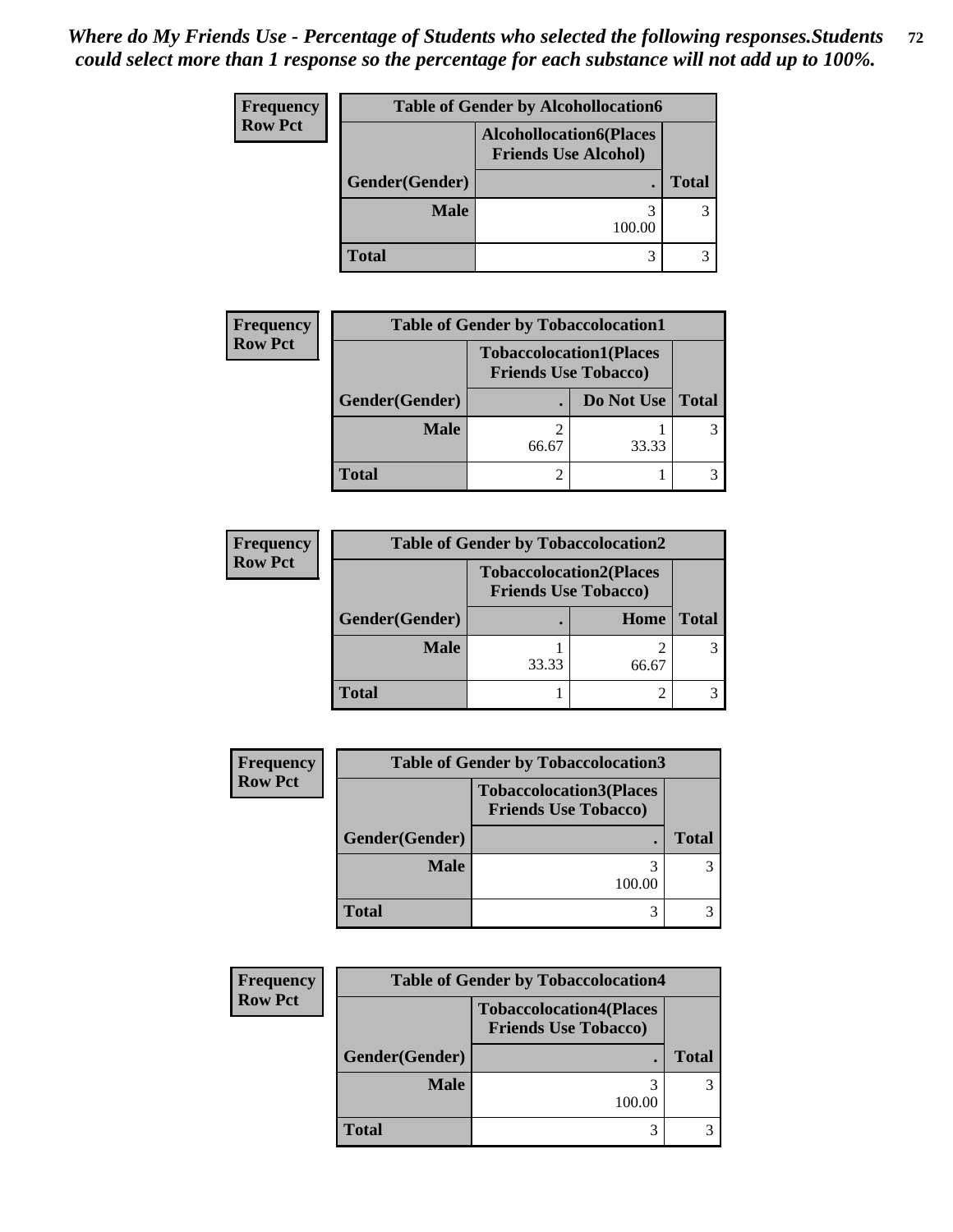| Frequency      | <b>Table of Gender by Tobaccolocation5</b> |                                                               |              |
|----------------|--------------------------------------------|---------------------------------------------------------------|--------------|
| <b>Row Pct</b> |                                            | <b>Tobaccolocation5(Places</b><br><b>Friends Use Tobacco)</b> |              |
|                | Gender(Gender)                             |                                                               | <b>Total</b> |
|                | <b>Male</b>                                | 100.00                                                        | 3            |
|                | <b>Total</b>                               |                                                               |              |

| <b>Frequency</b> | <b>Table of Gender by Tobaccolocation6</b> |                                                               |              |
|------------------|--------------------------------------------|---------------------------------------------------------------|--------------|
| <b>Row Pct</b>   |                                            | <b>Tobaccolocation6(Places</b><br><b>Friends Use Tobacco)</b> |              |
|                  | Gender(Gender)                             |                                                               | <b>Total</b> |
|                  | <b>Male</b>                                | 100.00                                                        |              |
|                  | Total                                      |                                                               |              |

| <b>Frequency</b> |                | <b>Table of Gender by Marijuanalocation1</b>                       |            |              |
|------------------|----------------|--------------------------------------------------------------------|------------|--------------|
| <b>Row Pct</b>   |                | <b>Marijuanalocation1(Places</b><br><b>Friends Use Marijuana</b> ) |            |              |
|                  | Gender(Gender) |                                                                    | Do Not Use | <b>Total</b> |
|                  | <b>Male</b>    | 66.67                                                              | 33.33      |              |
|                  | <b>Total</b>   |                                                                    |            |              |

| <b>Frequency</b> | <b>Table of Gender by Marijuanalocation2</b> |                                                                    |       |
|------------------|----------------------------------------------|--------------------------------------------------------------------|-------|
| <b>Row Pct</b>   |                                              | <b>Marijuanalocation2(Places</b><br><b>Friends Use Marijuana</b> ) |       |
| Gender(Gender)   |                                              | ×                                                                  | Total |
|                  | <b>Male</b>                                  | 100.00                                                             |       |
|                  | <b>Total</b>                                 |                                                                    |       |

| <b>Frequency</b> | <b>Table of Gender by Marijuanalocation3</b> |                                |                                  |              |  |
|------------------|----------------------------------------------|--------------------------------|----------------------------------|--------------|--|
| <b>Row Pct</b>   |                                              | <b>Friends Use Marijuana</b> ) | <b>Marijuanalocation3(Places</b> |              |  |
|                  | Gender(Gender)                               |                                | <b>School</b>                    | <b>Total</b> |  |
|                  | <b>Male</b>                                  | 66.67                          | 33.33                            | 3            |  |
|                  | <b>Total</b>                                 |                                |                                  |              |  |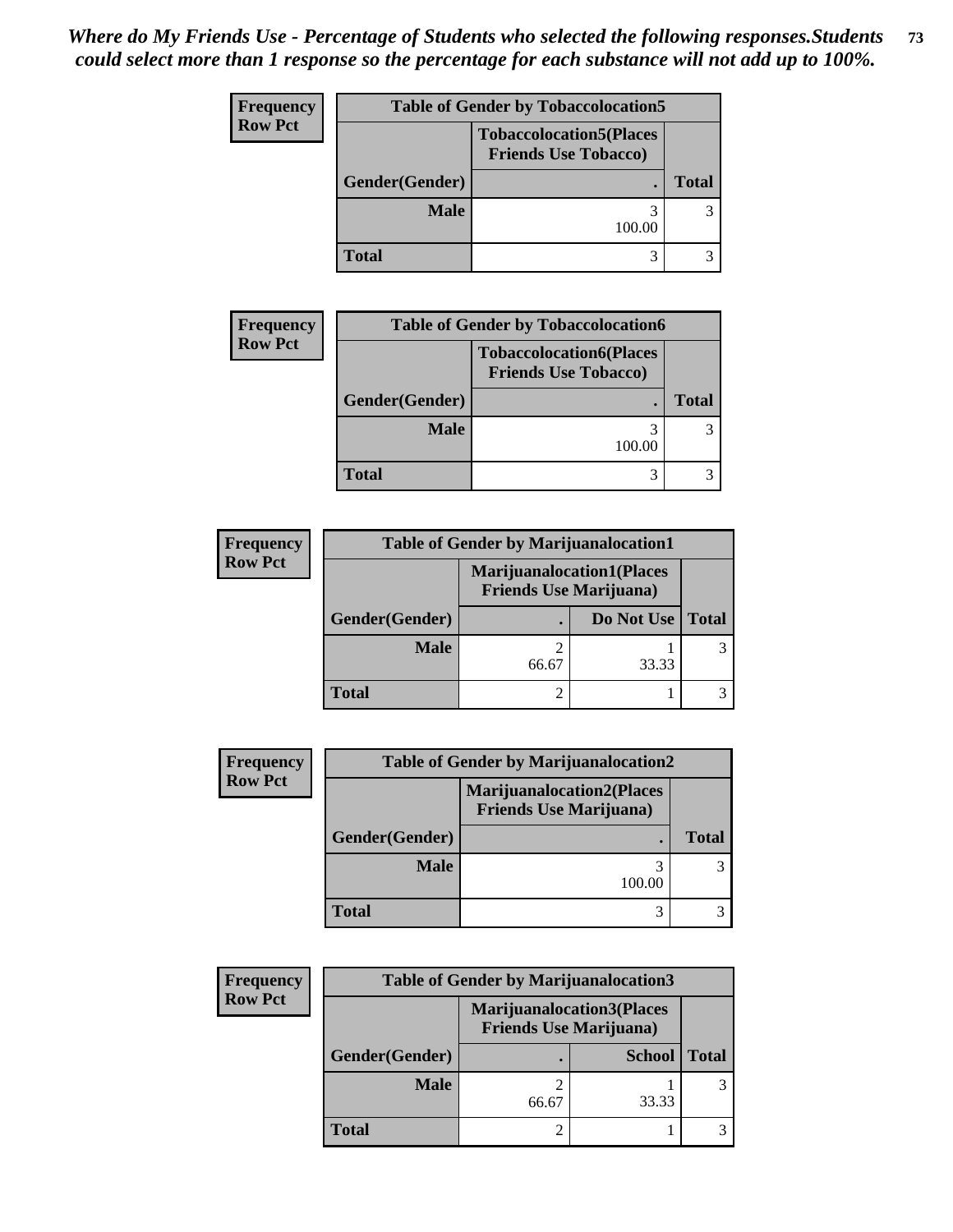| Frequency      | <b>Table of Gender by Marijuanalocation4</b> |                                                                     |              |
|----------------|----------------------------------------------|---------------------------------------------------------------------|--------------|
| <b>Row Pct</b> |                                              | <b>Marijuanalocation4(Places)</b><br><b>Friends Use Marijuana</b> ) |              |
|                | Gender(Gender)                               |                                                                     | <b>Total</b> |
|                | <b>Male</b>                                  | 100.00                                                              |              |
|                | <b>Total</b>                                 |                                                                     |              |

| <b>Frequency</b> | <b>Table of Gender by Marijuanalocation5</b> |                                |                                   |              |
|------------------|----------------------------------------------|--------------------------------|-----------------------------------|--------------|
| <b>Row Pct</b>   |                                              | <b>Friends Use Marijuana</b> ) | <b>Marijuanalocation5</b> (Places |              |
|                  | Gender(Gender)                               |                                | <b>Friend's</b><br><b>House</b>   | <b>Total</b> |
|                  | <b>Male</b>                                  | 66.67                          | 33.33                             |              |
|                  | <b>Total</b>                                 |                                |                                   |              |

| <b>Frequency</b> | <b>Table of Gender by Marijuanalocation6</b> |                                                                    |              |
|------------------|----------------------------------------------|--------------------------------------------------------------------|--------------|
| <b>Row Pct</b>   |                                              | <b>Marijuanalocation6(Places</b><br><b>Friends Use Marijuana</b> ) |              |
|                  | Gender(Gender)                               |                                                                    | <b>Total</b> |
|                  | <b>Male</b>                                  | 100.00                                                             |              |
|                  | <b>Total</b>                                 |                                                                    |              |

| <b>Frequency</b> | <b>Table of Gender by Otherdruglocation1</b> |                                                                                |            |              |  |
|------------------|----------------------------------------------|--------------------------------------------------------------------------------|------------|--------------|--|
| <b>Row Pct</b>   |                                              | <b>Otherdruglocation1(Places</b><br><b>Friends Use Other Illegal</b><br>Drugs) |            |              |  |
|                  | Gender(Gender)                               |                                                                                | Do Not Use | <b>Total</b> |  |
|                  | <b>Male</b>                                  | 33.33                                                                          | 66.67      |              |  |
|                  | <b>Total</b>                                 |                                                                                |            |              |  |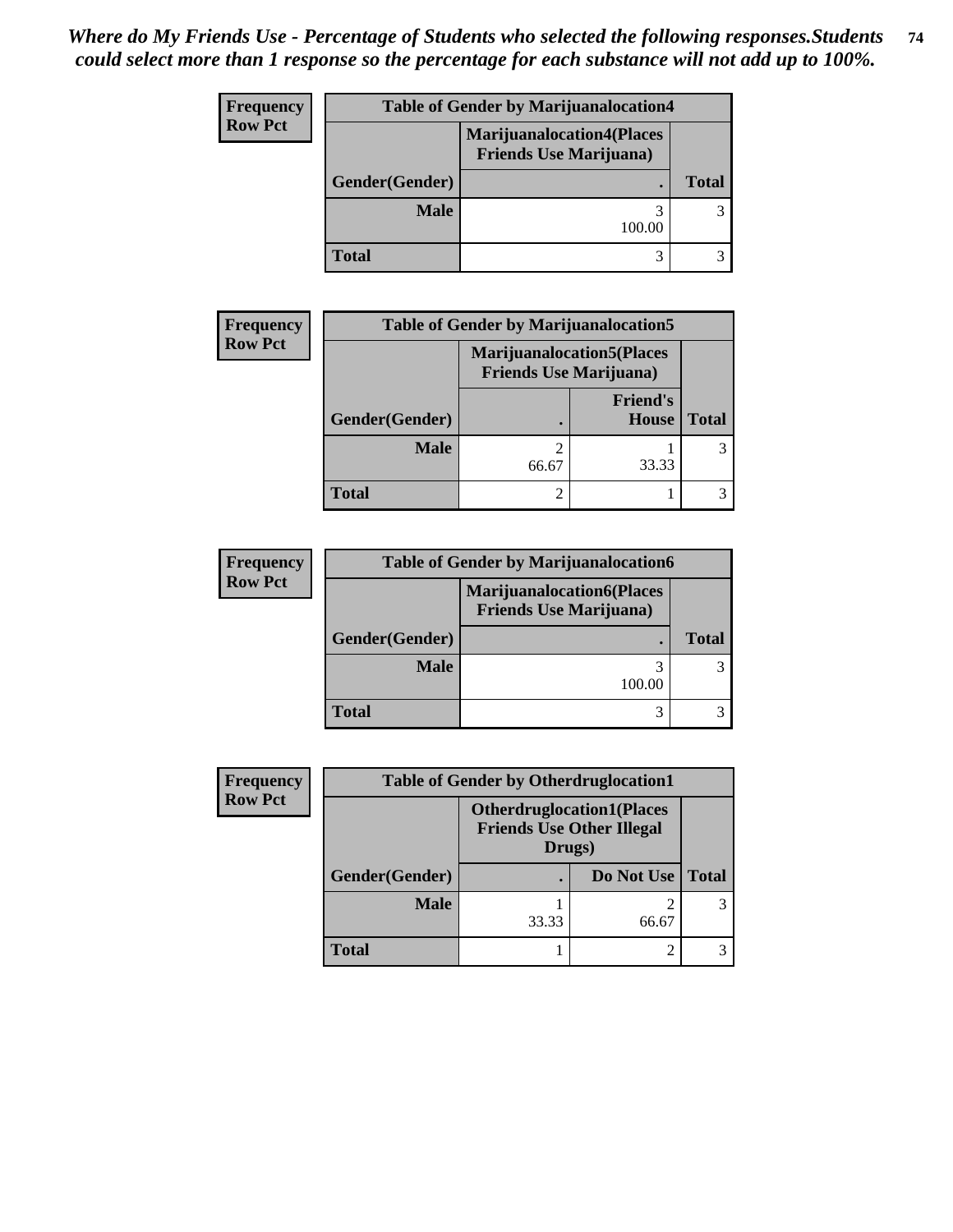| <b>Frequency</b> | <b>Table of Gender by Otherdruglocation2</b> |                                                                                |              |
|------------------|----------------------------------------------|--------------------------------------------------------------------------------|--------------|
| <b>Row Pct</b>   |                                              | <b>Otherdruglocation2(Places</b><br><b>Friends Use Other Illegal</b><br>Drugs) |              |
|                  | Gender(Gender)                               |                                                                                | <b>Total</b> |
|                  | <b>Male</b>                                  | 100.00                                                                         |              |
|                  | <b>Total</b>                                 | 3                                                                              |              |

| <b>Frequency</b> |                | <b>Table of Gender by Otherdruglocation3</b>                                   |              |  |
|------------------|----------------|--------------------------------------------------------------------------------|--------------|--|
| <b>Row Pct</b>   |                | <b>Otherdruglocation3(Places</b><br><b>Friends Use Other Illegal</b><br>Drugs) |              |  |
|                  | Gender(Gender) |                                                                                | <b>Total</b> |  |
|                  | <b>Male</b>    | 100.00                                                                         |              |  |
|                  | <b>Total</b>   | 3                                                                              |              |  |

| <b>Frequency</b> | <b>Table of Gender by Otherdruglocation4</b> |                                                                                |              |
|------------------|----------------------------------------------|--------------------------------------------------------------------------------|--------------|
| <b>Row Pct</b>   |                                              | <b>Otherdruglocation4(Places</b><br><b>Friends Use Other Illegal</b><br>Drugs) |              |
|                  | Gender(Gender)                               |                                                                                | <b>Total</b> |
|                  | <b>Male</b>                                  | 3<br>100.00                                                                    |              |
|                  | <b>Total</b>                                 |                                                                                |              |

| Frequency      | <b>Table of Gender by Otherdruglocation5</b> |                                            |                                  |              |
|----------------|----------------------------------------------|--------------------------------------------|----------------------------------|--------------|
| <b>Row Pct</b> |                                              | <b>Friends Use Other Illegal</b><br>Drugs) | <b>Otherdruglocation5(Places</b> |              |
|                | Gender(Gender)                               |                                            | <b>Friend's</b><br><b>House</b>  | <b>Total</b> |
|                | <b>Male</b>                                  | 66.67                                      | 33.33                            |              |
|                | Total                                        | ി                                          |                                  |              |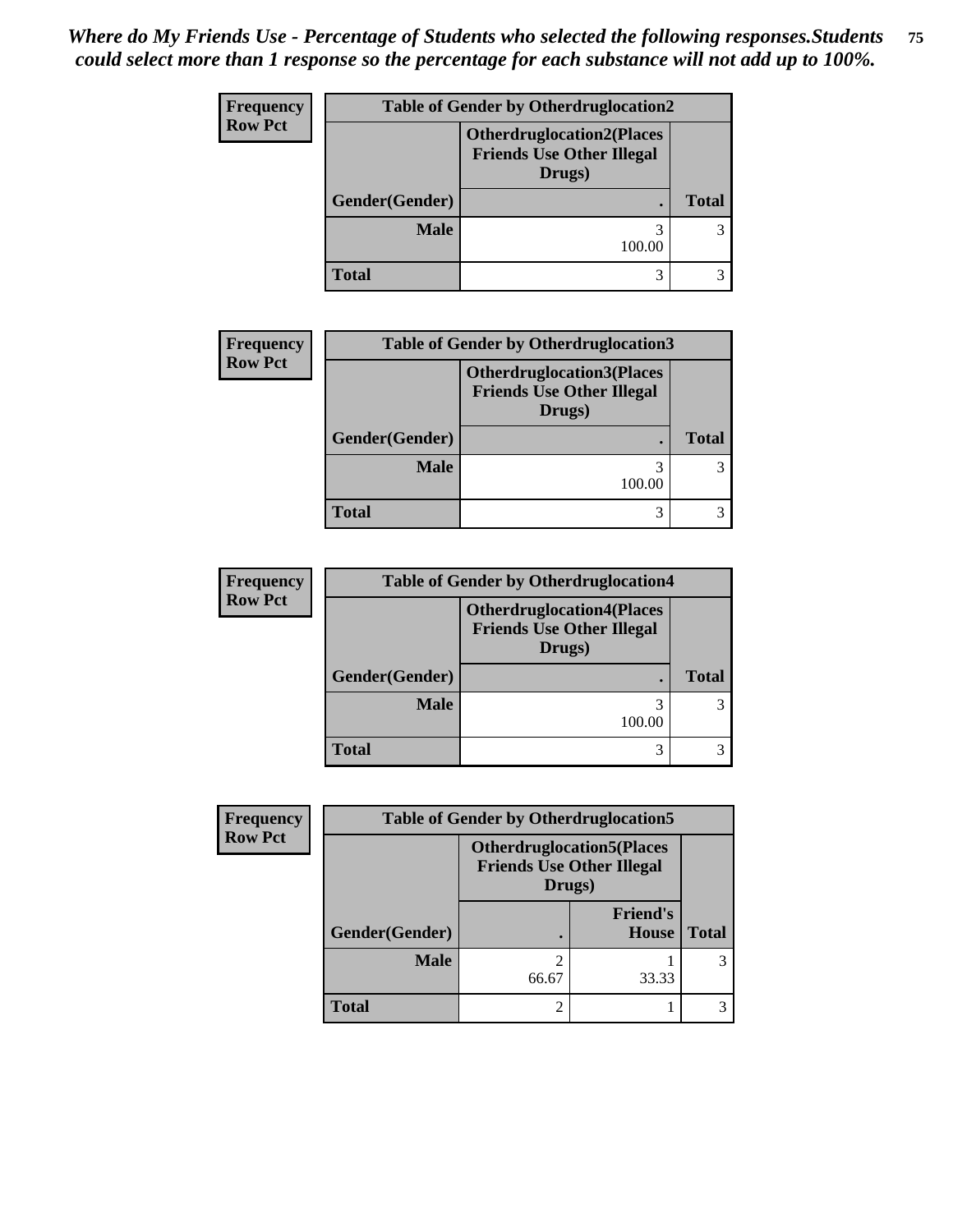| Frequency      |                | <b>Table of Gender by Otherdruglocation6</b>                                   |              |  |
|----------------|----------------|--------------------------------------------------------------------------------|--------------|--|
| <b>Row Pct</b> |                | <b>Otherdruglocation6(Places</b><br><b>Friends Use Other Illegal</b><br>Drugs) |              |  |
|                | Gender(Gender) |                                                                                | <b>Total</b> |  |
|                | <b>Male</b>    | 100.00                                                                         |              |  |
|                | <b>Total</b>   | 3                                                                              |              |  |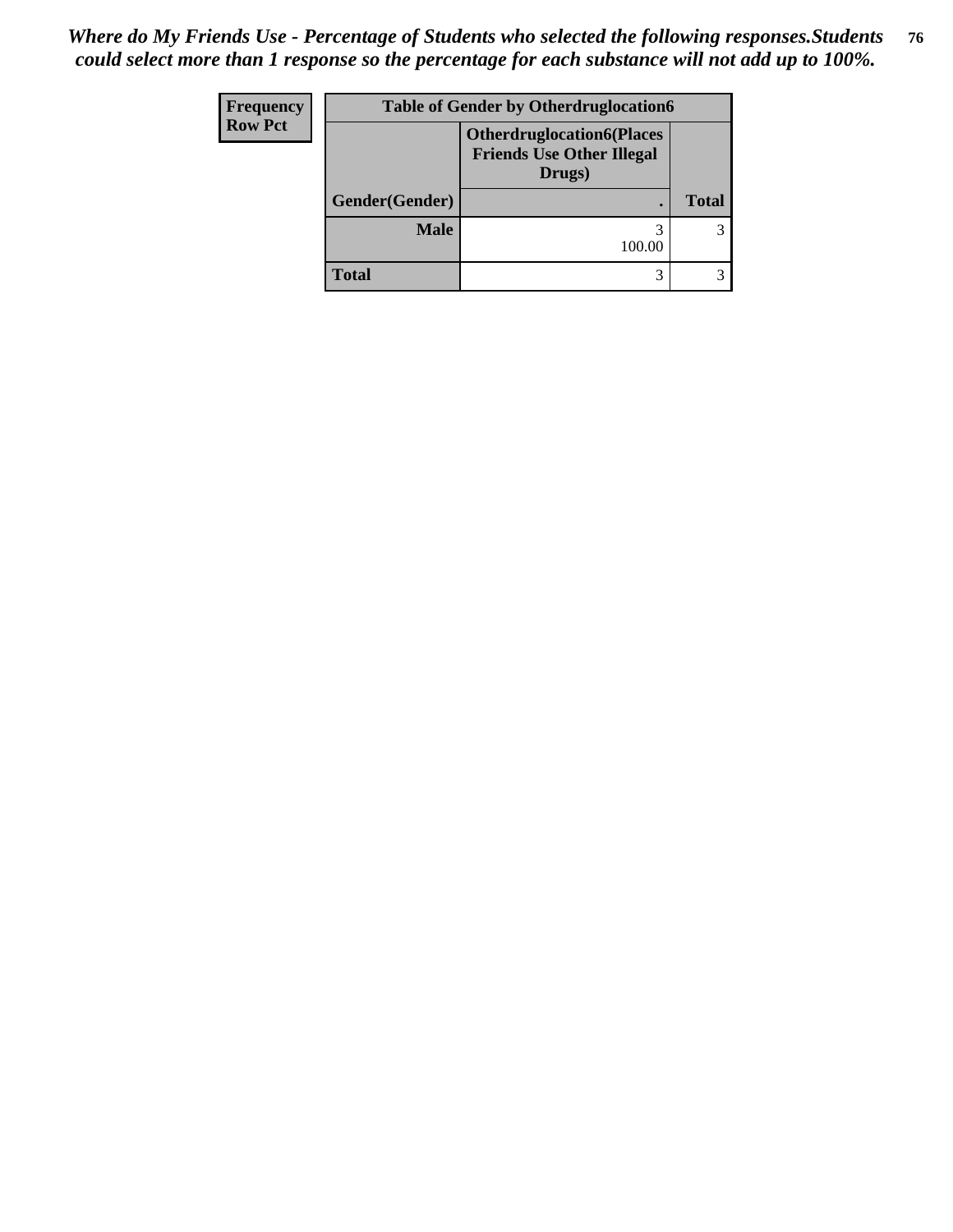| Frequency      | <b>Table of Gender by Alcoholtime1</b> |                                                          |                      |              |
|----------------|----------------------------------------|----------------------------------------------------------|----------------------|--------------|
| <b>Row Pct</b> |                                        | <b>Alcoholtime1(Times</b><br><b>Friends Use Alcohol)</b> |                      |              |
|                | Gender(Gender)                         | ٠                                                        | Do Not<br><b>Use</b> | <b>Total</b> |
|                | <b>Male</b>                            | 2<br>66.67                                               | 33.33                | 3            |
|                | <b>Total</b>                           | 2                                                        |                      |              |

| <b>Frequency</b> |                | <b>Table of Gender by Alcoholtime2</b>                   |                            |              |
|------------------|----------------|----------------------------------------------------------|----------------------------|--------------|
| <b>Row Pct</b>   |                | <b>Alcoholtime2(Times</b><br><b>Friends Use Alcohol)</b> |                            |              |
|                  | Gender(Gender) |                                                          | <b>On Way</b><br>to School | <b>Total</b> |
|                  | <b>Male</b>    | $\overline{c}$<br>66.67                                  | 33.33                      |              |
|                  | <b>Total</b>   | $\overline{2}$                                           |                            |              |

| <b>Frequency</b> | <b>Table of Gender by Alcoholtime3</b> |                                                             |              |  |
|------------------|----------------------------------------|-------------------------------------------------------------|--------------|--|
| <b>Row Pct</b>   |                                        | <b>Alcoholtime3(Times</b><br><b>Friends Use</b><br>Alcohol) |              |  |
|                  | <b>Gender</b> (Gender)                 |                                                             | <b>Total</b> |  |
|                  | <b>Male</b>                            | 3<br>100.00                                                 |              |  |
|                  | <b>Total</b>                           | 3                                                           |              |  |

| <b>Frequency</b> |                | <b>Table of Gender by Alcoholtime4</b>                      |              |  |
|------------------|----------------|-------------------------------------------------------------|--------------|--|
| <b>Row Pct</b>   |                | <b>Alcoholtime4(Times</b><br><b>Friends Use</b><br>Alcohol) |              |  |
|                  | Gender(Gender) |                                                             | <b>Total</b> |  |
|                  | <b>Male</b>    | 100.00                                                      |              |  |
|                  | <b>Total</b>   | 3                                                           |              |  |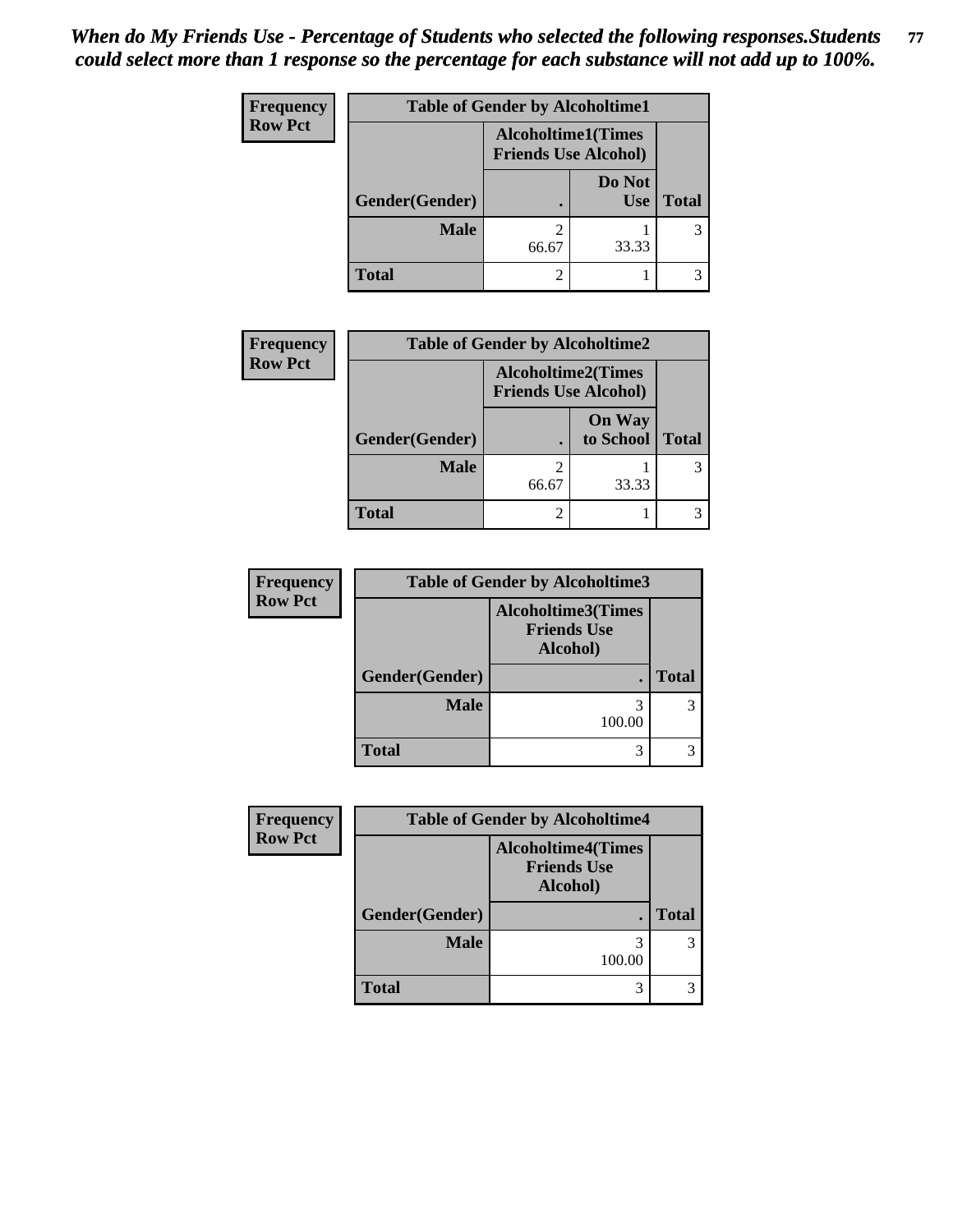| Frequency      |                | <b>Table of Gender by Alcoholtime5</b> |                                                          |              |
|----------------|----------------|----------------------------------------|----------------------------------------------------------|--------------|
| <b>Row Pct</b> |                |                                        | <b>Alcoholtime5(Times</b><br><b>Friends Use Alcohol)</b> |              |
|                | Gender(Gender) |                                        | <b>Weeknights</b>                                        | <b>Total</b> |
|                | <b>Male</b>    | 66.67                                  | 33.33                                                    |              |
|                | <b>Total</b>   |                                        |                                                          |              |

| <b>Frequency</b> |                | <b>Table of Gender by Alcoholtime6</b>                      |              |
|------------------|----------------|-------------------------------------------------------------|--------------|
| <b>Row Pct</b>   |                | <b>Alcoholtime6(Times</b><br><b>Friends Use</b><br>Alcohol) |              |
|                  | Gender(Gender) |                                                             | <b>Total</b> |
|                  | <b>Male</b>    | 3<br>100.00                                                 |              |
|                  | <b>Total</b>   | 3                                                           |              |

| <b>Frequency</b> | <b>Table of Gender by Tobaccotime1</b> |                             |                           |              |  |
|------------------|----------------------------------------|-----------------------------|---------------------------|--------------|--|
| <b>Row Pct</b>   |                                        | <b>Friends Use Tobacco)</b> | <b>Tobaccotime1(Times</b> |              |  |
|                  | Gender(Gender)                         |                             | Do Not<br><b>Use</b>      | <b>Total</b> |  |
|                  | <b>Male</b>                            | 66.67                       | 33.33                     | 3            |  |
|                  | <b>Total</b>                           |                             |                           |              |  |

| <b>Frequency</b> | <b>Table of Gender by Tobaccotime2</b> |                                                          |                            |              |
|------------------|----------------------------------------|----------------------------------------------------------|----------------------------|--------------|
| <b>Row Pct</b>   |                                        | <b>Tobaccotime2(Times</b><br><b>Friends Use Tobacco)</b> |                            |              |
|                  | Gender(Gender)                         |                                                          | <b>On Way</b><br>to School | <b>Total</b> |
|                  | <b>Male</b>                            | 2<br>66.67                                               | 33.33                      |              |
|                  | <b>Total</b>                           | $\overline{2}$                                           |                            |              |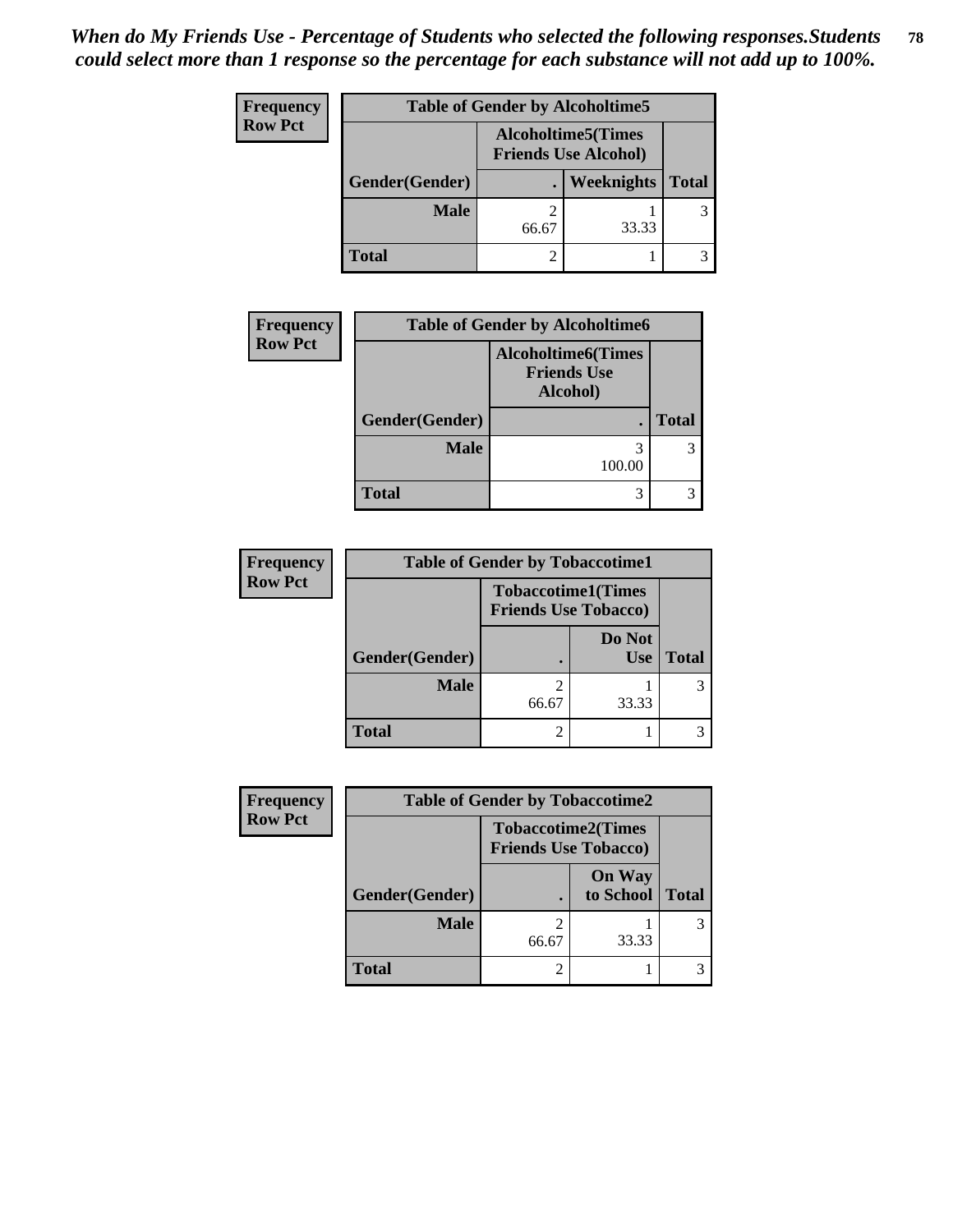*When do My Friends Use - Percentage of Students who selected the following responses.Students could select more than 1 response so the percentage for each substance will not add up to 100%.* **79**

| <b>Frequency</b> |                | <b>Table of Gender by Tobaccotime3</b>                              |              |  |
|------------------|----------------|---------------------------------------------------------------------|--------------|--|
| <b>Row Pct</b>   |                | <b>Tobaccotime3(Times</b><br><b>Friends Use</b><br><b>Tobacco</b> ) |              |  |
|                  | Gender(Gender) |                                                                     | <b>Total</b> |  |
|                  | <b>Male</b>    | 100.00                                                              | 3            |  |
|                  | <b>Total</b>   | 3                                                                   | 3            |  |

| <b>Frequency</b> | <b>Table of Gender by Tobaccotime4</b> |                                                                     |              |  |
|------------------|----------------------------------------|---------------------------------------------------------------------|--------------|--|
| <b>Row Pct</b>   |                                        | <b>Tobaccotime4(Times</b><br><b>Friends Use</b><br><b>Tobacco</b> ) |              |  |
|                  | Gender(Gender)                         |                                                                     | <b>Total</b> |  |
|                  | <b>Male</b>                            | 100.00                                                              |              |  |
|                  | <b>Total</b>                           |                                                                     |              |  |

| <b>Frequency</b> | <b>Table of Gender by Tobaccotime5</b> |       |                                                          |              |
|------------------|----------------------------------------|-------|----------------------------------------------------------|--------------|
| <b>Row Pct</b>   |                                        |       | <b>Tobaccotime5(Times</b><br><b>Friends Use Tobacco)</b> |              |
|                  | Gender(Gender)                         |       | Weeknights                                               | <b>Total</b> |
|                  | <b>Male</b>                            | 66.67 | 33.33                                                    |              |
|                  | <b>Total</b>                           |       |                                                          |              |

| <b>Frequency</b> | <b>Table of Gender by Tobaccotime6</b> |                                                                     |              |
|------------------|----------------------------------------|---------------------------------------------------------------------|--------------|
| <b>Row Pct</b>   |                                        | <b>Tobaccotime6(Times</b><br><b>Friends Use</b><br><b>Tobacco</b> ) |              |
|                  | Gender(Gender)                         |                                                                     | <b>Total</b> |
|                  | <b>Male</b>                            | 100.00                                                              |              |
|                  | <b>Total</b>                           | 3                                                                   |              |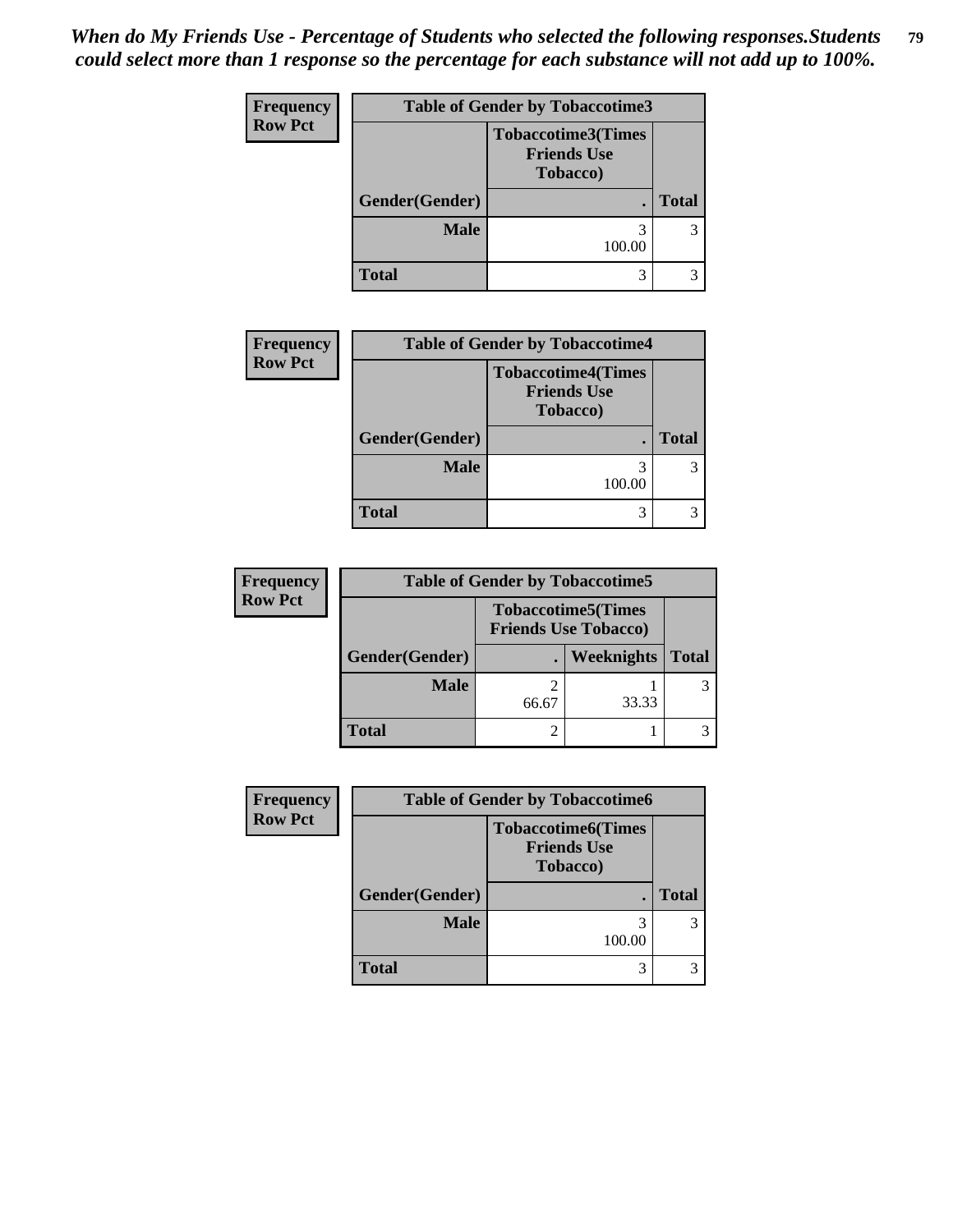| Frequency      | <b>Table of Gender by Marijuanatime1</b> |       |                                                               |              |
|----------------|------------------------------------------|-------|---------------------------------------------------------------|--------------|
| <b>Row Pct</b> |                                          |       | <b>Marijuanatime1(Times</b><br><b>Friends Use Marijuana</b> ) |              |
|                | Gender(Gender)                           |       | Do Not Use                                                    | <b>Total</b> |
|                | <b>Male</b>                              | 66.67 | 33.33                                                         | 3            |
|                | <b>Total</b>                             |       |                                                               |              |

| <b>Frequency</b> | <b>Table of Gender by Marijuanatime2</b> |                                                               |                            |              |  |
|------------------|------------------------------------------|---------------------------------------------------------------|----------------------------|--------------|--|
| <b>Row Pct</b>   |                                          | <b>Marijuanatime2(Times</b><br><b>Friends Use Marijuana</b> ) |                            |              |  |
|                  | Gender(Gender)                           |                                                               | On Way to<br><b>School</b> | <b>Total</b> |  |
|                  | <b>Male</b>                              | 66.67                                                         | 33.33                      |              |  |
|                  | <b>Total</b>                             | 2                                                             |                            |              |  |

| <b>Frequency</b> | <b>Table of Gender by Marijuanatime3</b> |                                                          |              |
|------------------|------------------------------------------|----------------------------------------------------------|--------------|
| <b>Row Pct</b>   |                                          | Marijuanatime3(Times<br><b>Friends Use</b><br>Marijuana) |              |
|                  | Gender(Gender)                           |                                                          | <b>Total</b> |
|                  | <b>Male</b>                              | 100.00                                                   |              |
|                  | <b>Total</b>                             |                                                          |              |

| <b>Frequency</b> | <b>Table of Gender by Marijuanatime4</b> |                                                                 |              |
|------------------|------------------------------------------|-----------------------------------------------------------------|--------------|
| <b>Row Pct</b>   |                                          | <b>Marijuanatime4(Times</b><br><b>Friends Use</b><br>Marijuana) |              |
|                  | Gender(Gender)                           |                                                                 | <b>Total</b> |
|                  | <b>Male</b>                              | 100.00                                                          |              |
|                  | <b>Total</b>                             | 3                                                               |              |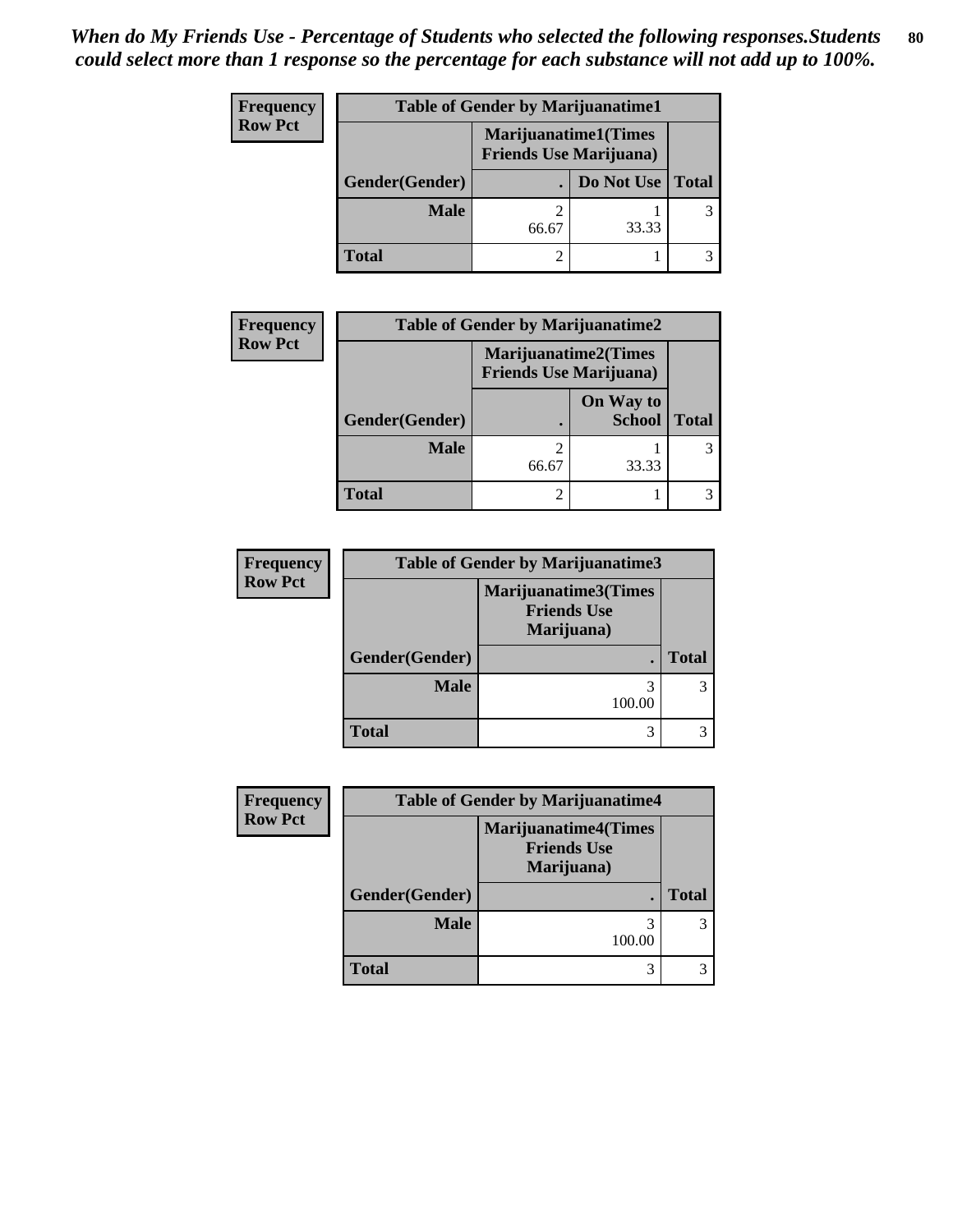| <b>Frequency</b> |                | <b>Table of Gender by Marijuanatime5</b> |                                                                |              |
|------------------|----------------|------------------------------------------|----------------------------------------------------------------|--------------|
| <b>Row Pct</b>   |                |                                          | <b>Marijuanatime5</b> (Times<br><b>Friends Use Marijuana</b> ) |              |
|                  | Gender(Gender) |                                          | Weeknights                                                     | <b>Total</b> |
|                  | <b>Male</b>    | 66.67                                    | 33.33                                                          | 3            |
|                  | <b>Total</b>   |                                          |                                                                |              |

| <b>Frequency</b> | <b>Table of Gender by Marijuanatime6</b> |                                                                 |              |
|------------------|------------------------------------------|-----------------------------------------------------------------|--------------|
| <b>Row Pct</b>   |                                          | <b>Marijuanatime6(Times</b><br><b>Friends Use</b><br>Marijuana) |              |
|                  | Gender(Gender)                           |                                                                 | <b>Total</b> |
|                  | <b>Male</b>                              | 100.00                                                          |              |
|                  | <b>Total</b>                             |                                                                 |              |

| <b>Frequency</b> | <b>Table of Gender by Otherdrugtime1</b> |                                                                                   |              |  |
|------------------|------------------------------------------|-----------------------------------------------------------------------------------|--------------|--|
| <b>Row Pct</b>   |                                          | <b>Otherdrugtime1(Times</b><br><b>Friends Use Other</b><br><b>Illegal Drugs</b> ) |              |  |
|                  | Gender(Gender)                           | Do Not Use                                                                        | <b>Total</b> |  |
|                  | <b>Male</b>                              | 100.00                                                                            |              |  |
|                  | <b>Total</b>                             |                                                                                   |              |  |

| Frequency      | <b>Table of Gender by Otherdrugtime2</b> |                                                                                  |              |
|----------------|------------------------------------------|----------------------------------------------------------------------------------|--------------|
| <b>Row Pct</b> |                                          | <b>Otherdrugtime2(Times</b><br><b>Friends Use Other</b><br><b>Illegal Drugs)</b> |              |
|                | Gender(Gender)                           |                                                                                  | <b>Total</b> |
|                | <b>Male</b>                              | 100.00                                                                           |              |
|                | <b>Total</b>                             |                                                                                  |              |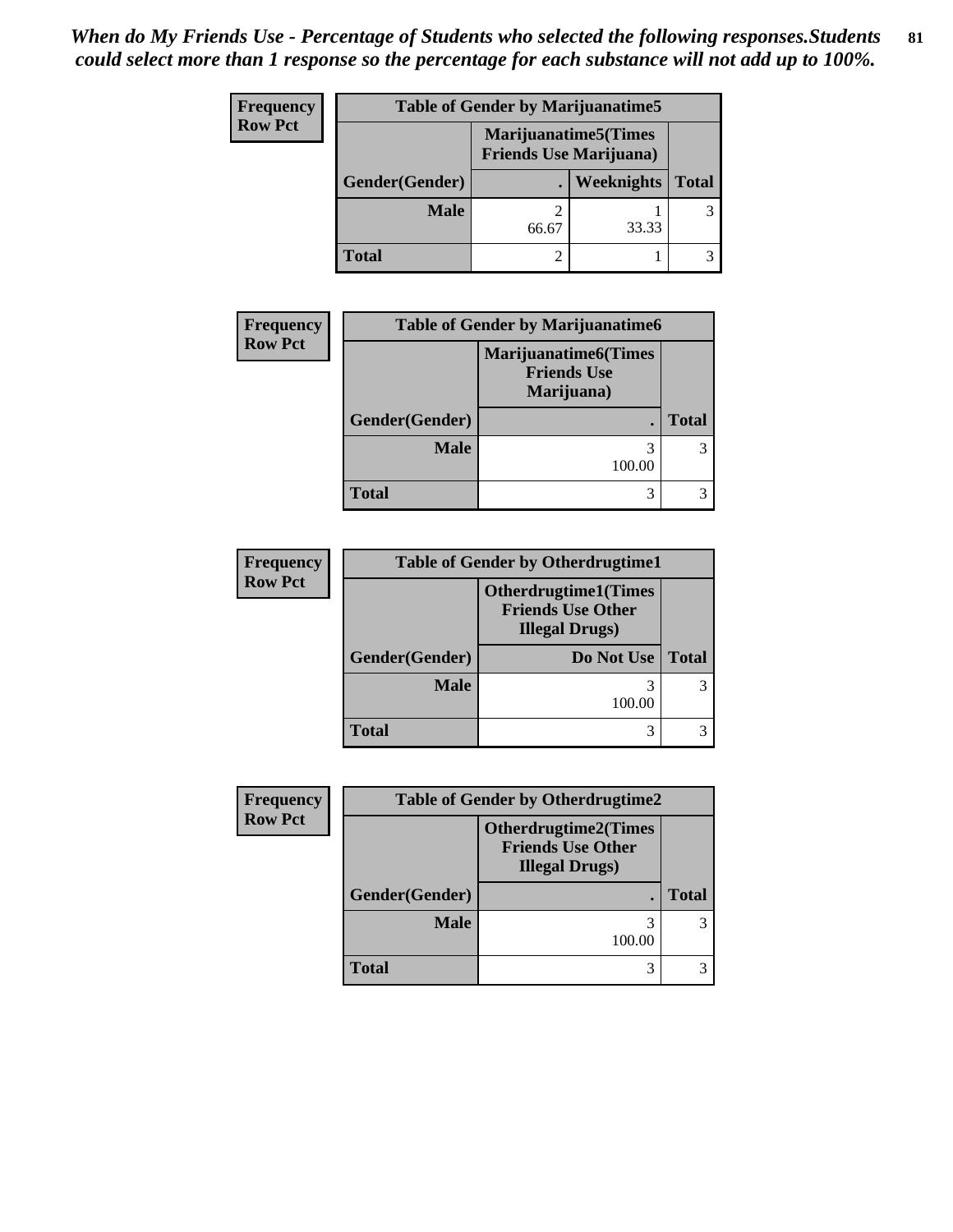| Frequency      | <b>Table of Gender by Otherdrugtime3</b> |                                                                                  |              |
|----------------|------------------------------------------|----------------------------------------------------------------------------------|--------------|
| <b>Row Pct</b> |                                          | <b>Otherdrugtime3(Times</b><br><b>Friends Use Other</b><br><b>Illegal Drugs)</b> |              |
|                | Gender(Gender)                           |                                                                                  | <b>Total</b> |
|                | <b>Male</b>                              | 100.00                                                                           | 3            |
|                | <b>Total</b>                             | 3                                                                                |              |

| <b>Frequency</b> | <b>Table of Gender by Otherdrugtime4</b> |                                                                                   |              |
|------------------|------------------------------------------|-----------------------------------------------------------------------------------|--------------|
| <b>Row Pct</b>   |                                          | <b>Otherdrugtime4(Times</b><br><b>Friends Use Other</b><br><b>Illegal Drugs</b> ) |              |
|                  | Gender(Gender)                           |                                                                                   | <b>Total</b> |
|                  | <b>Male</b>                              | 100.00                                                                            |              |
|                  | <b>Total</b>                             |                                                                                   |              |

| <b>Frequency</b> |                | <b>Table of Gender by Otherdrugtime5</b>                                          |              |
|------------------|----------------|-----------------------------------------------------------------------------------|--------------|
| <b>Row Pct</b>   |                | <b>Otherdrugtime5</b> (Times<br><b>Friends Use Other</b><br><b>Illegal Drugs)</b> |              |
|                  | Gender(Gender) |                                                                                   | <b>Total</b> |
|                  | <b>Male</b>    | 100.00                                                                            |              |
|                  | <b>Total</b>   |                                                                                   |              |

| Frequency      | <b>Table of Gender by Otherdrugtime6</b> |                                                                                  |              |  |
|----------------|------------------------------------------|----------------------------------------------------------------------------------|--------------|--|
| <b>Row Pct</b> |                                          | <b>Otherdrugtime6(Times</b><br><b>Friends Use Other</b><br><b>Illegal Drugs)</b> |              |  |
|                | Gender(Gender)                           |                                                                                  | <b>Total</b> |  |
|                | <b>Male</b>                              | 3<br>100.00                                                                      |              |  |
|                | <b>Total</b>                             | 3                                                                                |              |  |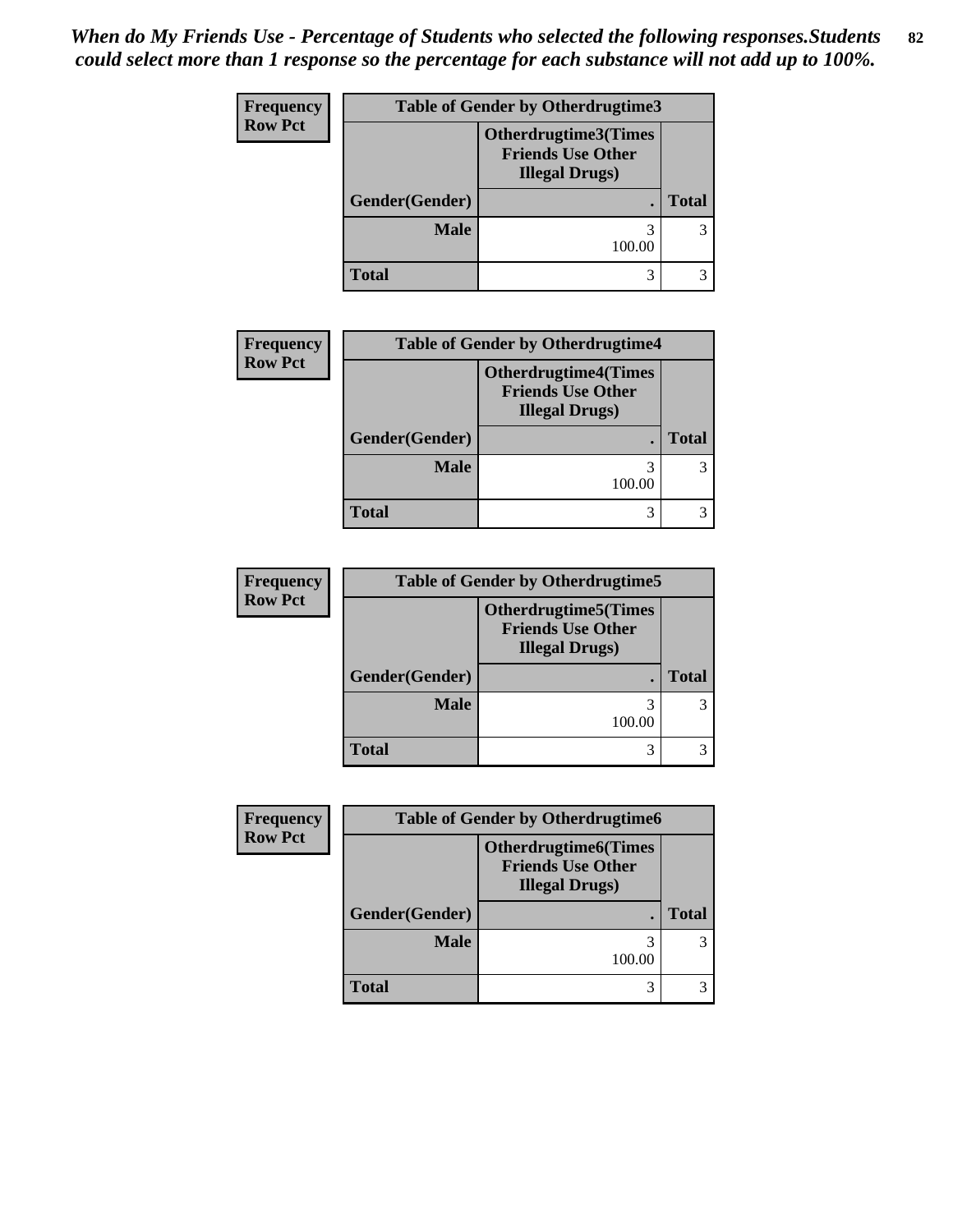# *Other Questions* **83**

| Frequency      | <b>Table of Gender by Educationalcohol</b> |                                                                                                                               |                |              |
|----------------|--------------------------------------------|-------------------------------------------------------------------------------------------------------------------------------|----------------|--------------|
| <b>Row Pct</b> |                                            | Educationalcohol(I<br>have been taught<br>about alcohol,<br>tobacco,<br>and other drugs<br>within the last year<br>at school) |                |              |
|                | Gender(Gender)                             | Yes                                                                                                                           | N <sub>0</sub> | <b>Total</b> |
|                | <b>Male</b>                                | 33.33                                                                                                                         | 2<br>66.67     | 3            |
|                | <b>Total</b>                               |                                                                                                                               | $\mathfrak{D}$ | 3            |

| Frequency<br><b>Table of Gender by Rodedrinking</b><br><b>Row Pct</b><br>Rodedrinking(In         |              |
|--------------------------------------------------------------------------------------------------|--------------|
|                                                                                                  |              |
| the past 30 days I<br>have ridden in a<br>car with a driver<br>who had been<br>drinking alcohol) |              |
| <b>Yes</b><br>N <sub>0</sub><br><b>Gender</b> (Gender)                                           | <b>Total</b> |
| <b>Male</b><br>$\mathfrak{D}$<br>33.33<br>66.67                                                  | 3            |
| <b>Total</b><br>2                                                                                | 3            |

| Frequency      | <b>Table of Gender by Drugsschool</b> |                                                                                                                                        |              |
|----------------|---------------------------------------|----------------------------------------------------------------------------------------------------------------------------------------|--------------|
| <b>Row Pct</b> |                                       | <b>Drugsschool</b> (During<br>the past 12 months,<br>I have been offered,<br>sold,<br>or given illegal<br>drugs on school<br>property) |              |
|                | Gender(Gender)                        | $\bf N_0$                                                                                                                              | <b>Total</b> |
|                | <b>Male</b>                           | 3<br>100.00                                                                                                                            | 3            |
|                | <b>Total</b>                          | 3                                                                                                                                      | 3            |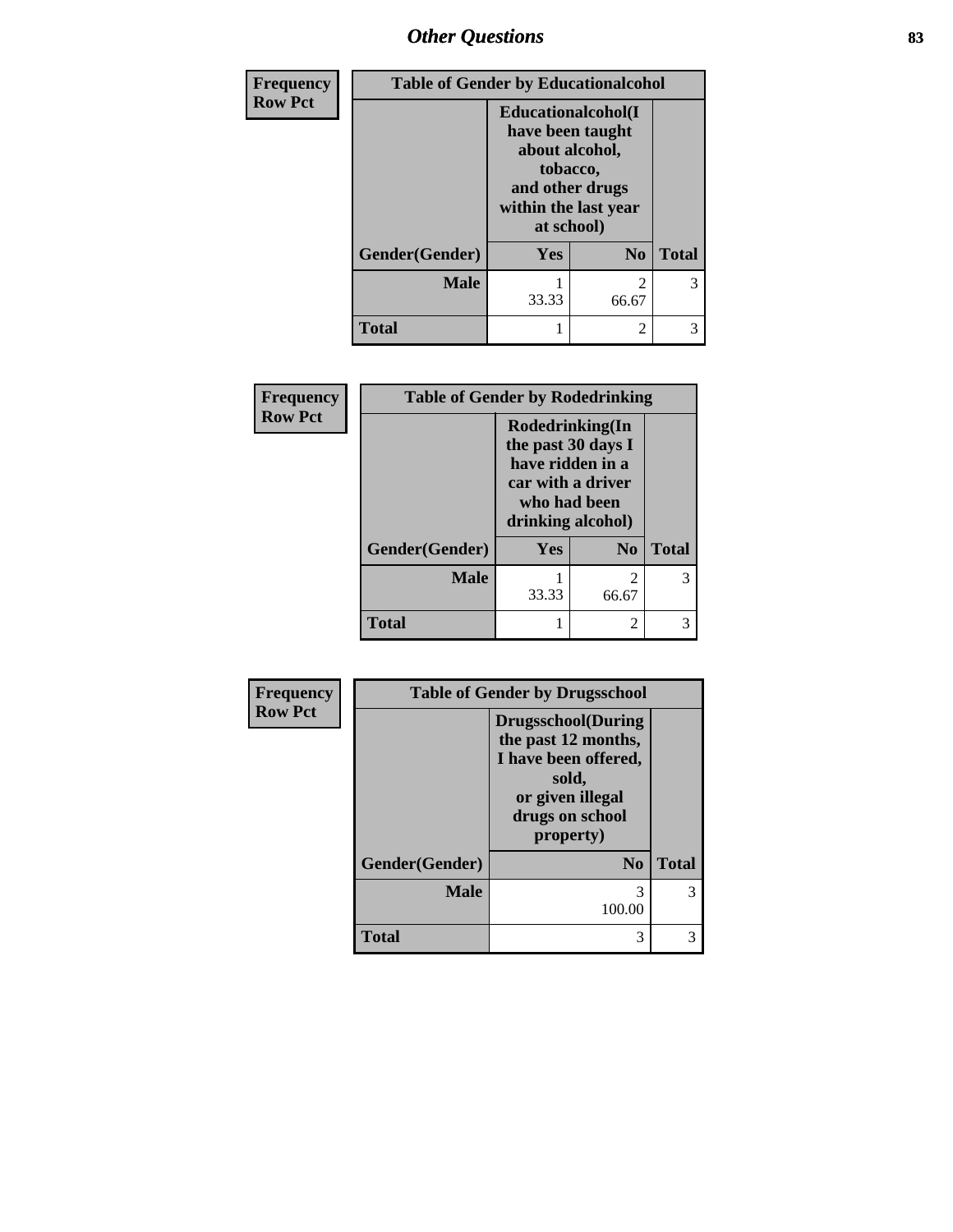*Other Questions* **84**

| Frequency      | <b>Table of Gender by Bingedrinking</b> |                                                                                                                          |             |           |              |
|----------------|-----------------------------------------|--------------------------------------------------------------------------------------------------------------------------|-------------|-----------|--------------|
| <b>Row Pct</b> |                                         | <b>Bingedrinking</b> (I<br>have drunk five or<br>more drinks of<br>alcohol at one<br>sitting during the<br>last 30 days) |             |           |              |
|                |                                         | $\mathbf 0$                                                                                                              | 10 to<br>19 | All<br>30 |              |
|                | Gender(Gender)                          | <b>Days</b>                                                                                                              | days        | days      | <b>Total</b> |
|                | <b>Male</b>                             | 33.33                                                                                                                    | 33.33       | 33.33     | 3            |
|                | <b>Total</b>                            | 1                                                                                                                        |             |           | 3            |

| Frequency      | <b>Table of Gender by Educationaids</b> |                                                                                                 |                |              |
|----------------|-----------------------------------------|-------------------------------------------------------------------------------------------------|----------------|--------------|
| <b>Row Pct</b> |                                         | <b>Educationaids</b> (I<br>have been taught<br>about HIV/AIDS<br>at school in the<br>past year) |                |              |
|                | Gender(Gender)                          | Yes                                                                                             | N <sub>0</sub> | <b>Total</b> |
|                | <b>Male</b>                             | 66.67                                                                                           | 33.33          | 3            |
|                | <b>Total</b>                            | $\mathfrak{D}$                                                                                  |                |              |

| Frequency      | <b>Table of Gender by Suicideconsider</b> |                 |                |              |
|----------------|-------------------------------------------|-----------------|----------------|--------------|
| <b>Row Pct</b> |                                           | Suicideconsider |                |              |
|                | Gender(Gender)                            | Yes             | N <sub>0</sub> | <b>Total</b> |
|                | <b>Male</b>                               | 33.33           | 66.67          |              |
|                | <b>Total</b>                              |                 | 2              |              |

| Frequency      | <b>Table of Gender by Suicideattempt</b> |                                                                    |                |              |
|----------------|------------------------------------------|--------------------------------------------------------------------|----------------|--------------|
| <b>Row Pct</b> |                                          | Suicideattempt(I<br>have attempted<br>suicide in the last<br>year) |                |              |
|                | Gender(Gender)                           | <b>Yes</b>                                                         | N <sub>0</sub> | <b>Total</b> |
|                | <b>Male</b>                              | 33.33                                                              | 2<br>66.67     | 3            |
|                | <b>Total</b>                             |                                                                    | 2              |              |